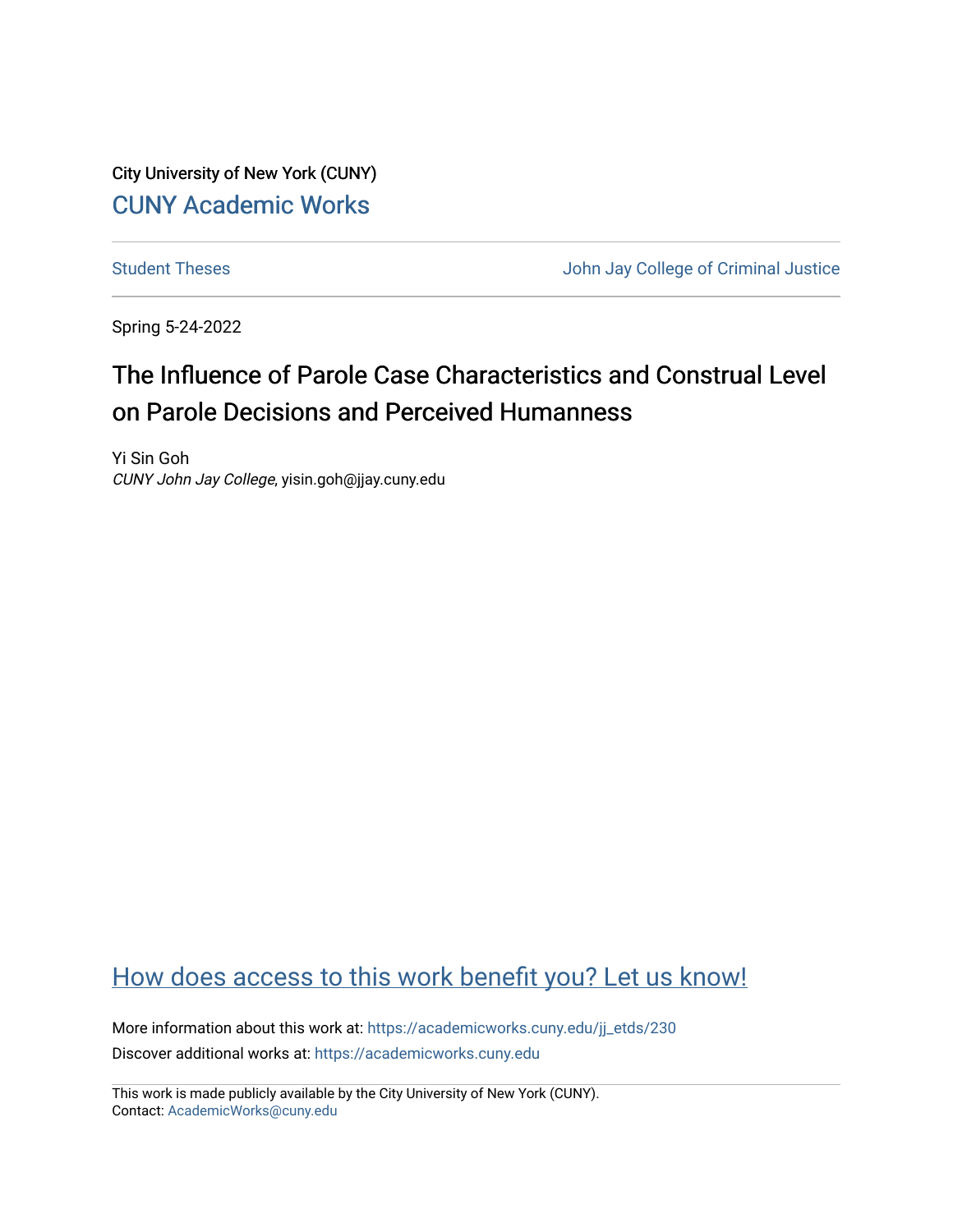# **The Influence of Parole Case Characteristics and Construal Level on Parole Decisions and Perceived Humanness**

A Thesis Presented in Partial Fulfillment of the Requirements for the Degree of

Master of Arts in Forensic Psychology

John Jay College of Criminal Justice

City University of New York

Yi Sin Goh

May 2022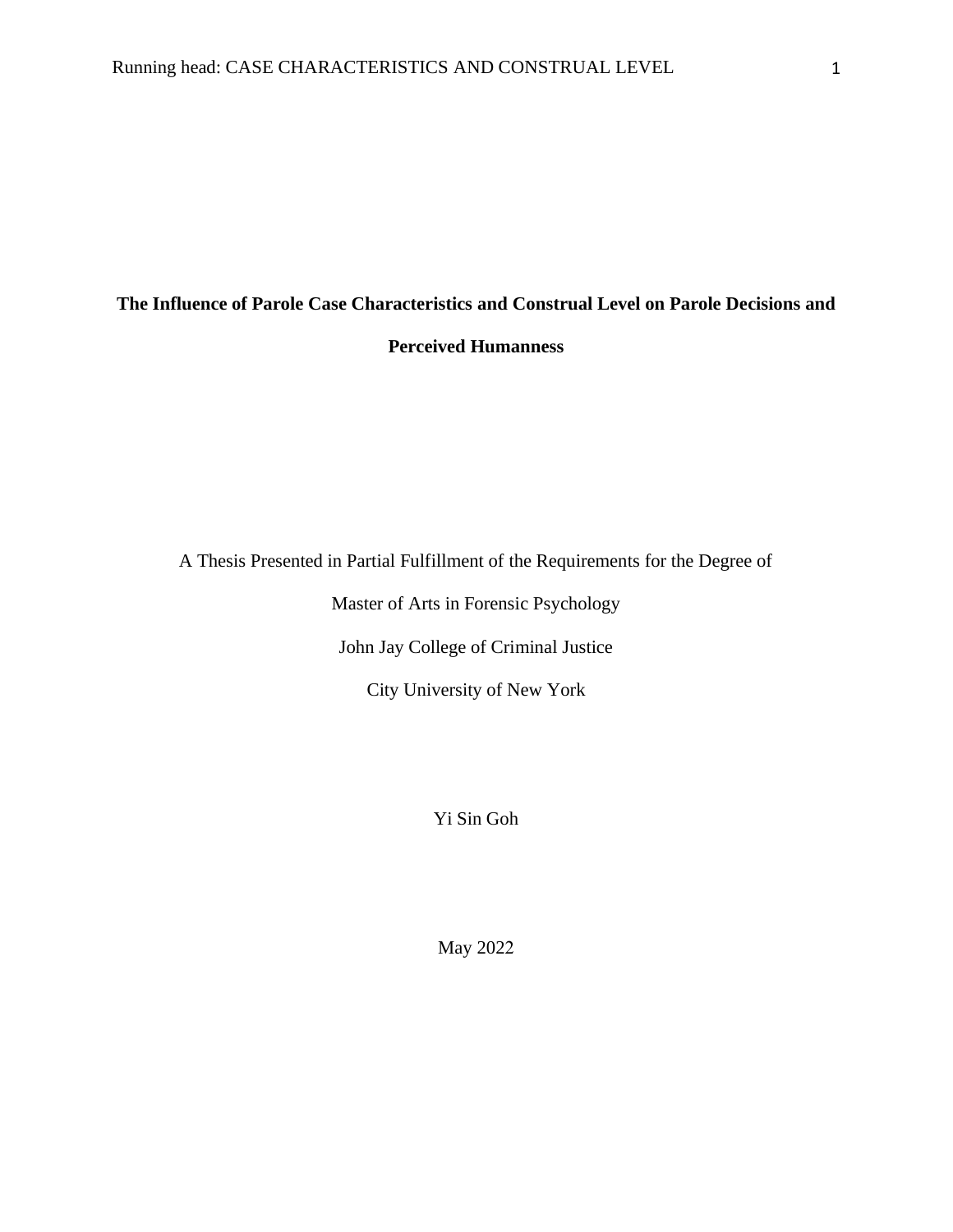# **The Influence of Parole Case Characteristics and Construal Level on Parole Decisions and Perceived Humanness**

# Yi Sin Goh

This Thesis has been presented to and accepted by the Office of Graduate Studies, John Jay College of Criminal Justice in Partial Fulfillment of the Requirements for the Degree of Master of Arts in Forensic Psychology.

Thesis Committee

Thesis Advisor: Dr. Mark Fondacaro

Second Reader: Dr. Charlie Stone

Third Reader: Dr. Steven Penrod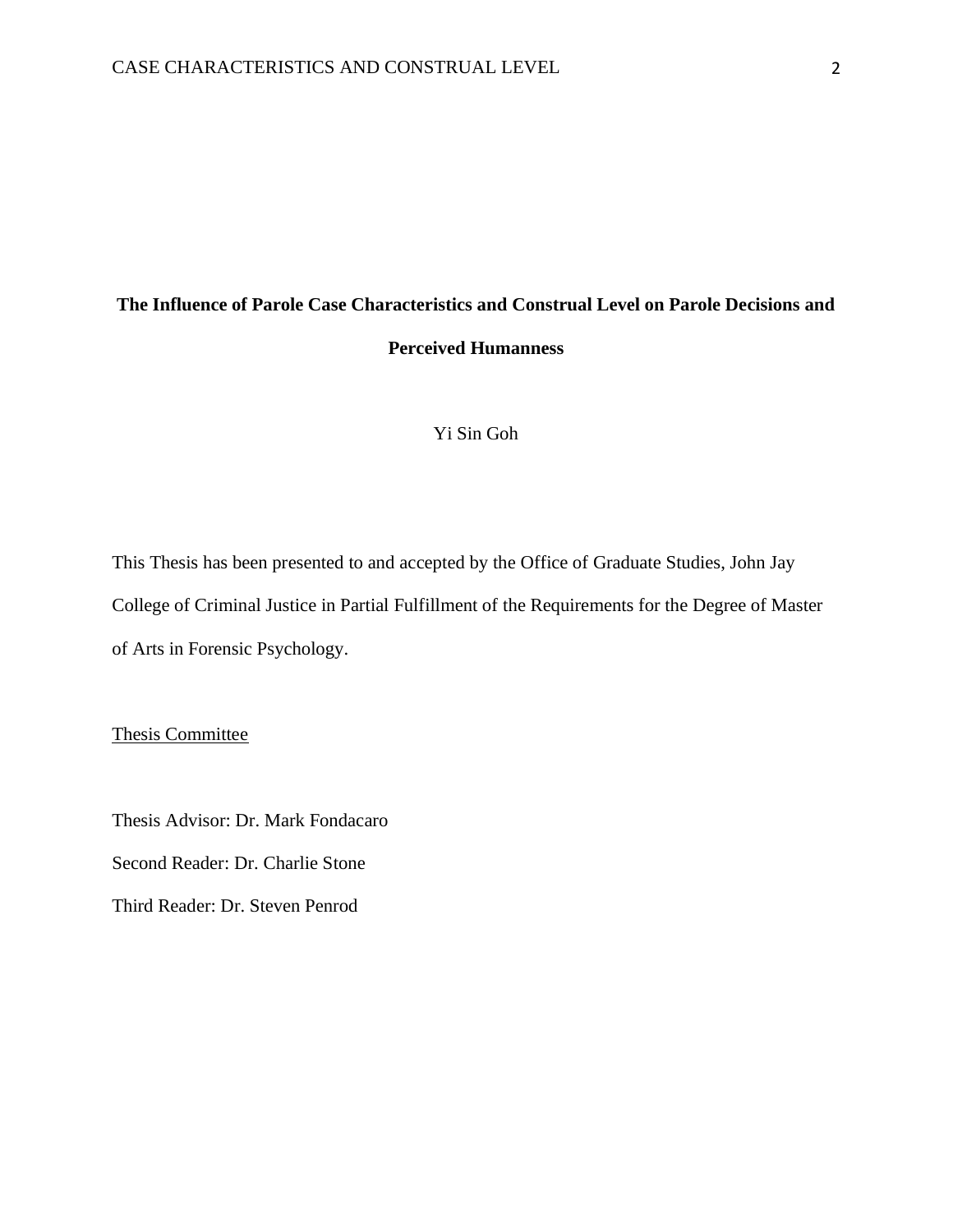#### **Abstract**

Despite the low rate of discretionary parole release in New York, much is still unknown about the processes underpinning parole decisions. The present paper delves into how aggravating and mitigating parole case characteristics (e.g. institutional behavior) relate to parole decisions and the perceived humanness of parole applicants. The paper also examines how construal level can moderate the above relationships. Finally, a moderated mediation model outlining the pattern of these relationships is posited and tested. 122 New York residents were recruited online and randomly assigned to read either an abstractly or concretely construed transcript for an interview with a parole applicant. Participants then completed a questionnaire asking how they perceived the case's characteristics, whether they would grant or deny parole, their decision certainty, their preferred specific parole disposition and the perceived humanness of the applicant. Results showed that cases perceived to have more mitigating characteristics were associated with greater certainty in granting parole, more lenient specific dispositions, and more perceived humanness. Additionally, for cases perceived to have more aggravating characteristics, abstract (versus concrete) construals led to greater certainty in granting parole. However, construal level did not moderate the relationships involving specific disposition or perceived humanness. Lastly, the posited model was partially supported, such that the direct effect of case characteristics on decision certainty was moderated by construal level; however, construal level did not moderate the indirect effect through perceived humanness. These findings lay the groundwork for more extensive parole research and have implications for parole applicants preparing for parole reviews.

Keywords: case characteristics, construal level, parole decisions, perceived humanness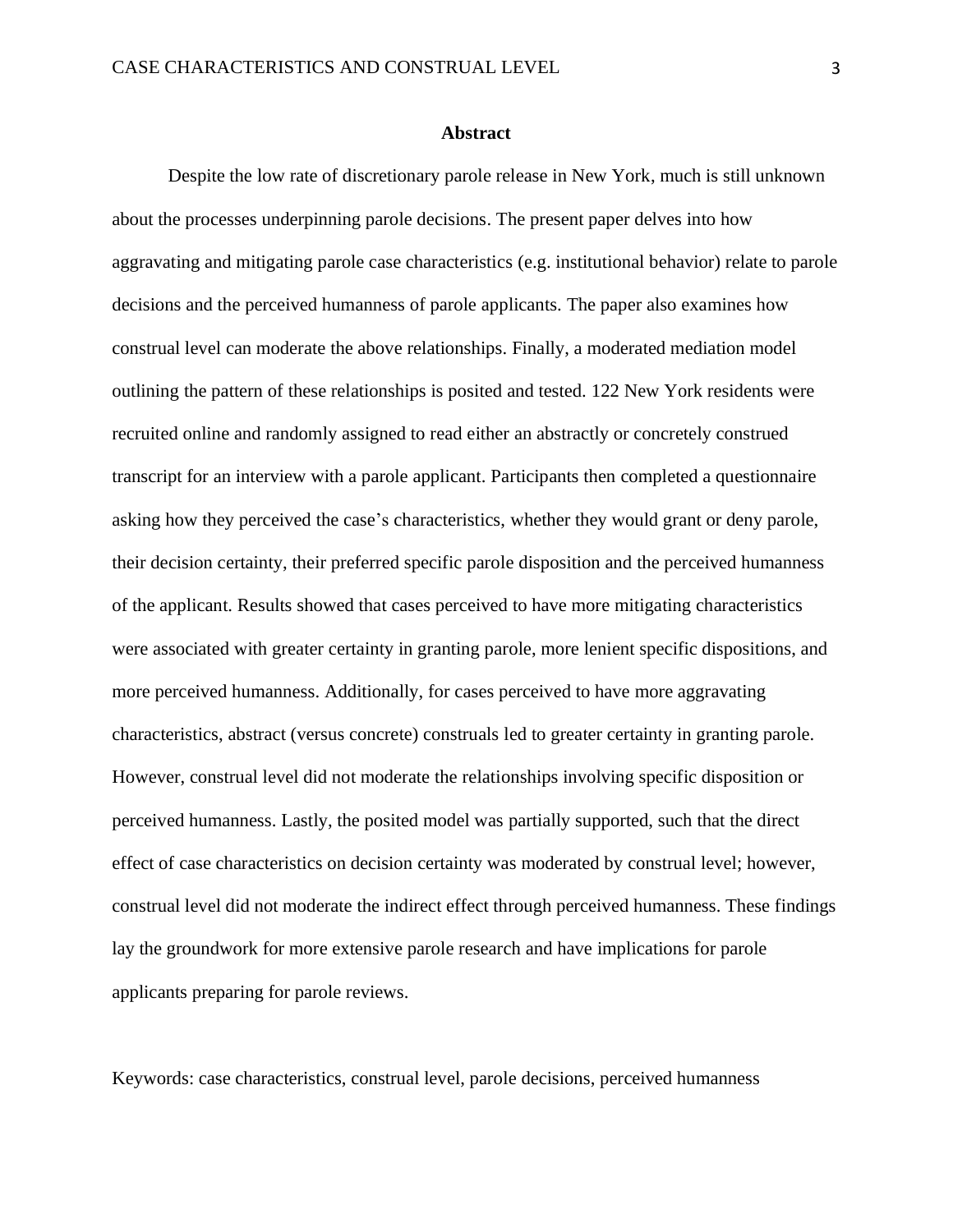# **The Influence of Parole Case Characteristics and Construal Level on Parole Decisions and Perceived Humanness**

Parole systems in the U.S. have received much criticism for their contributions to mass incarceration (Kilgore, 2013; Lin, 2010). These criticisms are especially relevant in the state of New York, which has one of the largest parole populations in the country (The Center Square, 2020). For example, data from 2018 shows that more than a quarter of people on parole in New York were reincarcerated for reasons other than a new conviction (Kaeble & Alper, 2020). In response, activists have moved the needle by collaborating with local lawmakers to enact policies introducing non-carceral alternatives for people with non-criminal technical violations (N.Y. Legis. Assemb., 2021; N.Y. Legis. Sen., 2021).

The Board of Parole is part of the Department of Corrections and Community Supervision (DOCCS) in New York and consists of 15 members appointed by the Governor. Each person applying for discretionary release usually has their case brought before a panel of two or three parole board members for review (DOCCS, n.d.a). Importantly, activists have raised concerns about the low rates of approval for discretionary release in New York state. Preliminary data from 2018 show that 81% of interviews conducted by the Board of Parole were with people applying for discretionary release, either for the first time (i.e. an initial appearance) or otherwise (i.e. a reappearance). Notably, the approval rates for these two categories of interviews were also the lowest, coming in at only 37% and 38% respectively (DOCCS, n.d.b). These low approval rates, in combination with the aforementioned fact that New York has one of the biggest parole populations in the U.S., thus impact a sizeable number of New Yorkers. Furthermore, many are being denied discretionary release (hereafter referred to simply as parole) not just once, but multiple times; this results in more than a third of people who had been denied parole remaining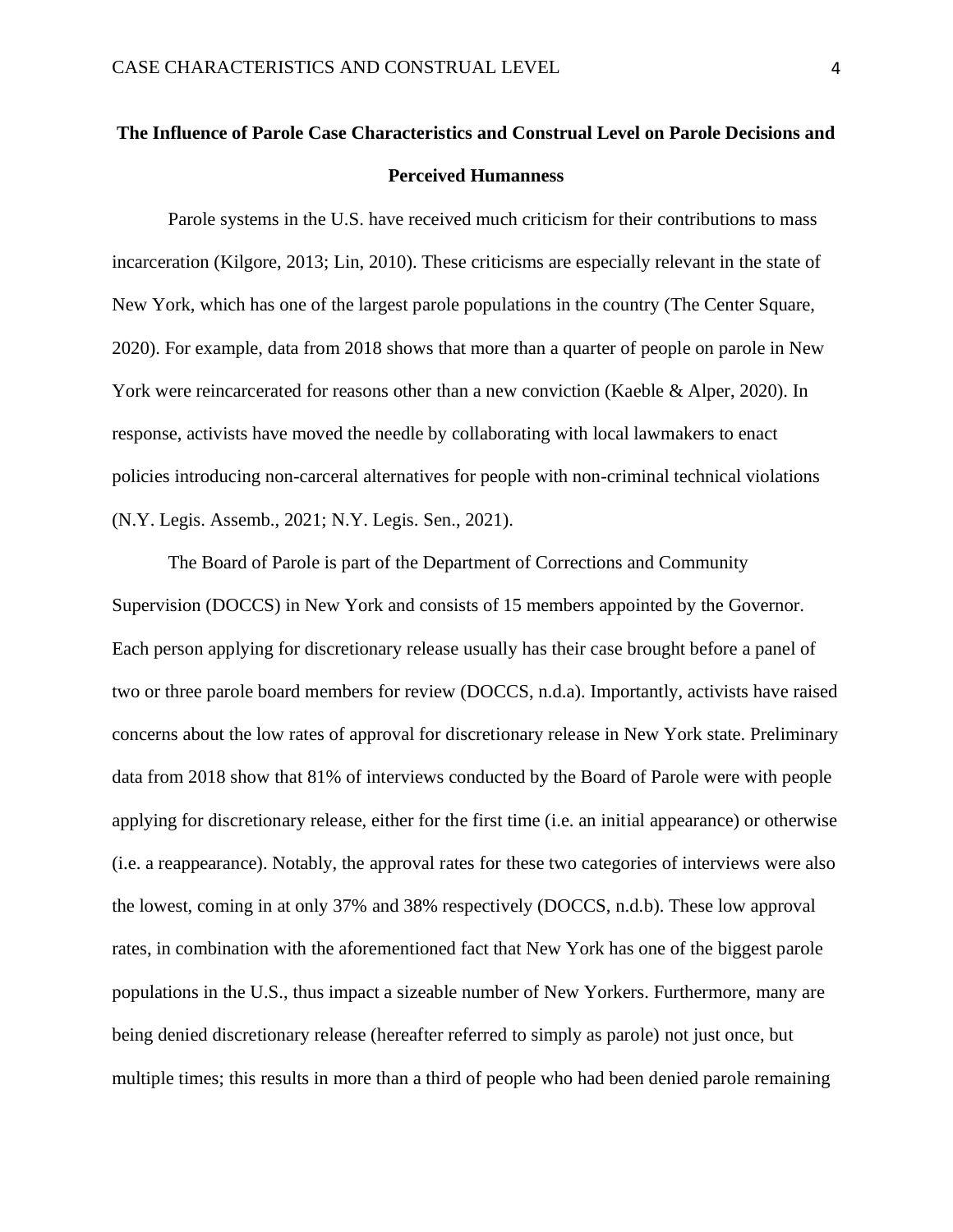incarcerated for five years or more in addition to their minimum sentence length (Correctional Association of New York, 2019).

For parole applicants incarcerated for highly publicized offenses, such as those that are violent in nature, one explanation for the low parole approval rates is an overemphasis on the nature of this initial offense. A recent study in New York found that, in 3 out of 5 parole denial cases, the decision to deny parole was solely based on concerns that granting parole would "deprecate the seriousness of the [original offense] so as to undermine respect for law" (Heller et al., 2021, p. 5). To put this another way, many people incarcerated for violent offenses have their parole decisions predetermined the moment they are convicted. In fact, this phenomenon has been likened to resentencing parole applicants for their initial offense (Hammock & Seelandt, 1999; Holcombe, 2021). In response, activists and lawmakers championed the Fair and Timely Bill which, among other things, would require the Board of Parole to deny parole only based on concerns of "current and unreasonable risk" that could not be managed via parole supervision (N.Y. Legis. Assemb., 2020; N.Y. Legis. Sen., 2020). Unfortunately, as of the writing of this paper, the Bill has yet to be passed by any body of the New York legislature.

All in all, parole release is an existing mechanism for taking New Yorkers out of jails and prisons, reducing the substantial toll that incarceration can have on various aspects of their lives (Aaron & Dallaire, 2010; Harman et al., 2007; Schnittker & John, 2007). Hence, there is a need for a better understanding of the processes underlying parole decisions. More crucially, research needs to decipher how these decision-making processes could be altered to have a broader perspective of the parole applicant's case in its entirety, ameliorating the inordinate importance assigned to the nature of the initial offense. Hence, this paper first looks at parole case characteristics peripheral to the nature of the initial offense and examines whether they can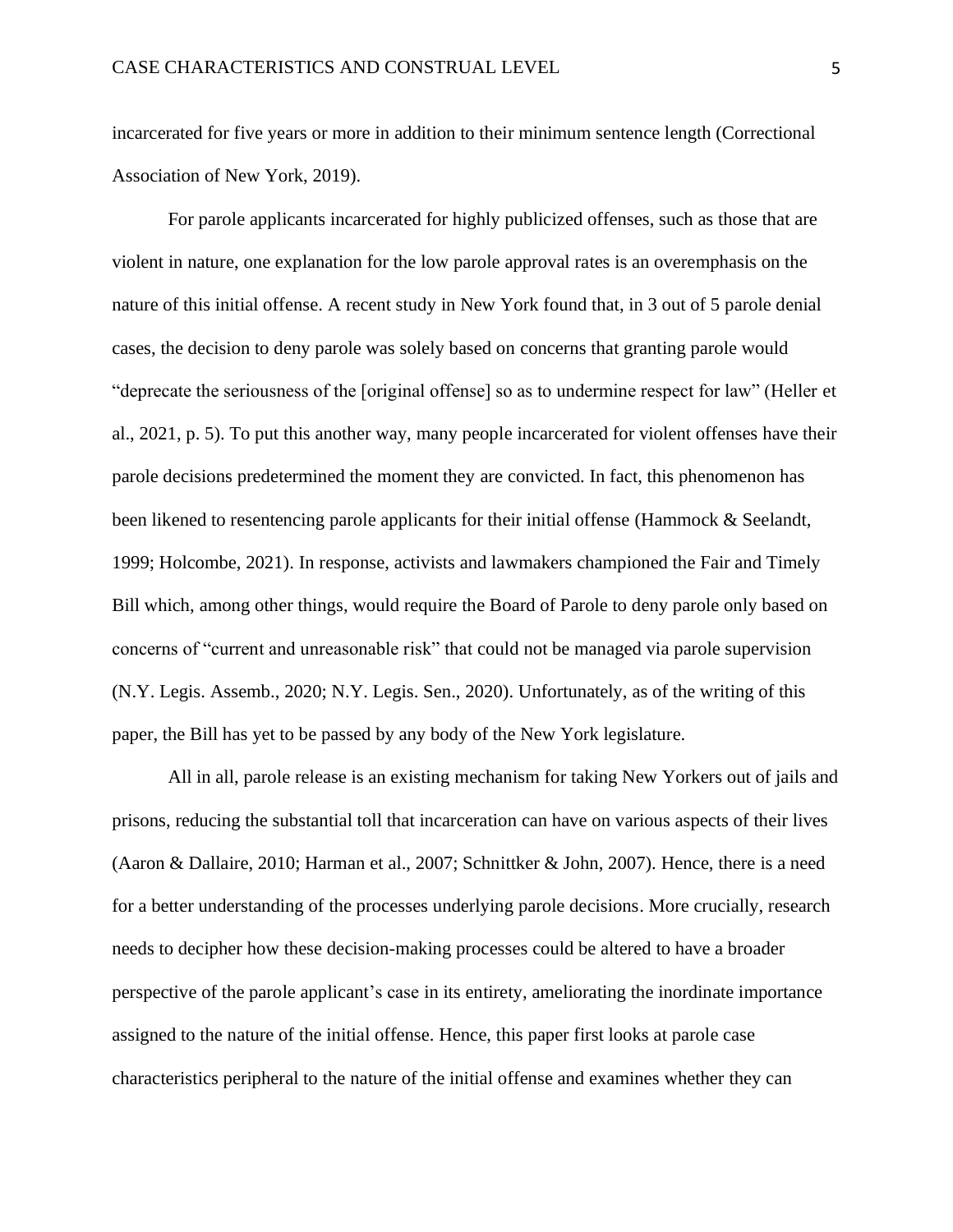influence outcomes for the parole applicant. Specifically, the outcomes of interest comprise both the parole decisions themselves, as well as the extent to which parole applicants are perceived as human. Additionally, this paper will explore whether a perspective informed by Construal Level Theory could interact with the characteristics of a parole case and lead to varying outcomes.

#### **Literature Review**

#### **Parole Case Characteristics and Parole Decisions**

As discussed prior, while there are a multitude of factors to consider in parole decision making, the nature of the initial offense tends to ultimately hold sway (Cotton, 2008). Since the initial offense is an unalterable fact of the past (Heller et al., 2021), this may automatically put people incarcerated for violent offenses in a disadvantageous position vis-à-vis obtaining parole release. However, to borrow the language used in sentencing procedures, it is noteworthy that other 'peripheral' factors may further contextualize the initial offense and either increase (i.e. aggravate) or decrease (i.e. mitigate) the perceived severity of the initial offense (Morgan & Mannheimer, 2009). To put it another way, the function of these other factors may not be to eclipse the nature of the initial offense in terms of importance but merely to reframe it in the present day. Indeed, such a perspective may be the best way to reconcile the parole board's excessive prioritizing of the nature of the initial offense with their responsibility to arrive at parole decisions "based upon the totality of the circumstances" (Hammock & Seelandt, 1999, p. 539). This paper will subsequently outline three classes of peripheral factors, hereafter referred to as parole case characteristics: the applicant's retelling of the initial offense, institutional behavior, and post-release plans.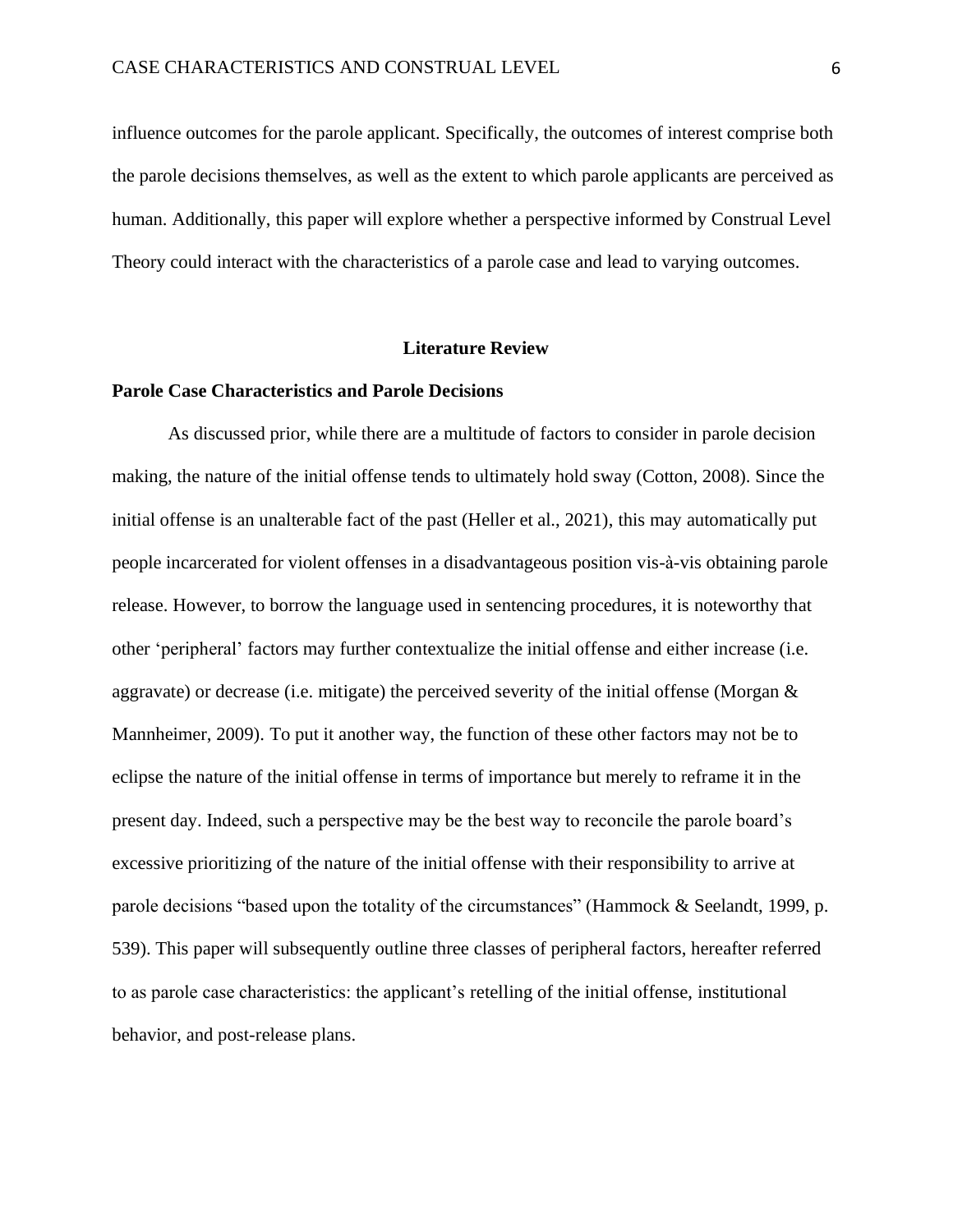First, the parole applicant's retelling of the initial offense from their perspective in the present is a salient case characteristic to consider. The objective facts of the initial offense, such as the actual degree of harm inflicted or the legal determinations of *mens rea*, were already established during sentencing. Thus, instead of merely rehashing immutable facts, the parole review process is an opportunity to evaluate how the applicant has made sense of who they were during the initial offense versus who they are now (Ruhland, 2020). This does not necessarily mean that the content of the applicant's recount should be taken at face value. Instead, the retelling allows for a better assessment of "the process by which [the parole applicant] arrives at those words" (Skrapec, 2001, p. 50); that is, the growth (or lack thereof) they have experienced in order for them to contextualize the initial offense within their larger life narrative in this way. Consequently, the retelling of the initial offense could lead to aggravating or mitigating adjustments to the perceived severity of the initial offense.

Second, the parole applicant's actions while incarcerated can have an aggravating or mitigating effect on perceptions of the initial offense. Institutional behavior has been consistently found to be relevant to parole decisions to some degree (Caplan, 2007). Mooney and Daffern (2011) posit that parole board members take note of institutional behavior because these behaviors are being compared to those involved in the initial offense. If, while incarcerated, a parole applicant continues to engage in antisocial behaviors that resemble those involved in the initial offense (i.e. offense paralleling behaviors), that may be an indication that the parole applicant has not changed for the better. Conversely, engaging in prosocial behaviors that functionally resemble those involved in the initial offense (i.e. prosocial alternative behaviors) show that the applicant has developed new and adaptive ways of responding to the same situations. Thus, by drawing parallels to the initial offense, the parole applicant's behavior while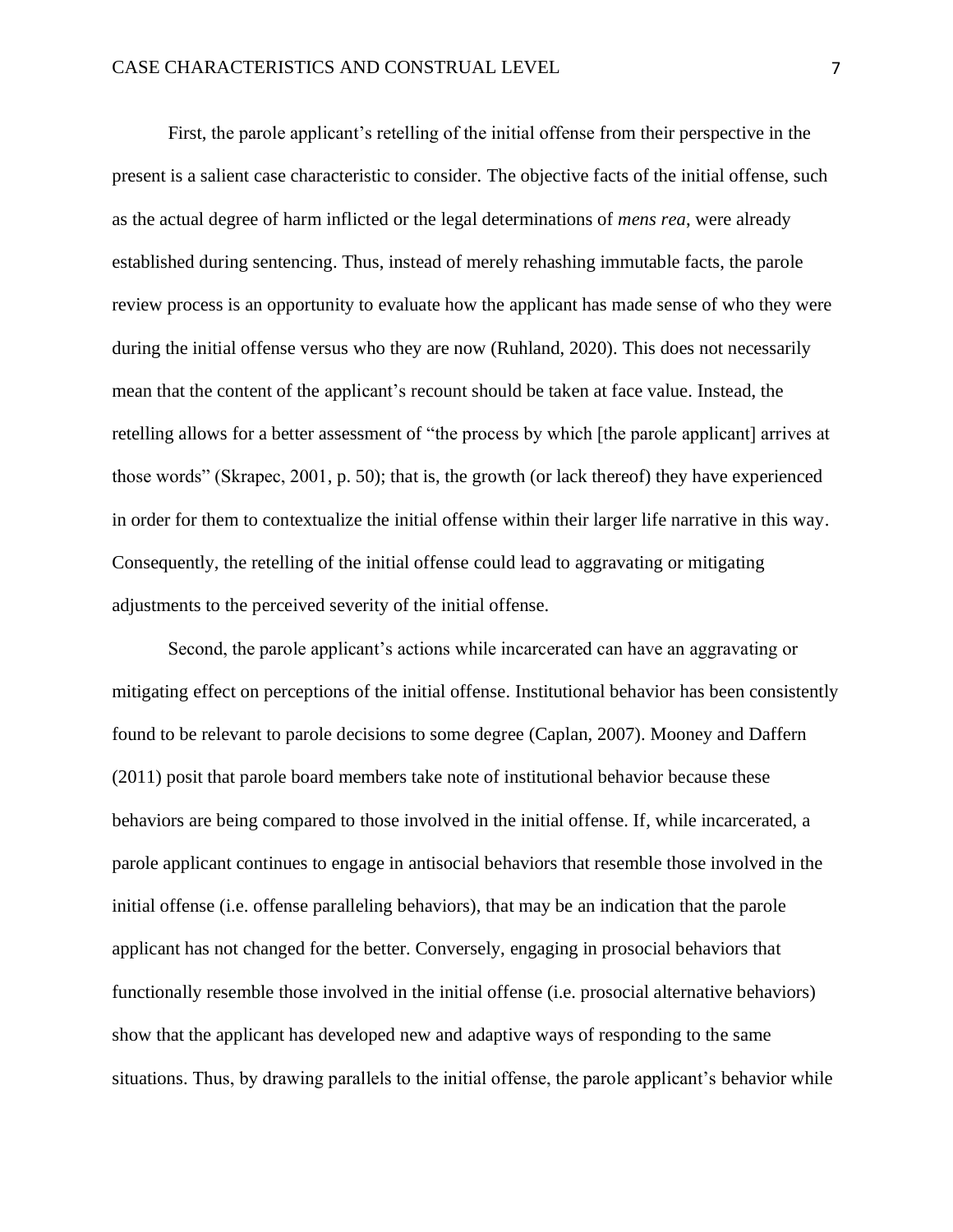incarcerated serve as parole case characteristics that may have aggravating or mitigating effects on how the initial offense is regarded.

Third, the applicant's plans for life after parole release, including plans for maintaining important relationships as well as those for more practical arrangements, are also case characteristics that can shape how the initial offense is viewed. The initial offending behavior, as well as the subsequent incarceration, place burdens on relationships between incarcerated people and their loved ones (Christian & Kennedy, 2011). However, extensive post-release plans demonstrate that the applicant values strong ties with loved ones in the community despite the damage done to these ties. Specifically, plans to maintain or repair relationships may serve as an implicit acknowledgement of the harm parole applicants have caused to people in their lives due to the initial offending behavior (Wexler, 2011). Moreover, accommodation and employment plans may reveal the presently existing social capital the applicant is able to draw from, suggesting that efforts were made to repair the relational harm caused by the initial offending behavior. Hence, post-release plans can be an indication of whether the relational damage resulting from the initial offense has been addressed, and thus, cause the initial offense to be reinterpreted in a more aggravating or mitigating way.

In summary, even with keeping the nature of the initial offense constant, the characteristics of a parole case may have an aggravating or mitigating influence on how the initial offense comes across to parole board members. Thus, as with sentencing, it is expected that cases with characteristics that aggravate the initial offense will result in a harsher parole decision, whereas cases with characteristics that mitigate the initial offense will result in a more favorable parole decision. Therefore, this paper will investigate empirically whether parole case characteristics can significantly shape parole decisions.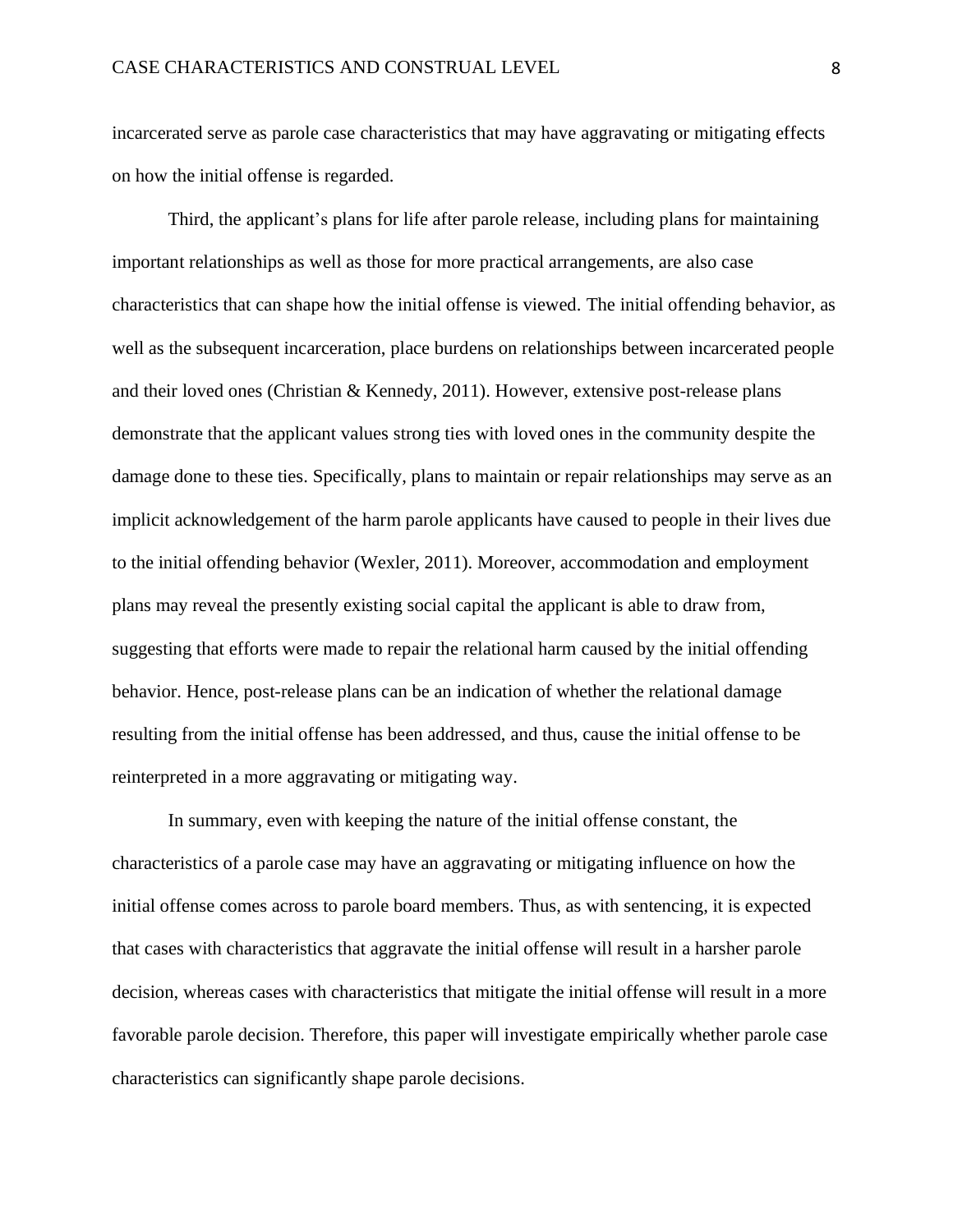#### **Parole Case Characteristics and Perceived Humanness**

In the wake of the tragic Columbine school shooting, the media began to propagate the idea that there was a burgeoning generation of violent juveniles (Muschert, 2007). While this narrative has been disproven and widely considered a myth, the term 'superpredator' used by the media to describe these youth is an exemplar of the broader societal trend of likening justiceinvolved people to dangerous beasts (Stupple, 2014; Vasiljevic & Viki, 2013). By stereotyping justice-involved people as incompetent, immoral and unsociable, justice-involved people become deprived of their humanity in the eyes of the general public (Rodríguez-Pérez et al., 2021).

As with parole decisions, research indicates that the nature of the initial offense plays a salient role in influencing the extent to which the justice-involved person is perceived to be human (Khamitov et al., 2016). Thus, people in general find reassurance in defining justiceinvolved people based on the nature of the initial offense and are uninterested in other aspects of them that cast them in a sympathetic light; in fact, becoming aware of these other aspects can be discomforting because they indicate that justice-involved people are "as human as we are" (Waldram, 2007, p. 968). Hence, to combat the instinct to dehumanize, it may be all the more necessary to flesh out justice-involved people as three-dimensional human beings, rather than singularly "depraved [and] …more savage than beasts" (Hoover, 1947, p. 32, as cited in Freedman, 1987). This recalls the earlier discussion on how parole case characteristics can provide further context to the nature of the initial offense and cast it in an aggravating or mitigating light. Thus, it follows that, if the nature of the initial offense that is the impetus for dehumanization is re-examined, the perception of parole applicants as less than human may shift accordingly.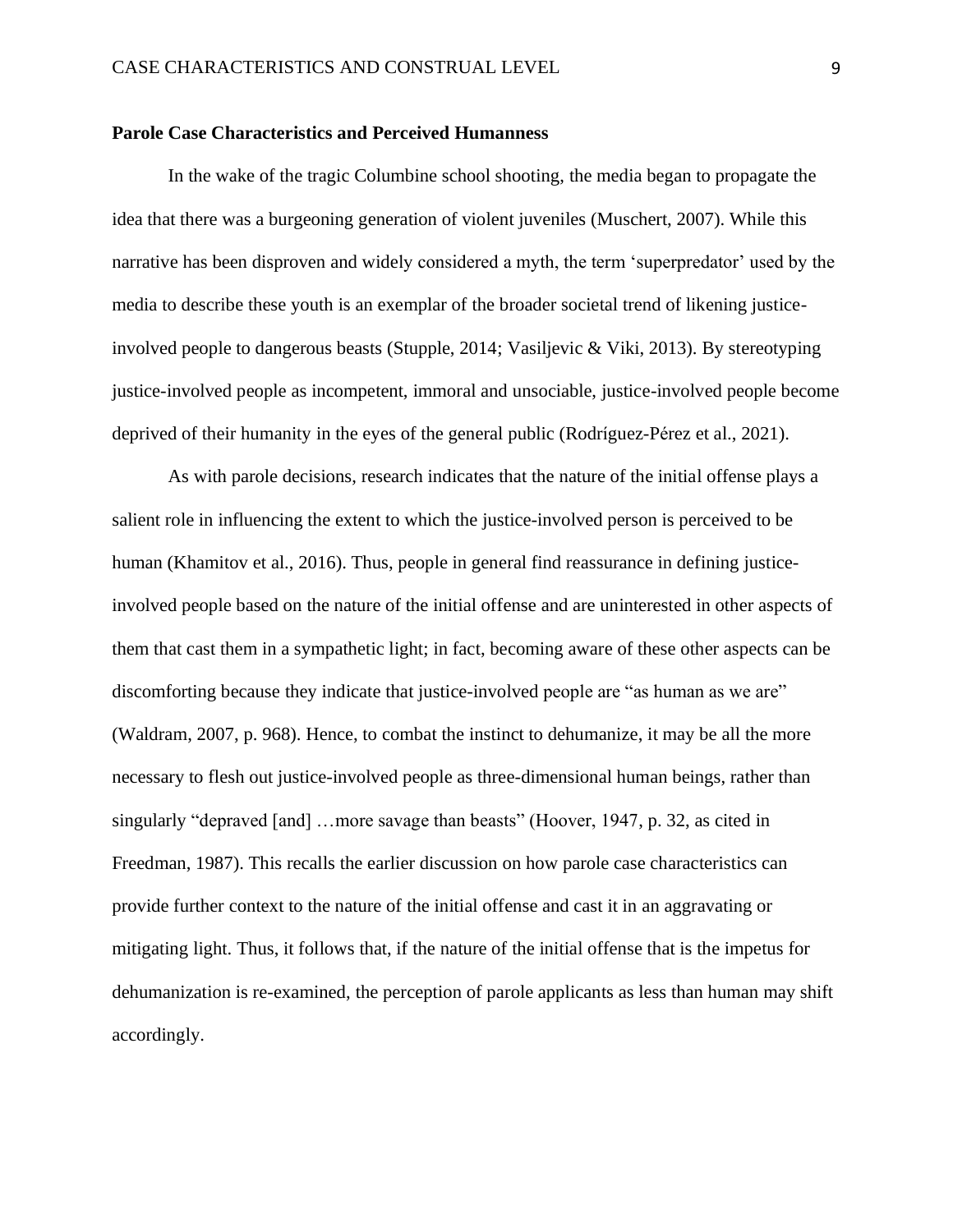Indeed, the three classes of parole case characteristics outlined in the section prior have the potential to alter the perceived humanness of parole applicants through the way they reframe the nature of the initial offense. Waldram (2007) mentions examples of humanization that are relevant to the retelling of the initial offense and post-release plans. In recounting the initial offense, an acknowledgement of sexual abuse experienced in childhood and how the resulting trauma played a role in the initial offense could humanize a parole applicant. Similarly, a postrelease plan to reunite with their devoted children provides a counterweight to the initial offense by showing that the applicant is, just as most people are, also capable of mutually loving relationships. Further, Evans (2018) writes of how pursuing a college education in prison – that is, institutional behavior that is constructive – helped one person incarcerated for murder demonstrate that they were a different person from who they were at the time of the initial offense.

All in all, by contextualizing the nature of the initial offense within other aspects of the parole applicant's life, parole case characteristics may influence the extent to which parole applicants are perceived to be human. Case characteristics that aggravate the initial offense (hereafter referred to as aggravating case characteristics) could reinforce existing stereotypes of incarcerated people, leading to further dehumanization of applicants. In contrast, case characteristics that mitigate the initial offense (hereafter referred to as mitigating case characteristics) could challenge a unidimensional understanding of incarcerated people and serve to humanize applicants. Therefore, this paper aims to determine whether parole case characteristics can significantly affect the perceived humanness of parole applicants.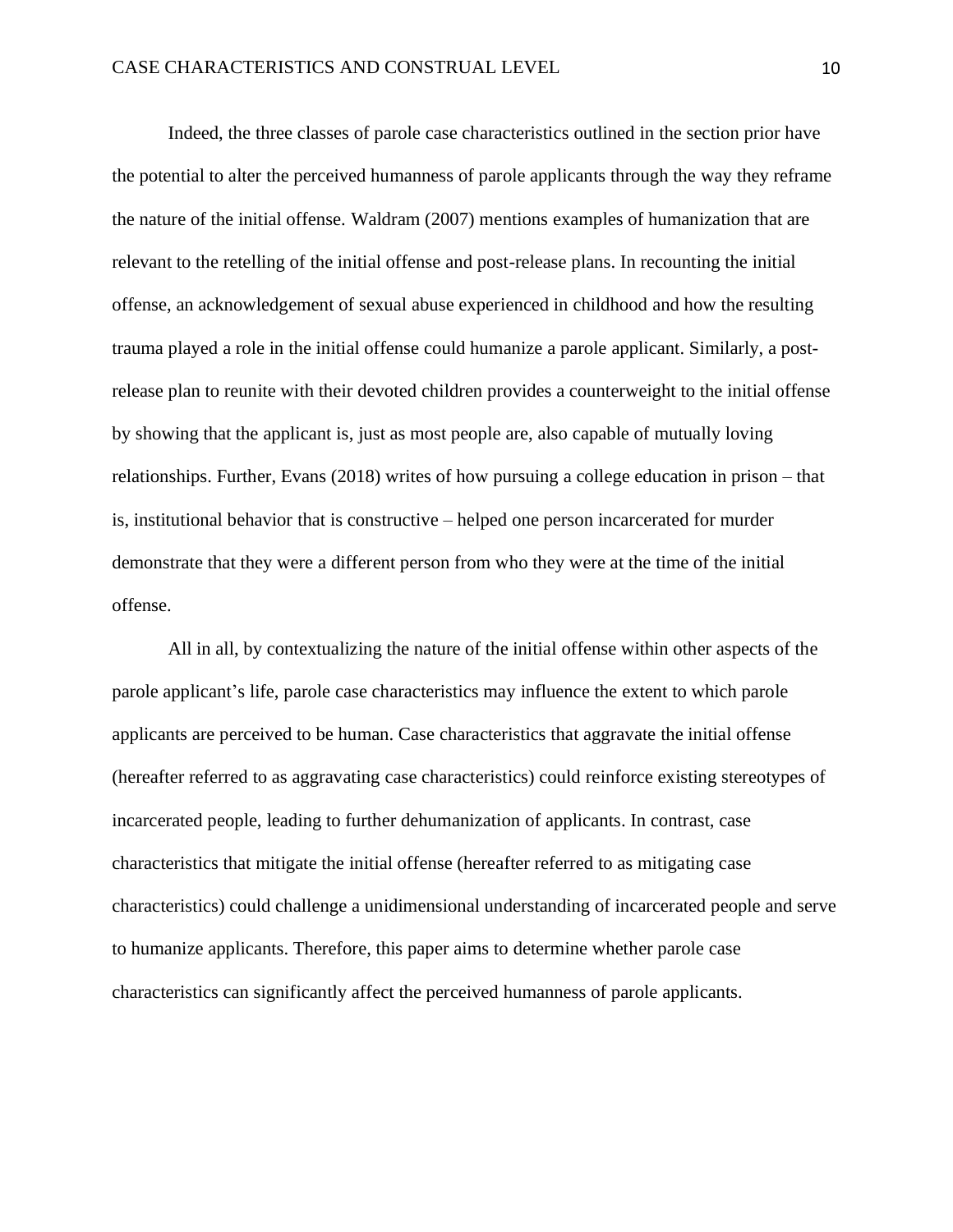#### **Applying Construal Level Theory to Case Characteristics and Parole Decisions**

There is research to substantiate the idea that the parole decision-making process is "arbitrary and capricious" (Bell, 2019). This lack of consistency in parole decisions is not without its ramifications, especially as it pertains to racial justice; indeed, a review found that only 1 in 6 Black first-time parole applicants were granted parole compared to 1 in 4 White firsttime applicants (Schwirtz et al., 2016). Hence, unfortunately for parole applicants, the vagueness inherent in the parole review process leaves much to be desired.

Researchers have endeavored to illuminate the specific psychological processes that underlie parole decisions. For instance, Carroll (1978) draws attention to the causal attributions that parole board members make when trying to determine a parole applicant's role in the initial offense. In their study, they found that board members who perceived the initial offense to have arisen out of stable factors (e.g. personality traits) were more likely to assign parole applicants to unfavorable dispositions. Indeed, attributions of stability render the causal factor applicable across multiple situations and instances, whereas attributions of instability tie the causal factor exclusively to a particular situation and point in time.

This idea of stability or instability over place and time is extensively discussed in Construal Level Theory (CLT). Trope and Liberman (2010) delineate abstract or higher-order construals as superordinate global representations that apply across place and time. For example, when parole board members attribute an offense to an applicant's "lack of control" (Carroll, 1978, p. 380), there is a sense that this attribution encompasses multiple settings and instances. In this way, abstract construals are inseparable from a greater degree of spatial, temporal and even social distance (Stephan et al., 2010, 2011), which have collectively been termed 'psychological distance'. Conversely, concrete or lower-order construals involve attributing an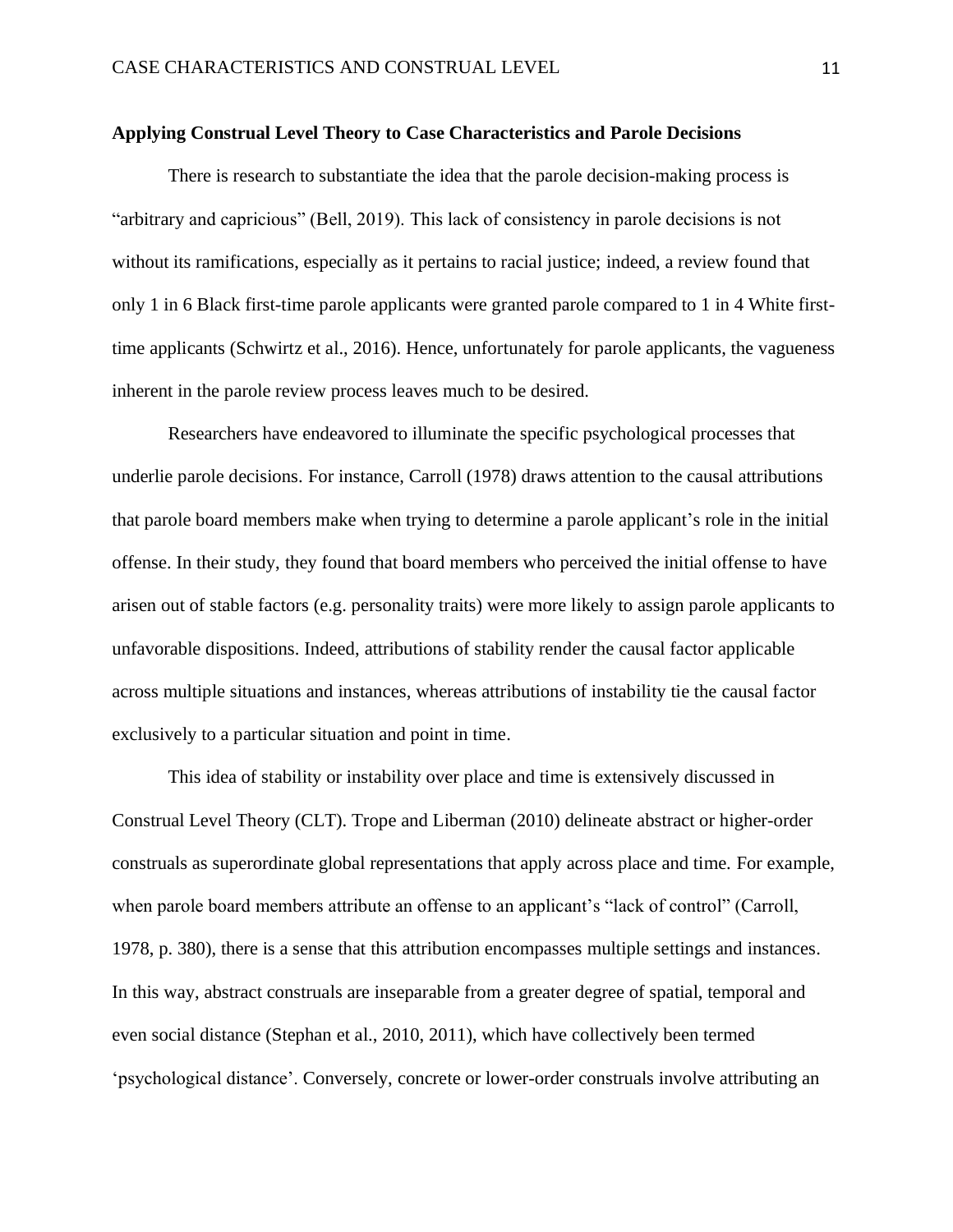offense to a situation-specific factor, such as victim provocation, that represent the offense as a result of antecedents specific to a single place and time. Correspondingly, concrete construals are inextricable from psychological proximity (i.e. less psychological distance). Hence, CLT asserts that construal level and psychological distance are intertwined concepts. Consequently, given that psychological distance is linked to prejudice (Corrigan et al., 2001), it is no surprise that varying construal level can also affect how positively people are perceived (Luguri et al., 2012). Hence, especially in evaluative contexts such as the parole review process, construal level (and psychological distance) potentially has appreciable implications for how parole board members decide on a parole applicant's case.

Exactly how construal level/psychological distance may influence parole decisions is still up for debate. There is a dearth of research on CLT as it pertains to parole decision-making per se. Nevertheless, given the data indicating that the motivation to punish may underlie parole denial decisions (Vîlcică, 2018), it may not be far-fetched to make extrapolations based on literature on CLT and punishment decisions. In fact, one study in particular by Gollwitzer and Keller (2010) explains how construal level/psychological distance, when examined alongside case characteristics, can account for punishment decisions. In this study, respondents were informed of a student who had hidden library books away from other library users. Within the study's 2 x 2 factorial design, respondents were then assigned to conditions where the student was either a first-time or repeat offending student (representing mitigating and aggravating case characteristics respectively), and either psychologically proximal or distant (evoking concrete or abstract construals respectively). The results showed a main effect of case characteristics, such that the repeat offending student incited more anger and concern and was prescribed more severe punishments than the first-time offending student. Intriguingly, there was also a significant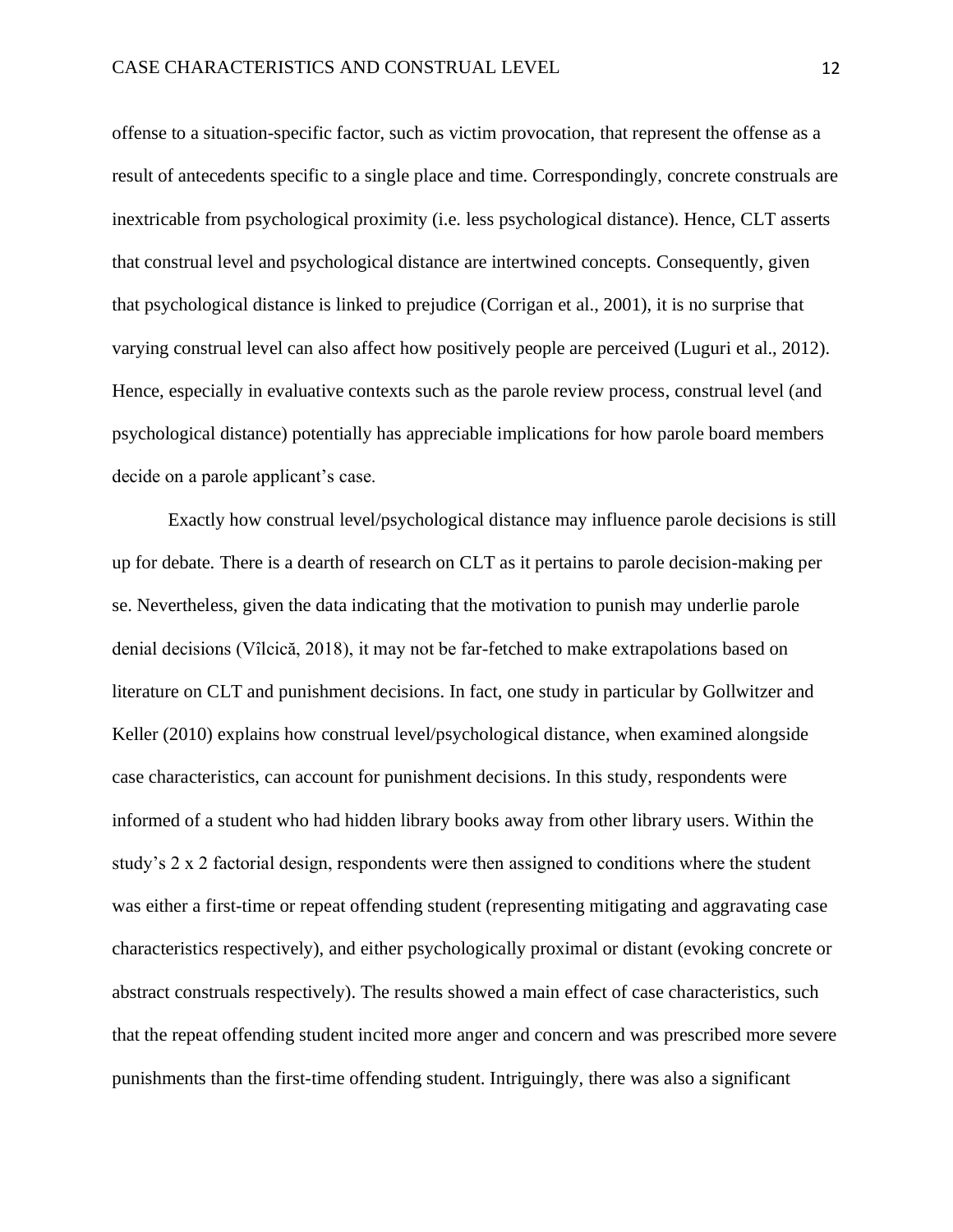interaction effect where respondents assigned to the first-time offending student were less angry, less concerned and endorsed less severe punishment when the student was psychologically proximal versus psychologically distant. In contrast, when assigned the repeat offending student, respondents were angrier and more concerned when the student was psychologically proximal versus psychologically distant. Hence, this study suggests that psychological proximity/concrete construal intensifies the effect of both mitigating and aggravating characteristics, whereas psychological distance/abstract construal attenuates the effect of these characteristics. In other words, concrete construals augment both the mitigating and aggravating effects of case characteristics, while abstract construals diminish both these effects.

Relating this research to parole decisions, these findings imply that parole applicants with mitigating case characteristics are consistently more likely to be given less punitive parole decisions than those with aggravating case characteristics. More importantly, for parole applicants with mitigating case characteristics, it may be optimal to evoke concrete representations of the parole case in order for applicants to receive a more favorable decision outcome. Conversely, for applicants with aggravating case characteristics, construing parole cases abstractly may lead to a more favorable decision outcome. Further research aiming to confirm these predictions will not merely be of theoretical interest. In fact, given the profound ramifications of parole denial for applicants, providing applicants with empirically sound guidance on how to frame the strengths and weaknesses of their case is of paramount importance. Consequently, it is imperative that researchers further elucidate the relationships between parole case characteristics, construal level, and parole decisions.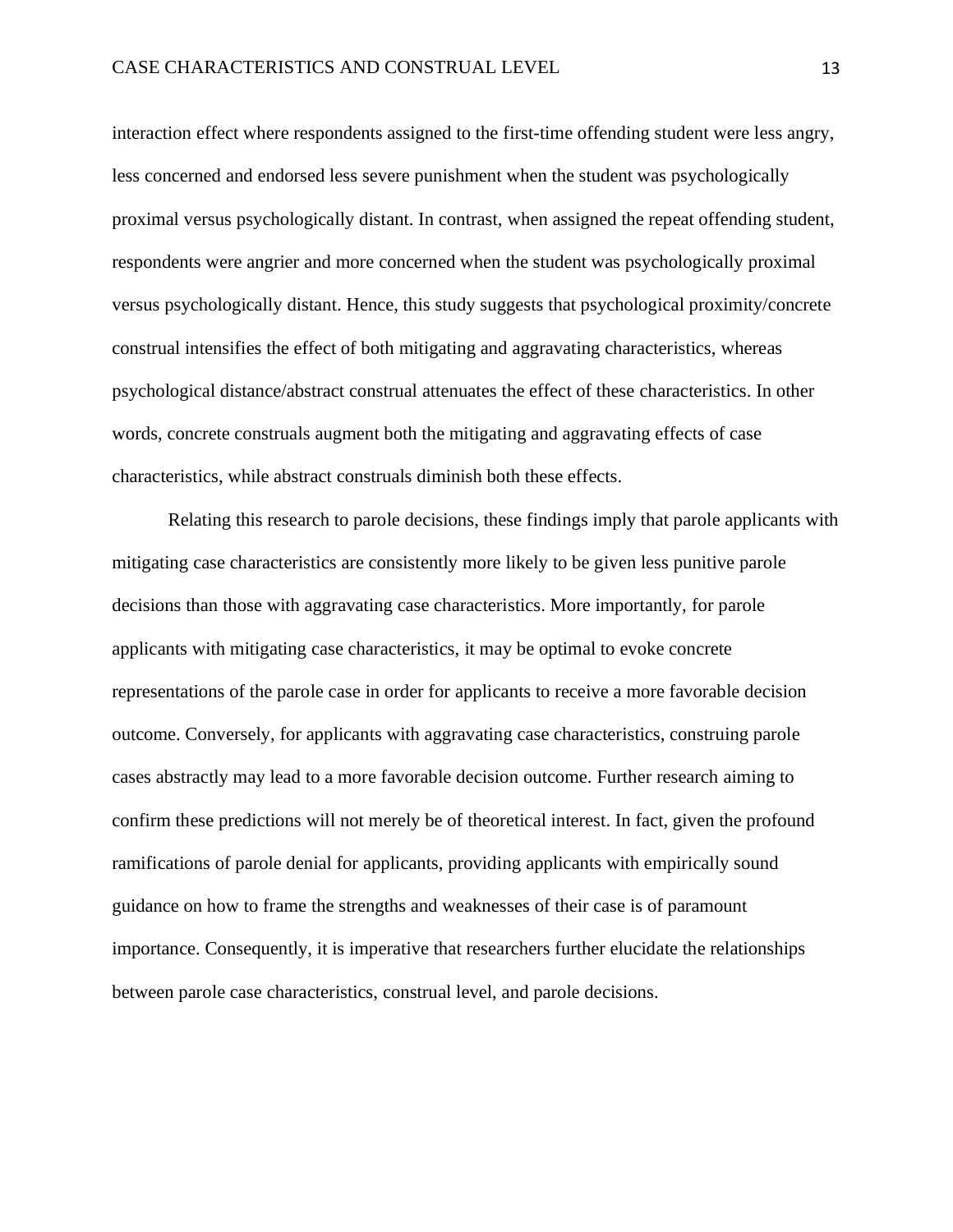#### **Applying Construal Level Theory to Case Characteristics and Perceived Humanness**

In addition to its pertinence to parole decisions, CLT has profound relevance for the perceived humanness of parole applicants. As touched on earlier, the dehumanization of justiceinvolved people entails stereotyping them as a group lacking in certain qualities exclusive to human beings (e.g. warmth, Harris & Fiske, 2006). Indeed, dehumanization is an intergroup phenomenon that involves the ingroup engaging in the "denial of full humanness in *others*" (i.e. outgroup members; Haslam, 2006, p. 252, emphasis added).

Of note, the dehumanization of Black justice-involved people is even more severe, perhaps because they are additionally regarded as members of a 'racial outgroup' in a Whitemajority society (Kunstman et al., 2013). As such, they tend to be more associated with stereotypes specific to criminality compared to their non-Black counterparts (Hetey & Eberhardt, 2014). In fact, researchers have documented the tendency for people to dehumanize Black justice-involved individuals via associating them with apes, as well as the weighty implications of making these associations. For example, when words alluding to apes were primed, participants rated police violence directed at Black suspects as more justified than that directed at their White counterparts (Goff et al., 2008). Moreover, there is evidence that it is this Black-ape association (i.e. dehumanization) — not just racial prejudice alone — that explains racial disparity in real-world police violence. In Goff et al. (2014), the authors reported that, independent of racial prejudice, officers who exhibited stronger Black-ape associations (i.e. higher levels of dehumanization) also used greater degrees of force with Black than with White juvenile suspects. All in all, to ensure that Black justice-involved people are not denied the "equal protection of the laws" (U.S. Const. amend. XIV), there may be a need to contend with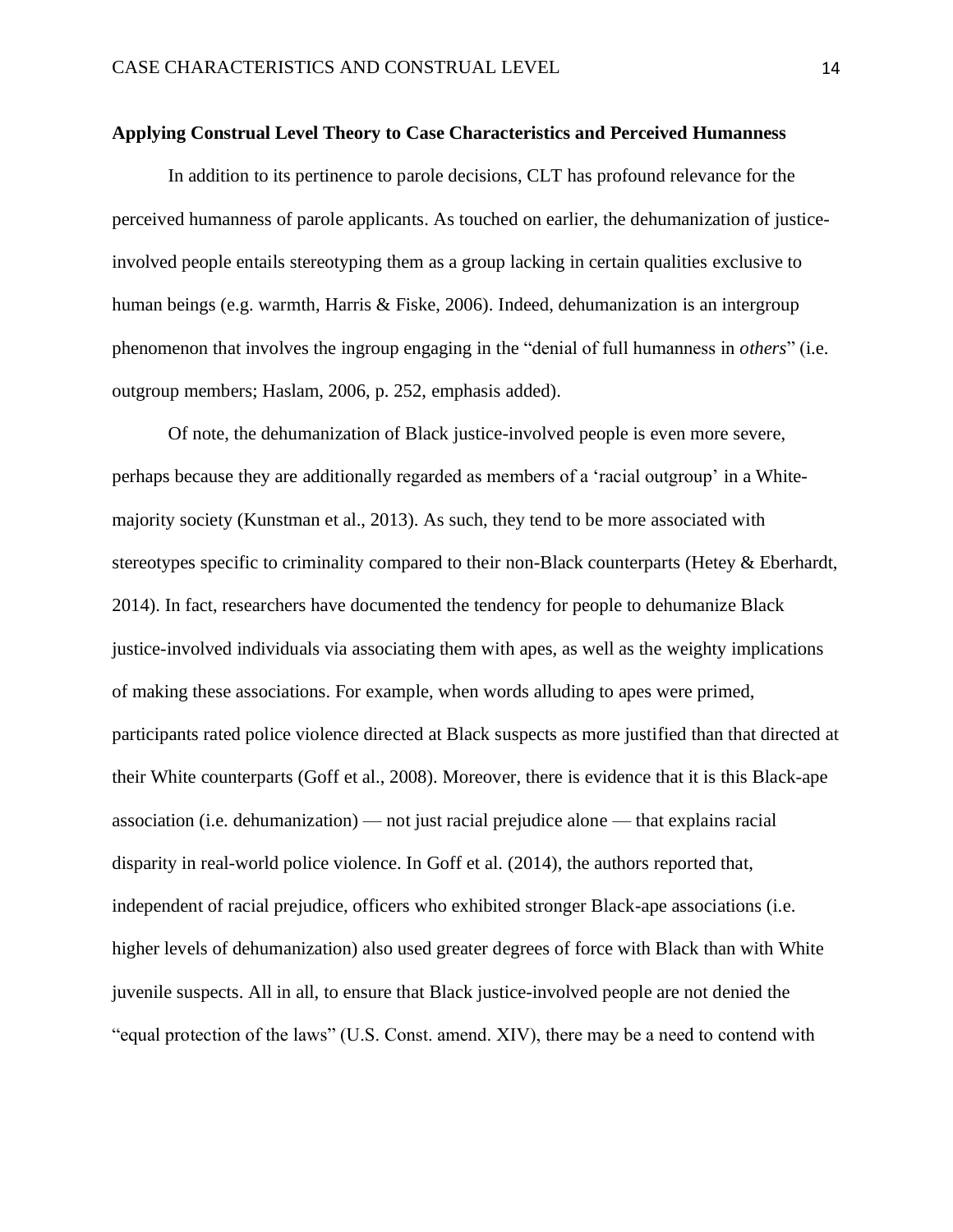the phenomenon of dehumanization in analyzing the outcomes of the criminal legal system, including those pertaining to the parole context.

To explain why ingroup and outgroup members are perceived to possess different degrees of human attributes, it is apt to circle back to the concept of construal level/psychological distance discussed earlier. Intuitively, outgroup members are more psychologically distant from the self in comparison to ingroup members, and research finds that it is this psychological distance that is associated with outgroup members being attributed fewer human qualities (Rodríguez-Pérez et al., 2011). Consequently, by virtue of the near-inseparability between construal level and psychological distance, it is small wonder that there is also evidence connecting construal level to perceived humanness; certainly, when a person was described with less detail (i.e. construed more abstractly), the tendency to dehumanize the person was stronger (Haslam & Bain, 2007). Hence, there is sufficient basis for the postulation that differing construal levels could influence the extent to which another person is perceived as human.

Reincorporating parole case characteristics into this discussion, it is possible to postulate how construal level would interact with case characteristics to influence perceived humanness. Specifically, Gong and Medin (2012) found that concrete construals elicited more extreme judgments of morality, such that virtuous behaviors (comparable to mitigating case characteristics) were viewed as more moral, while transgressions (comparable to aggravating case characteristics) were viewed as more immoral. In contrast, abstract construals resulted in less extreme judgments of morality for both types of behavior. Given that morality is an indicator of humanness (Fiske, 2018), it could be surmised that these findings on judgments of morality could extend to perceptions of humanness as well. In other words, concrete construals could magnify the mitigating and aggravating effects of case characteristics on perceived humannes,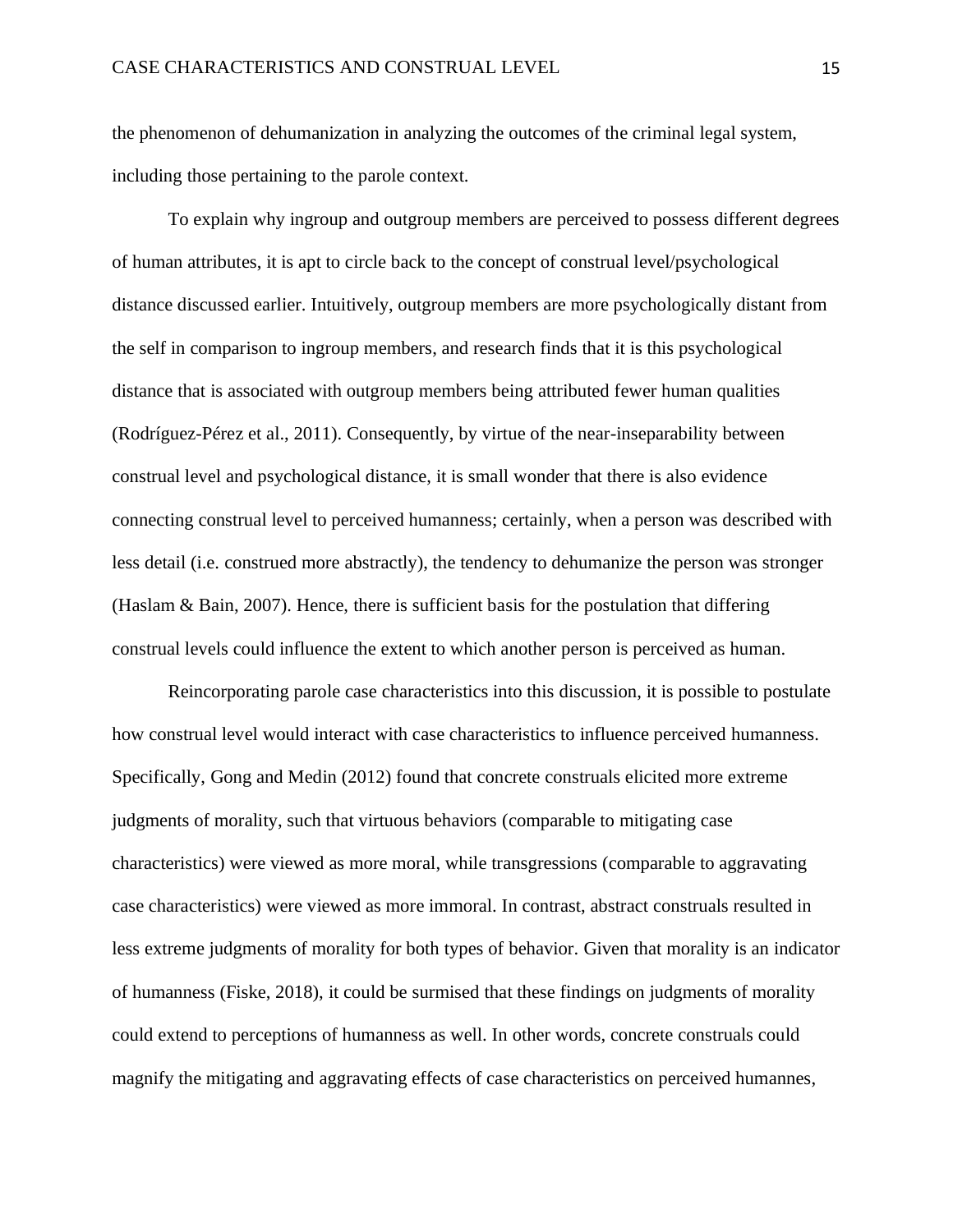while abstract construals may instead mute these effects. Of note, this anticipated pattern of relationships in relation to perceived humanness exactly echoes that discussed earlier with respect to parole decisions.

All in all, as no known study has examined parole case characteristics in tandem with construal level with respect to perceived humanness, this paper will break new ground by investigating the relationships between these constructs empirically.

#### **Positing a Moderated Mediation Model**

The prior sections have elaborated on the two outcomes of interest – parole decisions and perceived humanness – in separate discussions. However, this paper will probe the possibility that these two outcomes are related and could be analyzed within the same model. As a matter of fact, there is research to support linking parole decisions with perceived humanness.

Firstly, the literature on the role of dehumanization in punishment strongly suggests a similar role for dehumanization in parole decisions. In an earlier section, extrapolations were made from the literature on punishment to the parole review context because it has been shown that denying parole is at least partially driven by punitiveness considerations (Marquez-Lewis et al., 2013). Thus, by inspecting how perceived humanness relates to punishment, we can posit how perceived humanness relates to parole decisions. Indeed, studies reveal that people who dehumanize incarcerated people more also report stronger retributive attitudes, as well as preferences for longer periods of incarceration and harsher sentences (Bastian et al., 2013; O'Toole & Fondacaro, 2017; Viki et al., 2012). Hence, perceiving incarcerated people as less human is associated with support for more severe punishment. Correspondingly, regarding parole applicants as less human may be related to a preference for a more punitive parole decision, contributing to a parole denial. Conversely, seeing a parole applicant as more human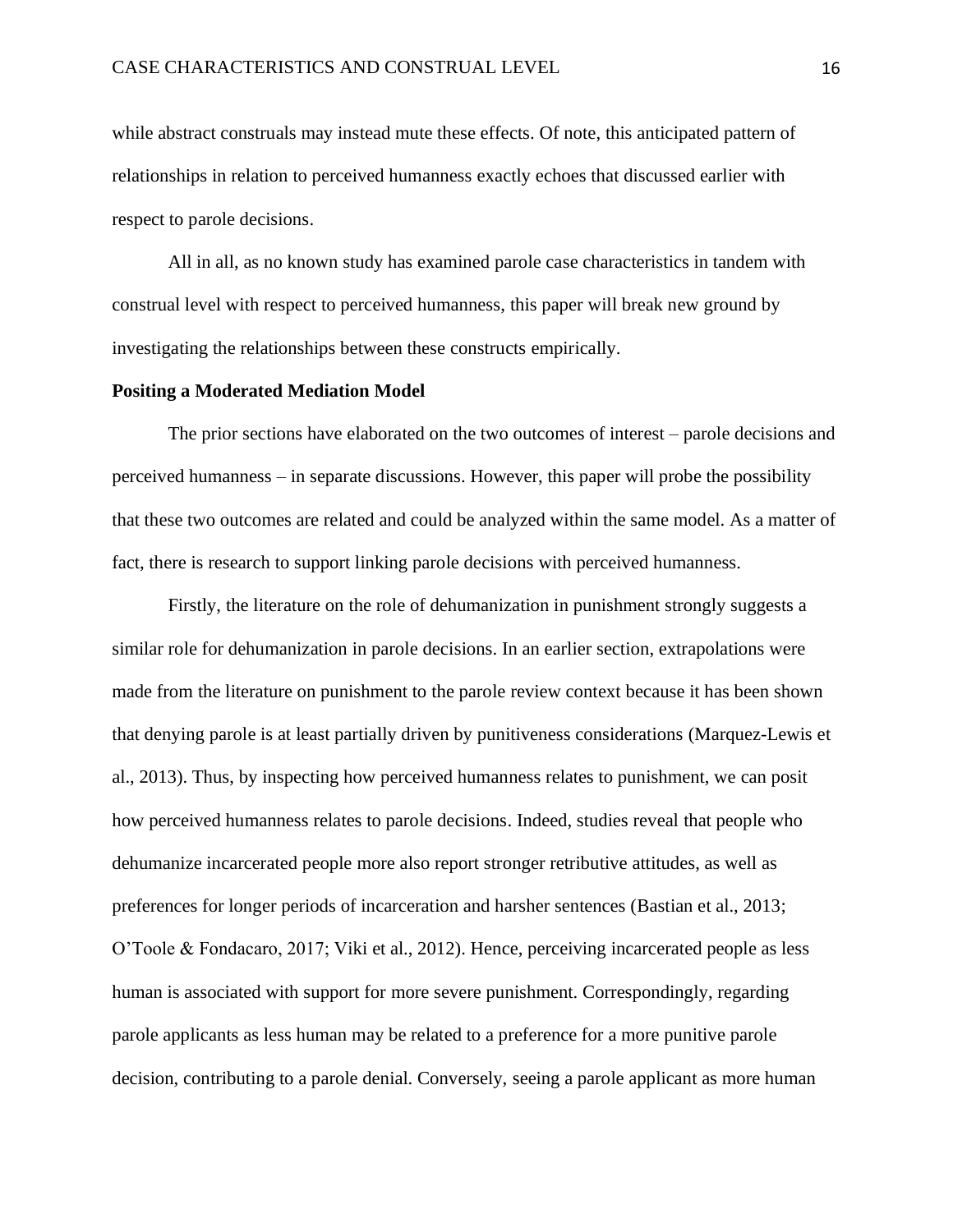may instead be linked to a less punitive parole decision, elevating the likelihood of granting parole.

A second line of evidence that connects parole decisions and perceived humanness is the concept of remorse. Despite the ambiguity surrounding its definition and evaluation, remorse remains an influential consideration in the granting of parole (Bronnimann, 2020). Indeed, parole board members take a lack of remorse to indicate that applicants are "not ready" and require further incarceration (Ruhland, 2020, p. 652), which is accompanied by a dehumanizing effect on parole applicants (Deska et al., 2020). One possible explanation for the dehumanizing effect is that researchers consider remorse, alongside other similar emotions, measures of perceived humanness (Leyens et al., 2001). These emotions are collectively known as secondary or 'uniquely human' emotions (Cuddy et al., 2007), which are exclusive to human beings and contrasted with primary or 'non-uniquely human' emotions (e.g. pleasure, pain; Demoulin et al., 2004). Consequently, parole board members could be denying parole because applicants are ostensibly exhibiting insufficient remorse, and correspondingly, insufficient humanness. In summary, there is substantial evidence to suggest a connection between parole decisions and perceived humanness.

Therefore, given the previously outlined and hypothesized relationships between parole case characteristics, construal level, perceived humanness, and parole decisions, a moderated mediation model that encompasses these relationships could be postulated (Figure 1). This paper tested this model in order to illuminate the precise pattern of relationships between the constructs of interest. Of note, the testing of the model remained ancillary to the analyses of the main relationships explored in earlier sections.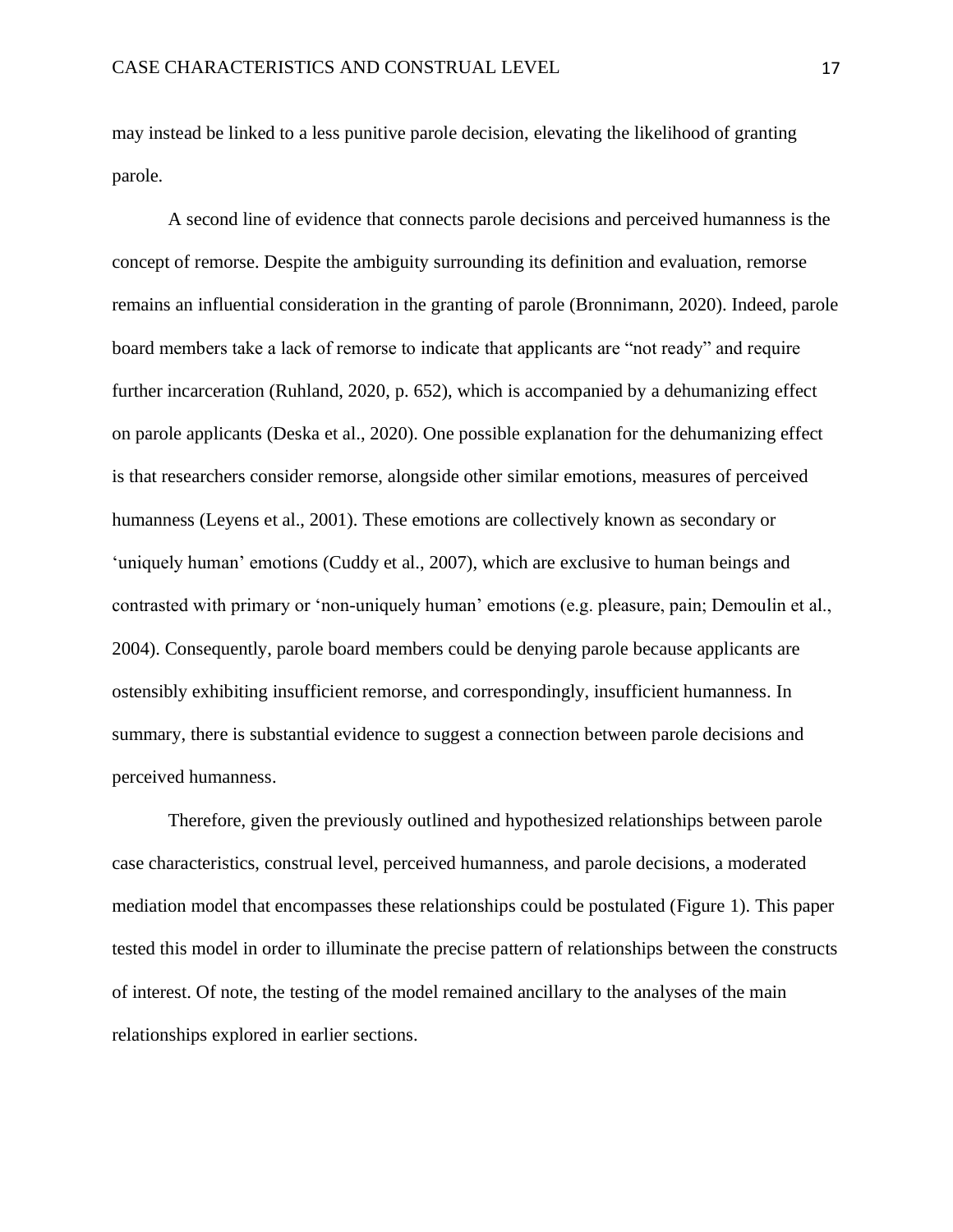# **Figure 1**

*Proposed Moderated Mediation Model*



*Note.* Construal level is theorized to interact with parole case characteristics to indirectly influence parole decisions through perceived humanness. Construal level is also expected to interact with parole case characteristics to directly influence parole decisions.

# **Present Study**

In short, the primary aims of this paper involved examining the effect of parole case characteristics and construal level on parole decisions and perceived humanness. Regarding parole decisions, two different facets of parole decisions were examined in this paper: the certainty with which the parole decision was made (i.e. parole decision certainty) and the specific arrangements for the applicant following the parole decision (i.e. specific parole disposition). Based on the literature reviewed prior, the following hypotheses were tested:

1ai: Participants presented a case with more mitigating characteristics will be more certain of their decision to grant parole, whereas those presented with a case with more aggravating characteristics will be more certain of their decision to deny parole.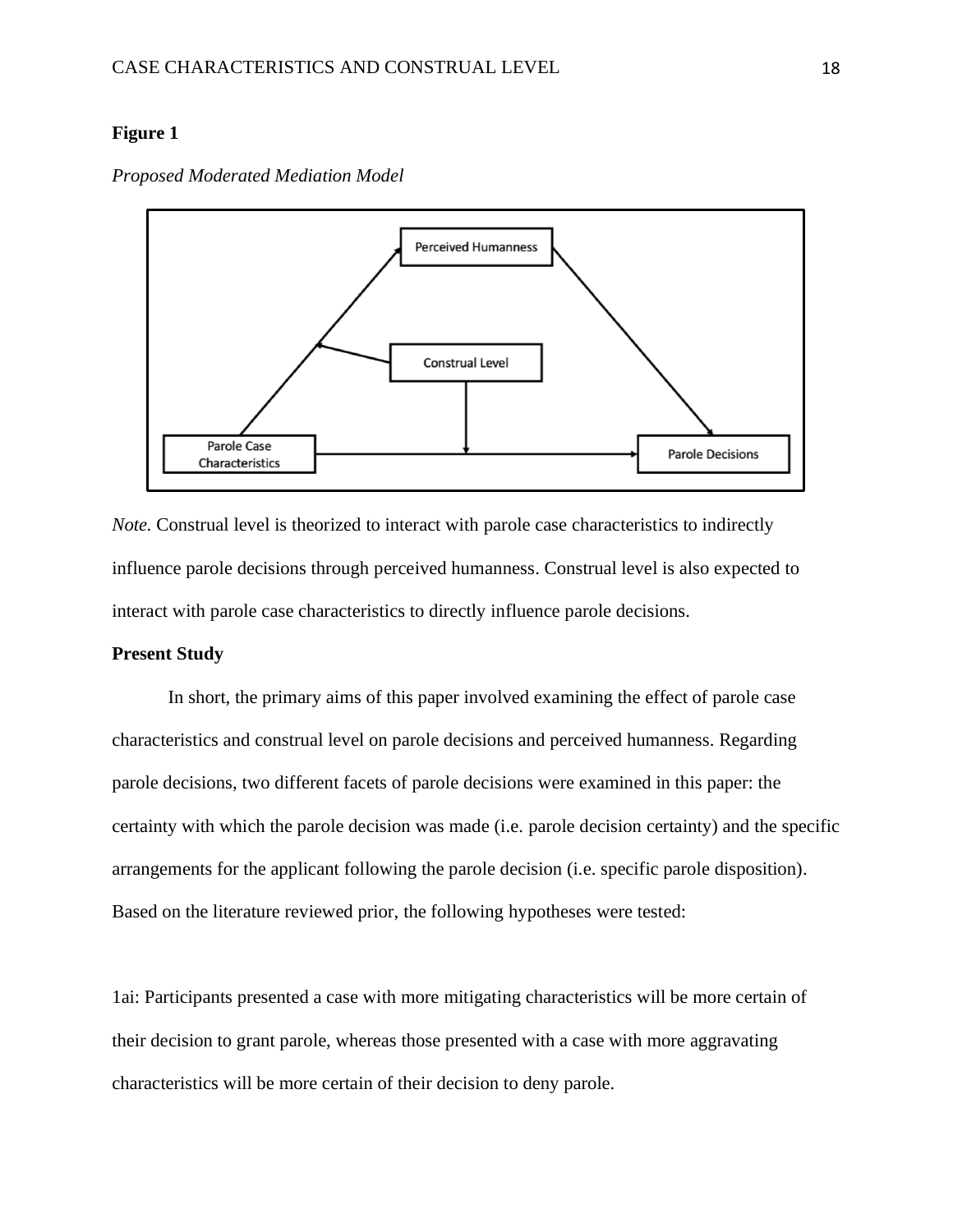1aii: The relationship in 1ai will be moderated by construal level in that, for cases with more mitigating characteristics, concrete (versus abstract) construals will be associated with greater certainty in the decision to grant parole; in contrast, for cases with more aggravating characteristics, abstract (versus concrete) construals will be associated with greater certainty in the decision to grant parole.

1bi: Participants presented a case with more mitigating characteristics will be more likely to assign the applicant a more lenient specific parole disposition, whereas those presented with a case with more aggravating characteristics will be less likely to assign the applicant a more lenient specific parole disposition.

1bii: The relationship in 1bi will be moderated by construal level in that, for cases with more mitigating characteristics, concrete (versus abstract) construals will be associated with a higher likelihood of assigning the applicant a more lenient specific parole disposition; in contrast, for cases with more aggravating characteristics, abstract (versus concrete) construals will be associated with a higher likelihood of assigning the applicant a more lenient specific parole disposition.

2i: Participants presented a case with more mitigating characteristics will perceive parole applicants as more human, whereas those presented with a case with more aggravating characteristics will perceive parole applicants as less human.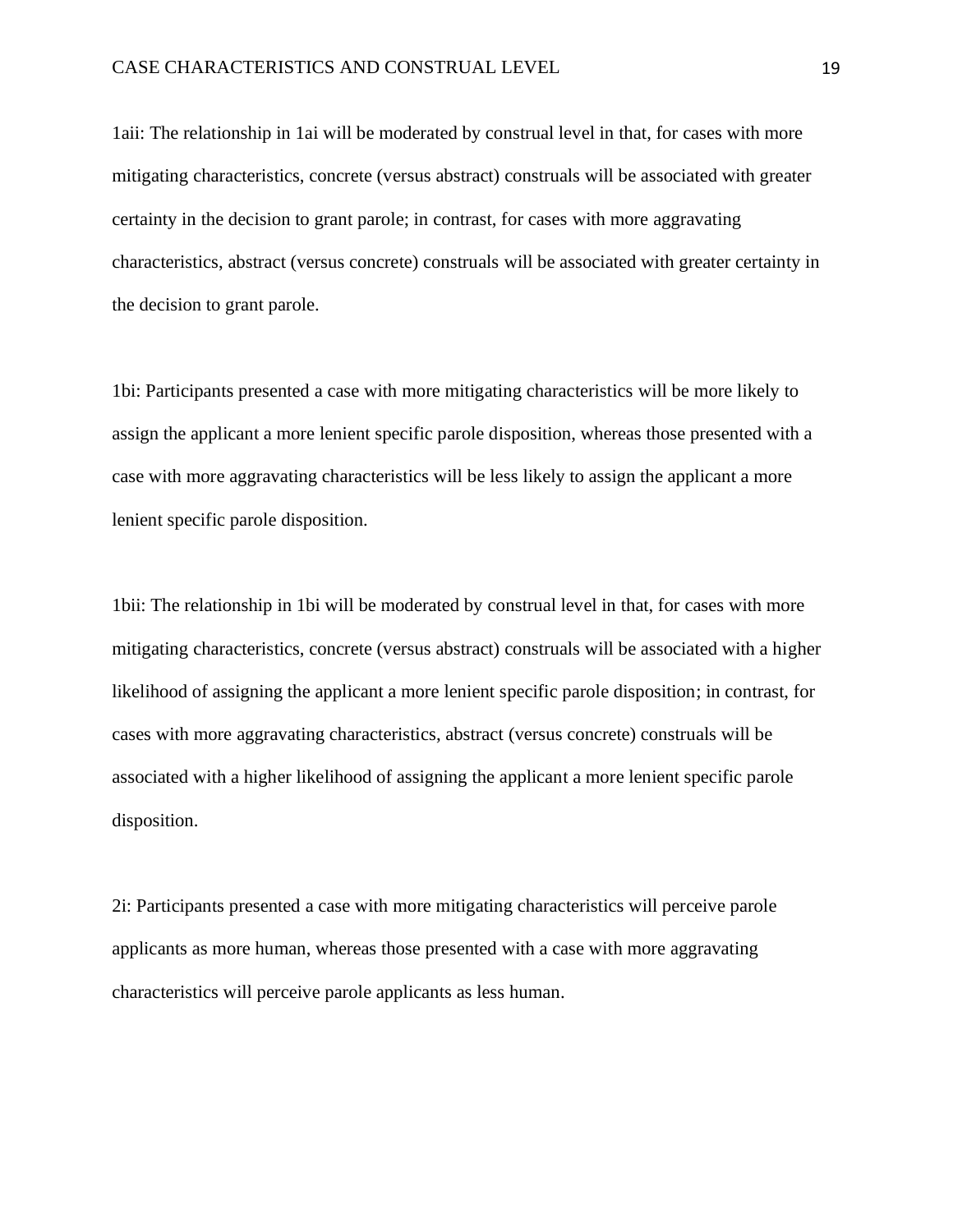2ii: The relationship in 2ai will be moderated by construal level in that, for cases with more mitigating characteristics, concrete (versus abstract) construals will be associated with more perceived humanness; in contrast, for cases with aggravating characteristics, abstract (versus concrete) construals will be associated with more perceived humanness.

As a secondary aim, the proposed moderated mediation model was tested based on the following hypothesis:

3: Construal level moderates the indirect effect of parole case characteristics on parole decision certainty through the applicant's perceived humanness. Construal level will also moderate the direct effect of parole case characteristics on parole decision certainty.

#### **Methods**

# **Participants**

According to calculations made via G\*Power (Faul et al., 2009), the estimated minimum sample size required for multiple regression analyses with a medium effect size, power of .8 and an alpha value of .05 is 77. However, to be conservative, while also taking into account available funding, a target sample size of 125 was recruited. A quota sample of participants was recruited through Prolific, an online recruiting platform used by many academic researchers. While a similar platform called Amazon Mechanical Turk (MTurk) has also been employed widely by researchers, data quality concerns have been raised, especially those attributed to an underrepresentation of participants who are 'naïve' (i.e. have less extensive experience with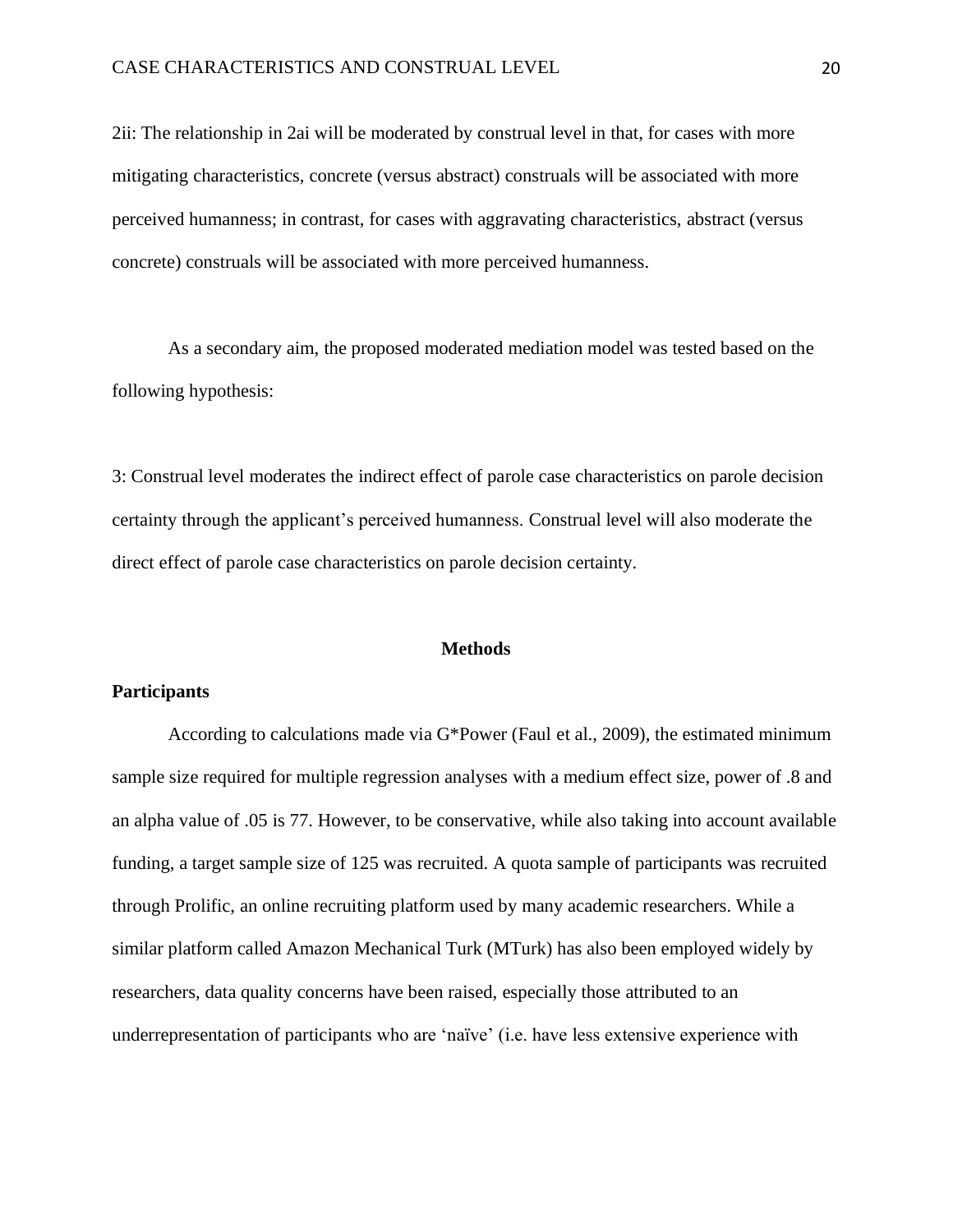psychological studies; Robinson et al., 2019). In contrast, Prolific users have been shown to be more naïve than their MTurk counterparts and also significantly more honest (Peer et al., 2017).

Quota sampling was employed in the present study due to a recognition of recent political developments and their likely impact on the present study. In particular, during the recent New York City mayoral elections, reports showed that many Black and low-income voters supported then candidate Eric Adams, who promised to be "tough on crime" should he be elected (Wahid, 2021). Hence, given the justice issues discussed in this study, it would be remiss not to make especial efforts to include the perspectives of New York residents from racial minorities and lower socioeconomic groups. Accordingly, this study used quota sampling to ensure that the various racial and socioeconomic groups constituted sufficient portions of the study sample.

Regarding race, in accordance with Prolific's and the U.S. Census data's race categories, participants were grouped into one of the following five race quota categories: Asian, Black, White, Multiracial, and Other (e.g. Alaskan Native). For socioeconomic status (SES), recent data from the U.S. Census Bureau (2019) puts the median annual household income in New York at about \$68,500. However, due to Prolific categorizing users into \$10,000 household income brackets, the median was rounded up to \$70,000 for the purposes of this study. Hence, participants with an annual household income of \$70,000 or higher were considered 'higher SES', whereas those with an annual household income of less than \$70,000 were considered 'lower SES'.

Consistent with recommendations by Prolific, 10 'microstudies' were created to achieve a representative sample of New York residents with respect to race and SES. These microstudies were identical, except for the specific inclusion criteria (with respect to race and SES) and the microstudy's sample size. Participants were assigned to the appropriate microstudy based on the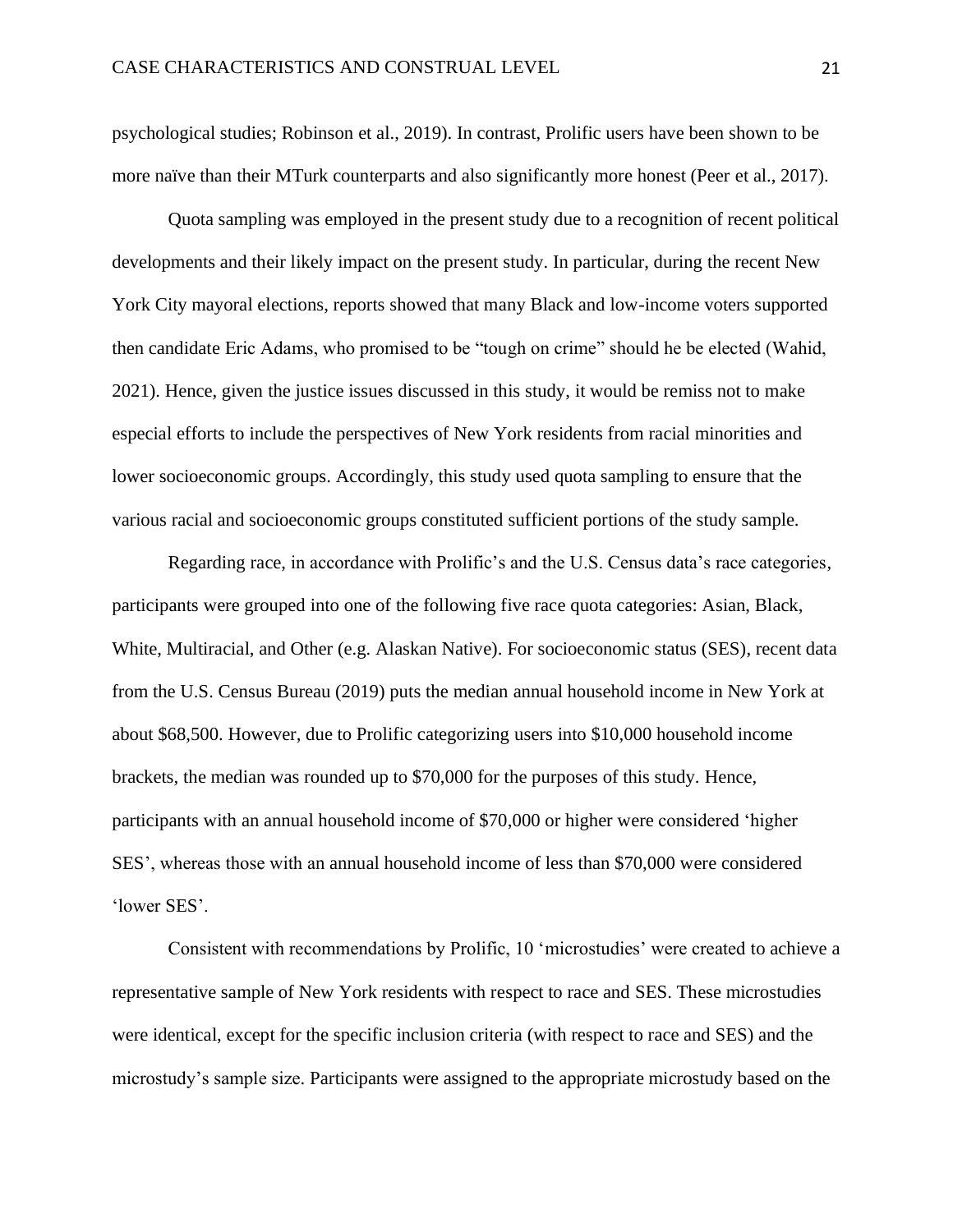race and annual household income information they had previously provided on their Prolific profiles. Each microstudy had a sample size proportionally determined with reference to U.S. Census Bureau (2019) data on New York state. In summary, Table 1 shows the sample sizes for the 10 microstudies.

# **Table 1**

| Socioeconomic status |             |                   |              |
|----------------------|-------------|-------------------|--------------|
| Race/Ethnicity       | Lower SES   | <b>Higher SES</b> | Total        |
| Asian                | $6(4.8\%)$  | $5(4.0\%)$        | $11(8.8\%)$  |
| <b>Black</b>         | $11(8.8\%)$ | $11(8.8\%)$       | 22 (17.6%)   |
| White                | 43 (34.4%)  | 44 (35.2%)        | 87 (69.6%)   |
| Multiracial          | $2(1.6\%)$  | $1(0.8\%)$        | $3(2.4\%)$   |
| Other                | $1(0.8\%)$  | $1(0.8\%)$        | $2(1.6\%)$   |
| Total                | 63 (50.4%)  | $62(49.6\%)$      | 125 (100.0%) |

*Subsample sizes and percentages for quota sample (race by socioeconomic status)*

Other than these stipulations above, the only inclusion criteria for participants were that they had to be aged 18 and above, and were listed as a New York state resident on Prolific. Participants were reimbursed USD \$3.75 for the 15-minute study through the Prolific platform, in line with the \$15 minimum hourly wage in New York state (New York State, n.d.).

### **Procedure**

This study forms the first half of a larger research project on New York residents' opinions on parole. The present study focused on examining residents' responses to a specific individual applying for parole. It employed an online questionnaire conducted via Qualtrics, a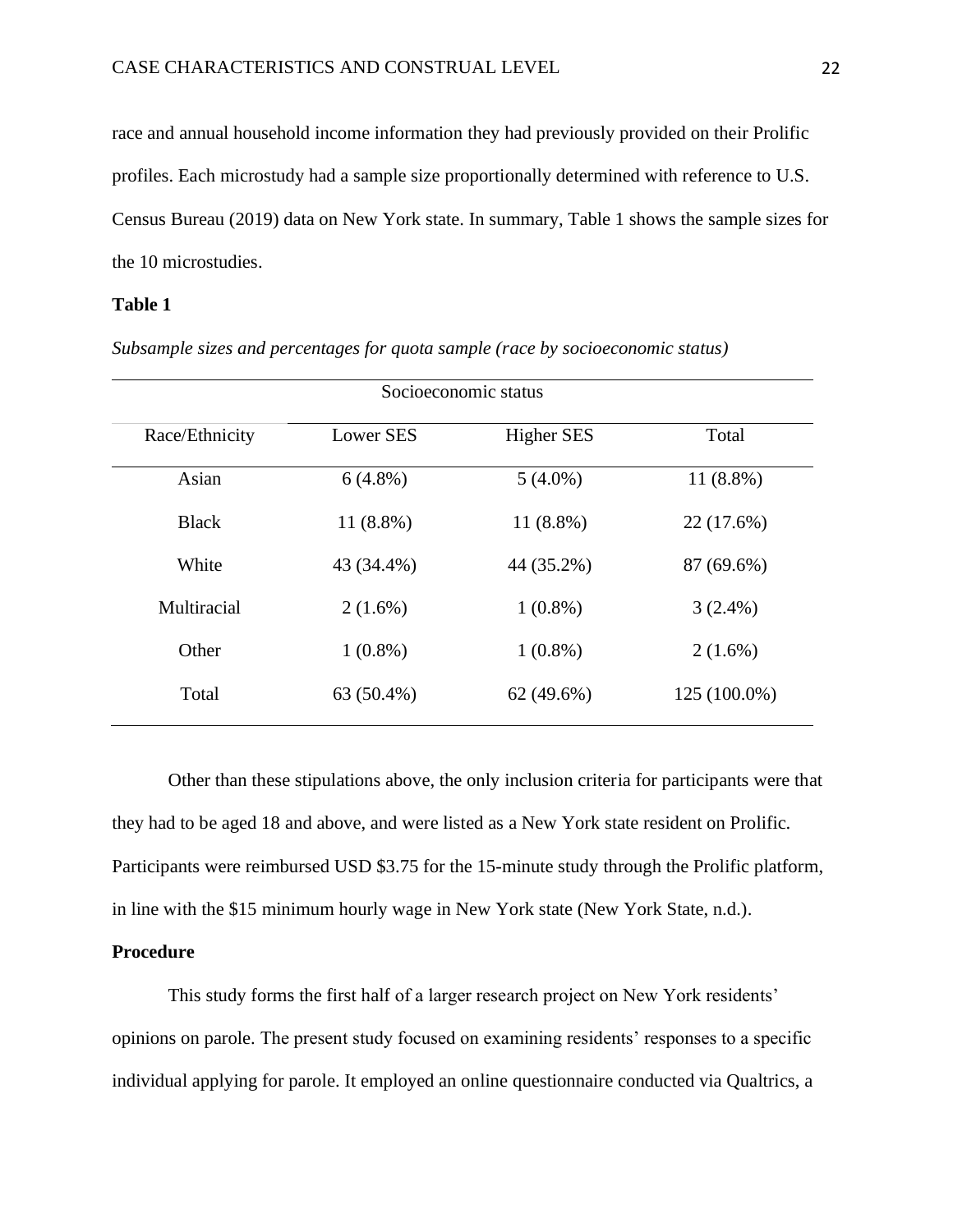platform for online surveys. Participants were directed to the Qualtrics link, where they provided their informed consent electronically.

In the main body of the questionnaire, participants were first given a brief introduction to the parole process and the Board of Parole in New York state. As an attention check, participants responded to one multiple-choice question about the information given in the brief introduction. Next, participants were informed that they would be reading a transcript of an interview conducted by the Board of Parole with a parole applicant named Louis Jones. Besides his name, they were given his date of birth, current age, corrections facility and a headshot. Then, participants were randomly assigned to one of six interview transcript versions corresponding to the 2 (construal level: abstract versus concrete) X 3 (case characteristics: aggravating versus neutral versus mitigating) factorial design. After reading the transcript, participants completed a set of three attention check multiple-choice questions asking about transcript content that was not manipulated across conditions (e.g. "Who will Louis live with if granted parole release?"). Subsequently, participants completed a manipulation check item assessing their perception of the characteristics of Jones' parole case. Following this, participants completed two measures of perceived humanness presented in a random order: the secondary emotions scale and the Ascent of Man (AOM) measure. They were then asked for their decision on whether to grant or deny parole to the applicant. After that, participants responded to the measures of the two facets of parole decisions presented in a random order: an item measuring certainty in their decision to grant or deny parole, and an item asking about the specific disposition they believed to be appropriate for the applicant following the parole decision (e.g. grant parole with strict curfew).

Finally, participants provided basic demographic information about themselves and were debriefed.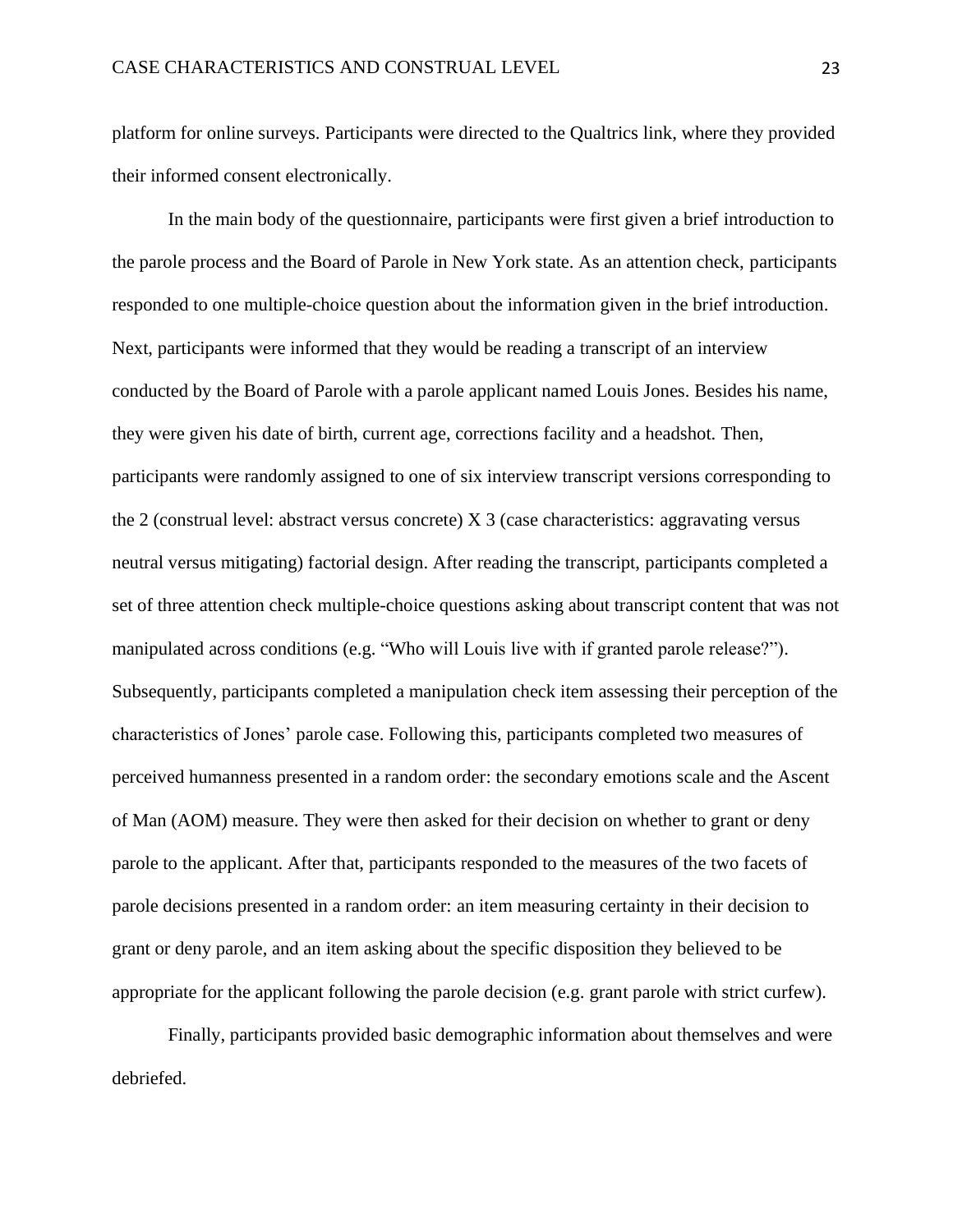# **Study Stimuli**

As discussed throughout this paper, people convicted of violent offenses may be denied parole predominantly because of the nature of the initial offense. Coupled with the fact that people convicted of violent offenses make up about 2 in 3 people incarcerated in New York state prisons (Dworakowski, 2018), it was important that the case adapted for the present study involve an applicant incarcerated for a violent initial offense. Thus, parole interview transcripts involving such applicants were sourced from a local parole advocacy group and one applicant's case was selected. In order for the case to be considered representative of most people incarcerated for violent offenses, special attention was paid to selecting a case in which the severity of the applicant's convictions was neither too severe nor too minor.

To preserve the real parole applicant's anonymity, their name was changed to Louis Jones in the adapted transcripts for this study. Also, the correctional facility mentioned in the stimuli is a fictional one. Names of other individuals detailed in the original transcripts were also changed. Instead of providing a photo depicting the real applicant, a headshot of a model was used. The model, who is a Black man, had given prior permission for their photo to be used for justice-related research. Thus, Jones is presented as a Black man applying for parole. His race was deliberately made explicit to participants in light of the previously discussed literature on the racial disparities in justice-related decisions and dehumanization. In summary, for all intents and purposes, participants were presented with a fictional parole applicant, though they were not made aware of this fact until they were debriefed.

The real parole case comprised several interviews conducted by the Board of Parole with the real parole applicant over the last decade. Information across these original interview transcripts was pooled and adapted into a 'prototypical' transcript. This was done while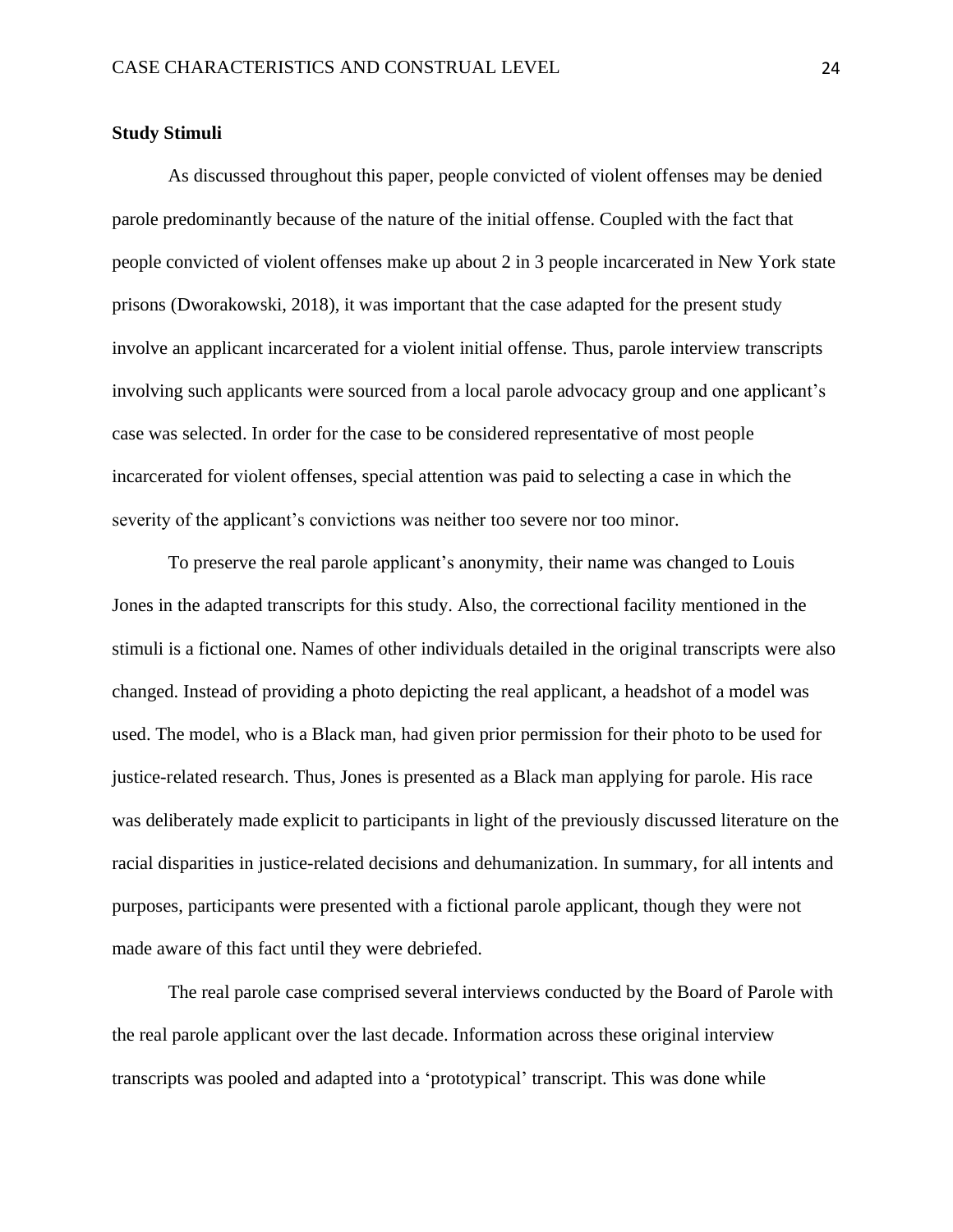preserving much of the content and language used in the original transcripts involving the real applicant, so as to enhance the sense of realism in the stimuli. The prototypical transcript contained three subsections titled "Initial offense", "Time in Prison", and "Current support/Future plans" which detail various aspects of the case in the applicant's voice. The "Initial offense" subsection recounted the circumstances surrounding the initial offense that led to incarceration. Next, the "Time in prison" subsection provided information on institutional behavior, outlining the infractions incurred, as well as the personal growth and development that occurred in prison. Lastly, the "Current support/Future plans" subsection comprised post-release plans describing present-day relationships with people in the community alongside plans for accommodation and employment.

After crafting the prototypical transcript, the transcript was modified to create an abstract and a concrete version of the prototypical transcript. These versions formed the basis for the manipulation of construal level. In modifying these transcripts, reference was taken from procedures in prior studies where global descriptions of motives and situations were used to elicit abstract construals, while specific descriptions were used to elicit concrete construals (Fujita et al., 2006; Kim et al., 2013). In the present study, for example, the parole applicant was described as having "been in trouble with the law once before for theft" in the abstract construal conditions; conversely, he was described as having "been to jail once before for stealing a bike" in the concrete construal conditions. Hence, these two transcript versions constituted the abstract and concrete versions of the transcript in the neutral characteristics conditions.

Next, the transcript versions in the neutral characteristics conditions served as the template for the versions in the aggravating and mitigating characteristics conditions. There has been scant discussion on the theoretical underpinnings for deeming factors aggravating or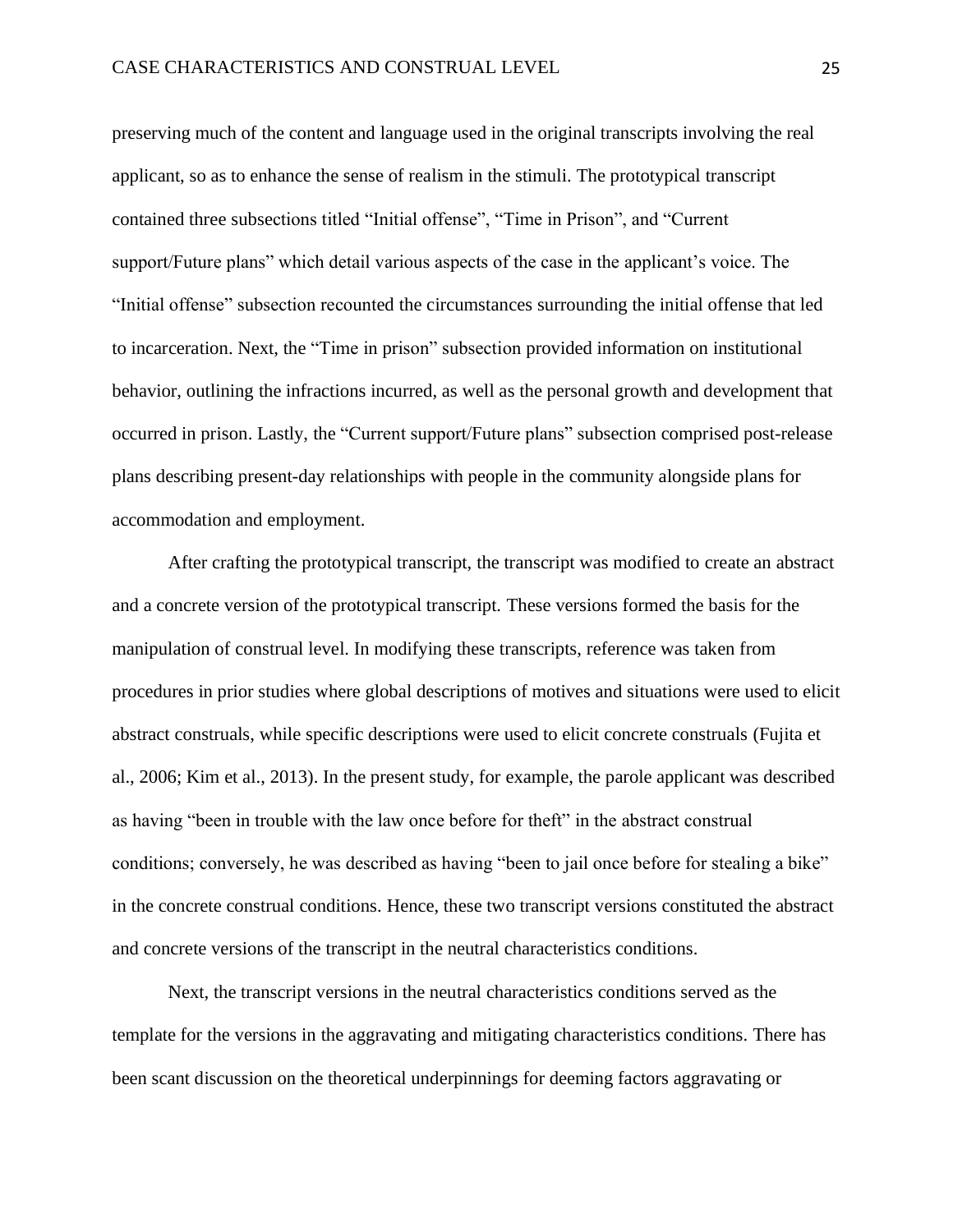mitigating in sentencing, despite the widespread use of these factors in justice systems around the world (Manson, 2011). Indeed, one author has suggested that the judgment of a factor as mitigating or aggravating is frequently "a matter of intuition" (Cheng, 2017, p. 508). In spite of this definitional ambiguity, it was necessary for the present study's objectives to conceptualize mitigating and aggravating characteristics in a manner that could be adapted to fit the parole context and was natural for a vignette-type stimulus. Hence, reference was taken from Butler and Moran (2007), which listed mitigating and aggravating factors in relation to the sentencing for a specific robbery and murder case. Of these, two mitigating factors (i.e. "physically abused as a child" and "extreme mental or emotional disturbance") were selected to inform the transcript versions in the mitigating characteristics conditions, whereas one aggravating factor (i.e. "prior history of violence") shaped the transcript versions in the aggravating characteristics conditions. Accordingly, the transcript versions in the mitigating characteristics conditions feature a heightened intensity in the abuse the applicant faced in childhood, as well as its undeniably debilitating aftereffects; thus, his violent offenses were explicitly acknowledged as manifestations of his unresolved trauma. In contrast, the transcript versions in the aggravating characteristics conditions depict a less sympathetic applicant who had ingrained and maladaptive responses to conflict; instead of a traumatic past, the parole applicant's violent offenses stemmed from uncontrollable rage and were propelled by his feelings of jealousy and pride. For the purposes of comparison, the parole applicant in the neutral characteristics conditions falls somewhere between those in the mitigating and aggravating depictions, recognizing the traumatic experiences in his childhood but not linking them to his offenses. To be exact, between the three case characteristics conditions, the specific areas that were altered include the circumstances surrounding the initial offense and the offense in prison, the insights gained after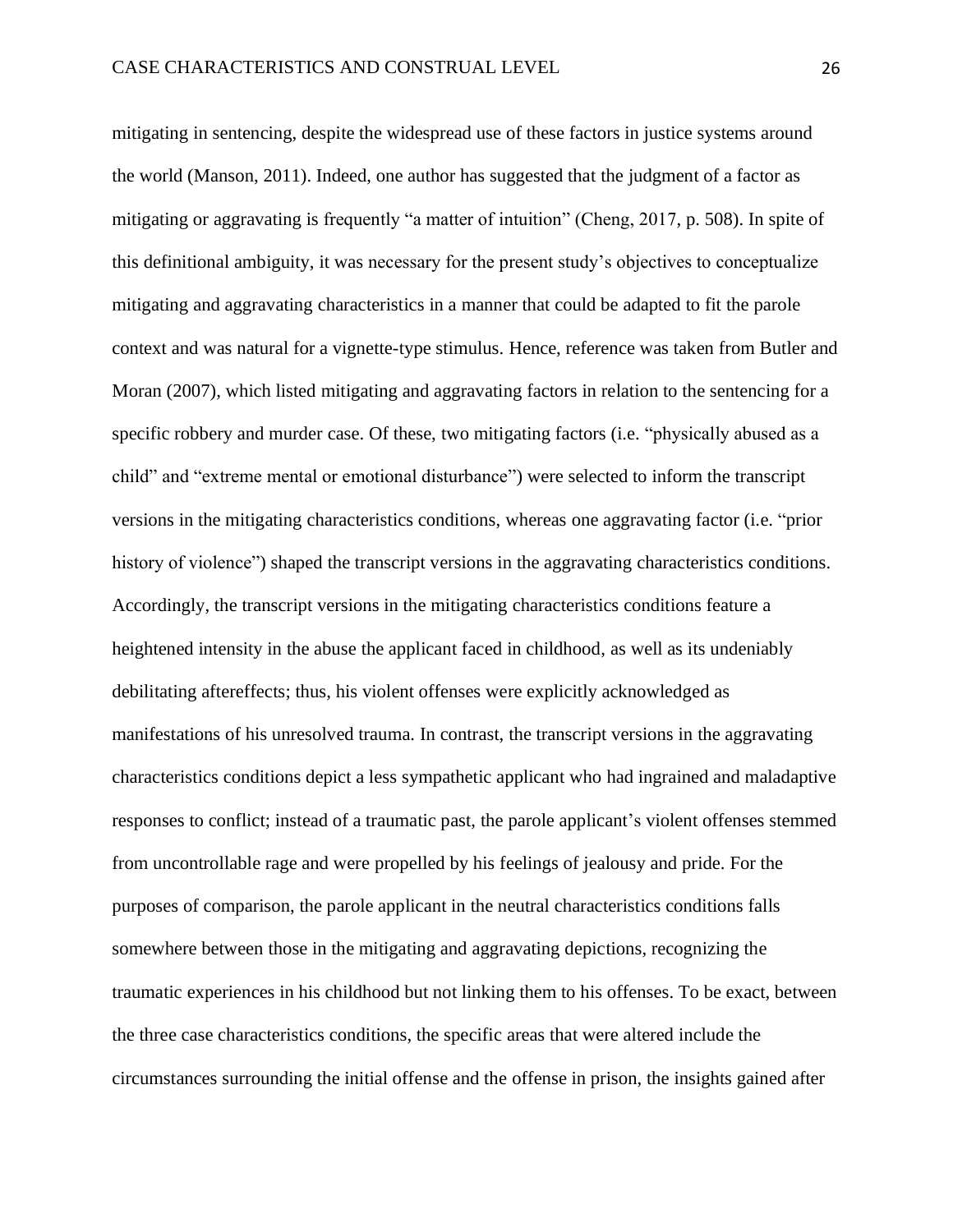the prison offense, the applicant's achievements while in prison, the extent to which he was able to demonstrate positive social connections in the community, and his employment opportunities post-release. For example, transcripts in the neutral characteristics conditions describe the parole applicant gaining insight into his past when he realizes he "had picked up poor values". In the aggravating characteristics conditions, he instead says he "was just behaving as [his] father taught [him], not much more to it". In contrast, the parole applicant in the mitigating conditions discovers he "had experienced many types of hardship and often relived [his] trauma through flashbacks". Crucially, the nature of the initial offenses Jones was convicted with were not manipulated across conditions. Hence, only the case characteristics peripheral to the nature of the initial offense (i.e. parole case characteristics) were varied across conditions.

#### **Measures**

### *Independent Measure*

# **Parole Case Characteristics.**

As there are no known studies that have manipulated case characteristics in the parole context using the method outlined above, a manipulation check was deemed necessary. In light of the aforementioned conceptual ambiguity surrounding mitigating and aggravating characteristics, the present study introduced a novel measure to serve as a manipulation check to assess the resulting "mental state" post-manipulation (Lench et al., 2014); that is, the manipulation check evaluated participants' subjective perceptions of how mitigating or aggravating the parole case characteristics were.

Once again, reference was taken from the literature on mitigating and aggravating factors in sentencing. In particular, two future-oriented factors were pertinent to the parole context. On one hand, taking reference from Ashworth (2011), it can be argued that the parole applicant's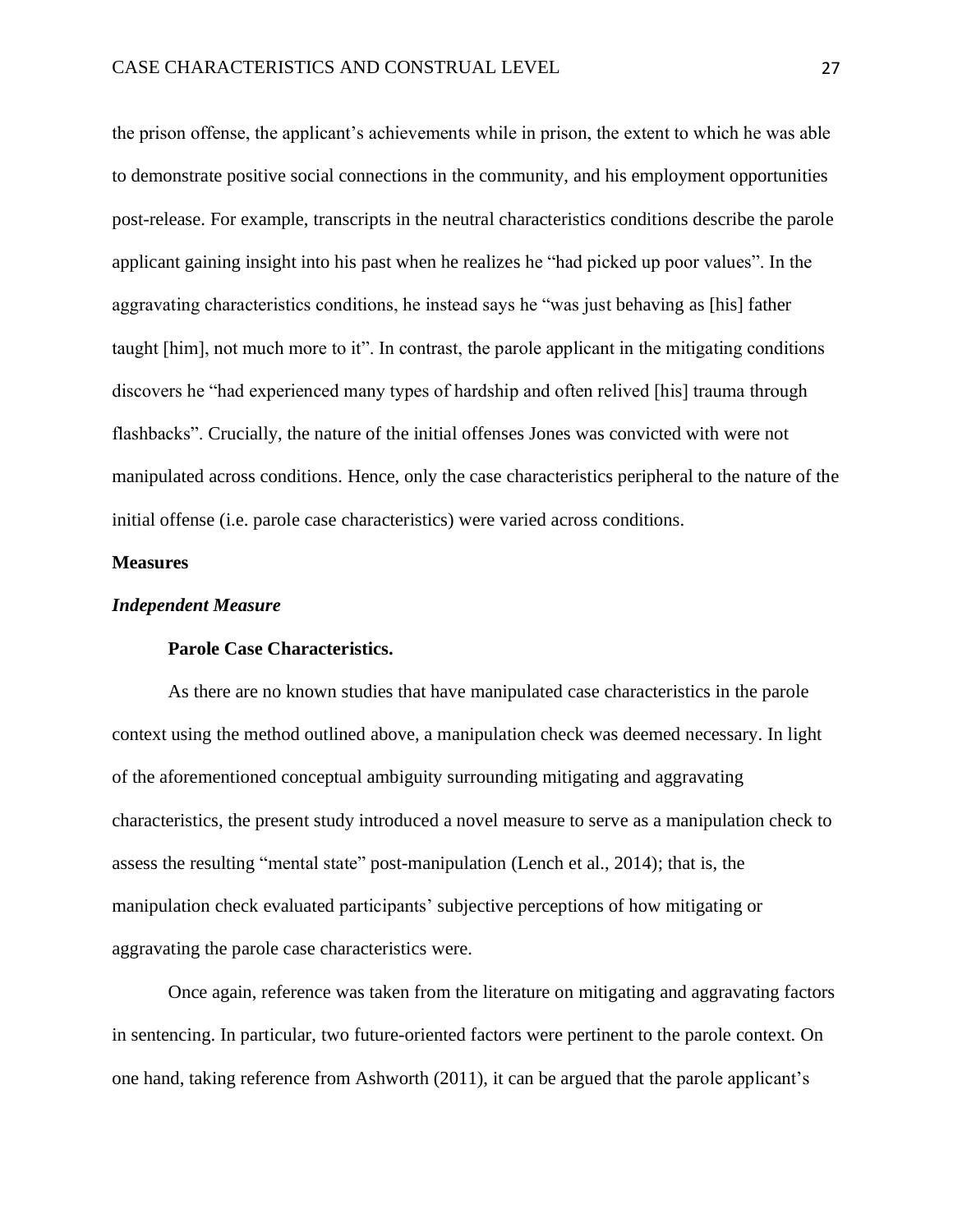potential to make positive societal contributions, given their efforts at rehabilitation while in prison (e.g. pursuing higher education), may have a mitigating effect on how the initial offense is viewed. On the other hand, as discussed in Morgan and Mannheimer (2009), the future dangerousness of the convicted person may have an aggravating effect on how the initial offense is regarded. Thus, the present study incorporated both future contributions and future dangerousness into a single item measuring how mitigating or aggravating the parole case's characteristics were perceived to be; hereafter, this construct will be referred to as perceived parole case characteristics. The item is as follows: "There were many details in the case that show that the applicant has potential for positive change." Participants rated the extent to which they agreed with the above statement on a scale from 0 (*strongly disagree*) to 10 (*strongly agree*); hence, a higher score indicates that the characteristics of the case were perceived to be more mitigating, whereas a lower score suggests that they were perceived to be more aggravating.

# *Dependent Measures*

### **Perceived Humanness.**

Two measures of perceived humanness were employed in this study.

Firstly, as a subtle means of assessing perceived humanness, a measure of the attribution of secondary emotions to the parole applicant was administered. Secondary emotions (e.g. compassion) are considered to be uniquely human features (Leyens et al., 2001); thus, the attribution of secondary emotions to a target person has been used by researchers as a measure of humanization (e.g. Čehajić et al., 2009). Being cognizant of the prior discussion on the role of remorse in parole decisions, the present study employed the list featured in Costello and Hodson (2010) as it includes remorse amongst its items. This list was also selected because of its equal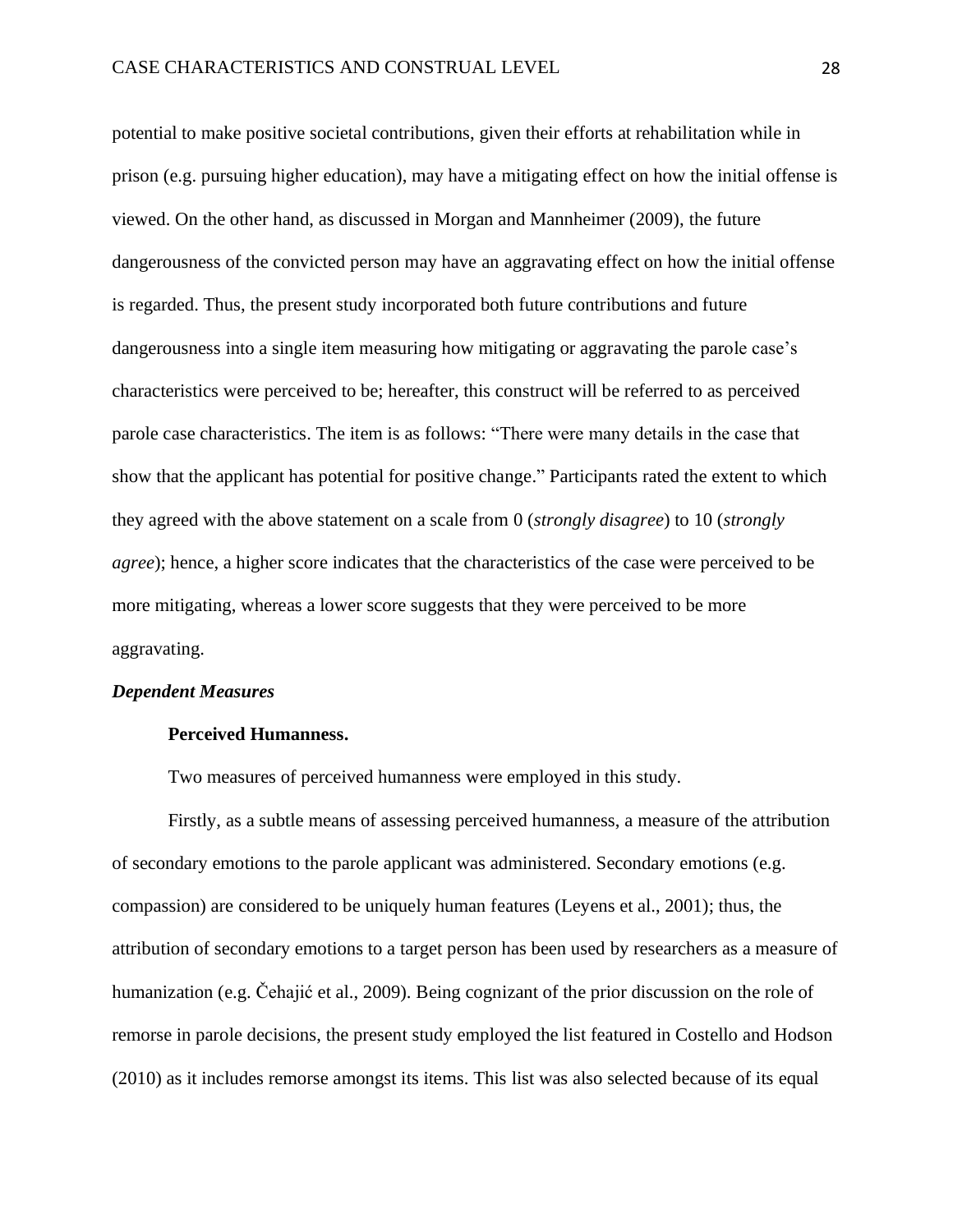number of positive and negative valence emotions, ameliorating the bias that emotional valence may have on the responses. Participants rated on a scale from 1 (*not at all*) to 5 (*very much so*) the degree to which they felt the parole applicant experiences the list of six primary and six secondary emotions; however, only the ratings for secondary emotions were included in the analysis. Ratings on the secondary emotion items were summed up, regardless of emotional valence. Costello & Hodson (2010) reported Cronbach's alpha values of .83 and .91 for the secondary emotions scale in two independent studies, indicating good-to-excellent internal consistency. Also, when used to evaluate the perceived humanness of immigrants, the authors found a significant correlation between the secondary emotions scale and a trait-based measure of perceived humanness; hence, there is evidence of the secondary emotions scale's convergent validity when used in evaluations of outgroup members in society, such as immigrants and, potentially, incarcerated people. In the present study, the secondary emotions subscale exhibited good internal consistency ( $\alpha$  = .87).

Secondly, in order to include a blatant measure of perceived humanness, the Ascent of Man (AOM; Kteily et al., 2015) scale was employed. Despite being a recently constructed scale, the AOM has already been used in numerous studies to investigate the overt dehumanization of stigmatized and minority groups (see, e.g., Kersbergen & Robinson, 2019; Bruneau et al., 2020). The AOM positions a slider rating scale consisting of a range from 0 to 100 under an adaptation of The Road to Homo Sapiens, which portrays the stepwise evolution from ape (corresponding to a 0 value) to 'advanced' human (corresponding to a 100 value). Participants were asked to slide the indicator to the point on the scale that represents how evolved they believed the parole applicant to be. When used to compare perceived humanness in Americans versus non-Americans, the AOM scores were correlated with measures of animalistic and mechanistic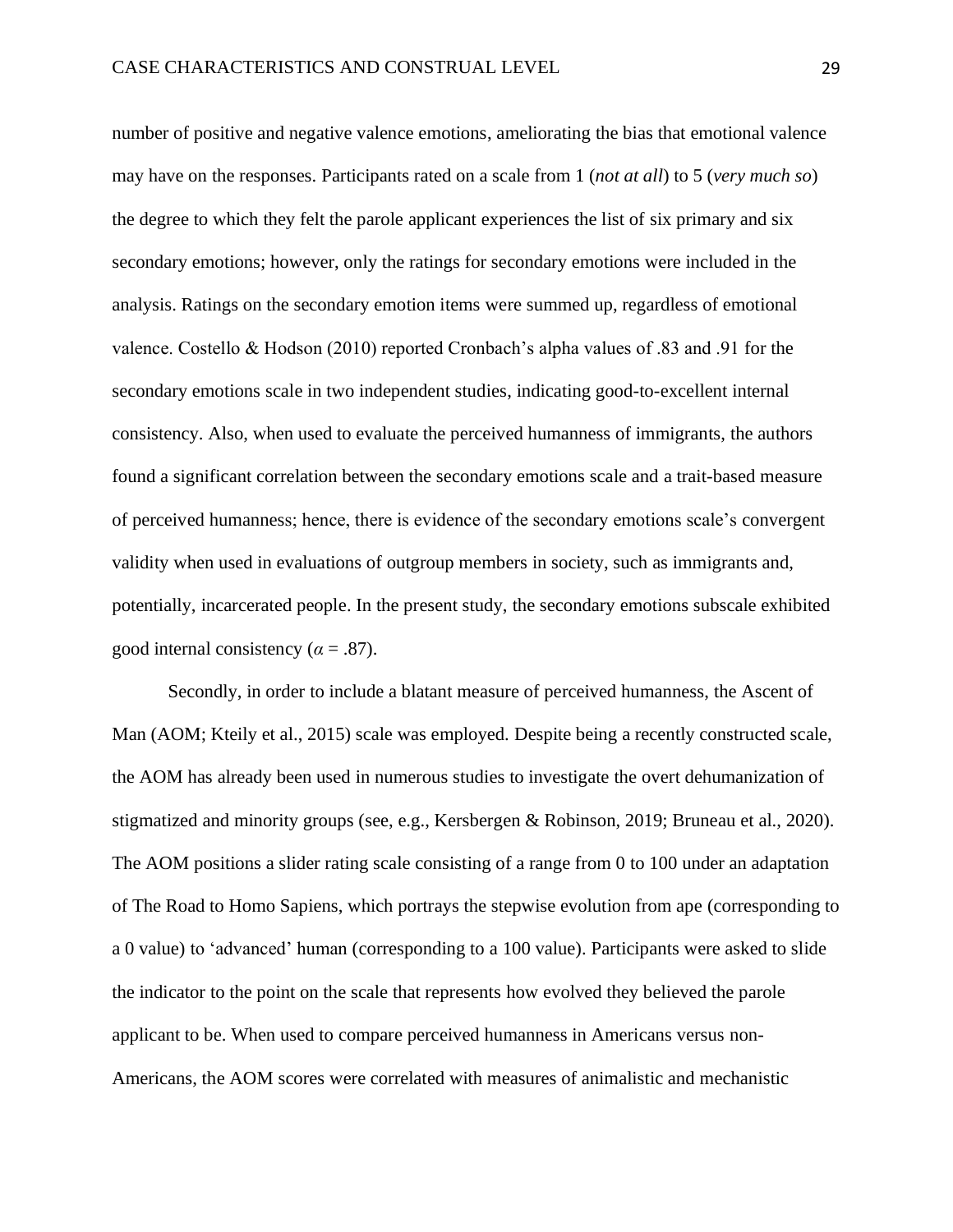dehumanization, demonstrating that the AOM scale has adequate convergent validity when employed for the evaluation of outgroup members in American society, including non-Americans and, potentially, incarcerated people (Kteily et al., 2015).

### **Parole Decisions.**

As outlined in the hypotheses, two aspects of parole decisions were examined in the present study: parole decision certainty and specific parole disposition. As the measures for both aspects require participants to have made a decision to either grant or deny parole to the applicant, participants indicated this decision first before proceeding to the two measures.

First, a measure was employed to evaluate the extent to which participants were certain in their decision to grant or deny parole. Decision certainty is a frequently measured construct in studies on jury decision making (see, e.g., Davis et al., 1976; Schmittat & Englich, 2016; Stasser & Davis, 1981), which shares similarities with parole decision making in that they both involve group-based judgments within a criminal legal context. Referencing the procedure in Lindsey and Miller (2011), participants rated their parole decision certainty on a scale of 1 (*very uncertain*) to 5 (*very certain*). Next, the certainty rating was multiplied by +1 if the participant had decided to grant parole and -1 if the participant had chosen to deny parole. Removing the non-existent zero value and using the appropriate linear transformations, this resulted in a 10 point scale ranging from 1 (*very certain in denying parole*) to 10 (*very certain in granting parole*).

Second, a measure was included to assess the parole decision more specifically by asking participants to select the most appropriate disposition following the parole decision. If participants chose to grant parole, they were asked to choose from three dispositions, arranged here in order of increasing leniency: *grant parole with strict curfew and ban from living near or*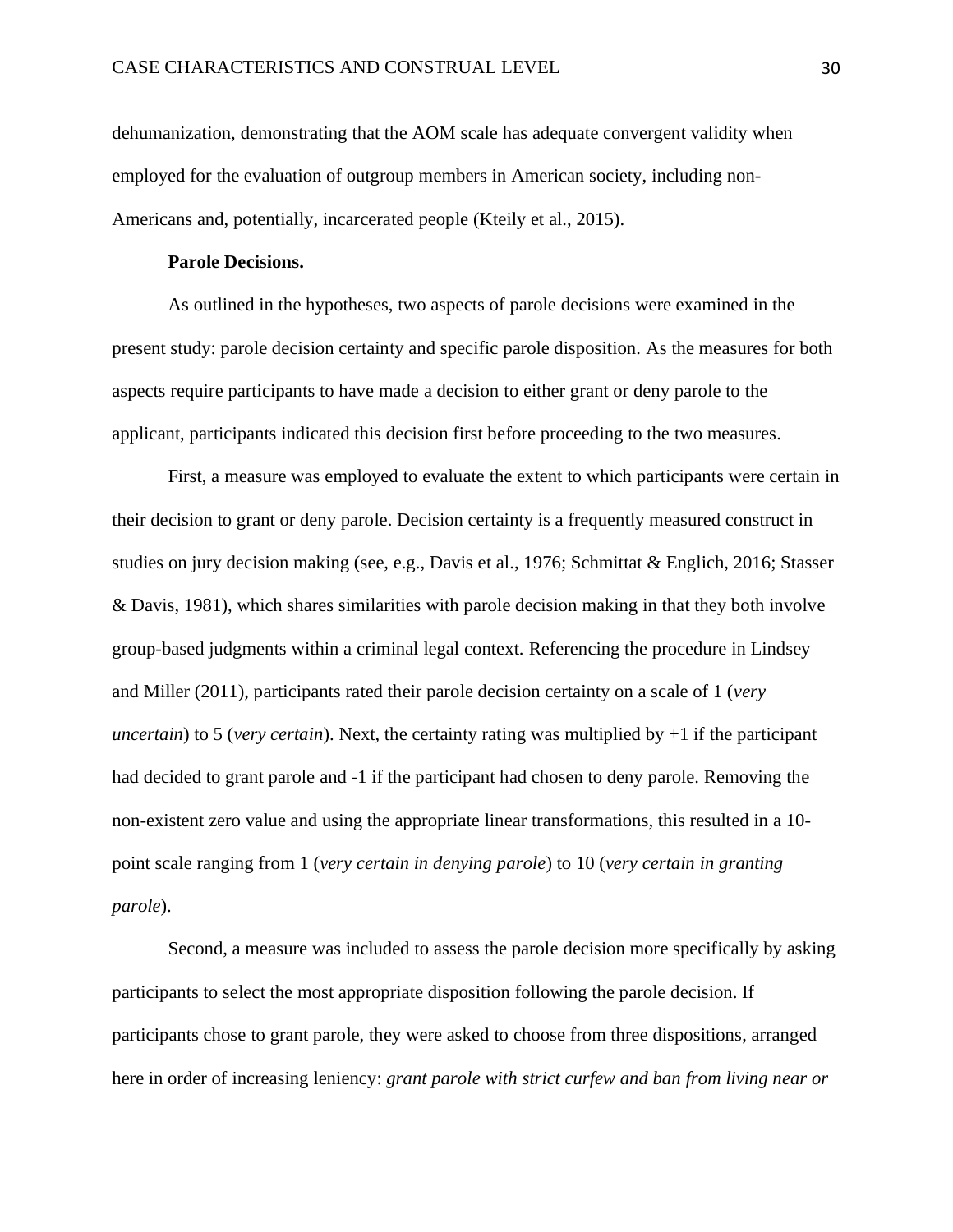*entering school zones*, *grant parole with strict curfew*, and *grant parole (with no special conditions)*. If participants chose to deny the applicant parole, they decided between the following three dispositions, arranged here in order of decreasing leniency: *deny parole for now and reconsider in 12 months*, *deny parole for now and reconsider in 24 months*, and *deny parole for the rest of the sentence*. These two three-point ordinal scales serve as graduated measures for parole decisions and are aimed at assessing the magnitude or 'extremeness' of the parole decision. This use of graduated measures to assess parole decisions was inspired by a Canadian study by Cumberland and Zamble (1992). However, the disposition options in the Canadian study could not be used in the present study as there are no known adequate translations for some of the Canadian dispositions (e.g. day parole) in the New York parole system. Hence, the disposition options were modified to fit the stipulations for New York state as described in the DOCCS Community Supervision Handbook (DOCCS, n.d.c).

#### **Analysis Plan**

SPSS Version 25.0 was used to conduct all data analyses.

Separate multiple linear regression models were planned with secondary emotions, AOM and parole decision certainty as the dependent variables. Each of these models included parole case characteristics, construal level group (i.e. abstract versus concrete), and the interaction term for these two variables as predictors.

The specific disposition measure of parole decisions was analyzed using ordinal logistic regression with the proportional odds model. Participants who granted parole were analyzed in a separate model from those who denied parole. As in the linear regression models, each of the ordinal logistic regression models included parole case characteristics, construal level group, and the interaction term for these two variables as predictors.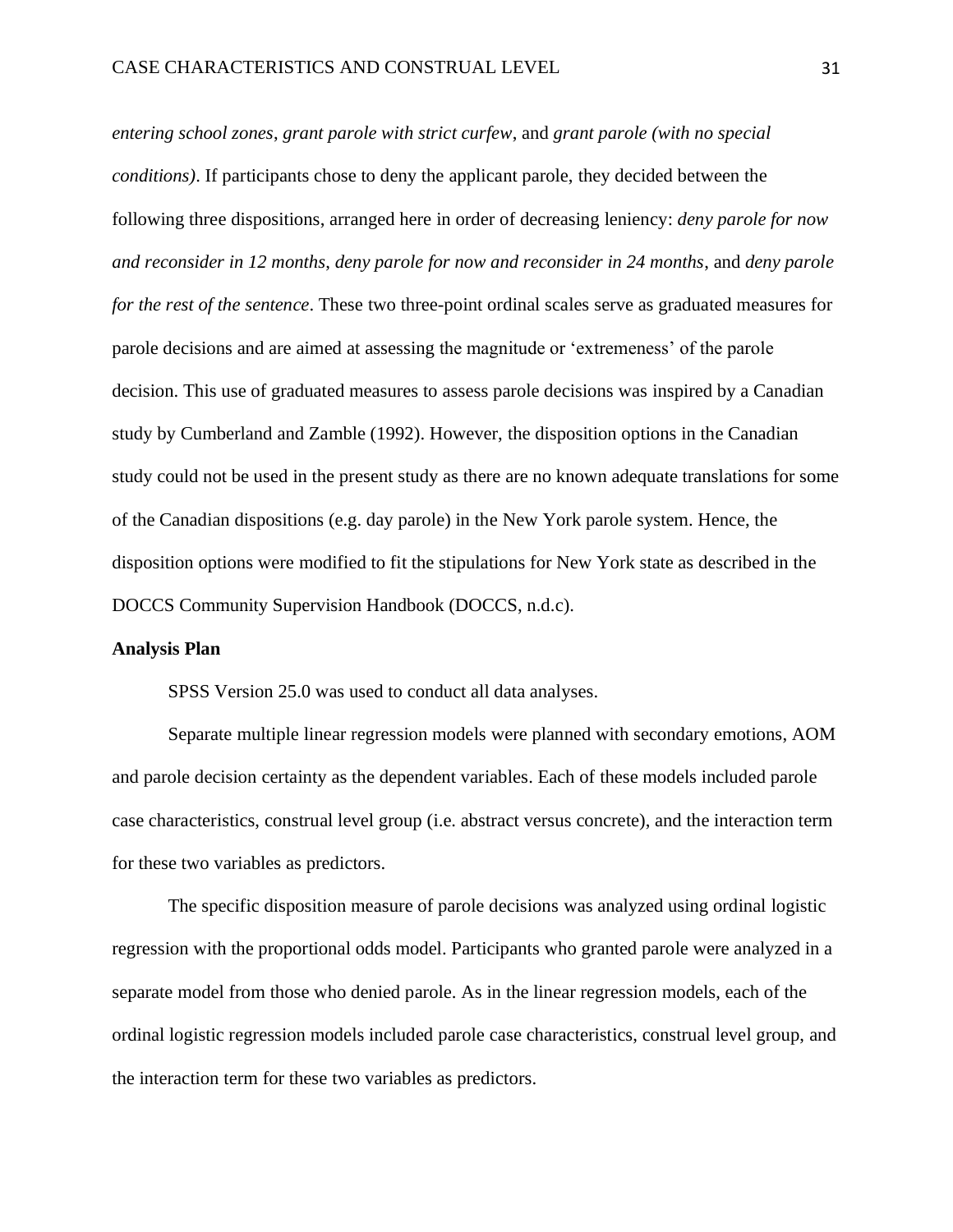The proposed moderated mediation model was tested via the PROCESS macro (Hayes, 2017) in SPSS. The model 8 template was employed and analysis was conducted with bootstrapping in 5000 samples. Parole case characteristics was entered as the independent variable, whereas secondary emotions was designated as the mediating variable. As the sole continuous indicator of parole decisions, parole decision certainty was used as the dependent variable. Finally, construal level group was the moderating variable for both the indirect and direct pathways.

#### **Results**

### **Preliminary Analyses and Modifications to Analysis Plan**

There were no missing data in this study, as almost all items in the online questionnaire were designated as mandatory to complete. Additionally, three participants who did not answer at least 75% of the attention check questions correctly (i.e. at least three out of four correct answers) were removed before further analysis occurred.

An examination of AOM scores showed that they were severely negatively skewed, so much so that 52 participants (42.6%) input the maximum score of 100 as their response. When the AOM was entered as the dependent variable in the linear regression analysis, the homoscedasticity assumption was violated. Attempts to rectify this issue via data transformations were unsuccessful; thus, the AOM scale was not included in the analyses.

Moreover, preliminary analyses involving assumption testing flagged issues with the parole decision certainty scores. Although the present study closely followed the procedure for transforming these scores as laid out in Lindsey and Miller (2011), the resulting distribution was bimodal. Consequently, when linear regression was conducted with parole decision certainty as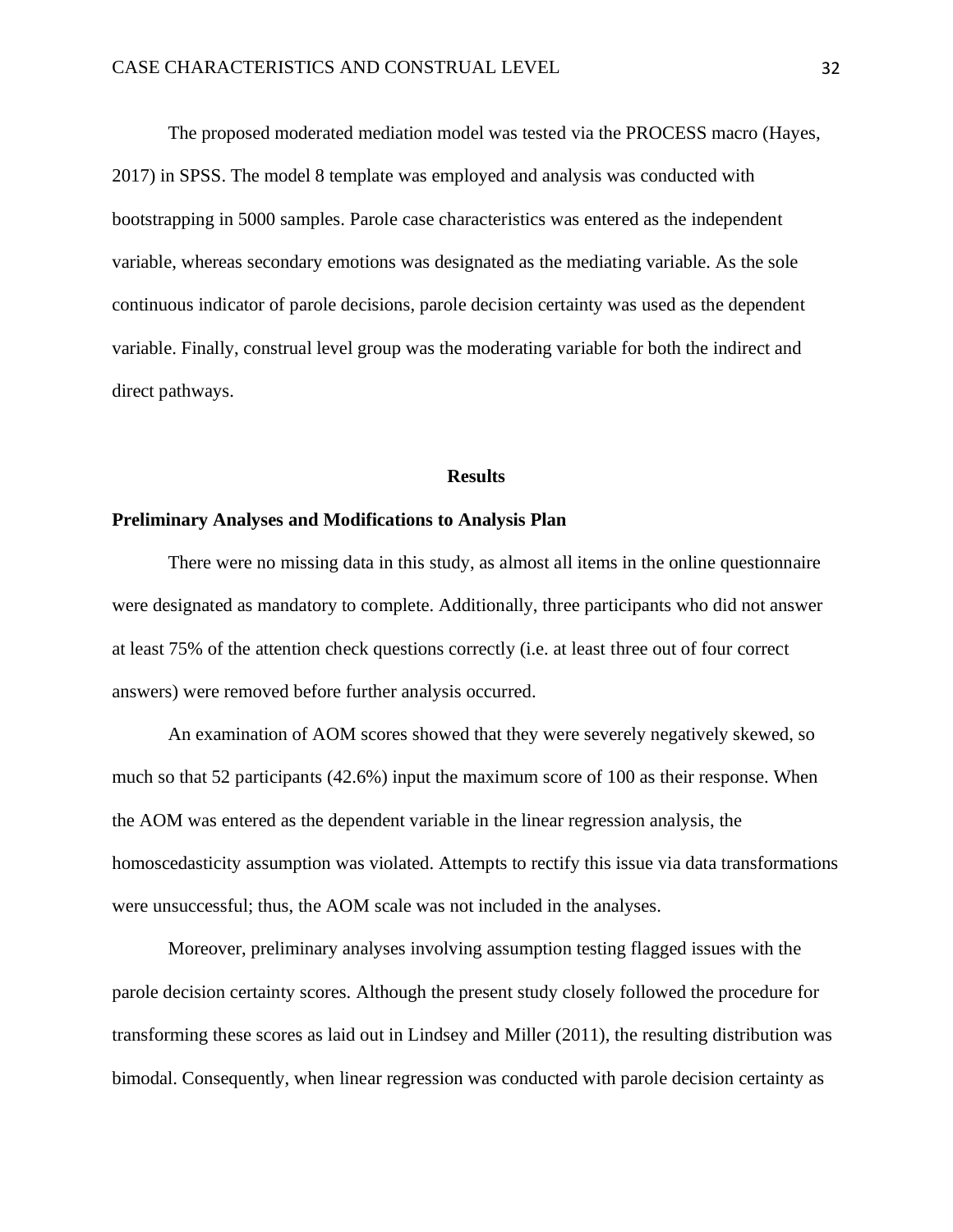the dependent variable, the homoscedasticity assumption was violated. Data transformation techniques did not rectify this issue. Thus, in order for regression analyses to proceed, participants who granted parole would have to be analyzed in a separate model from those who denied parole. However, as only 25 participants decided to deny parole to the applicant, this subset of participants was much smaller than the minimum sample size of 77 required for the planned analyses. Hence, for the testing of Hypothesis 1 and 3, only data from the 97 participants who granted parole were included in the analyses. Accordingly, the range of possible parole decision certainty scores became restricted, such that participants' ratings were between 6 (*very uncertain of granting parole*) and 10 (*very certain of granting parole*).

Furthermore, preliminary analyses revealed that the experimental manipulation of parole case characteristics via the transcript stimuli did not pass the manipulation check. A one-way ANOVA was conducted with case characteristics group (aggravating, neutral or mitigating) as the independent variable and perceived parole case characteristics as the dependent variable. No significant difference was found amongst the aggravating  $(M = 7.1, SD = 2.3)$ , neutral  $(M = 7.3,$  $SD = 1.9$ ), and mitigating (M = 7.8, SD = 1.9) groups (*F* (2, 119) = 1.33, *p* = .27). Likewise, further analyses revealed that there were no significant differences between the three case characteristics groups in terms of secondary emotions ( $F(2, 119) = 1.56$ ,  $p = .21$ ); additionally, for participants who granted parole to the applicant, the three groups were not significantly different in parole decision certainty ratings  $(F(2, 94) = 1.87, p = .16)$  nor the specific disposition they assigned to the applicant  $(\chi^2(4, 97) = 7.13, p = .13)$ . Hence, given that the experimental manipulation of parole case characteristics did not pass the manipulation check, but also did not influence the dependent variables, it was deemed appropriate to merge data across the three groups for analyses. Accordingly, while the single-item measure of perceived parole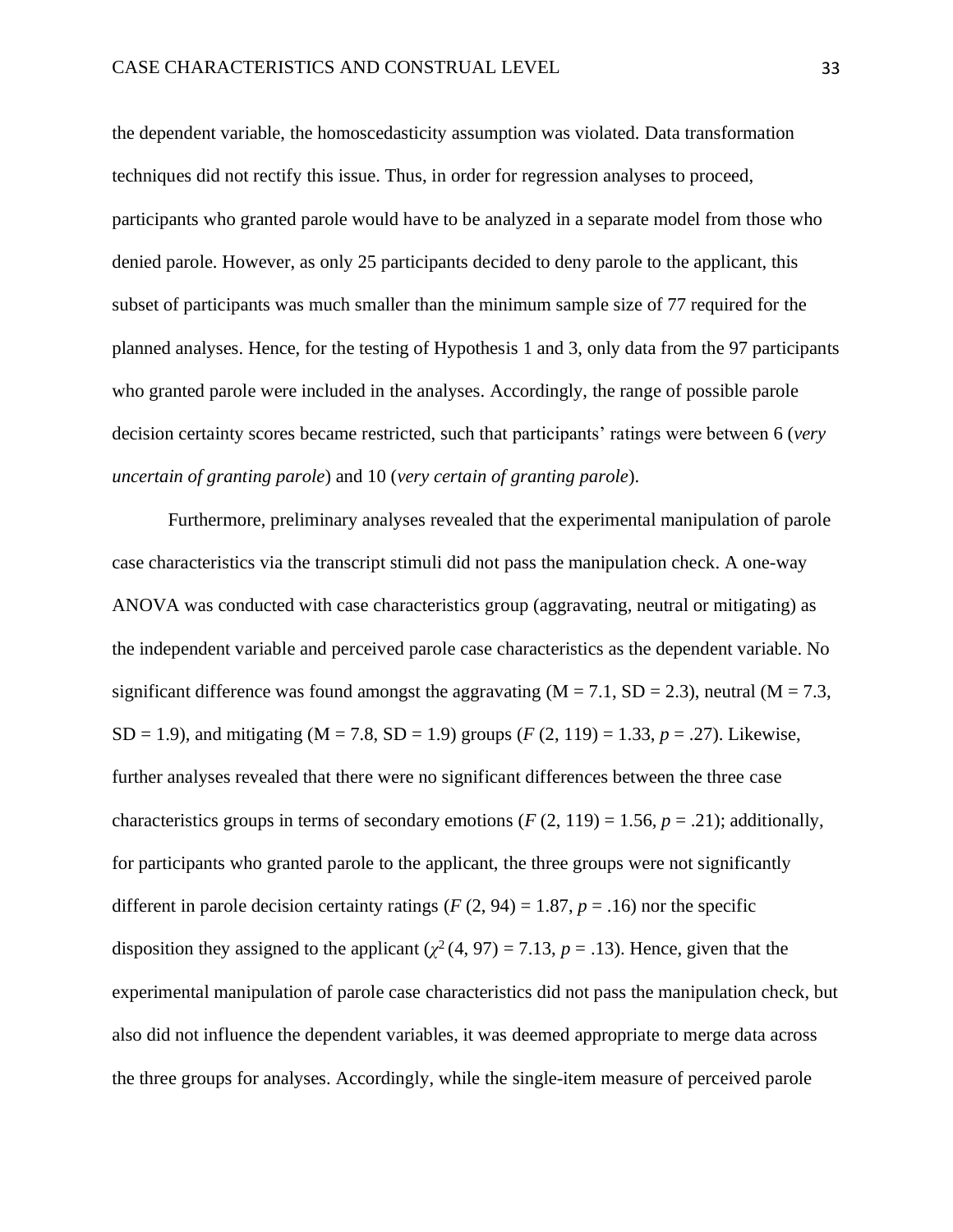case characteristics was initially intended to only be a check for the experimental manipulation, it now replaced the case characteristics groups as the independent variable for the subsequent analyses. Consequently, as parole case characteristics variable was now measured on a continuous scale, the scores were mean centered prior to analyses to ameliorate multicollinearity concerns, as recommended by Iacobucci et al. (2016).

#### **Sample Descriptives**

The final sample comprised 122 participants. The participants were relatively young (M  $= 33.9, SD = 13.0, range = 18.0 - 72.0$  and trended liberal (M = 2.9, SD = 1.5). In comparison to the wider population of New York state (U.S. Census Bureau, 2019), the sample also included more women and people with a four-year college or postgraduate degree. More information on the final sample's demographics is presented in Table 2, whereas descriptive statistics for variables of interest are shown in Table 3.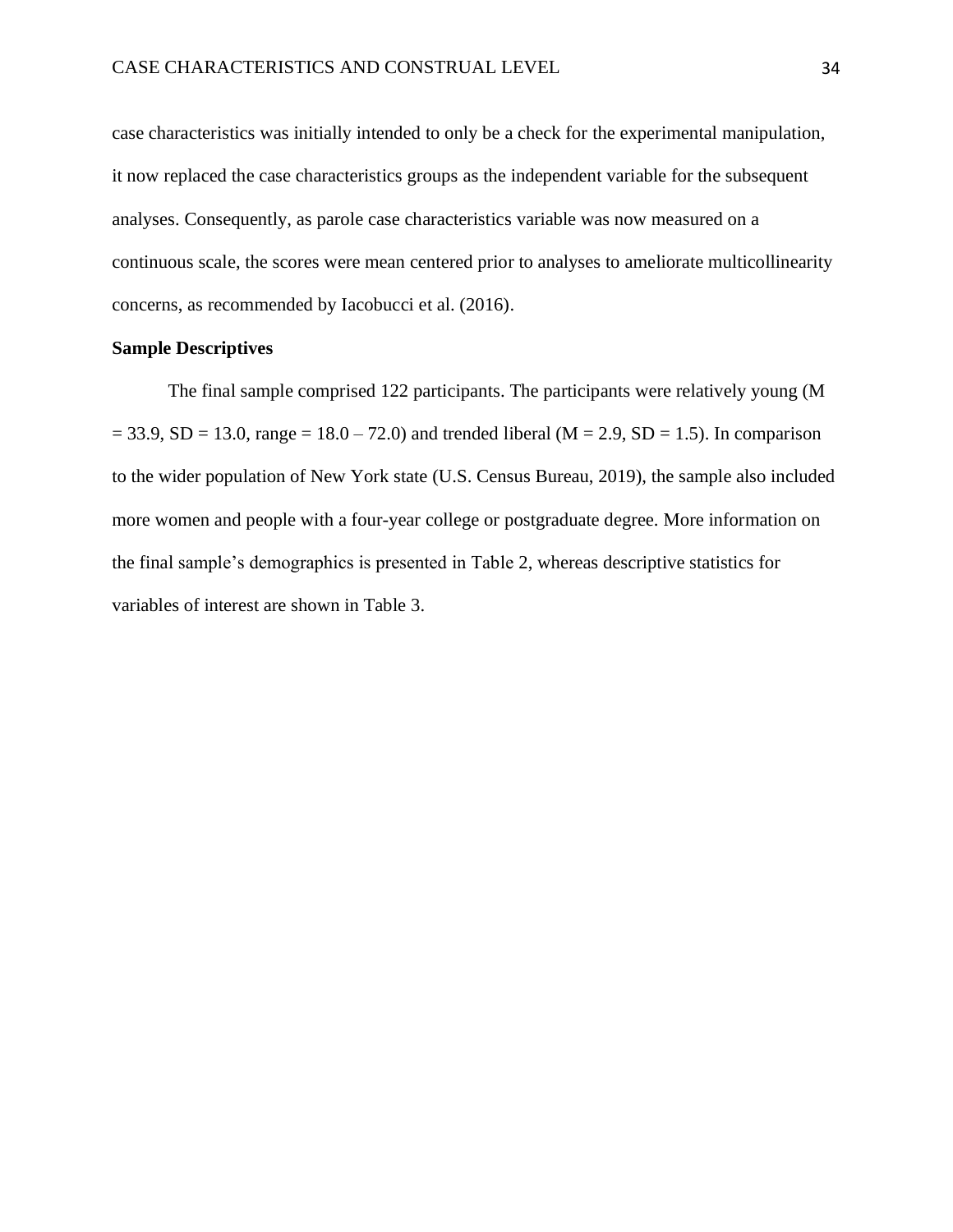# **Table 2**

|                                                   | $N(\%)$   |  |
|---------------------------------------------------|-----------|--|
| Race (constrained by quotas)                      |           |  |
| Asian                                             | 9(7.4)    |  |
| <b>Black</b>                                      | 22(18.0)  |  |
| White                                             | 86 (70.5) |  |
| Multiracial                                       | 3(2.5)    |  |
| Other                                             | 2(1.6)    |  |
| Socioeconomic status (constrained by quotas)      |           |  |
| High $(\geq$ \$70,000 in annual household income) | 60(49.2)  |  |
| Low $(<$ \$70,000 in annual household income)     | 62(50.8)  |  |
| Gender                                            |           |  |
| Women                                             | 75(61.5)  |  |
| Men                                               | 45 (36.9) |  |
| Non-binary                                        | 2(1.6)    |  |
| Education                                         |           |  |
| Less than high school                             | 1(0.8)    |  |
| High school/GED diploma                           | 33 (27.0) |  |
| Two-year college degree                           | 11(9.0)   |  |
| Four-year college degree                          | 52(42.6)  |  |
| Postgraduate degree                               | 25(20.5)  |  |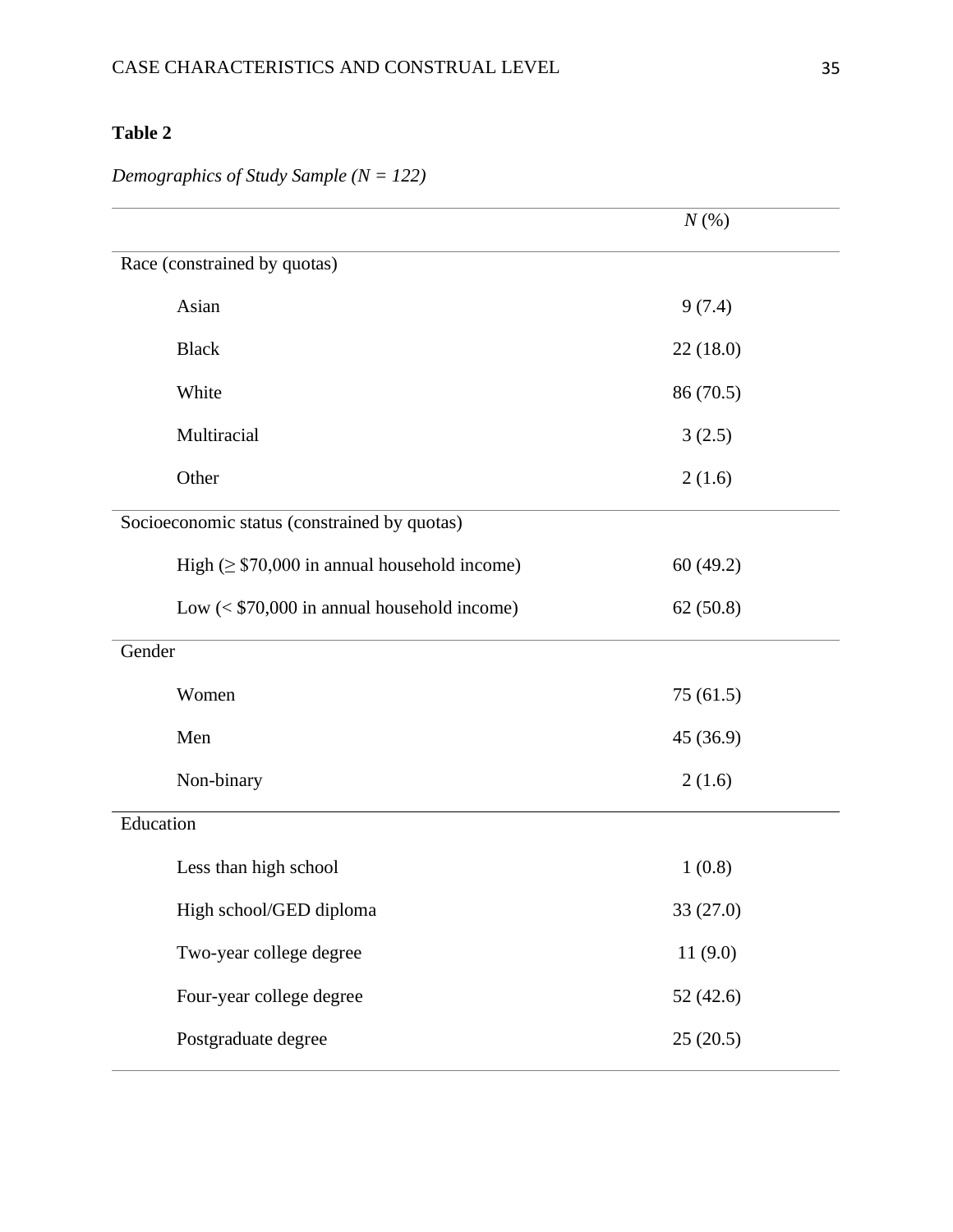# **Table 2** (continued)

| Place of residence                        |          |
|-------------------------------------------|----------|
| Within five boroughs of New York City     | 61(50.0) |
| Outside of five boroughs of New York City | 61(50.0) |

# **Table 3**

*Descriptive Statistics of Measures for Variables of Interest (N = 122)*

|                                       | $\boldsymbol{M}$ | SD  | Range of scores in sample |
|---------------------------------------|------------------|-----|---------------------------|
| Perceived parole case characteristics | 7.4              | 2.0 | $0.0$ to $10.0$           |
| Secondary emotions                    | 22.5             | 4.7 | 8.0 to 30.0               |
| Parole decision certainty (granted    | 9.0              | 0.9 | 7.0 to 10.0               |
| parole, $N = 97$ )                    |                  |     |                           |
|                                       |                  |     | $N(\%)$                   |
| Assigned to abstract condition        |                  |     | 61(50.0)                  |
| Assigned to concrete condition        |                  |     | 61(50.0)                  |
| Parole decision (granted parole)      |                  |     | 97 (79.5)                 |
| Curfew and school zone ban            |                  |     | 15(12.3)                  |
| Curfew only                           |                  |     | 54 (44.3)                 |
| No special conditions                 | 28 (23.0)        |     |                           |

*Note.*  $M = \text{mean}$ ;  $SD = \text{standard deviation}$ .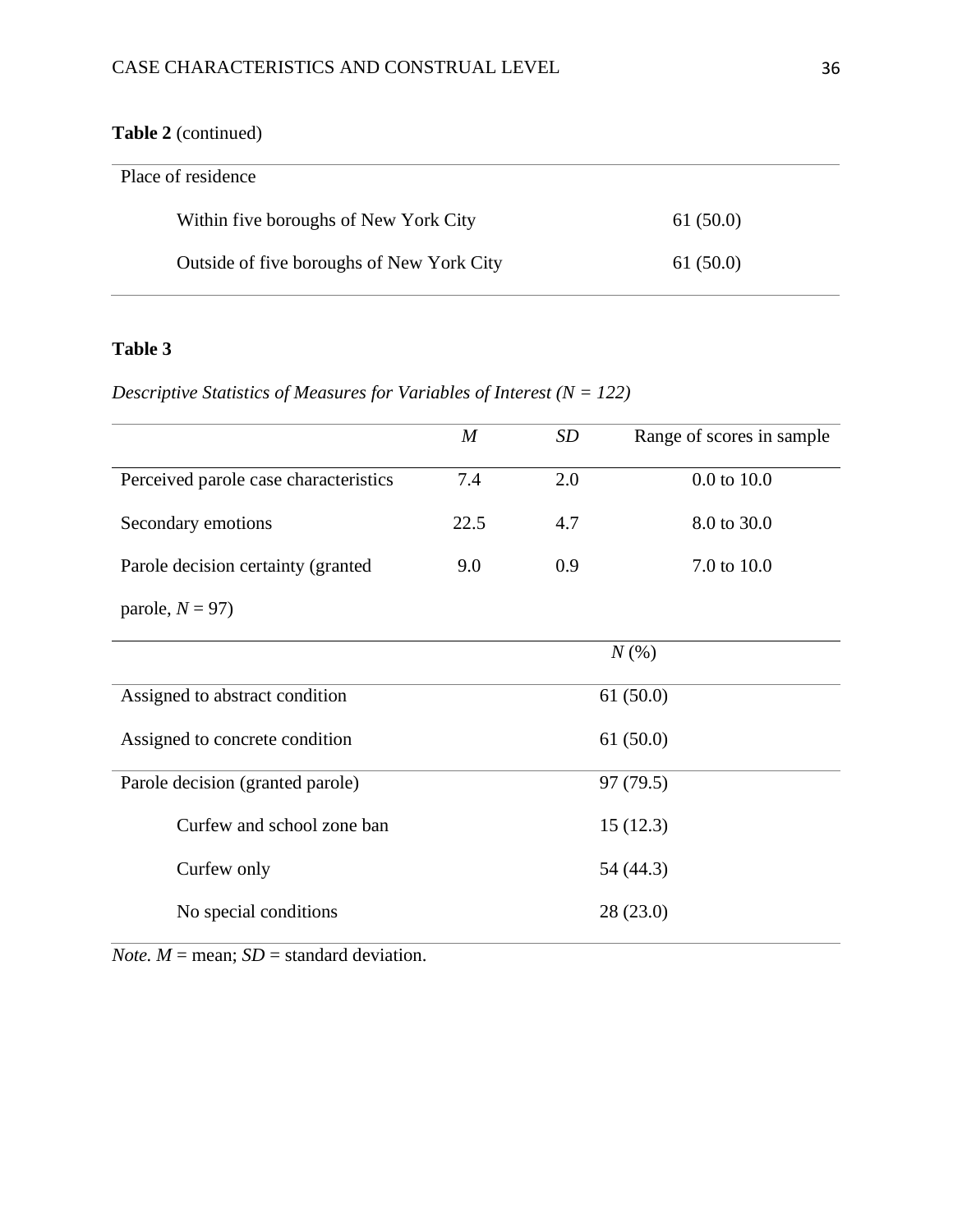# **Hypothesis 1a: Perceived Case Characteristics, Construal Level and Parole Decision Certainty**

As mentioned previously, Hypothesis 1 was tested only with the data from the 97 (79.5%) participants who decided to grant parole to the applicant.

Parole decision certainty scores were regressed on the perceived parole case characteristics scores, construal level group and the interaction between these two variables; detailed findings are shown in Table 4. For participants who granted parole, the overall linear regression model was significant  $(R^2 = .45, F(3, 93) = 25.52, p < .001)$ , showing that including the three predictors in the model provided significantly more explanatory power than a model without these predictors. Indeed, the adjusted  $R^2$  value indicates that perceived aggravatingmitigating characteristics, construal level, and the interaction term between these two variables collectively explained more than 40% of the variance in parole decision certainty.

As predicted in Hypothesis 1ai, the more mitigating a case's characteristics were perceived to be, the more certain participants were of granting parole to the applicant ( $b = 0.49$ ,  $t = 0.49$ )  $= 7.83$ ,  $p < .001$ ). With respect to Hypothesis 1aii, the moderating effect of construal level was significant ( $b = -0.20$ ,  $t = -2.06$ ,  $p = .04$ ). Using the benchmarks suggested by Acock (2014) for standardized beta coefficients, the main effect of parole case characteristics on parole decision certainty had a large effect size ( $\beta$  = 0.79), whereas the moderating influence of construal level was a moderate effect ( $\beta$  = -0.22).

To probe the moderating effect of construal level, a simple slopes analysis was conducted; Figure 2 shows a visual representation of the findings. The analysis revealed that, when a case's perceived characteristics were more aggravating (i.e. low perceived case characteristics score with a mean-centered value of -0.40), construal level was predictive of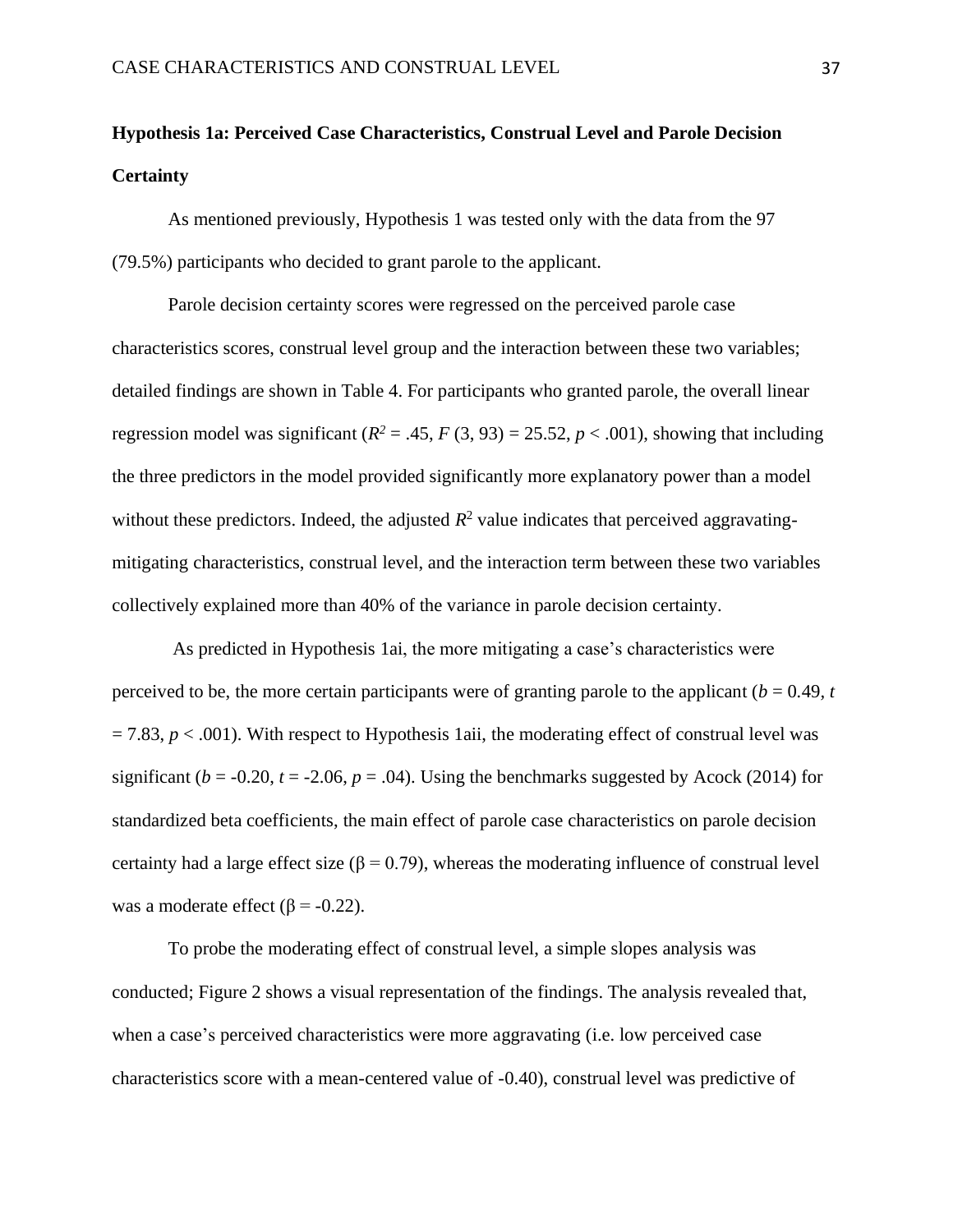parole decision certainty ( $b = 0.41$ ,  $t = 2.48$ ,  $p = .02$ ). In other words, the disparity in decision certainty was significant between abstractly and concretely described cases. Specifically, participants presented with an abstractly described case were significantly more certain of their decision to grant parole than participants presented with a concretely described case. However, in contrast to expectations, when a case's perceived characteristics were more mitigating (i.e. high perceived case characteristics score with a mean-centered value of 2.60), the disparity in decision certainty was not significantly different between abstractly and concretely described cases ( $b = -0.20$ ,  $t = -0.84$ ,  $p = .40$ ). In summary, the data from participants who granted parole partially supported Hypothesis 1aii.

#### **Table 4**

*Coefficients for Multiple Linear Regression with Parole Decision Certainty as the Dependent Variable for Participants who Granted Parole (N = 97)*

|                                | $\boldsymbol{b}$ | β                        | SE   | t       | $\boldsymbol{p}$ |
|--------------------------------|------------------|--------------------------|------|---------|------------------|
| Constant                       | 8.59             | $\overline{\phantom{0}}$ | 0.10 | 82.49   | < .001           |
| Perceived case characteristics | 0.49             | 0.79                     | 0.06 | 7.83    | < 0.01           |
| Construal level                | 0.33             | 0.19                     | 0.15 | 2.26    | .03              |
| Perceived case characteristics | $-0.20$          | $-0.22$                  | 0.10 | $-2.06$ | .04              |
| X                              |                  |                          |      |         |                  |

Construal level

Overall model:  $R^2 = .45$ , adjusted  $R^2 = .43$ ,  $F(3, 93) = 25.52$ ,  $p < .001$ 

 $\overline{Note.}$   $\beta$  = standardized coefficient;  $\overline{SE}$  = standard error.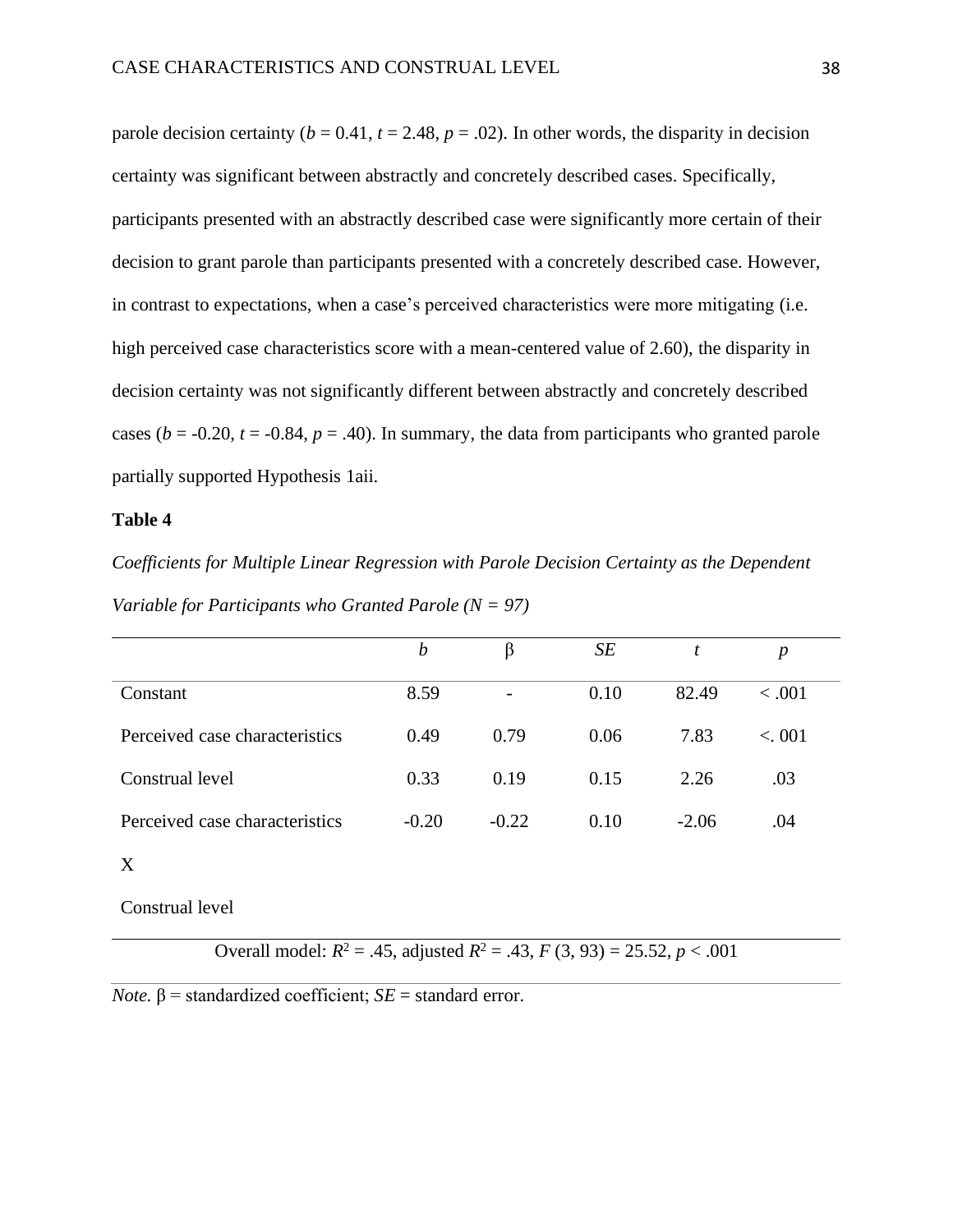### **Figure 2**

## *Interaction Effect between Perceived Parole Case Characteristics (Mean-Centered) and*



*Construal Level for Participants who Granted Parole (N = 97)*

*Note*. At lower levels of perceived parole case characteristics (i.e. more aggravating characteristics), abstract (versus concrete) construals are associated with a significantly higher certainty in the decision to grant parole. At higher levels of perceived parole case characteristics (i.e. more mitigating characteristics), the difference in decision certainty between construal levels is not significant.

# **Hypothesis 1b: Perceived Case Characteristics, Construal Level and Specific Parole Disposition**

For participants who granted parole, analysis showed that the model containing the three predictors fit the data significantly better than the base model  $(\chi^2(3, 97) = 12.18, p = .01)$ .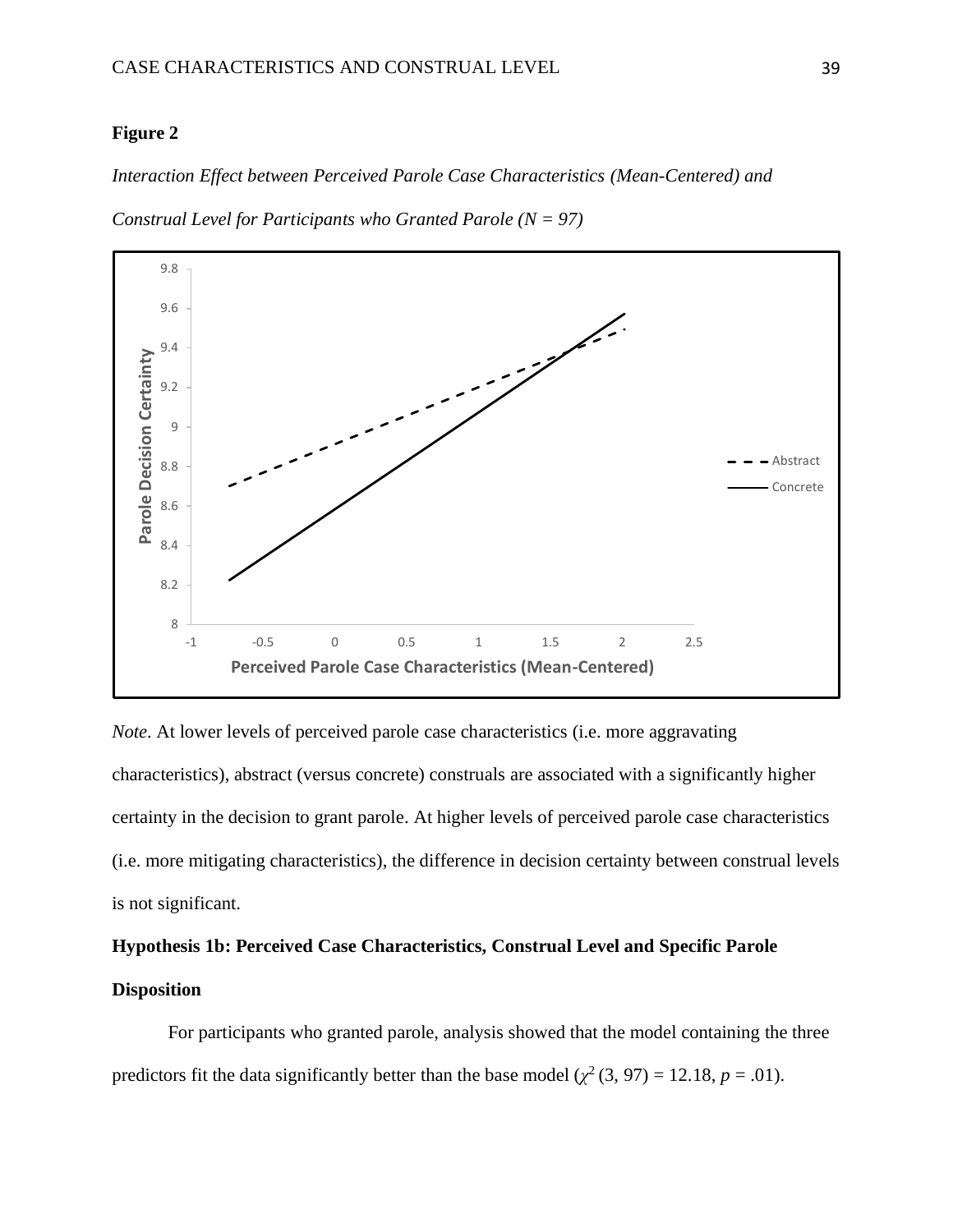Consistent with Hypothesis 1bi, perceived parole case characteristics had a significant main effect on the specific parole disposition ( $OR = 1.62$ , 95% CI [1.09, 2.40],  $p = .02$ ); in other words, for every one unit increase in the extent to which the case characteristics are perceived to be mitigating, the odds of participants selecting a more lenient parole disposition becomes 1.62 times higher. In contrast, Hypothesis 1bii was not supported by the data. The moderating effect of construal level was not significant ( $OR = 1.08$ , 95% CI [0.60, 1.94],  $p = .79$ ), indicating that the differences in specific disposition selection in abstractly versus concretely construed cases was similar in cases perceived to have more mitigating characteristics and in cases perceived to have more aggravating characteristics. More details on this analysis are provided in Table 5.

#### **Table 5**

*Coefficients for Ordinal Logistic Regression with Specific Parole Disposition as the Dependent Variable for Participants who Granted Parole (N = 97)*

|                                | Coef    | SE   | $\boldsymbol{p}$ | <b>OR</b> | 95% CI                  |
|--------------------------------|---------|------|------------------|-----------|-------------------------|
| Perceived case characteristics | 0.48    | 0.20 | .02              | 1.62      | 1.09 to $2.40$          |
| Construal level                | $-0.37$ | 0.44 | .41              | 0.69      | $0.29$ to 1.64          |
| Perceived case characteristics | 0.08    | 0.30 | .79              | 1.08      | $0.60 \text{ to } 1.94$ |
|                                |         |      |                  |           |                         |

Construal level

Overall model:  $\chi^2$  (3, 97) = 12.18, *p* = .01

*Note.* Coef = coefficient estimate;  $SE =$  standard error;  $OR =$  odds ratio; 95% CI = 95%

confidence interval.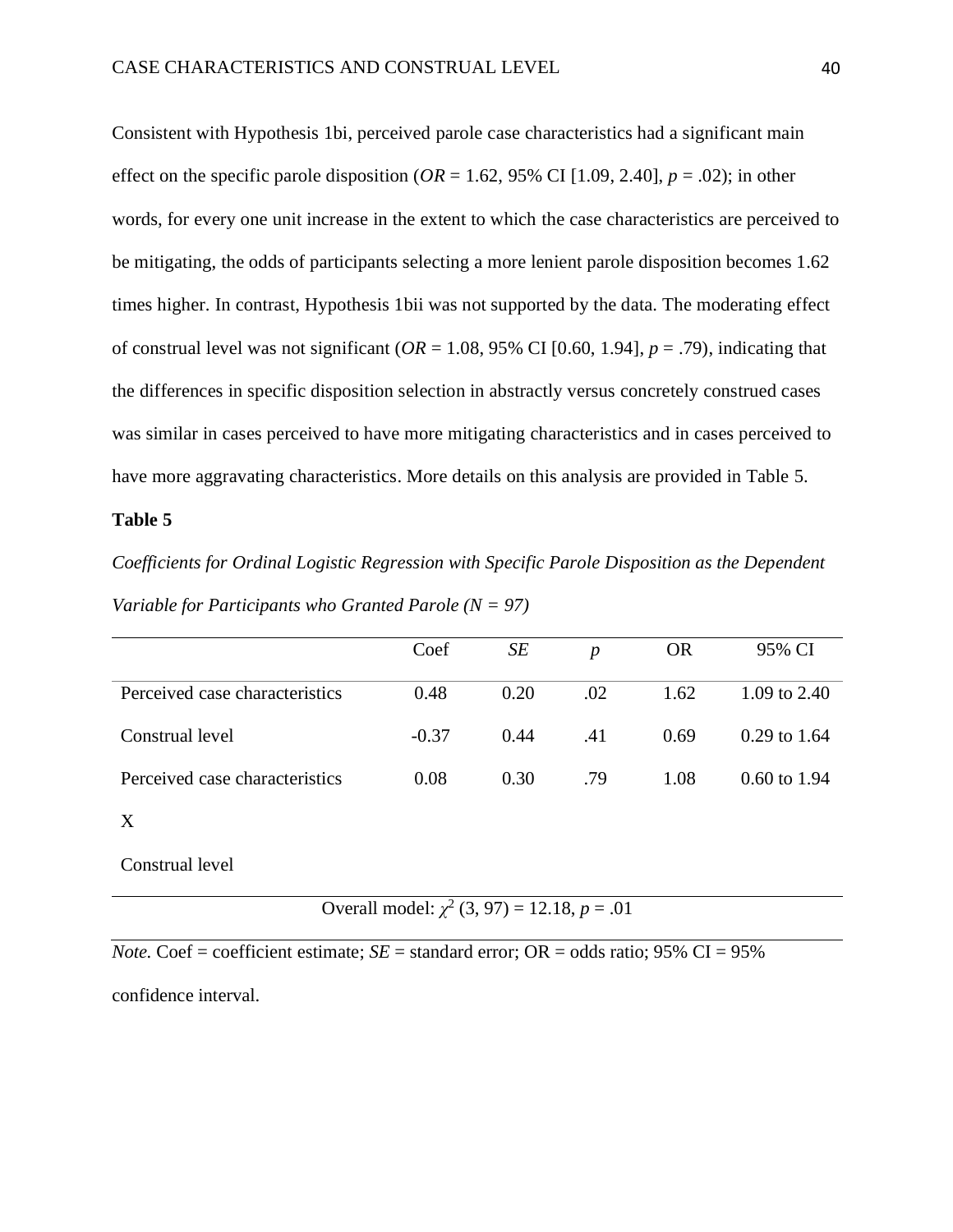#### **Hypothesis 2: Perceived Case Characteristics, Construal Level and Perceived Humanness**

The total secondary emotions scores were regressed on the perceived parole case characteristics scores, construal level group and the interaction between these two variables; detailed findings are displayed in Table 6. The overall model was significant ( $R^2 = .43, F(3, )$  $118$  = 29.59,  $p < .001$ ), evincing that including these three predictors in the model provided significantly more explanatory power than a model without these predictors. In fact, the adjusted  $R<sup>2</sup>$  value indicates that perceived case characteristics, construal level, and the interaction term between these two variables collectively explained more than 40% of the variance in secondary emotions.

Consistent with Hypothesis 2i, the more mitigating a case's characteristics were perceived to be, the more secondary emotions (i.e. uniquely human emotions) were attributed to the parole applicant ( $b = 1.35$ ,  $t = 5.78$ ,  $p < .001$ ). However, Hypothesis 2ii was not supported by the data. The predicted moderating effect of construal level was not significant ( $b = .27$ ,  $t = .83$ ,  $p$ ) = .41); that is, the disparity in attributed secondary emotions between abstractly and concretely presented cases when participants perceived cases to have mitigating characteristics were not significantly different than that when participants perceived cases to have aggravating characteristics.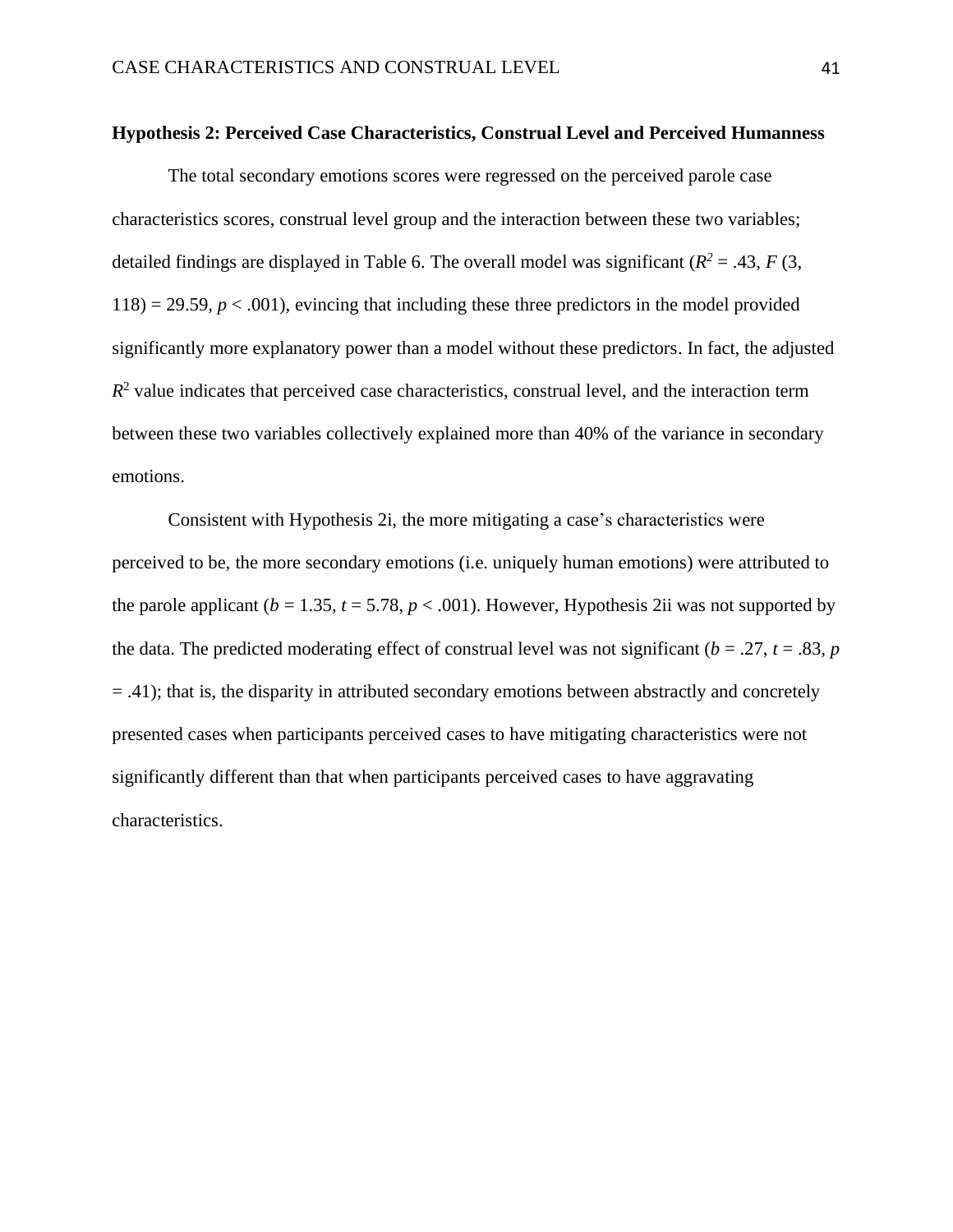# **Table 6**

*Coefficients for Multiple Linear Regression with Secondary Emotions as the Dependent Variable* 

*(N = 122)*

|                             | b     | β                        | SE   | t     | p       |
|-----------------------------|-------|--------------------------|------|-------|---------|
| Constant                    | 22.54 | $\overline{\phantom{a}}$ | 0.46 | 48.90 | < 0.001 |
| Parole case characteristics | 1.35  | 0.59                     | 0.23 | 5.78  | < .001  |
| Construal level             | 0.05  | 0.01                     | 0.65 | 0.08  | .94     |
| Parole case characteristics | 0.27  | 0.09                     | 0.32 | 0.83  | .41     |

## X

Construal level

Overall model:  $R^2 = .43$ , adjusted  $R^2 = .42$ ,  $F(3, 118) = 29.59$ ,  $p < .001$ 

*Note.*  $\beta$  = standardized coefficient; *SE* = standard error.

# **Hypothesis 1 and 2: Follow-up Ancillary Analyses**

As highlighted earlier, the participants recruited for the present study were more likely to be young, identify as a woman, have a college degree, and hold liberal views. Hence, these demographic variables may serve as alternative explanations for the significant findings outlined in preceding sections. To rule out these possible alternative explanations, follow-up analyses were conducted with respect to the main hypotheses in this paper (i.e. Hypotheses 1 and 2). Specifically, relationships between the four demographic variables (i.e. age, gender, education and political orientation) and all the independent and dependent variables were examined preliminarily via Pearson or Spearman bivariate correlations or chi-square tests of independence whenever appropriate. Then, any demographic variables that were significantly related to the independent or dependent variables were entered into the relevant regression models as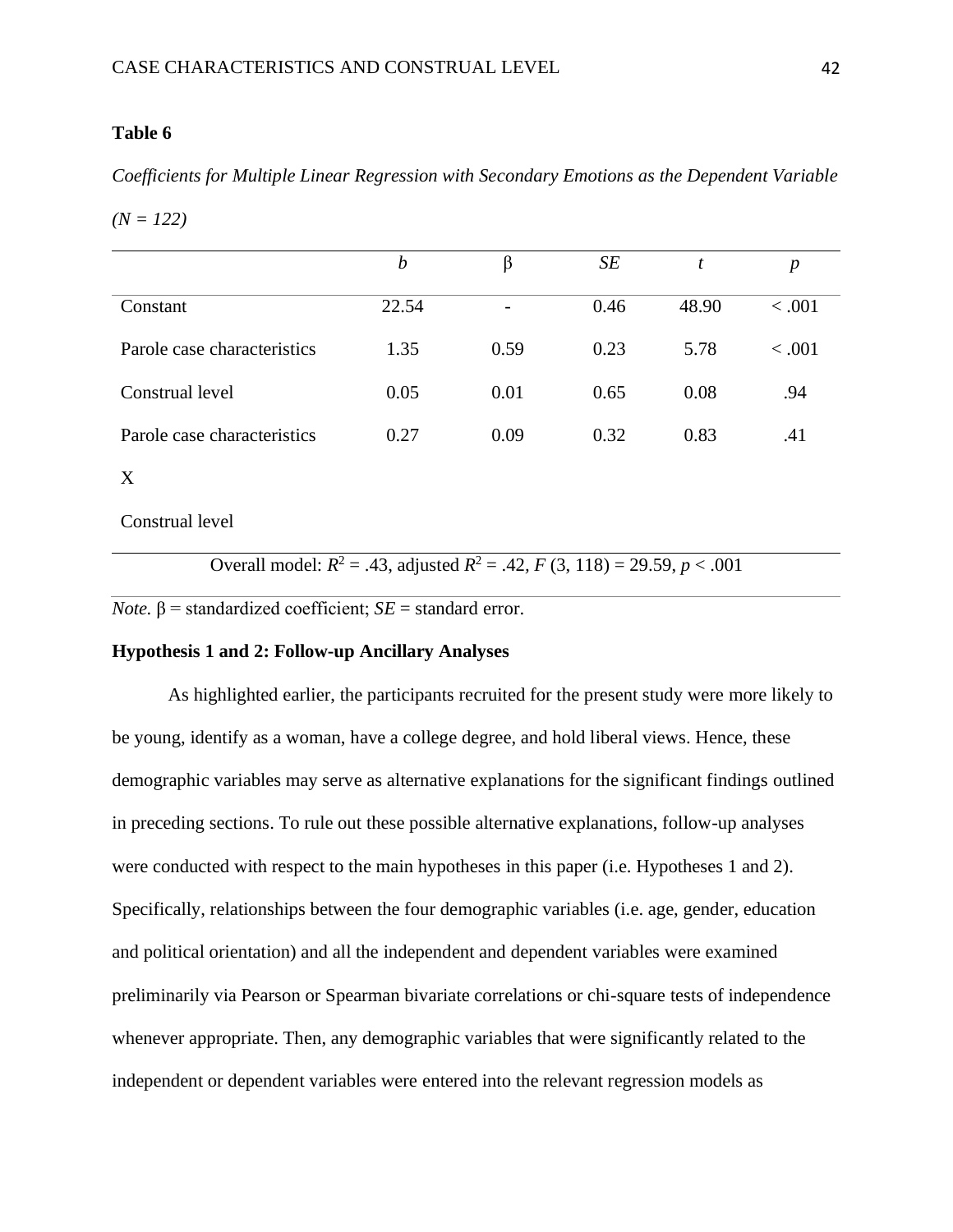additional predictors. Of note, as there were too few participants that identified as non-binary, this follow-up analysis was only conducted with data from participants who identified as men or women. Moreover, to account for education level categories that applied to very small numbers of participants, education level categories were collapsed into three groups: high school/GED diploma or less, college degree (including both 2-year and 4-year degrees), and postgraduate degree. Two dummy variables representing having only a college degree and having a postgraduate degree were then created, such that participants with a high school/GED diploma or less were designated as the reference group.

In all the analyses involving parole decision certainty or specific parole disposition  $(N =$ 95), none of the four demographic variables were significantly related to perceived parole case characteristics, construal level, parole decision certainty or specific parole disposition. Hence, it can be inferred that the findings vis-à-vis parole decisions were not influenced by the demographic skews in the sample. On the other hand, in the analyses involving perceived humanness ( $N = 120$ ), participant age was correlated with perceived case characteristics ( $r =$ -.22, *p* = .02), indicating that younger participants were more likely to perceive the parole case as having more mitigating characteristics. Additionally, gender was correlated with both perceived case characteristics ( $r = .24$ ,  $p = .008$ ) and secondary emotions ( $r = .23$ ,  $p = .01$ ), suggesting that women were more likely to perceive the case as having more mitigating characteristics and the applicant as being more human. Thus, age and gender were entered as additional predictors into the linear regression model tested in Hypothesis 2. The results of this analysis yielded the same conclusions as in the original model, despite accounting for variations in age and gender: perceived case characteristics remained a significant predictor of perceived humanness ( $b = 1.32$ ,  $t = 5.55$ ,  $p < .001$ ) and construal level did not have a significant moderating influence on the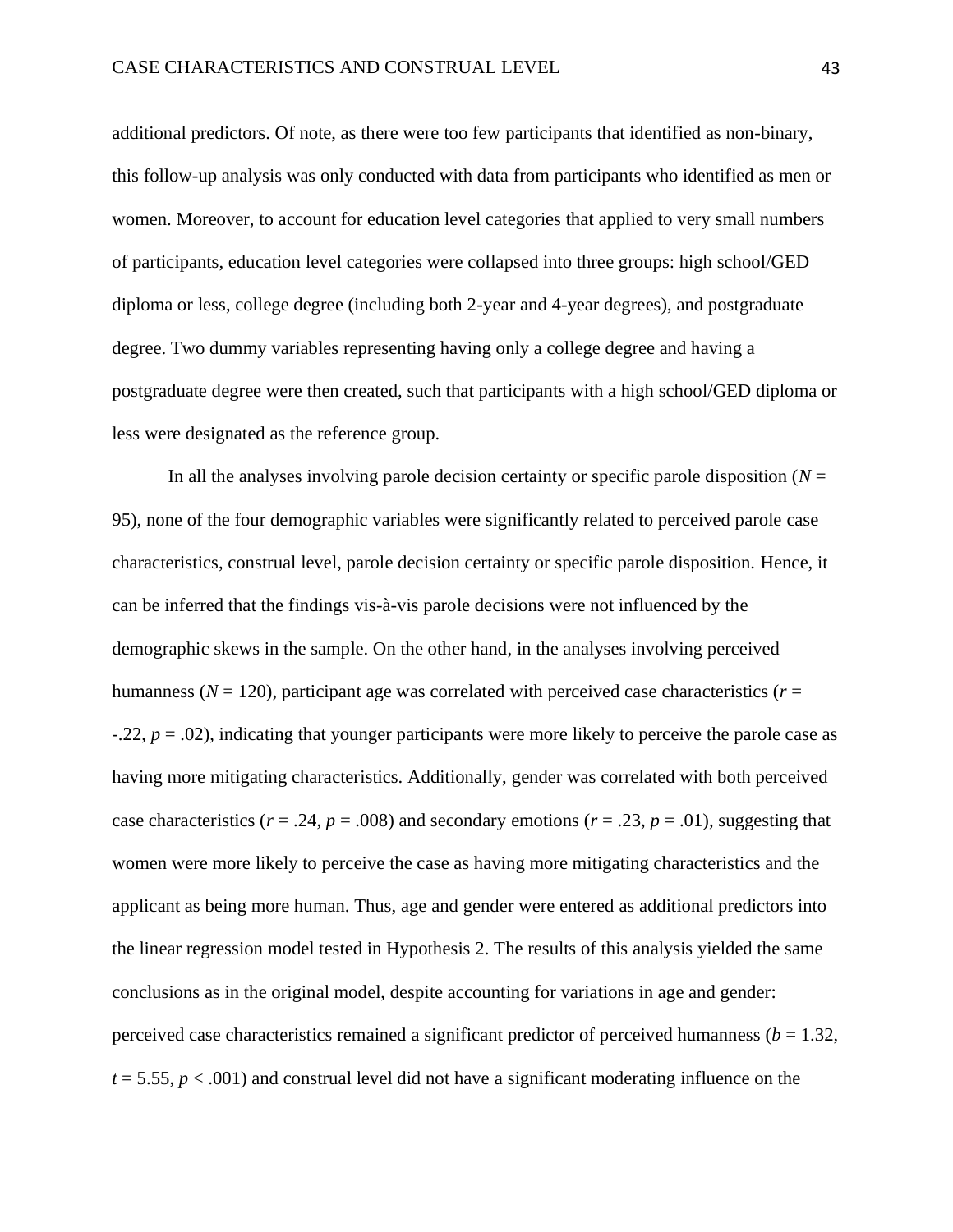relationship between perceived case characteristics and perceived humanness ( $b = 0.25$ ,  $t = 0.76$ ,  $p = .45$ ). Altogether, the follow-up analyses support the assertion that, despite the sample's differences in demographic makeup in comparison to that of New York state, these differences did not have an impact on the present study's conclusions.

## **Hypothesis 3: Moderated Mediation Model**

The proposed model was analyzed with participants who granted parole. A visual representation of noteworthy findings is presented in Figure 3, while detailed results are displayed in Table 7. All path notations (e.g. â, ĉ') were adapted from MacKinnon et al. (2007).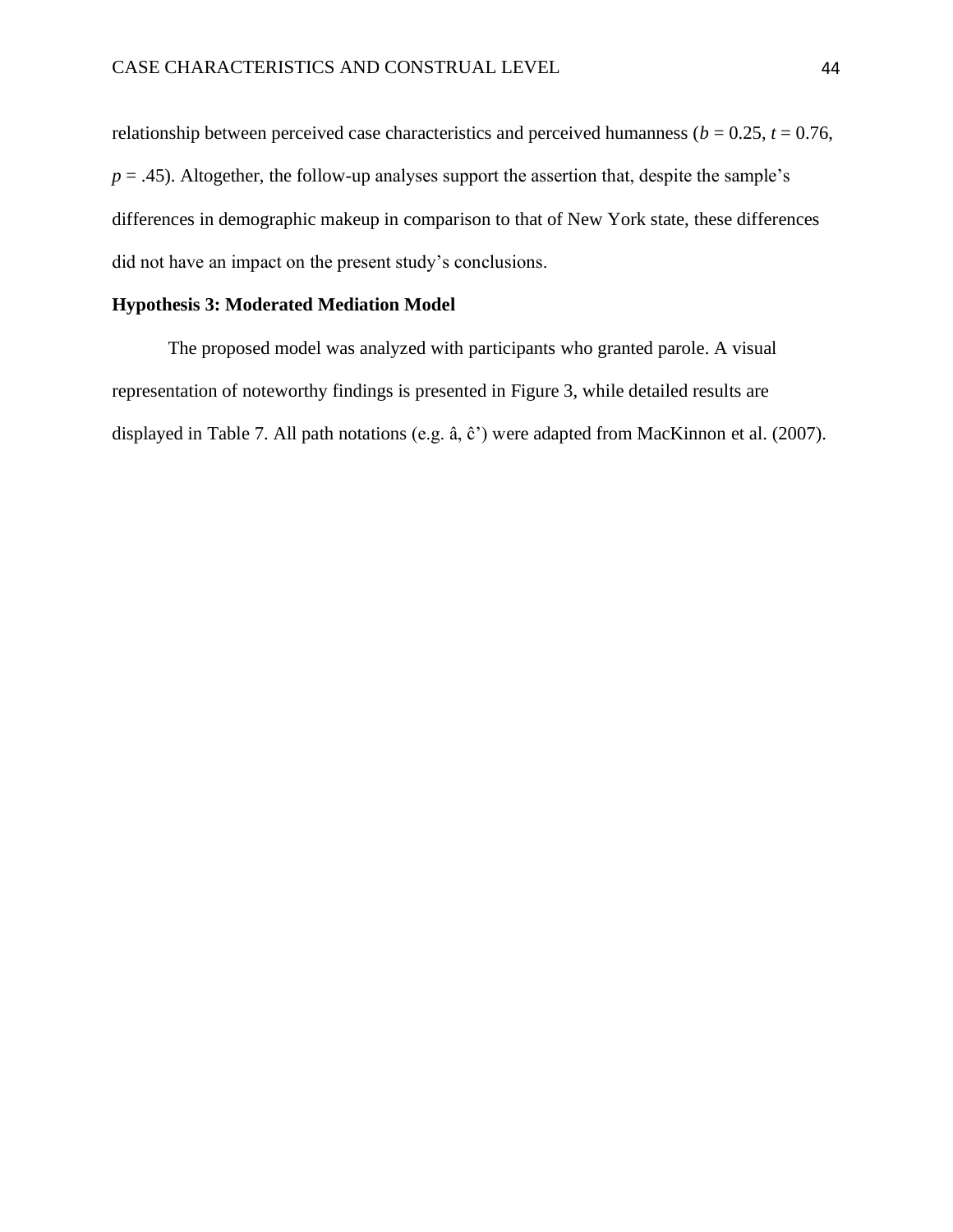#### **Figure 3**

*Proposed Moderated Mediation Model with Unstandardized Coefficients for Participants who* 

*Granted Parole (N = 97)*



*Note.* Construal level moderates the direct pathway between perceived parole case characteristics and parole decision certainty, but does not moderate the indirect pathway through perceived humanness. Accordingly, the index of moderated mediation has a 95% confidence interval that includes zero, indicating that the moderated mediation effect is not significant.  $\hat{a}$  = direct effect of perceived parole case characteristics on secondary emotions;  $\hat{b}$  = direct effect of secondary emotions on parole decision certainty;  $\hat{c}$ ' = direct effect of perceived parole case characteristics on parole decision certainty accounting for secondary emotions; Int $a =$  interaction effect of construal level with perceived parole case characteristics on secondary emotions; Int $\epsilon$ ' = interaction effect of construal level with perceived parole case characteristics on parole decision certainty;  $SE =$  standard error; 95% CI = 95% confidence interval.

 $*<sub>p</sub> < 0.5.$   $*<sub>p</sub> < 0.01.$   $*<sub>p</sub> < 0.001.$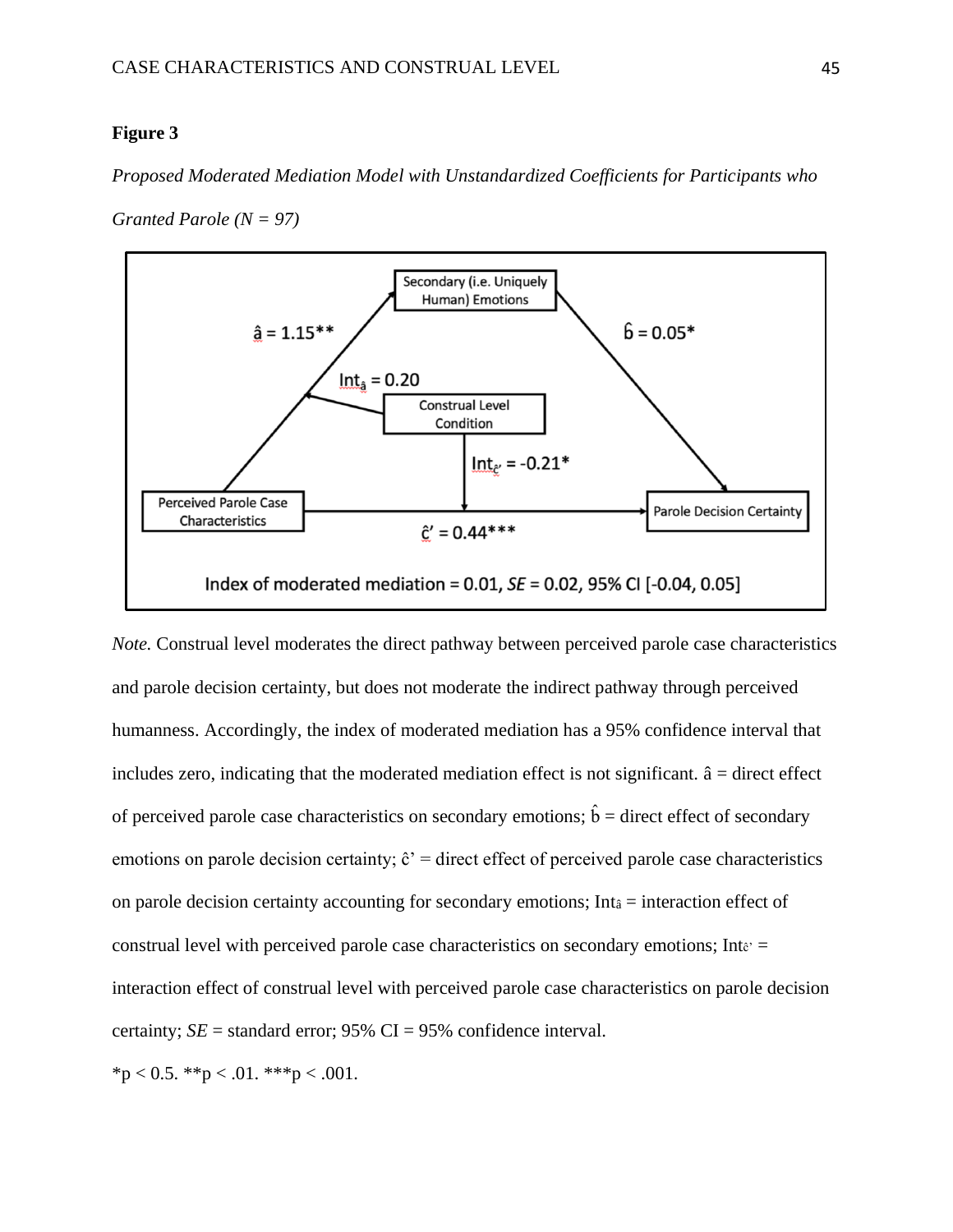# **Table 7**

*Unstandardized Coefficients for Proposed Moderated Mediation Model for Participants who* 

# *Granted Parole (N = 97)*

| Exogenous variable | Endogenous variable: Secondary emotions |       |      |       |                  |             |             |
|--------------------|-----------------------------------------|-------|------|-------|------------------|-------------|-------------|
|                    | Path                                    | Coef  | SE   | t     | $\boldsymbol{p}$ | <b>LLCI</b> | <b>ULCI</b> |
| Constant           |                                         | 22.85 | 0.59 | 38.89 | < .001           | 21.69       | 24.02       |
| Perceived charact  | â                                       | 1.15  | 0.35 | 3.26  | .002             | 0.45        | 1.86        |
| Secondary emotions |                                         |       |      |       |                  |             |             |
| Construal level    | Wâ                                      | 0.11  | 0.82 | 0.14  | .89              | $-1.51$     | 1.74        |
| Perceived charact  | Int <sub>â</sub>                        | 0.20  | 0.55 | 0.36  | .72              | $-0.90$     | 1.30        |
| X                  |                                         |       |      |       |                  |             |             |
| Construal level    |                                         |       |      |       |                  |             |             |

Overall model:  $R^2 = .18$ ,  $F(3, 93) = 6.92$ ,  $p < .001$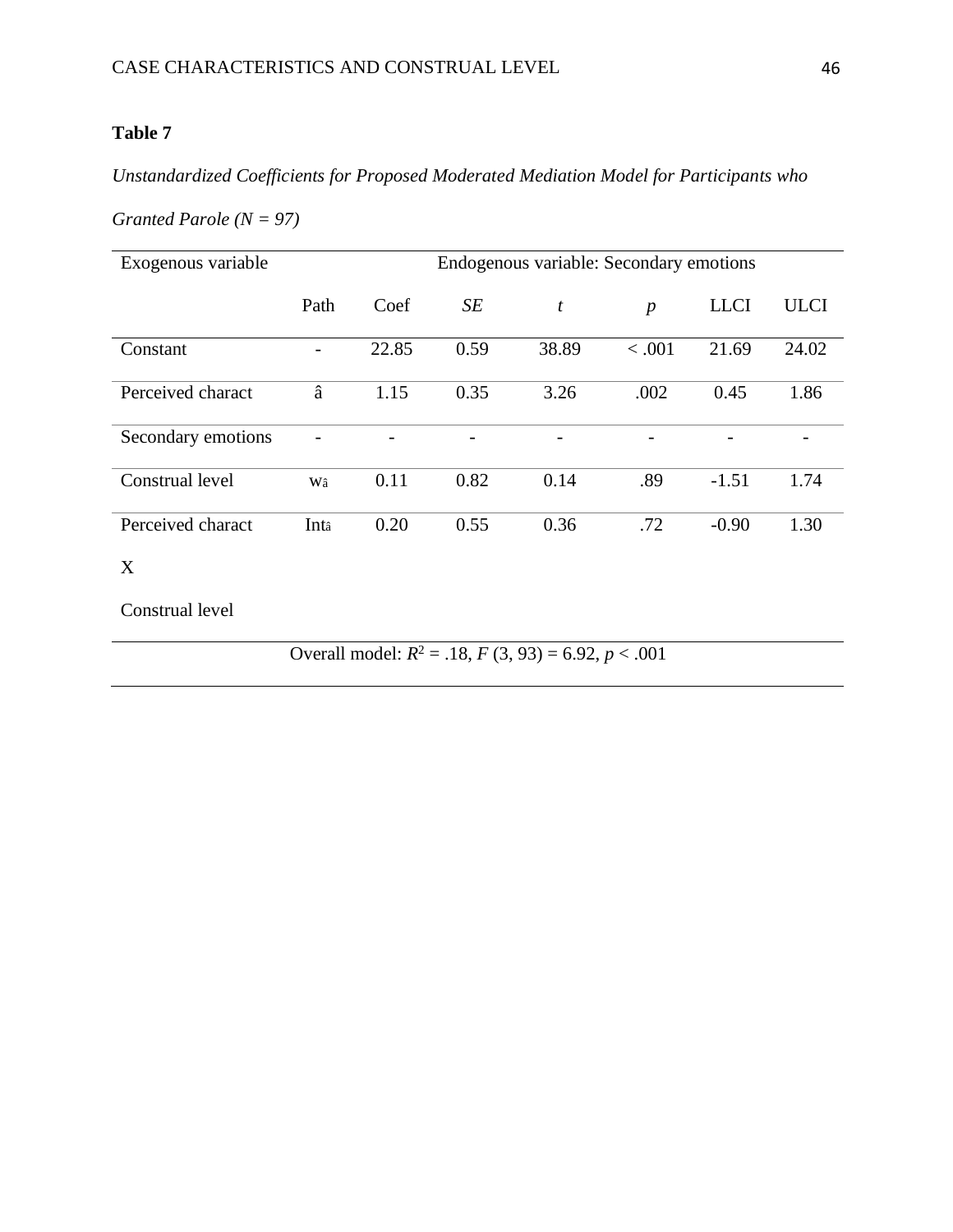| Exogenous variable | Endogenous variable: Parole decision certainty |         |      |         |                  |             |             |
|--------------------|------------------------------------------------|---------|------|---------|------------------|-------------|-------------|
|                    | Path                                           | Coef    | SE   | t       | $\boldsymbol{p}$ | <b>LLCI</b> | <b>ULCI</b> |
| Constant           |                                                | 7.53    | 0.42 | 17.94   | < .001           | 6.70        | 8.36        |
| Perceived charact  | $\hat{c}$ '                                    | 0.44    | 0.06 | 6.81    | < .001           | 0.31        | 0.56        |
| Secondary emotions | $\mathbf{b}$                                   | 0.05    | 0.02 | 2.59    | .01              | 0.01        | 0.08        |
| Construal level    | Wĉ'                                            | 0.32    | 0.14 | 2.29    | .02              | 0.04        | 0.60        |
| Perceived charact  | Int $\hat{c}$                                  | $-0.21$ | 0.10 | $-2.22$ | .03              | $-0.40$     | $-0.02$     |
| X                  |                                                |         |      |         |                  |             |             |

## **Table 7** (continued)

Construal level

Overall model:  $R^2 = .49$ ,  $F(4, 92) = 21.99$ ,  $p < .001$ 

*Note.* Perceived charact = perceived parole case characteristics; coef = unstandardized coefficient estimate;  $SE =$  standard error; LLCI = lower limit of 95% confidence interval; ULCI = upper limit of 95% confidence interval.

As in the testing of Hypothesis 1aii, construal level significantly moderated the direct relationship of perceived parole case characteristics on parole decision certainty (Int $\varepsilon$ ' = -0.21, *t* =  $-2.22, p = .03$ ).

Secondary emotions was found to only partially mediate the relationship between perceived case characteristics and parole decision certainty. The indirect effect of perceived case characteristics on parole decision certainty through secondary emotions was significant for participants in the abstract construal level condition ( $\hat{a}\hat{b} = 0.06$ , *SE* = 0.03, 95% CI [0.01, 0.12])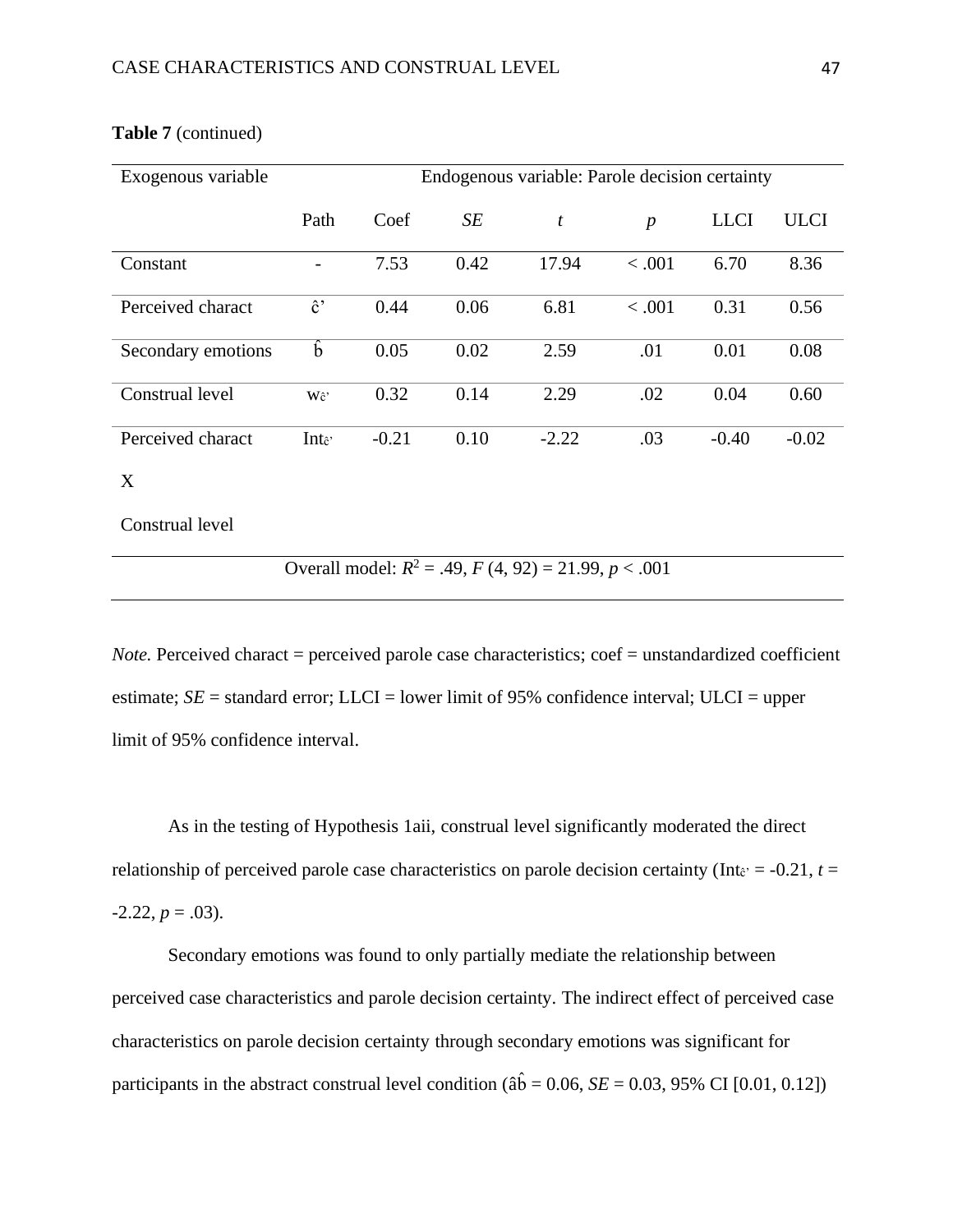and the concrete construal level condition ( $\hat{a}\hat{b} = 0.05$ ,  $SE = 0.03$ , 95% CI [0.01, 0.12]), as evinced by 95% confidence intervals that did not include zero. Further, after adjusting for the mediator (i.e. secondary emotions), perceived case characteristics still predicted parole decision certainty significantly ( $\hat{c}$ <sup> $\dot{c}$ </sup> = 0.44,  $t$  = 6.81,  $p$  < .001). Hence, the significant indirect and direct effects indicate the partial, rather than full, mediation effect of secondary emotions.

Finally, as in the testing of Hypothesis 2ii, construal level did not significantly moderate the relationship of perceived parole case characteristics on secondary emotions (Int<sub>â</sub> = 0.20, *t* = 0.36,  $p = .72$ ). As a result, the index of moderated mediation was not significant, as indicated by a 95% confidence interval that included zero (index  $= 0.01$ ,  $SE = 0.02$ , 95% CI [-0.04, 0.05]); that is, the indirect effects in the abstract and concrete conditions were not significantly different.

All in all, the proposed moderated mediation model was not fully supported by the data, evincing only partial support for Hypothesis 3.

#### **Discussion**

The low rate of parole approval in New York state is alarming and demands attention from researchers. Generally, researchers have a role to play in shaping public opinion on any issue to do with the criminal legal system (Ghandnoosh, 2014). Additionally, producing more research on how parole decisions are made in New York could better inform activists and policymakers on how to ensure that the mechanism of discretionary parole fulfils its purpose of decarceration and reintegrating incarcerated people back into society. On a micro level, research on parole decision processes can assist parole applicants and their advocates implement more effective strategies in preparation for the review process.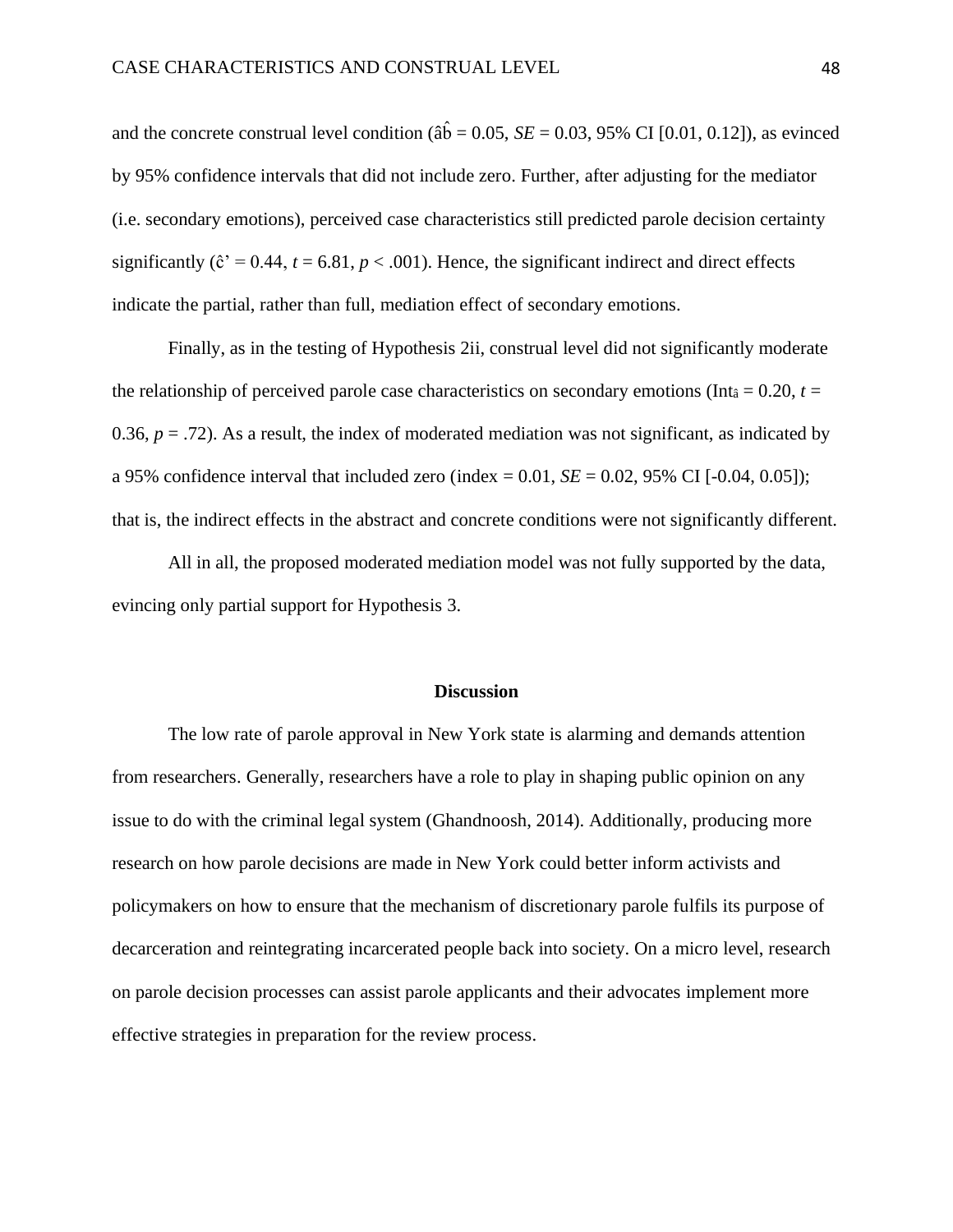While it is naturally vital to examine the practical outcomes of the parole review process (i.e. the parole decision), it is also important to consider how parole applicants are regarded by the Board of Parole as they are put through a trying process. Hence, in its investigation of parole decision processes, this paper honed in on two relevant outcomes: the parole decisions themselves, as well as the perception of parole applicants as human.

#### **The Unequivocal Influence of Parole Case Characteristics**

Research points to the centrality of the nature of the initial offense in shaping the outcome of the parole review process (Marquez-Lewis et al., 2013). Thus, one of the first aims of the present study was to examine whether peripheral case characteristics, which could conceivably aggravate or mitigate how serious the initial offense is regarded to be, could influence the parole decision. The findings from this study supported this proposition. When looking at people who granted parole, both the certainty in the decision to grant parole and the likelihood of assigning a more lenient specific parole decision were greater for participants who perceived the parole case to have more mitigating characteristics. While this result seems commonsensical, it is noteworthy that these more favorable parole decision outcomes emerged despite the nature of the initial offense. Hence, this provides proof of the influence case characteristics can have on parole decision outcomes, even in cases where the initial offense is violent in nature. These findings garnered from participants recruited from the general public stand in opposition to research with actual parole board members. Indeed, real-world parole data suggests that some applicants are denied parole despite having cases with mitigating characteristics, such as the completion of required in-prison programs and having accurate postrelease plans (West-Smith et al., 2000; Vîlcică, 2018). This contradiction between the present study's findings and the real-world parole data is a profound indication of the disparity in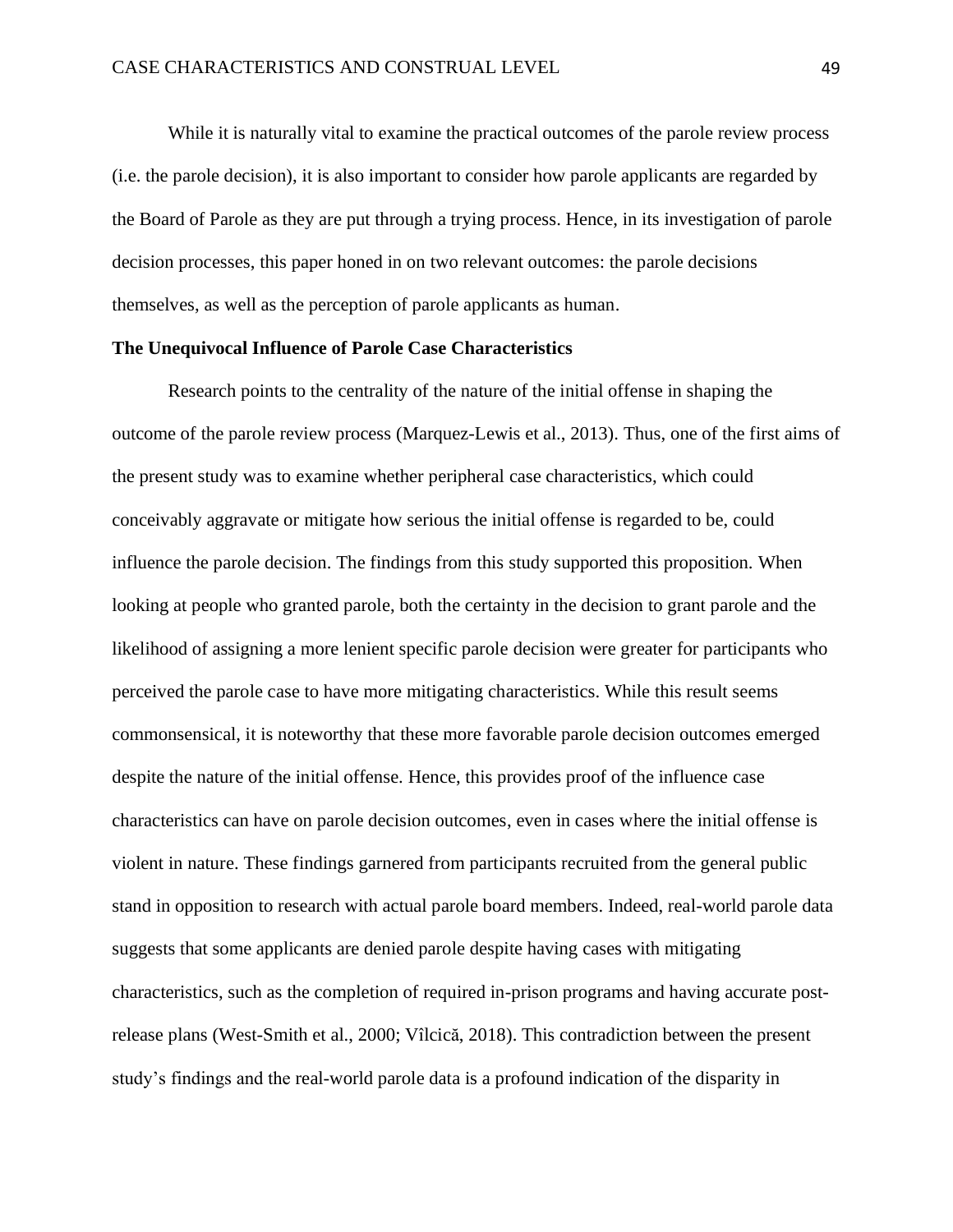opinion between members of the general public (i.e. participants in the present study) and actual parole board members. While this disparity could be attributed to the lower stakes research participants are confronted with in a hypothetical parole decision scenario, it may also be an indication that parole boards are out of step with public sentiment (Lindsey  $\&$  Miller, 2011). Thus, the finding that the general New York public is in support of mitigating case characteristics being related to more favorable parole outcomes could be a wake-up call to the Board of Parole. Indeed, Board of Parole members need to reassess the relevance they assign to parole case characteristics in the course of making parole decisions.

In a similar vein, the present study also explored whether parole case characteristics could shape the extent to which parole applicants were perceived as human. By inspecting the degree to which applicants were attributed uniquely human emotions, the present study found that applicants were perceived as more human when their cases were also perceived to have more mitigating characteristics. This finding lends greater support to the implications of prior research suggesting that mitigating case characteristics, such as pursuing education while incarcerated or having strong ties with loved ones in the community, can ameliorate the dehumanization that accompanies conviction and incarceration (Evans, 2018; Waldram, 2007). Indeed, bringing attention to mitigating case characteristics may humanize applicants in the same way that prison visitation programs do: providing greater context to the initial offense. Once incarcerated people are understood to be more than the nature of the initial offense, they start to be perceived to be "just like us" (Duncan & Balbar, 2008, p. 309). Consequently, the present study can be a source of encouragement for parole applicants because it demonstrates empirically that, at least in the eyes of the general public, their initial offense is not the sole indicator of how others perceive them. In fact, there is discernable value in helping others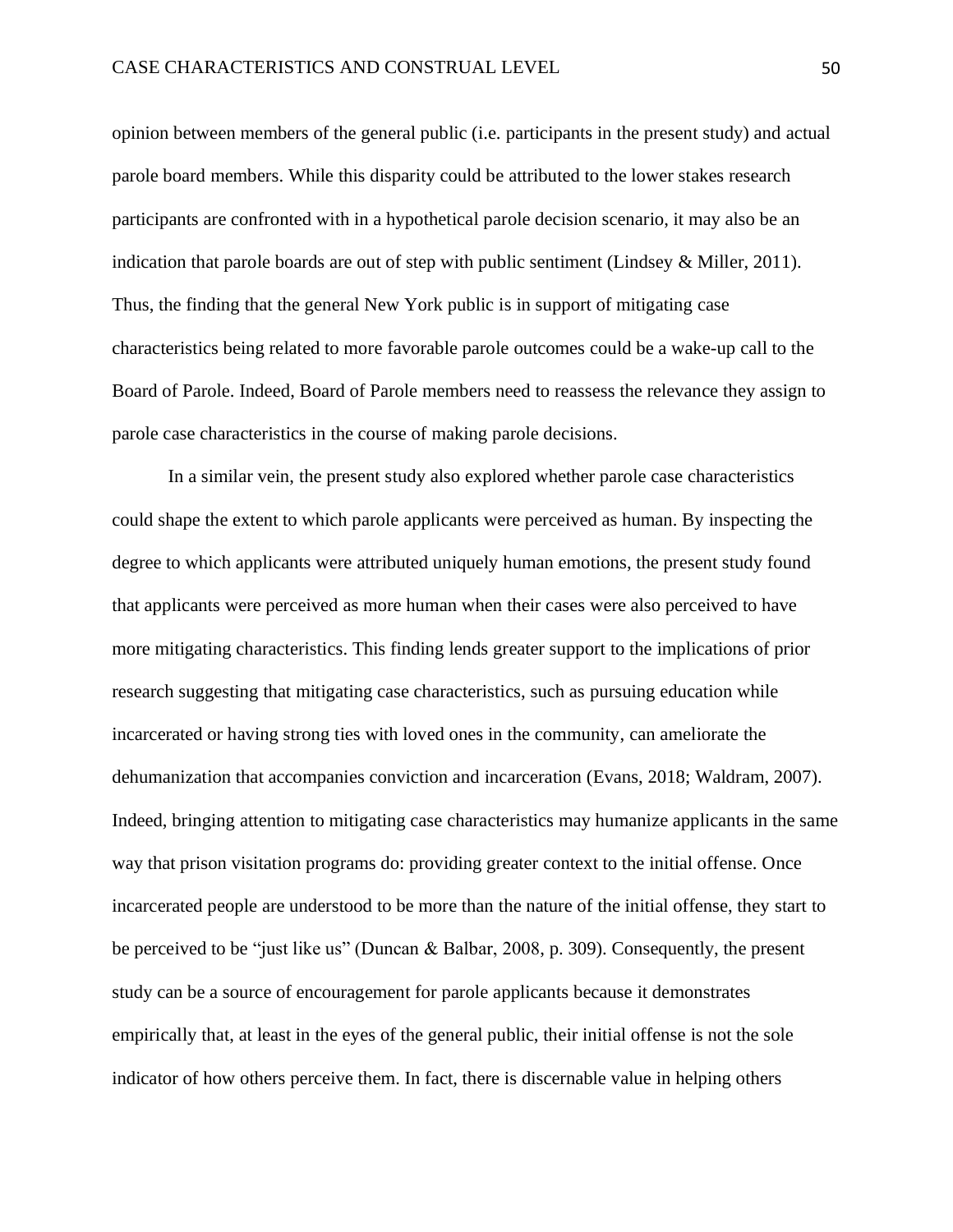understand the context around their initial offense, as well as reinventing themselves postconviction through constructive institutional behavior and planning for life post-release.

Overall, parole case characteristics play a substantial role in influencing important outcomes of the parole review process, especially in cases where parole is granted. Hence, while the nature of the initial offense may remain front and center in the parole decision-making process, parole case characteristics can provide some much-needed context that aggravates or mitigates subjective views of the severity of the initial offense.

#### **The Equivocal Moderating Effect of Construal Level**

The preceding discussion outlined the implications of parole case characteristics for the parole review process. However, when an applicant's case is already put up for review by the Board of Parole, most of the characteristics of the parole case (e.g. programs completed, employment plans) have been documented and essentially immutable. Regardless of whether these case characteristics have an aggravating or mitigating influence on how the initial offense is regarded, the parole applicant at this point in time is no longer able to alter these 'static' characteristics. Hence, a more important aim of the present study was to explore whether some other proximal and malleable factor within the parole applicant's control, such as construal level, could change the course of the parole review.

The present study first focused on the moderating influence of construal level with respect to parole decision certainty. Specifically, it was hypothesized that, for cases with more mitigating characteristics, describing the case concretely (versus abstractly) would induce a higher degree of certainty in the decision to grant parole; conversely, for cases with more aggravating characteristics, describing the case abstractly (versus concretely) would result in a higher degree of parole decision certainty. The present study found support for the moderating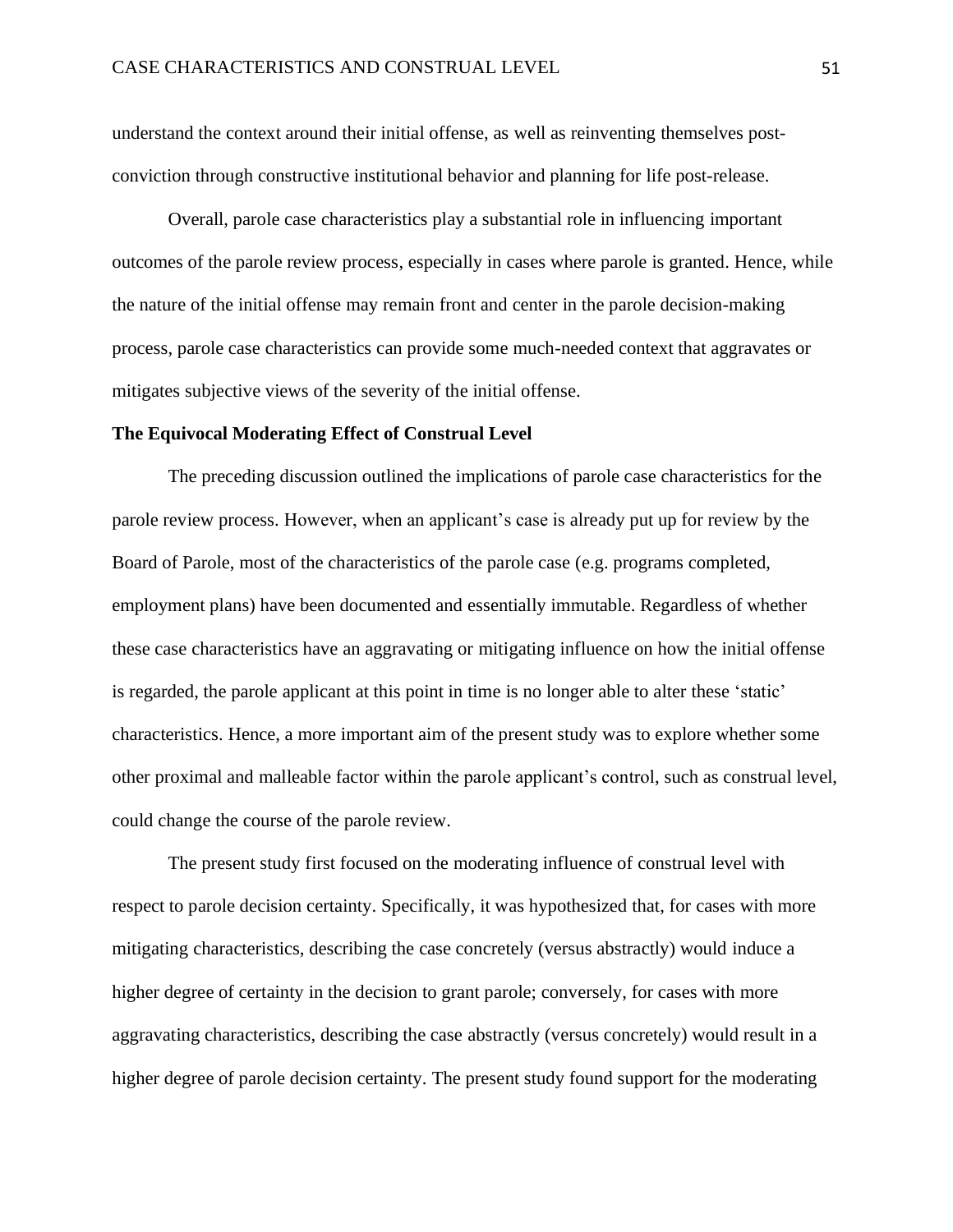effect of construal level only for cases with more perceived aggravating characteristics, where describing the case abstractly (versus concrete) led to greater certainty in the decision to grant parole. Conversely, construal level did not affect parole decision certainty for cases perceived to have more mitigating case characteristics.

The above pattern of findings in the present study represents a departure from that in Gollwitzer and Keller (2010) in that the moderating effect of construal level was only replicated for cases with more perceived aggravating characteristics. At first glance, this departure is unexpected given that both studies are highly similar in their focus on case characteristics and construal level in relation to a decision response to an offense. However, it should be noted that Gollwitzer and Keller (2010) assessed responses to a transgression with relatively minor implications (i.e. hoarding library books prevents access to other students). In comparison, in the present study, the consequences of an erroneous decision could mean imposing unnecessary further incarceration on an applicant or granting parole release to an applicant likely to reoffend. Indeed, the latter of these may be the primary concern for parole board members; not only are there implications for public safety, but there is also considerable apprehension towards the political backlash that may arise in the case of a reoffense (Schwartzapfel, 2015; Williams, 2020). Thus, these concerns about future dangerousness may have compelled participants to attend particularly to the way perceived aggravating case characteristics were described (i.e. abstractly or concretely). Accordingly, participants may have been less attentive to how cases were construed when they were perceived to have more mitigating characteristics, resulting in a lack of a moderating effect of construal level for these cases.

Regardless, the above findings in relation to the certainty in granting parole may give some measure of comfort to parole applicants, especially those with case characteristics that are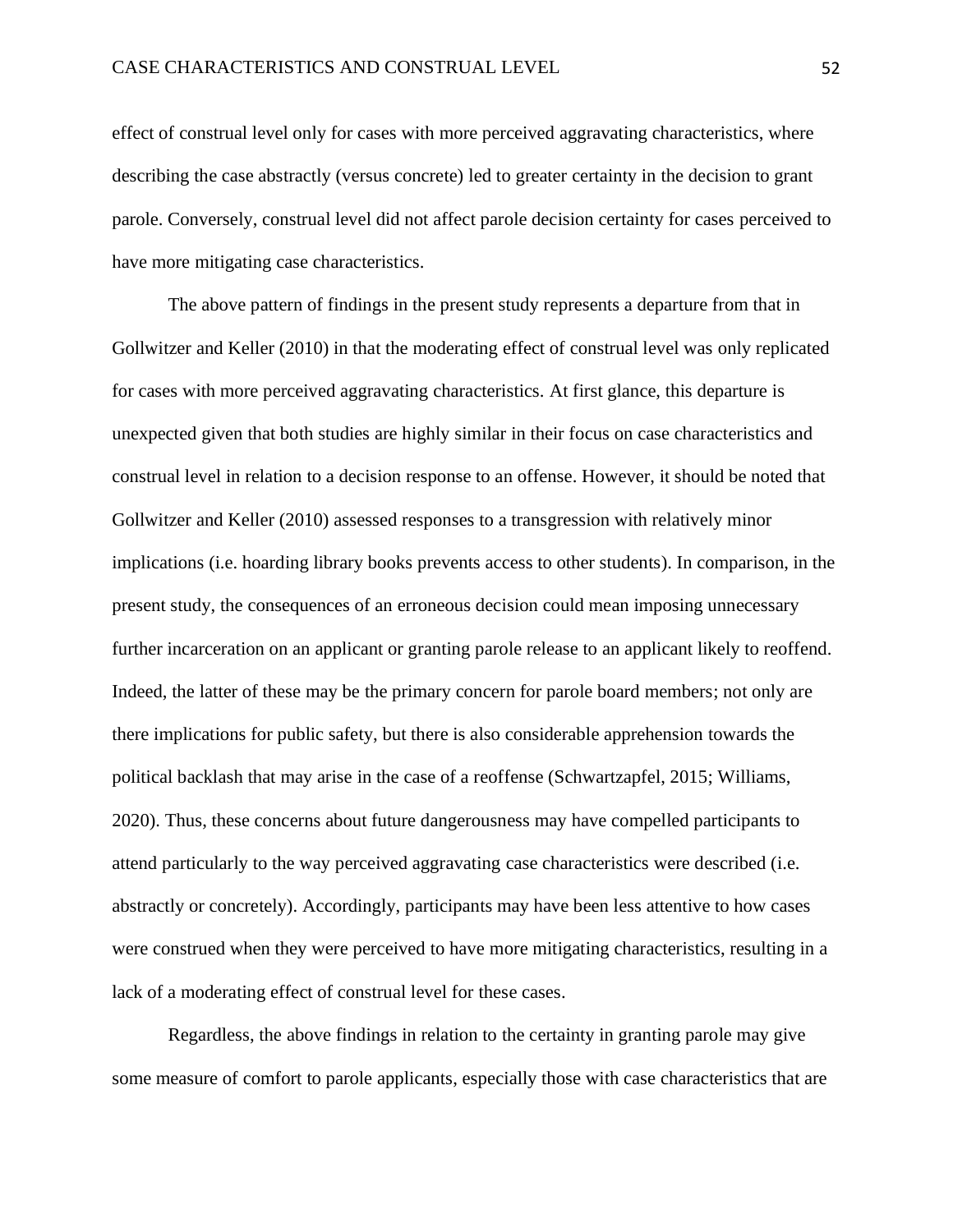less than ideal. As alluded to previously, parole decision making parallels jury decision making in many respects due to the criminal legal context in which they occur, as well as the influence of group dynamics during deliberations. In the literature on jury decision making, a juror's uncertainty in their initial individual decisions makes them more susceptible to informational influence during group deliberations; thus, they are more prone to changing their stance on the verdict (Stasser & Davis, 1981, Tanford & Penrod, 1986). Similarly, an individual parole board member who is uncertain in their decision to grant parole may be considerably open to persuasion by other parole board members who have chosen to deny parole. Hence, to maximize the decision certainty for parole board members deciding to grant parole, parole applicants and their advocates should leverage the findings from the present study and draw attention to the mitigating characteristics of their cases. Additionally, in acknowledging aggravating characteristics, they should eschew specificity and strive towards portraying aggravating characteristics in a more abstract and global manner.

The present study also examined the moderating influence of construal level with respect to the specific parole disposition. To be exact, for cases with more mitigating characteristics, describing the case concretely (versus abstractly) was hypothesized to result in a higher likelihood of assigning the applicant a more lenient specific disposition (e.g. parole with no additional special conditions); conversely, for cases with more aggravating characteristics, abstract (versus concrete) descriptions were anticipated to lead to a higher likelihood of assigning a more lenient specific disposition. Contrary to expectations, for participants who granted parole, construal level did not moderate the relationship between perceived case characteristics and specific parole disposition. In fact, irrespective of case characteristics, varying the construal level did not affect the likelihood of assigning any specific disposition to the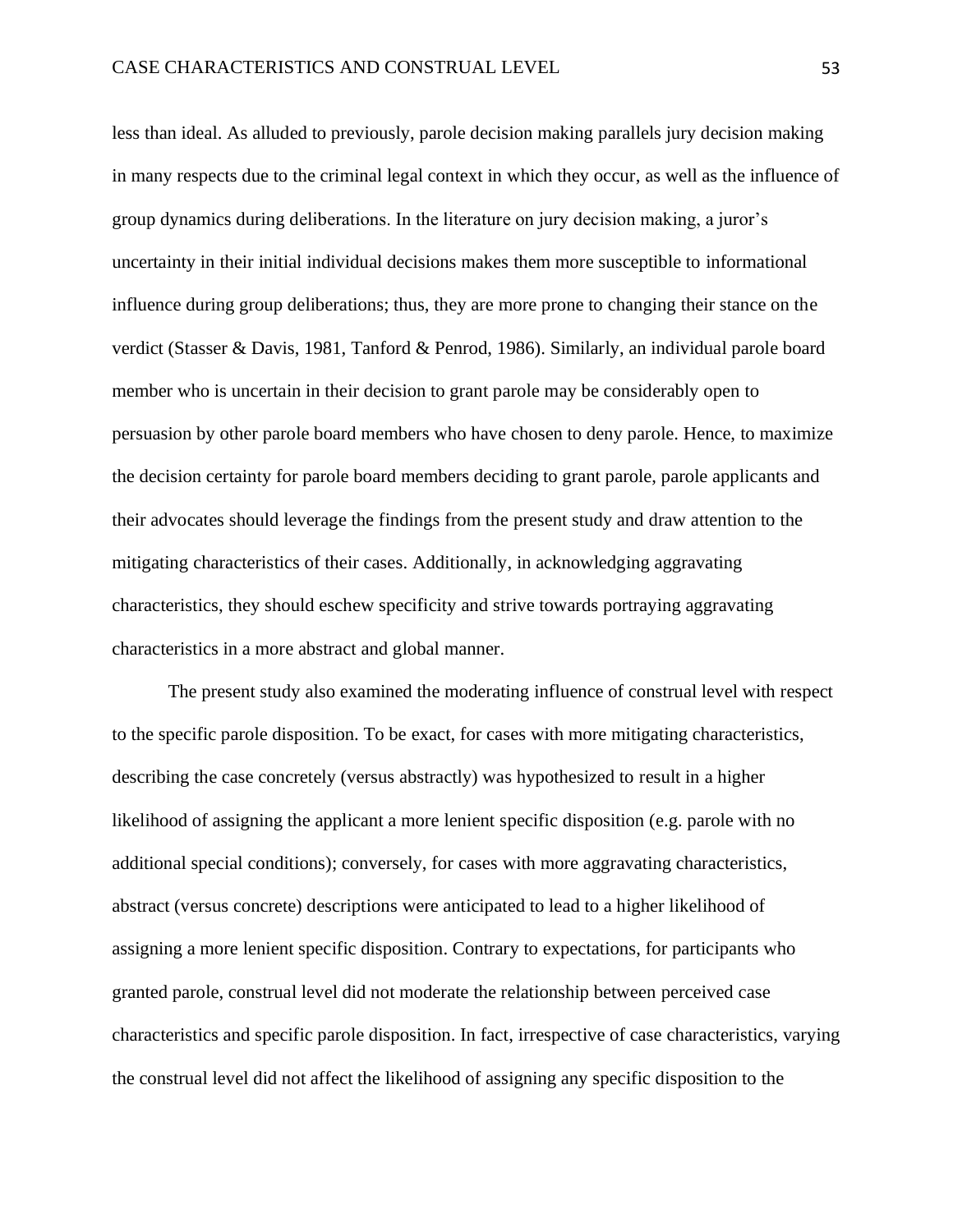applicant (i.e. the main effect of construal level was not significant; see Table 5). Examining this finding in conjunction with the significant finding in relation to parole decision certainty, there are several ways to interpret this result. One explanation involves taking these findings at face value and concluding that, whereas the moderating effect of construal level is substantial enough to shape a subtler parole decision outcome (i.e. certainty in one's decision), it is not large enough to change a parole board member's thoughts on the more tangible specific disposition outcome. Another interpretation could be that the experimental manipulations of the construal level were not strong enough to elicit a significant moderating effect of construal level. If this is the case, future studies need to invest considerable efforts into crafting descriptions of parole cases that are at further extremes of the abstract-concrete construal continuum. Alternatively, it is possible that the three-point scale representing specific dispositions of varying leniency did not possess sufficient sensitivity to detect the moderating effect of construal level. Thus, future studies can explore using scales with a larger number of intermediate disposition options to improve the instrument's sensitivity.

Next, the present study explored the moderating influence of construal level in relation to the extent to which parole applicants were perceived as human. In particular, for cases with more mitigating characteristics, representing cases concretely (versus abstractly) was anticipated to lead to parole applicants being attributed more human qualities; conversely, for cases with aggravating characteristics, abstract (versus concrete) construals were expected to result in applicants being perceived as more human. Surprisingly, the results revealed that construal level did not moderate the relationship between perceived case characteristics and perceived humanness; indeed, regardless of case characteristics, varying the construal level of the case description did not have an impact on how human the applicant was perceived to be (i.e. the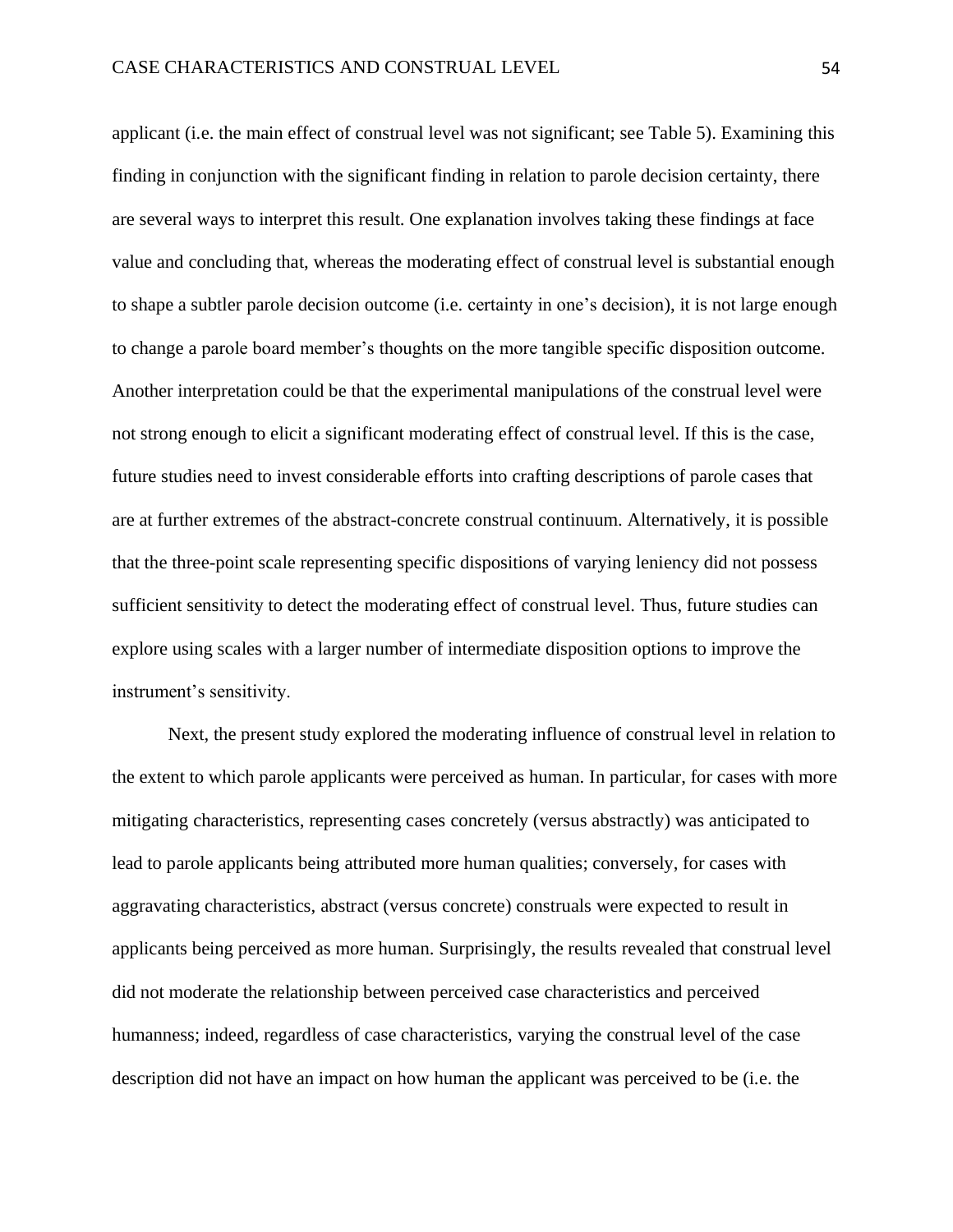main effect of construal was not significant; see Table 6). Once again, this finding could be interpreted as is, indicating that representing cases in abstract or concrete terms has no real bearing on the degree to which parole applicants are perceived as human. However, given that the present study is the first known investigation into the interaction between parole case characteristics and construal level in relation to perceived humanness, it may be too hasty to rule out the possibility of other explanations. For example, the non-significant finding could once more be attributed to an insufficiently potent experimental manipulation of construal level. Alternatively, other measures of perceived humanness may have been more pertinent for the present study; indeed, if the AOM scores had been more suitable for linear regression analysis, it would have been enlightening to compare such a blatant measure of perceived humanness alongside the more implicit secondary emotions scale. In fact, given that language likening incarcerated people to beasts can be more blatantly expressed (Ellis, 2007), a measure of blatant dehumanization may be more appropriate for the parole context (Kteily & Landry, 2022). Future studies could improve on the experimental design of the present study to shed more light on the complex relationships between parole case characteristics, construal level and perceived humanness.

All in all, the present study yielded ambivalent results with regard to the relevance of construal level for the parole review process in cases where parole is granted. While construal level did have a moderating effect with respect to parole decision certainty, it did not have the hypothesized effects on the specific parole disposition and the perceived humanness of the parole applicant. However, the present study is indisputably an important addition to the existing literature by being the first known study to apply CLT to the context of parole. Indeed, the present study is merely the first step in uncovering the complex relationships between construal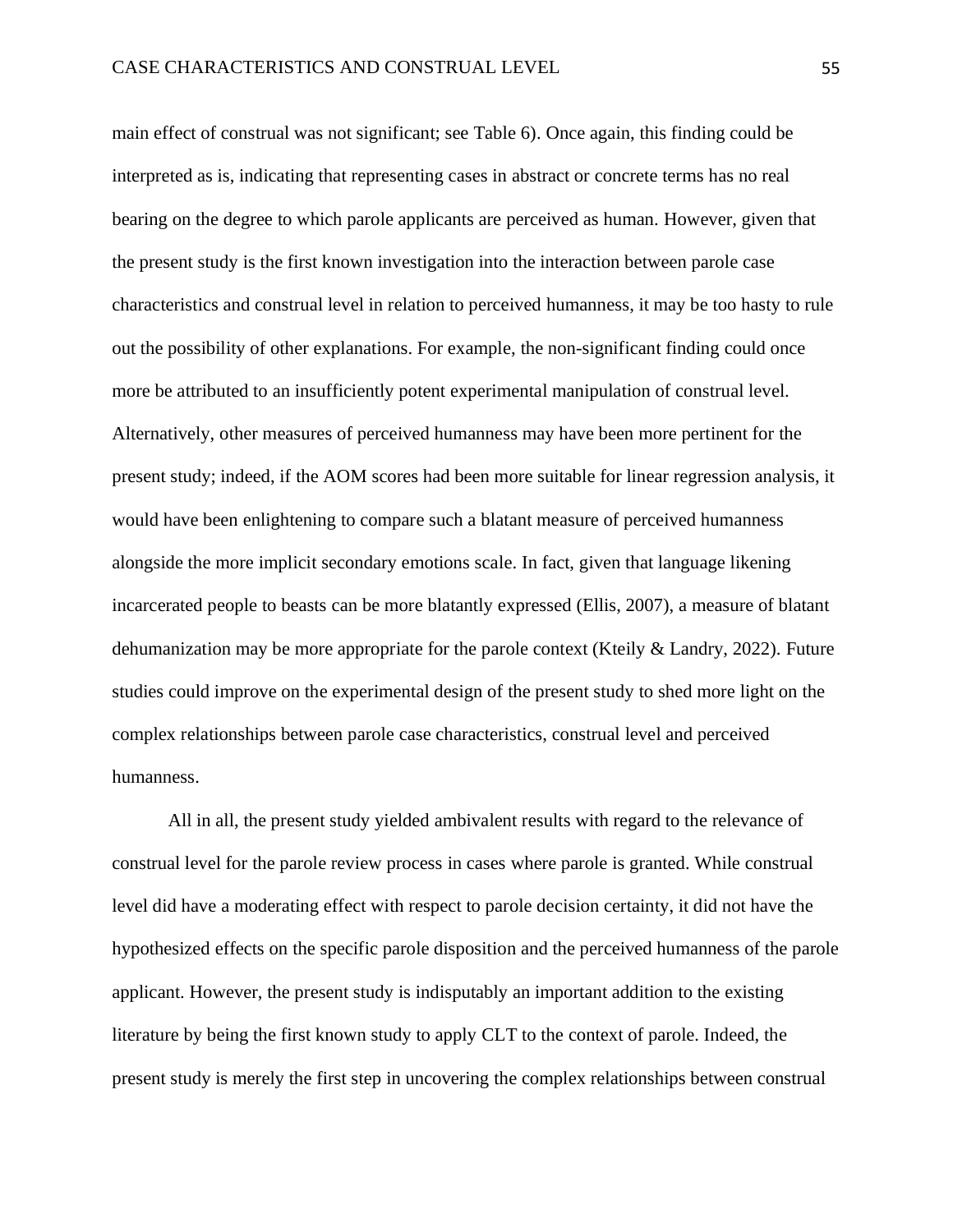level and various parole outcomes, providing direction for future studies to delve deeper in their investigations.

#### **Same Model, Separate Mediation and Moderation Effects**

Given the research literature suggesting the interrelations between parole case characteristics, construal level, parole decisions, and perceived humanness, an ancillary aim of the present study was to propose an explanatory model for how these constructs were related to each other (Figure 1). Specifically, it was hypothesized that parole case characteristics would have a direct effect on parole decision certainty. It was also hypothesized that parole case characteristics would have an indirect effect on parole decision certainty through perceived humanness. In other words, the hypotheses were relatively conservative in predicting perceived humanness to only partially mediate the relationship between parole case characteristics and parole decision certainty. Finally, both indirect and direct effects were anticipated to be moderated by construal level. In particular, the moderation of the indirect effect (i.e. the moderated mediation effect) would mean that the indirect effects through perceived humanness were anticipated to be significantly different at an abstract versus concrete construal level. However, the results from the present study provided only partial support for the proposed relationships in the model for participants who decided to grant parole.

Firstly, in line with expectations, the direct effect of perceived case characteristics on parole decision certainty was significantly moderated by construal level. This was an unsurprising result considering previously outlined results from the testing of Hypothesis 1aii, in which the moderating effect of construal level in relation to parole decision certainty was found to be significant. While this finding is of import, the implications of this finding have already been covered in a previous section and will not be reiterated here.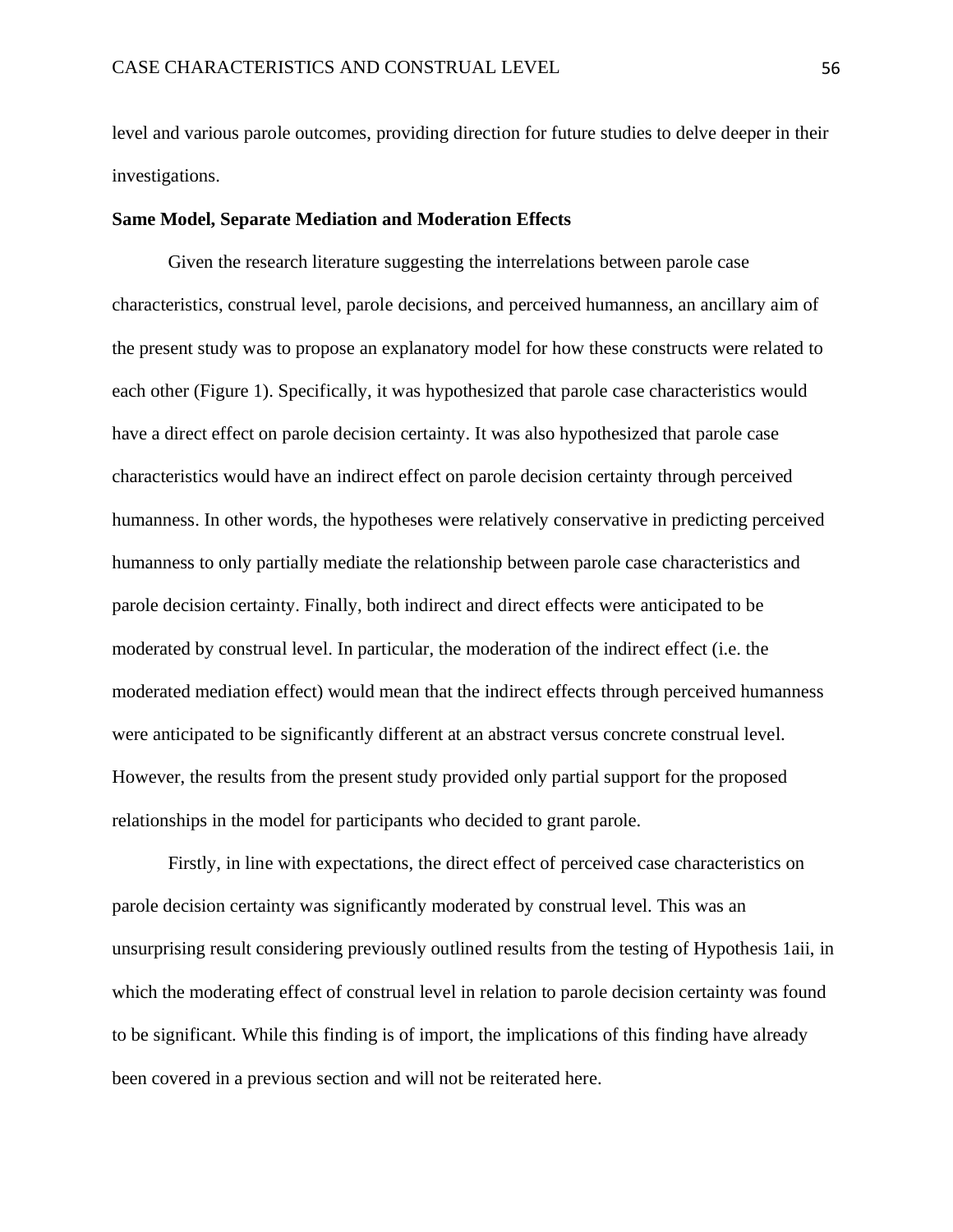Secondly, perceived humanness was found to partially mediate the relationship between perceived case characteristics and parole decision certainty, regardless of construal level. This finding further illuminates the relationship between parole case characteristics and parole decision certainty. As stated earlier in the results from testing Hypothesis 1aii, the main effect of perceived case characteristics on parole decision certainty had a large effect size ( $\beta$  = 0.79). Thus, there is value in breaking down this large effect and elucidating the mechanisms that underlie this relationship. The present study accomplishes this by revealing the indirect effect through perceived humanness, suggesting that, when participants are given a case perceived to have more mitigating characteristics, they also perceive the applicant to be possessing more human attributes; in turn, the perception of being more human is associated with a greater certainty in the decision to grant parole. To put it another way, one pathway to obtaining a greater certainty in the decision to grant parole is through humanizing the parole applicant, which occurs due to the applicant possessing case characteristics perceived to be mitigating. Furthermore, as reviewed in an earlier section of this paper, prior research has highlighted the importance of the parole applicant showing sufficient remorse in order for them to be granted parole (Bronniman, 2020). The present study expands on this idea by empirically demonstrating that it is not only remorse, but secondary emotions in general, that influence parole decisions. Specifically, an applicant perceived to experience a greater degree of uniquely human emotions is regarded as more human, which increases the certainty with which parole board members make the decision to grant parole. As discussed previously, parole board members who are more certain of granting parole are less likely to change their stance after deliberating with other parole board members. Consequently, applicants perceived as more human may be given a more favorable parole decision.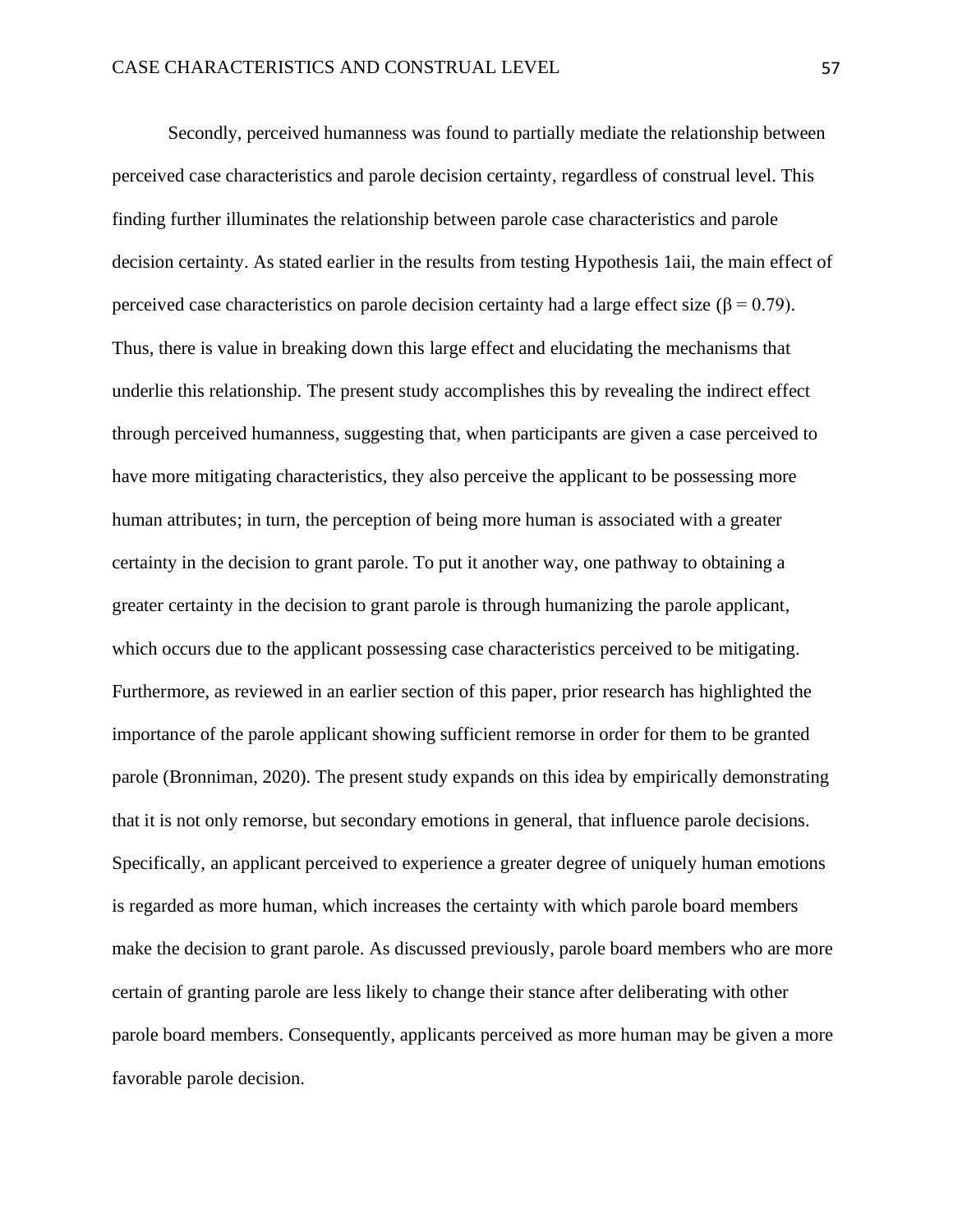However, the fact that the *direct* effect of parole case characteristics on parole decision certainty remains significant after accounting for the mediating effect of perceived humanness indicates that there is more variance to be explained by other possible mediators. Thus, there exist more pathways through which case characteristics may affect parole decision certainty. One example of such an explanation has to do with what Ashworth (2011, p. 29) terms the "pursuit of equality policies". This principle involves counterbalancing the disproportionate negative impact of incarceration on certain groups of people via rendering a more lenient legal decision. This principle is more commonly used to justify lighter sentences for women, due to factors such as the higher prevalence of self-harm among incarcerated women. In the present study, the relevant equity policy may have to do with the identity of the fictional parole applicant as a Black person. As this study was conducted after the passing of George Floyd and in a period in time where there is heightened awareness of racial inequities in the criminal legal system (Civiqs, n.d.), it is possible that White participants were exhibiting racial sympathy, which is the attitude of being troubled by the adversity faced by Black people (Chudy, 2021). Thus, these participants may have been motivated to counteract the more severe impact of justice involvement on Black people for the purpose of upholding racial equity. However, racial sympathy may be attenuated when Black people engage in behaviors White people are opposed to, such as engaging in rioting during protests (Cullen et al., 2021). Hence, in the context of the present study, White participants may have felt less racial sympathy for applicants perceived to have more aggravating case characteristics. On the flip side, for applicants perceived to have more mitigating case characteristics, White participants may have felt more sympathetic and inclined to counterpoise the negative effects of justice involvement, resulting in them being more certain of granting the applicant parole. Hence, racial sympathy may serve as an example of other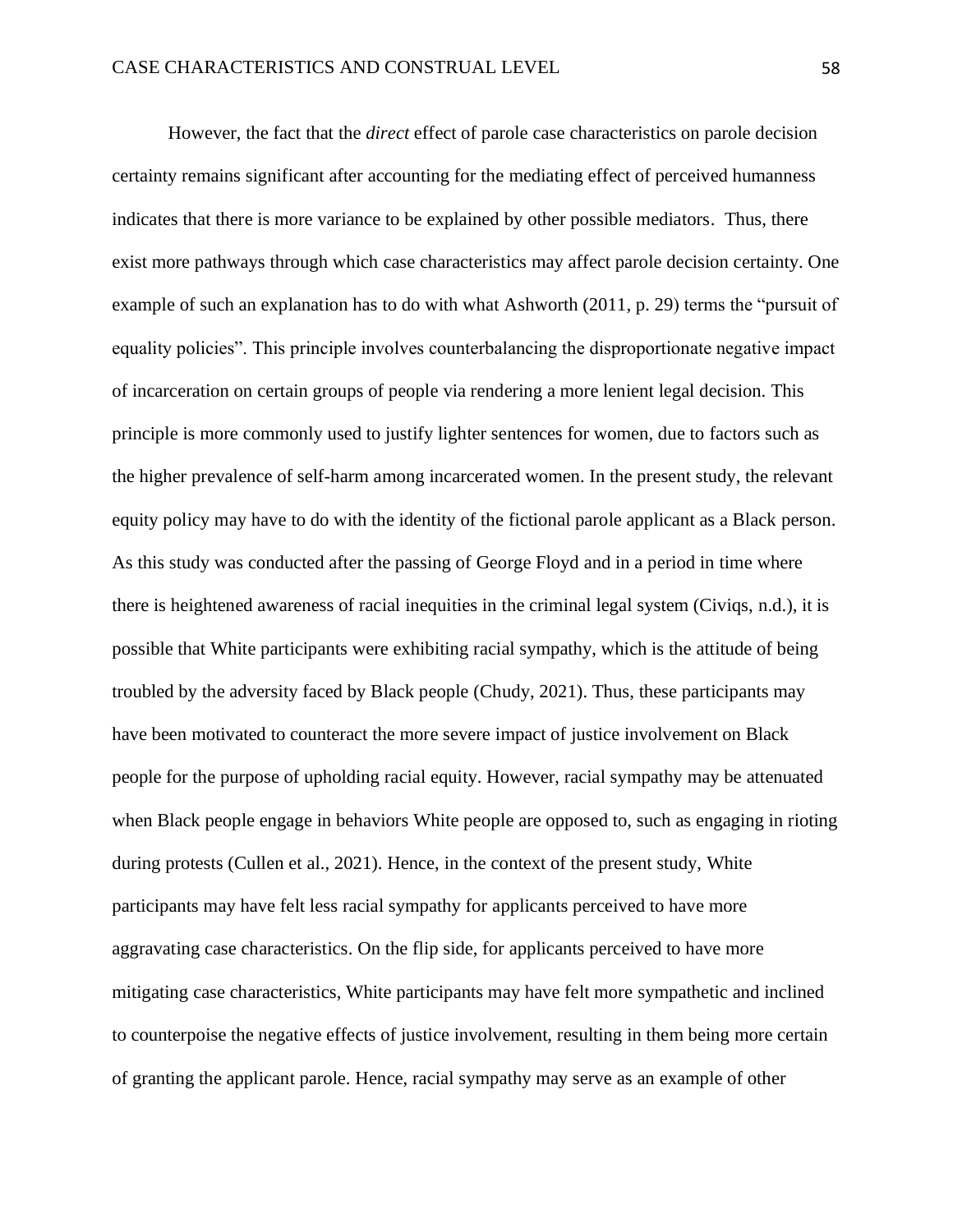mechanisms through which parole case characteristics influence parole decision certainty. Future studies could explore these other mechanisms by incorporating appropriate measures of these potential mediators into their study designs.

Thirdly, contrary to expectations, construal level did not significantly moderate the indirect effect through perceived humanness; that is, the indirect effect associated with the abstract construal group was not significantly different in direction or strength from that associated with the concrete construal group. This result is coherent with the results of the testing of Hypothesis 2ii, which found that construal level did not moderate the relationship between perceived case characteristics and perceived humanness. Hence, the anticipated moderated mediation effect in the proposed model was not supported by the data.

There are various ways to explain the lack of a moderated mediation effect. A couple of these have already been covered in a previous section, such as the ineffective manipulation of construal level and the lack of a blatant measure of perceived humanness that produces viable scores for analysis. Another feasible explanation is that the non-significant finding is reflective of a true absence of a moderating effect of construal level in relation to the indirect effect through perceived humanness. If this is the case, the present study has still contributed to the literature by documenting this negative result. Moving forward, however, it is crucial to note that, while the finding that perceived humanness partially mediates the relationship between perceived case characteristics and parole decision certainty is important, this finding does not afford the applicant many opportunities to directly influence the outcome of the parole decision. As discussed earlier, parole case characteristics are mostly 'locked in' by the time the parole review process begins. Moreover, the applicant's perceived humanness in the eyes of the Board of Parole is not a factor the applicant can affect directly. Consequently, there is a need for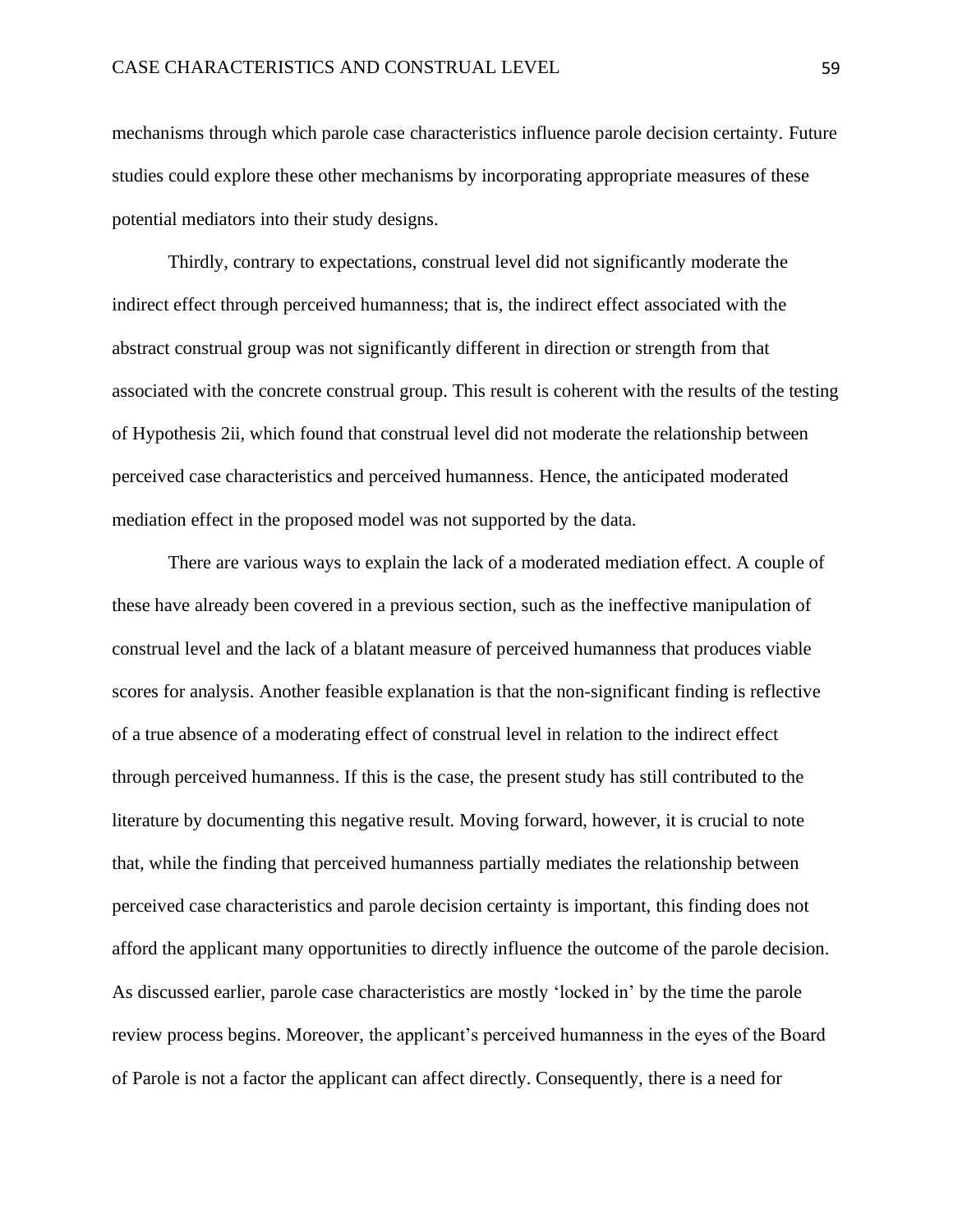exploratory research into proximal and malleable factors other than construal level that could moderate the mediating effect of perceived humanness. A possible avenue to explore in future research is the extent to which attention is brought to the parole applicant's gender. A recent study by Martin and Manson (2022) found that ascribing gender to inanimate objects had a greater humanizing effect than ascribing other characteristics (e.g. race, sexual orientation, religion). Further, when a target person was explicitly described as either a man or a woman and possessing the corresponding attributes traditionally associated with those genders, they were rated as more human than a gender non-conforming target person. The authors also provided empirical backing for the idea that the humanizing effect of gender is explained by the activation of gender schema, which most people are highly dependent on for efficiently organizing information about another person. Hence, in the context of a parole review process, the degree to which an applicant is able to draw attention to their gender may influence how human they are perceived to be. For parole applicants who are men, this could possibly be done by describing themselves with stereotypically masculine traits (e.g. assertive, logical; Martin & Manson, 2022). While this naturally raises issues for parole applicants who do not conform to the gender binary, future research can explore the implications of emphasizing gender for perceived humanness, as well as parole decisions. On the whole, research efforts into potential moderators of the indirect effect through perceived humanness could potentially equip parole applicants with more tools to prepare them for interacting with the Board of Parole.

All in all, the expected moderated mediation effect was not supported by the data. Both moderation and mediation effects were found; however, their effects corresponded to separate pathways within the same model.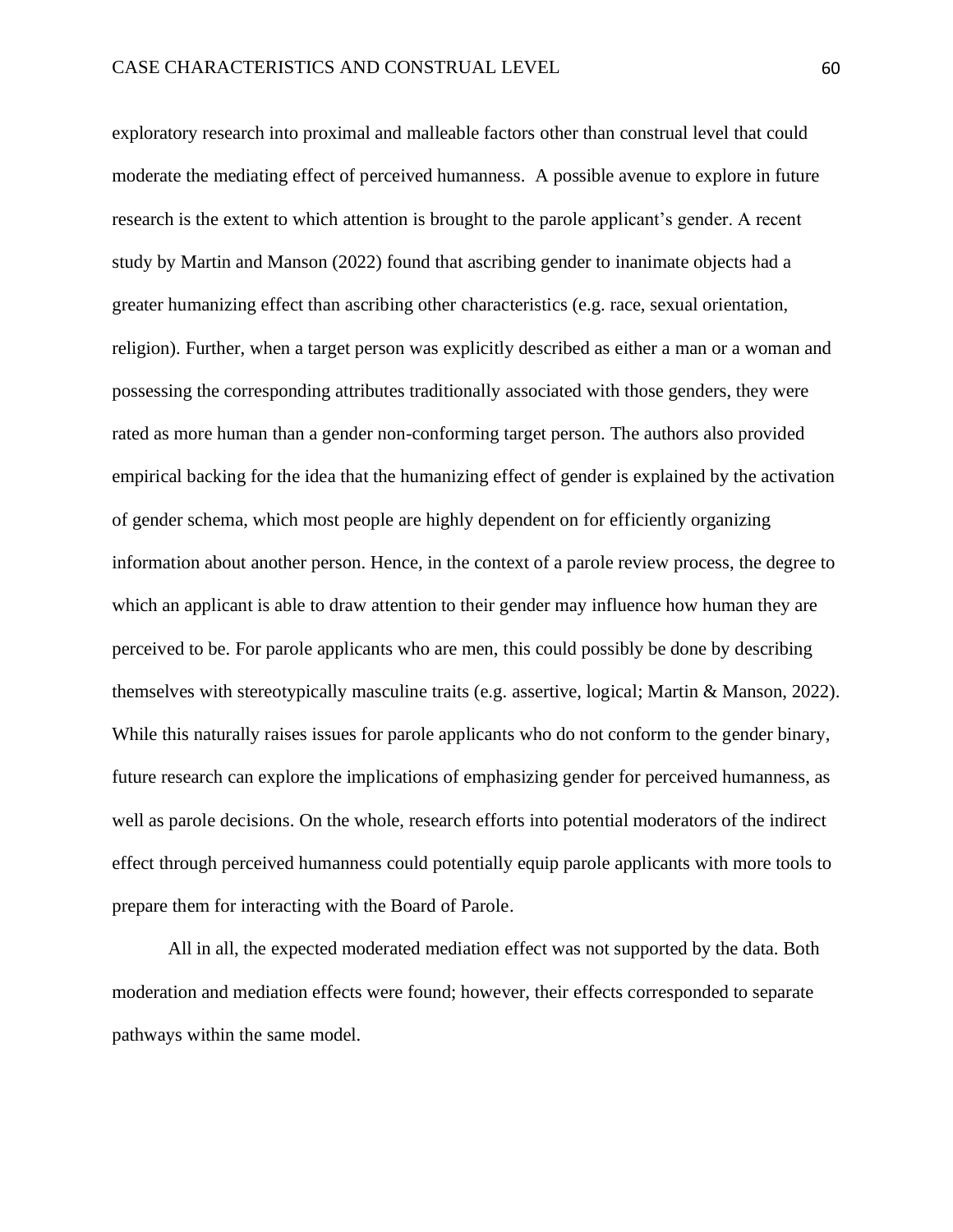#### **Strengths**

Besides addressing the paucity of literature on parole in New York state, the present study has several strengths. For instance, the study adds to the dearth of research examining the role of perceived humanness in the parole context. While prior studies have highlighted the dehumanization of justice-involved people in general (see, e.g., Heiphetz & Craig, 2021; Tran et al., 2018), there are few known research endeavors centered on the perceived humanness of people being evaluated for parole. By unearthing evidence of the partial mediation effect involving perceived humanness, the present study brings to light the pertinence of ensuring that parole applicants are perceived as fully human and are treated as such as they go through the parole review process.

Moreover, no known studies have looked at how CLT can be applied to the parole context. Indeed, the present study managed to adapt a method of manipulating construal level to the parole review setting; that is, via altering transcripts of parole interviews to incorporate abstract versus concrete descriptions of events and other relevant information. This method of manipulation was selected above other frequently used methods that would have required artificially introducing a separate priming task beforehand (Freitas et al., 2004; Fujita et al., 2006). Hence, the present study employed a manipulation of construal level that was deemed the most organic with respect to the parole review process in New York. Using this manipulation method, the present study revealed the relevance of construal level to the parole review process through its moderation of the direct effect of perceived parole case characteristics on parole decision certainty.

One possible critique of the present study is that, despite efforts to ensure that various race and socioeconomic groups were adequately represented, the sample was not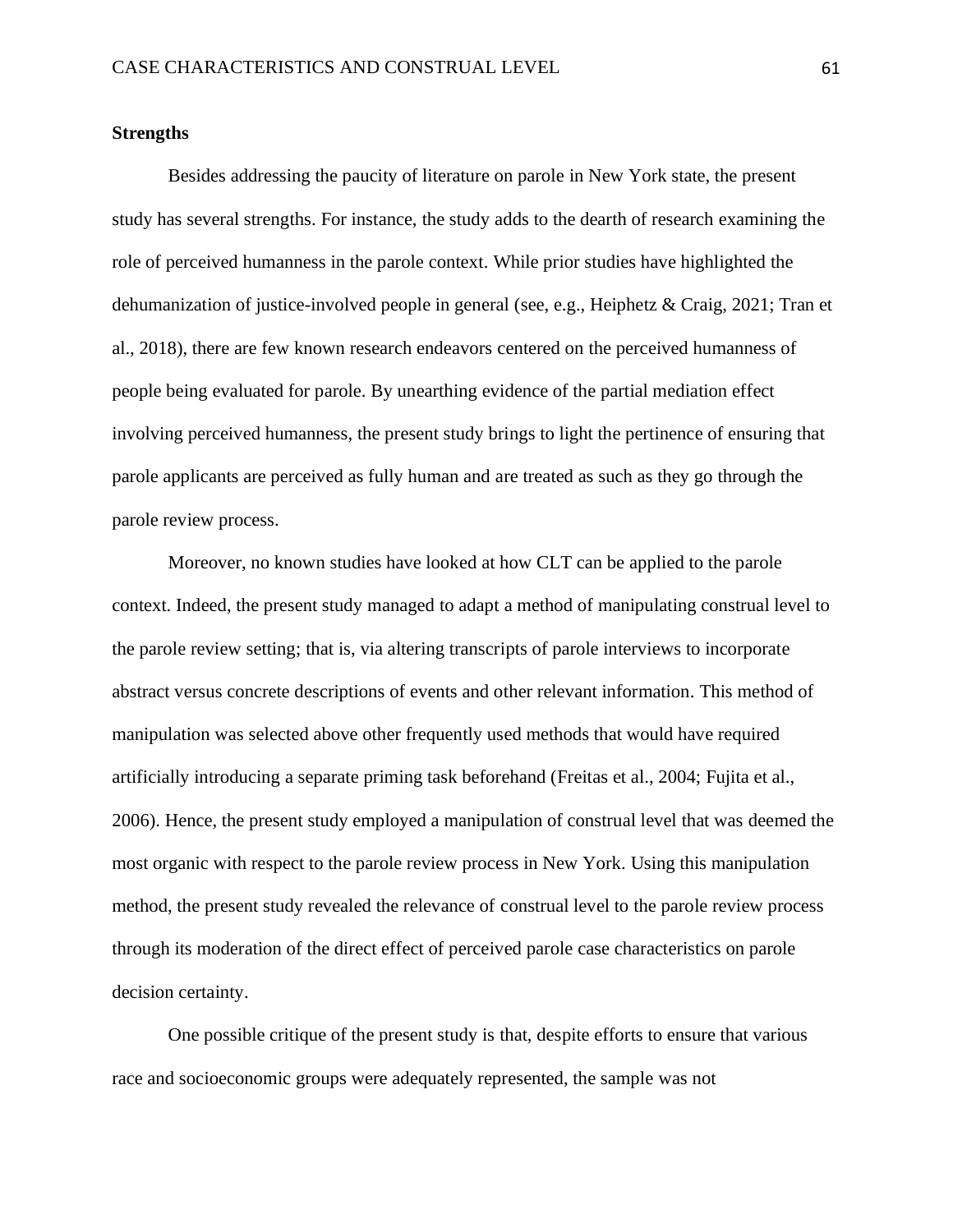demographically representative of people in New York state in other ways (e.g. political orientation). However, follow-up ancillary analyses demonstrated that the age, gender, education, and political orientation makeup of the sample did not significantly influence the conclusions of the main analyses. Hence, this ability to refute the critique of the sample's representativeness is a strength of the present study.

#### **Limitations and Future Directions**

There are a number of limitations of the present study that are important to note as caveats for its findings. First, it was repeatedly remarked on that the lack of strength in the experimental manipulation of construal level may have contributed to non-significant findings. In the present study, construal level was manipulated by varying the level of detail in descriptions of events and other pertinent information. This method has been shown to be adequate in studies where the consequences of making a decision were relatively less dire (Kim et al., 2013), but has not yet been demonstrated to be effective in more high-stakes decisions, such as those in the criminal legal context. However, as stated earlier, the advantage of using this method is its organic applicability to the actual parole review process, whereas employing more tried-and-tested manipulation methods, such as implementing additional priming tasks, may subtract from the realism of the study scenario. One way to overcome this hurdle may be to modify an established manipulation method such that it could be naturally incorporated into vignette-type stimuli while maintaining the fidelity to its underlying theoretical principles. In particular, one method that could be adapted in this way is the why/how goal priming method developed by Freitas et al. (2004), which has been used in at least 50 studies (Burgoon et al., 2013). This priming method requires participants to be assigned to either explaining on increasingly global levels *why* they strive towards a goal or with increasing specificity *how* they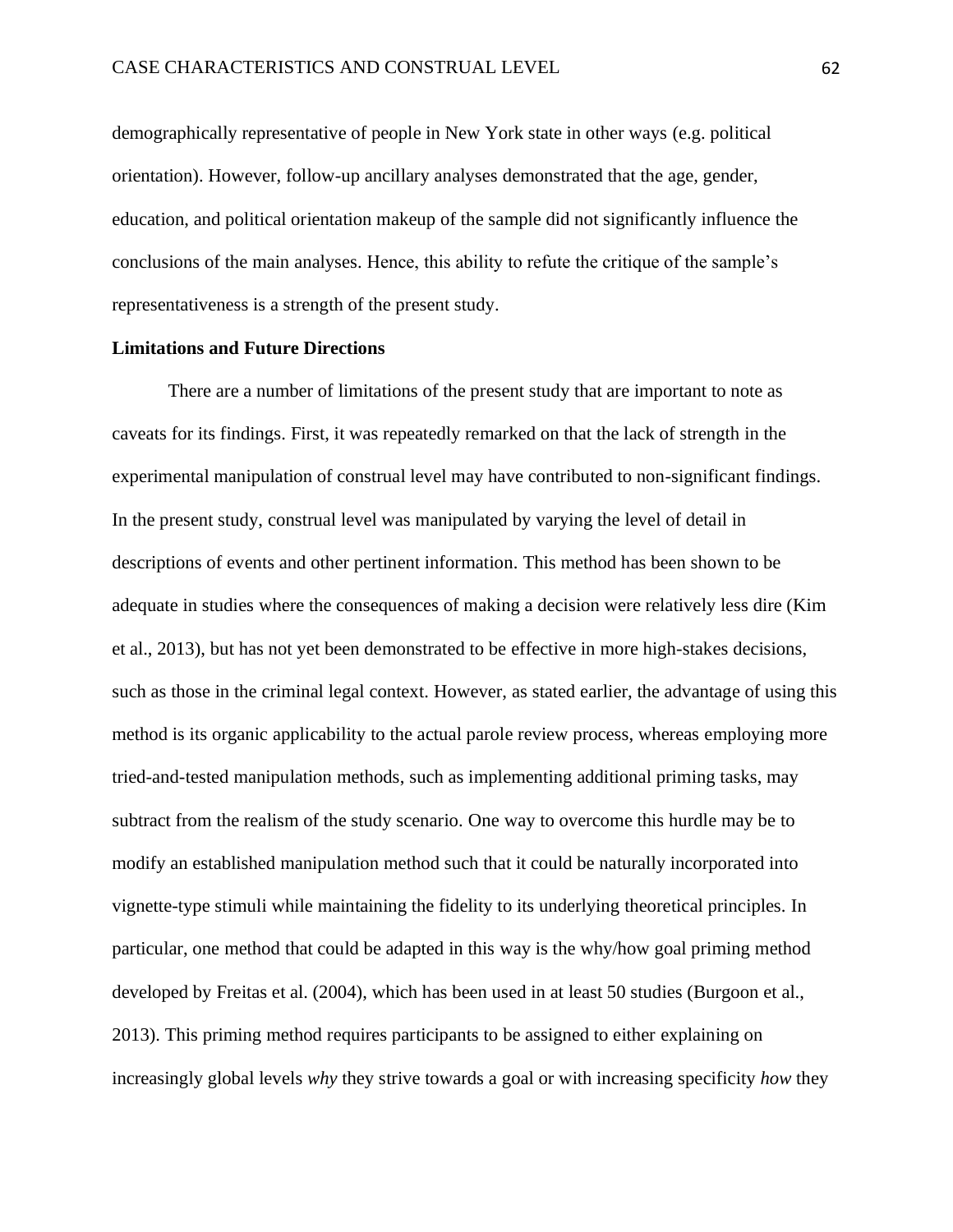strive towards a goal. Theoretically, asking why repeatedly induces thoughts about broad consequences of that goal, whereas asking how repeatedly engenders thoughts about the precise actions required for attaining that goal (Burgoon et al., 2013). To render this theoretical principle in vignette form in the context of the present study, the parole applicant could provide more abstract elaborations for why they engaged in a certain behavior (e.g. completing a treatment program merely to pass time) or more concrete elaborations for how they engaged in a certain behavior (e.g. completing a treatment program by filling up worksheets in a classroom every Tuesday). Future research could incorporate this novel method into pilot studies juxtaposing different experimental manipulation methods for construal level. Indeed, researchers could compare across manipulation methods the ratings on items measuring imageability and context availability, which are both associated with more concreteness (Altarriba et al., 1999). Given that the present study has already demonstrated the relevance of construal level to parole decision certainty, it is essential that there is further research into stronger manipulations of construal level suitable for the parole context.

A second limitation of the present study is the ineffective manipulation of parole case characteristics via the different transcript versions. An effective manipulation would have maintained the proposed experimental design and thereby made a stronger case for the causal effect of parole case characteristics. However, given the lack of consensus on the principles that underpin what makes characteristics aggravating or mitigating (Cheng, 2017), the ineffectiveness of the experimental manipulation was not unexpected. In fact, one possible reason for the ineffective manipulation is the duality of some case characteristics in terms of having the potential to be both aggravating and mitigating. For example, having an abusive childhood, which was featured in both the mitigating and neutral case characteristics conditions, may also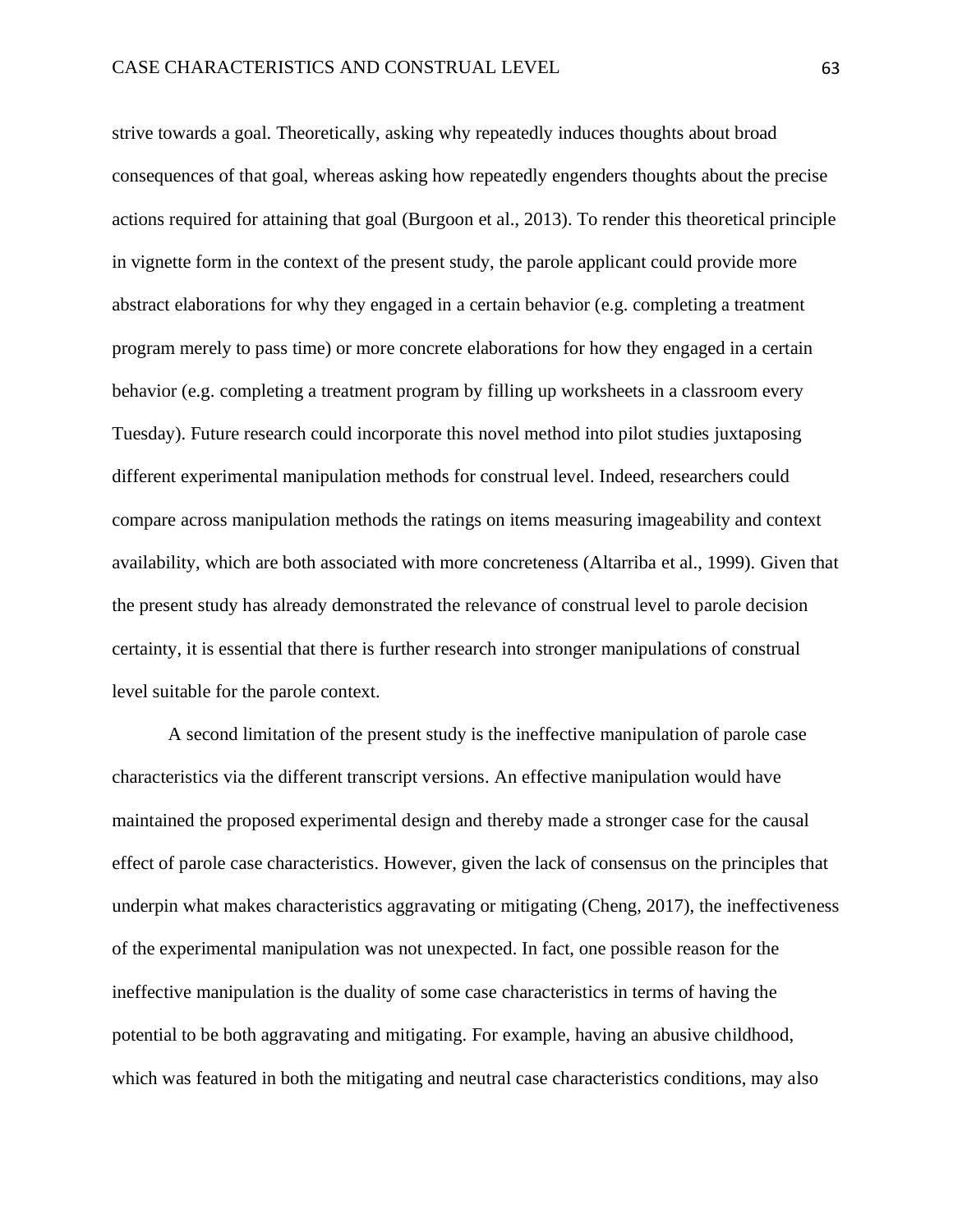be an aggravating case characteristic according to a study by Gordon and Greene (2017). The authors argue that, due to the impression that childhood abuse may have a lasting effect of increasing future dangerousness, making decision-makers aware of childhood abuse may in fact lead them to support more punitive judgments. In addition to childhood abuse, the mitigating effect of severe mental or emotional distress, which were explicitly described in the mitigating case characteristic transcript versions, have also been questioned. Indeed, research on people incarcerated for violent offenses shows that, while mental illness may suggest diminished capacity in women (i.e. a mitigating factor), it is instead regarded as a sign of greater future dangerousness in men (i.e. an aggravating factor; Davidson & Rosky, 2015). Hence, even though childhood abuse and severe emotional distress are considered to be mitigating case characteristics (Butler & Moran, 2007), people's perceptions of these factors may vary depending on how they interpret these case characteristics. In fact, there is evidence to suggest that how parole board members perceive parole case characteristics can be idiosyncratic and based on their prior personal or occupational experiences (Ruhland, 2020). It is thus possible that the Louis Jones portrayed in the mitigating case characteristics conditions may have inadvertently been perceived as having a parole case with more aggravating case characteristics. Therefore, while a limitation of the present study was the inability to experimentally manipulate case characteristics, the pivoting to a focus on perceived case characteristics may have better acknowledged the subjectivity involved in determining the aggravating or mitigating effect of parole case characteristics. Future studies should thus refocus on perceived parole case characteristics and go beyond the single-item measure used in the present study; instead, a multiple-item measure should be designed and implemented for improved content validity.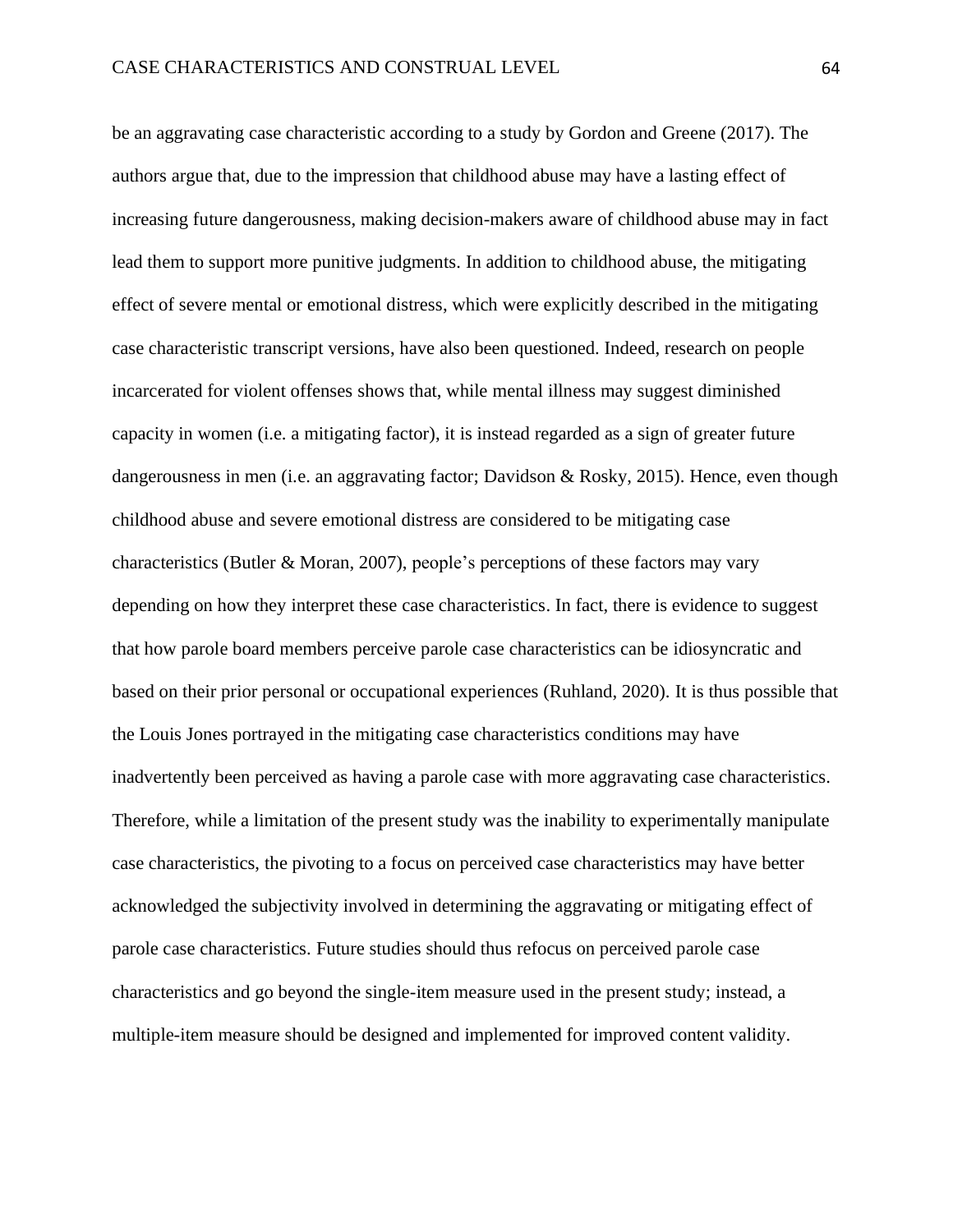Relatedly, the manipulation of parole case characteristics was also simplified for the purposes of this exploratory study. The transcript versions in this study presented parole cases that were comprised wholly of aggravating or mitigating characteristics and did not portray cases with a mixture of these characteristics. Even in the neutral case characteristics conditions, great care was taken to ensure that all the case characteristics did not exceed those of the other conditions in terms of aggravating or mitigating influence. However, in reality, it would be too improbable for parole applicants to have case characteristics that were uniformly aggravating or mitigating. Accordingly, future research can expand on the present study's findings by comparing the responses to various case characteristic-construal level combinations within a single parole case.

Third, a drawback of the present study is the insufficient number of participants  $(N = 25)$ who decided to deny parole to the applicant. This hampered the ability to investigate how parole case characteristics and construal level affect the dichotomous decision to grant or deny parole. While parole decision certainty and the specific parole disposition are important outcomes to consider, the ultimate decision to grant or deny parole has the most profound ramifications for the parole applicant. Thus, before the testing of the proposed hypotheses, a preceding investigation employing a binary logistic regression model would have illuminated how perceived case characteristics, construal level, and the interaction between these two variables were associated with the odds of being granted or denied parole. Unfortunately, using the widely cited rule of thumb of at least 10 events per variable (EPV; Moons et al., 2014) still requires 30 participants who denied parole; moreover, some research suggests that this minimum of 10 EPV is too lenient (Bujang et al., 2018). Hence, the present study was not able to shed light on the impact of parole case characteristics and construal level on the crucial dichotomous decision to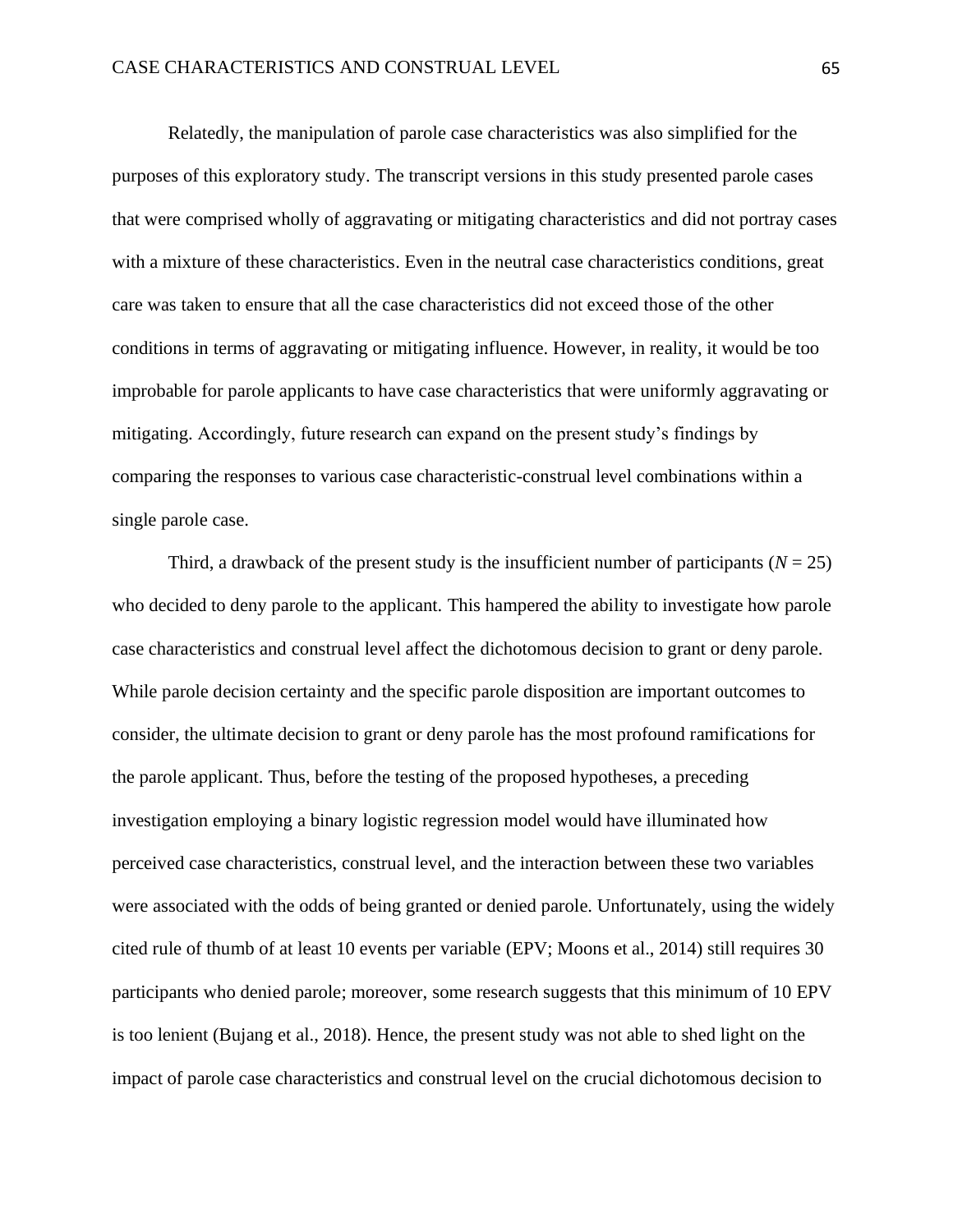grant or deny parole. This line of investigation remains to be elucidated by future studies with larger sample sizes or perhaps parole cases that would elicit more polarization in the dichotomous parole decision.

Furthermore, participants who granted and denied parole had to be analyzed separately in the testing of Hypothesis 1 and 3 (i.e. those involving parole decisions), leading to participants who denied parole being removed from the final analysis altogether due to insufficient sample size. The inability to include participants who denied parole in these analyses considerably limits the impact of the conclusions drawn from the present study. Most evidently, conclusions drawn from these analyses only extend to participants who chose to grant parole, constituting an issue of restriction of range. Future research should seek to replicate the present study's findings with regard to participants who granted parole as well as contrast them to that of participants who denied parole.

Fourth, a brief acknowledgement of the severely skewed AOM scores must be made. A possible explanation for this is the difference in implementation of the AOM scale in the present study in comparison to that in prior studies. In the seminal study (Kteily et al., 2015) and other studies that have used the AOM scale (see, e.g., Boysen et al., 2020; Cassese, 2020), respondents were asked to rate at least two targets on their perceived humanness. Indeed, it seems that an important element of the AOM scale is the focus on relative rather than absolute ratings to obtain an index of 'relative' perceived humanness. In contrast, participants in the present study were only asked to provide an absolute rating for the parole applicant without comparing him to other targets. Thus, the fact that the AOM scores were severely skewed in the present study may be an indication that the AOM scale is not intended to be used as a measure of absolute perceived humanness. Future research could resolve this issue by replacing the AOM scale with another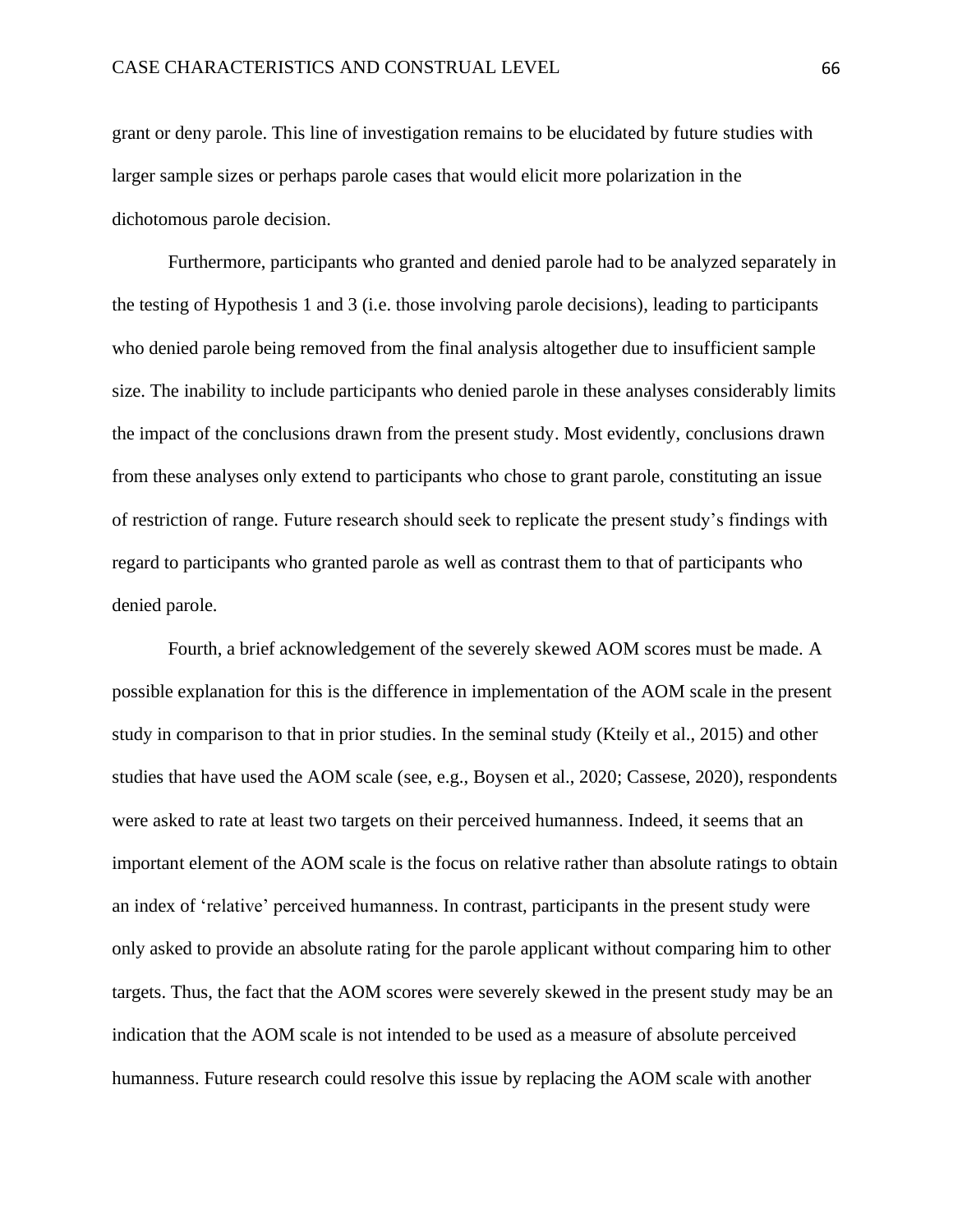blatant measure of absolute perceived humanness, such as the measures of animalistic and mechanistic dehumanization in Bastian et al. (2013).

Finally, the present study attempted to ensure that New York residents of traditionally underrepresented racial and socioeconomic groups were represented in the study sample. However, a possible limitation of the present study has to do with the use of annual household income as an operationalization of SES. There are many indices of SES in the research literature and they can be classified as either objective (e.g. education, wealth) or subjective (i.e. perception of one's position on the social hierarchy), with subjective indices being preferred (Brown-Iannuzzi et al., 2017). This is because the subjective index takes an "averaging" of objective indices while also accounting for personal perspectives on one's status (e.g. sense of financial stability; Singh-Manoux et al., 2003). In contrast, the present study employed an objective index (i.e. annual household income) as the sole indicator of SES, leading to a biased assessment of SES. Indeed, more than 3 out of 5 of participants in the lower SES group had at least a college degree, which is paradoxically an indicator of higher SES. Therefore, future studies could collect more nuanced information on SES and include a subjective index of SES to ensure that lower SES New York residents are properly identified and adequately represented.

#### **Conclusion**

This paper explored the relationships between parole case characteristics, construal level, parole decisions and perceived humanness in the New York parole context. Pertinently, this study was able to demonstrate that parole case characteristics peripheral to the nature of the initial offense have considerable influence on important outcomes. In fact, the more mitigating a parole case's characteristics were perceived to be, the more favorable the parole decision was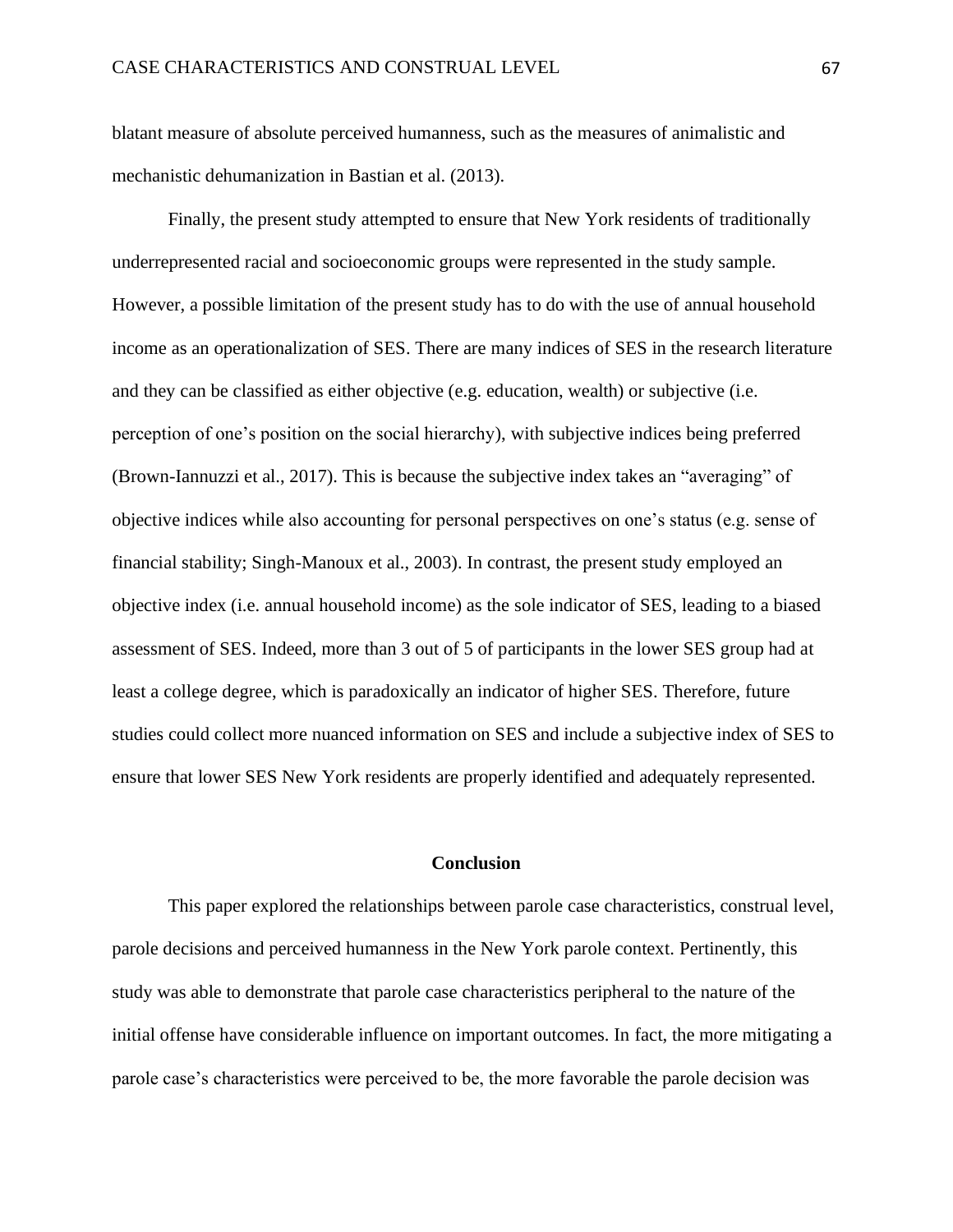and the more human the applicant was perceived to be. Moreover, this study introduced a novel application of CLT to the parole context. The study found that, when a case is perceived to have more aggravating characteristics, describing the case more abstractly (versus concretely) improves the certainty of the decision to grant parole. Finally, the present study proposed and tested a model to elucidate the pattern of relationships between the four constructs of interest. Specifically, perceived parole case characteristics predicts parole decision certainty via a direct pathway involving a moderating effect of construal level, as well as an indirect pathway through perceived humanness.

All in all, the present paper illuminated the intersections between the research on parole, perceived humanness and CLT, laying the foundations for future research endeavors. Ultimately, it is hoped that ensuing empirical findings can be translated into practical actions steps and tangible policy changes. Indeed, a better understanding of the processes underlying parole decisions is needed for the sake of the incarcerated individuals eligible for parole, as well as for combating on a system-wide level the ramifications of mass incarceration policies.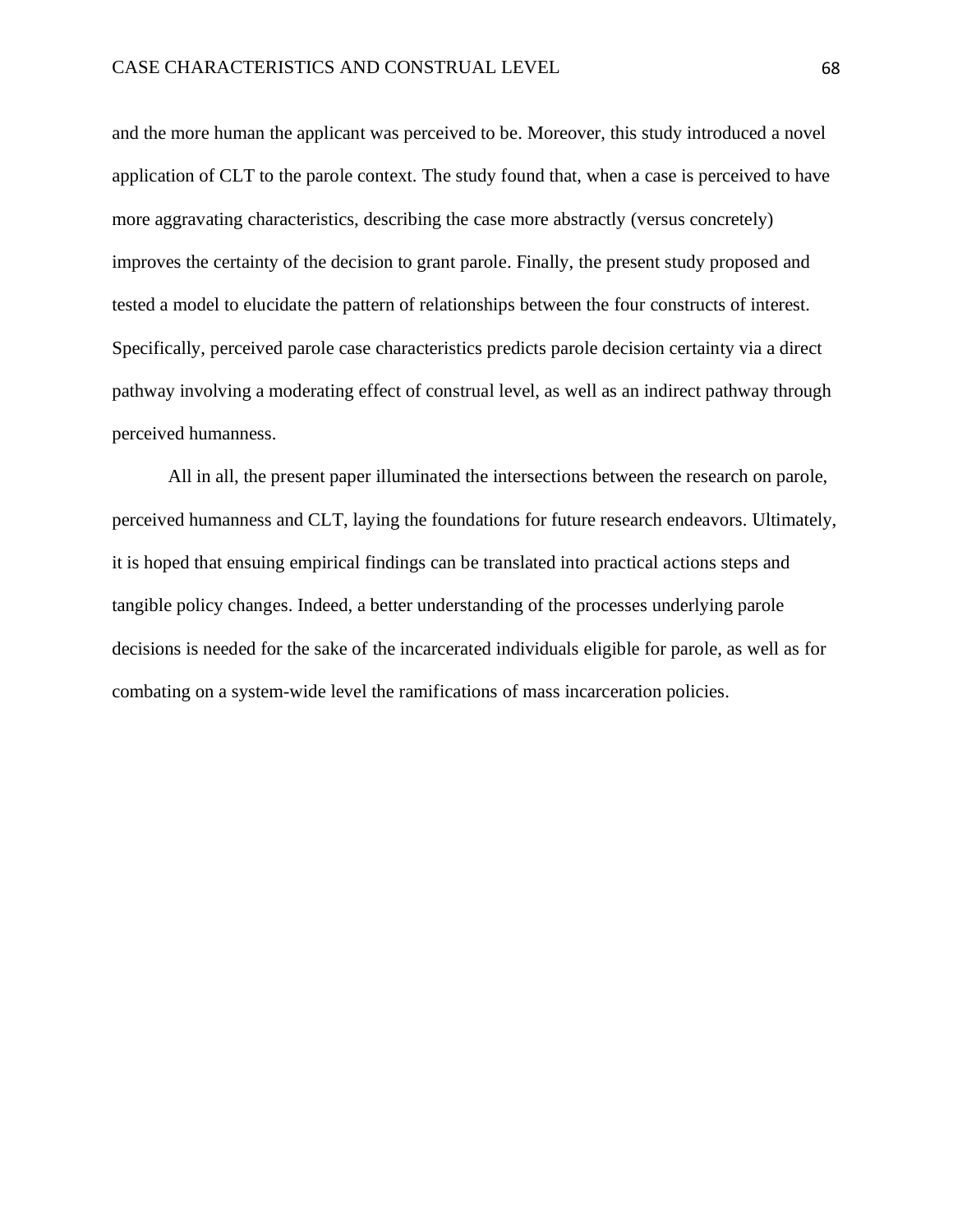#### **References**

Aaron, L., & Dallaire, D. H. (2010). Parental incarceration and multiple risk experiences: Effects on family dynamics and children's delinquency. *Journal of Youth and Adolescence*, *39*(12), 1471-1484. doi:10.1007/s10964-009-9458-0

Acock, A. C. (2014). *A Gentle Introduction to Stata* (4th ed.). Stata Press.

- Altarriba, J., Bauer, L. M., & Benvenuto, C. (1999). Concreteness, context availability, and imageability ratings and word associations for abstract, concrete, and emotion words. *Behavior Research Methods, Instruments, & Computers*, *31*(4), 578-602. https://doi.org/10.3758/BF03200738
- Ashworth, A. (2011). Re-evaluating the justifications for aggravation and mitigation at sentencing. In J. V. Roberts (Ed.), *Mitigation and aggravation at sentencing* (pp. 21-39). Cambridge University Press.
- Bastian, B., Denson, T. F., & Haslam, N. (2013). The roles of dehumanization and moral outrage in retributive justice. *PLOS ONE*, *8*(4), e61842. <https://doi.org/10.1371/journal.pone.0061842>
- Bell, K. (2019). A stone of hope: Legal and empirical analysis of California juvenile lifer parole decisions. *Harvard Civil Rights-Civil Liberties Law Review*, *54*, 455-548. [http://dx.doi.org/10.2139/ssrn.3228681](https://dx.doi.org/10.2139/ssrn.3228681)
- Boysen, G. A., Isaacs, R. A., Tretter, L., & Markowski, S. (2020). Evidence for blatant dehumanization of mental illness and its relation to stigma. *The Journal of Social Psychology*, *160*(3), 346-356. <https://doi.org/10.1080/00224545.2019.1671301>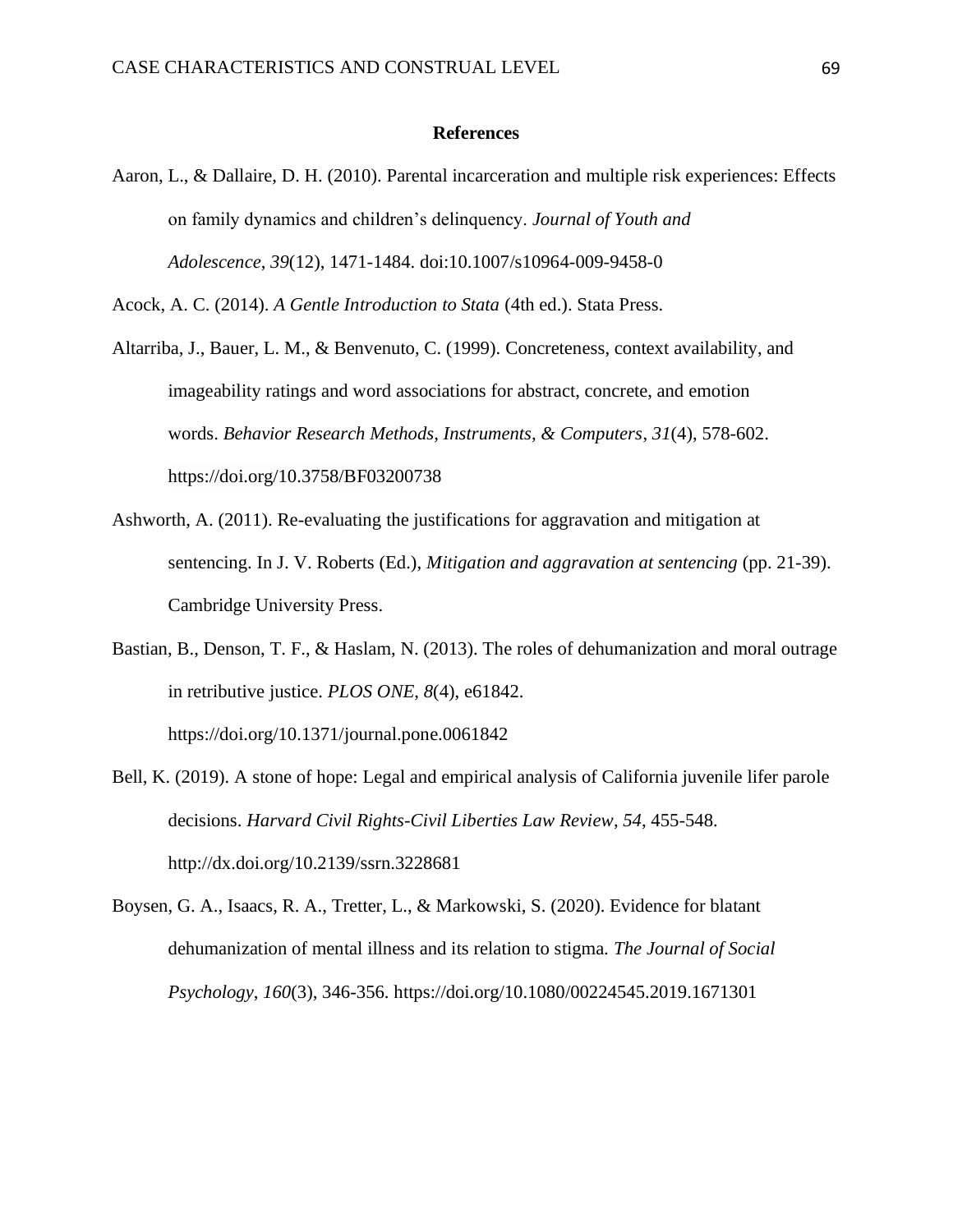Bronnimann, N. (2020). Remorse in Parole Hearings: An Elusive Concept with Concrete Consequences. *Missouri Law Review*, *85*(2), 1-36. https://scholarship.law.missouri.edu/mlr/vol85/iss2/18

Brown-Iannuzzi, J. L., Lundberg, K. B., & McKee, S. (2017). The politics of socioeconomic status: how socioeconomic status may influence political attitudes and engagement. *Current Opinion in Psychology*, *18*, 11-14. http://dx.doi.org/10.1016/j.copsyc.2017.06.018

- Bruneau, E., Szekeres, H., Kteily, N., Tropp, L. R., & Kende, A. (2020). Beyond dislike: Blatant dehumanization predicts teacher discrimination. *Group Processes & Intergroup Relations*, *23*(4), 560-577. [https://doi.org/10.1177/1368430219845462](https://doi.org/10.1177%2F1368430219845462)
- Bujang, M. A., Sa'at, N., & Bakar, Tg Abu Bakar Sidik, T. M. I. (2018). Sample size guidelines for logistic regression from observational studies with large population: emphasis on the accuracy between statistics and parameters based on real life clinical data. *The Malaysian Journal of Medical Sciences*, *25*(4), 122-130. https://doi.org/10.21315/ mjms2018.25.4.12
- Burgoon, E. M., Henderson, M. D., & Markman, A. B. (2013). There are many ways to see the forest for the trees: A tour guide for abstraction. *Perspectives on Psychological Science*, *8*(5), 501-520. [https://doi.org/10.1177/1745691613497964](https://doi.org/10.1177%2F1745691613497964)
- Butler, B., & Moran, G. (2007). The impact of death qualification, belief in a just world, legal authoritarianism, and locus of control on venirepersons' evaluations of aggravating and mitigating circumstances in capital trials. *Behavioral Sciences & the Law*, *25*(1), 57-68. doi:10.1002/bsl.734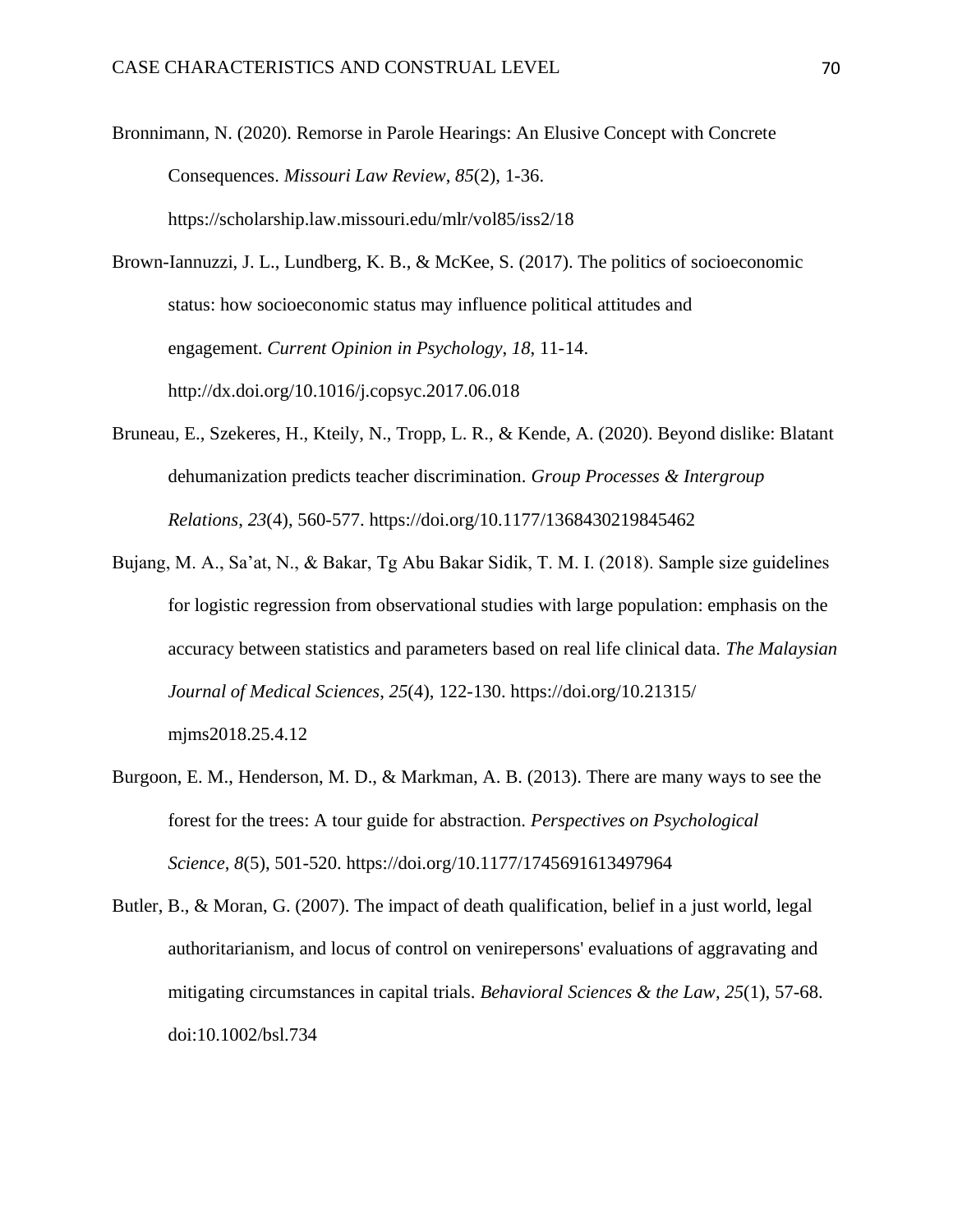- Caplan, J. M. (2007). What factors affect parole: A review of empirical research. *Federal Probation*, *71*(1), 16-19.
- Carroll, J. S. (1978). Causal theories of crime and their effect upon expert parole decisions. *Law and Human Behavior*, *2*(4), 377-388. [https://doi.org/10.1007/BF01038989](https://psycnet.apa.org/doi/10.1007/BF01038989)
- Cassese, E. C. (2020). Dehumanization of the opposition in political campaigns. *Social Science Quarterly*, *101*(1), 107-120. <https://doi.org/10.1111/ssqu.12745>
- Čehajić, S., Brown, R., & González, R. (2009). What do I care? Perceived ingroup responsibility and dehumanization as predictors of empathy felt for the victim group. *Group Processes & Intergroup Relations*, *12*(6), 715-729. [https://doi.org/10.1177/1368430209347727](https://doi.org/10.1177%2F1368430209347727)
- Cheng, K. K. Y. (2017). Aggravating and Mitigating Factors in Context: Culture, Sentencing, and Plea Mitigation in Hong Kong. *New Criminal Law Review*, *20*(3), 506-533. <https://doi.org/10.1525/nclr.2017.20.3.506>
- Christian, J., & Kennedy, L. W. (2011). Secondary narratives in the aftermath of crime: Defining family members' relationships with prisoners. *Punishment & Society*, *13*(4), 379-402. [https://doi.org/10.1177/1462474511414781](https://doi.org/10.1177%2F1462474511414781)
- Chudy, J. (2021). Racial sympathy and its political consequences. *The Journal of Politics*, *83*(1), 122-136. <https://doi.org/10.1086/708953>

Civiqs. (n.d.). *Do you support or oppose the Black Lives Matter movement?* Retrieved March 18, 2022, from [https://civiqs.com/results/black\\_lives\\_matter?annotations=true&uncertainty=true&zoomI](https://civiqs.com/results/black_lives_matter?annotations=true&uncertainty=true&zoomIn=true&trendline=true)

[n=true&trendline=true](https://civiqs.com/results/black_lives_matter?annotations=true&uncertainty=true&zoomIn=true&trendline=true)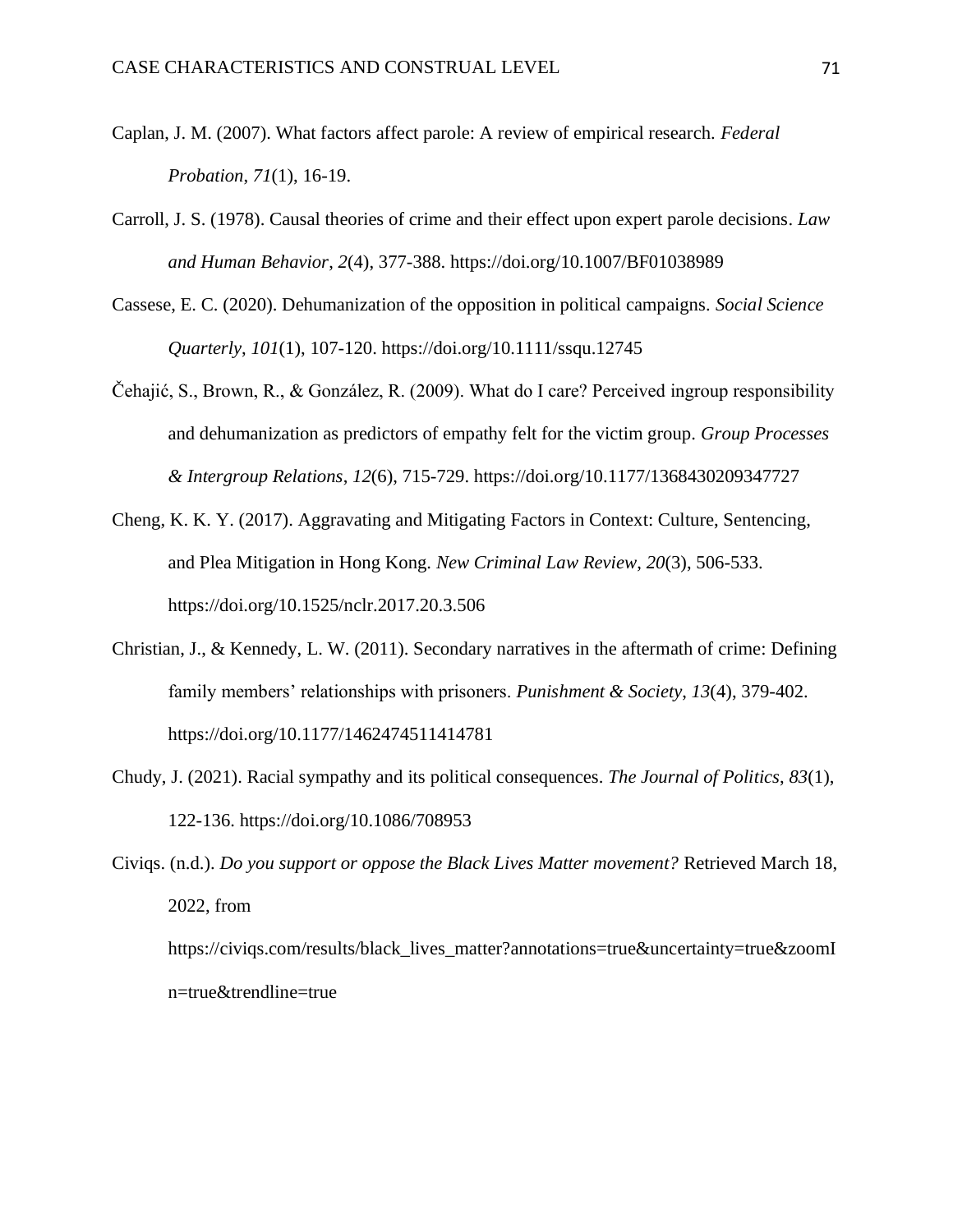Correctional Association of New York. (2019). *Systemic issues with New York's parole release process.*

[https://static1.squarespace.com/static/5b2c07e2a9e02851fb387477/t/5c5ae3dab208fc4e6](https://static1.squarespace.com/static/5b2c07e2a9e02851fb387477/t/5c5ae3dab208fc4e62abe588/1549460443165/CANY+Fact+Sheet+-+Parole.pdf) [2abe588/1549460443165/CANY+Fact+Sheet+-+Parole.pdf](https://static1.squarespace.com/static/5b2c07e2a9e02851fb387477/t/5c5ae3dab208fc4e62abe588/1549460443165/CANY+Fact+Sheet+-+Parole.pdf)

- Corrigan, P. W., Edwards, A. B., Green, A., Diwan, S. L., & Penn, D. L. (2001). Prejudice, social distance, and familiarity with mental illness. *Schizophrenia Bulletin*, *27*(2), 219- 225. <https://doi.org/10.1093/oxfordjournals.schbul.a006868>
- Costello, K., & Hodson, G. (2010). Exploring the roots of dehumanization: The role of animal human similarity in promoting immigrant humanization. *Group Processes & Intergroup Relations*, *13*(1), 3-22. [https://doi.org/10.1177/1368430209347725](https://doi.org/10.1177%2F1368430209347725)
- Cotton, R. F. (2008). Time to move on: The California Parole Board's fixation with the original crime. *Yale Law & Policy Review*, *27*(1), 239-247. https://www.jstor.org/stable/40239711
- Cuddy, A. J., Rock, M. S., & Norton, M. I. (2007). Aid in the aftermath of Hurricane Katrina: Inferences of secondary emotions and intergroup helping. *Group Processes & Intergroup Relations*, *10*(1), 107-118. [https://doi.org/10.1177/1368430207071344](https://doi.org/10.1177%2F1368430207071344)
- Cullen, F. T., Butler, L. C., & Graham, A. (2021). Racial Attitudes and Criminal Justice Policy. *Crime and Justice*, *50*(1), 163-245. <https://doi.org/10.1086/715911>

Cumberland, J., & Zamble, E. (1992). General and specific measures of attitudes toward early release of criminal offenders. *Canadian Journal of Behavioural Science/Revue Canadienne des Sciences du Comportement*, *24*(4), 442-455. [https://doi.org/10.1037/h0078752](https://psycnet.apa.org/doi/10.1037/h0078752)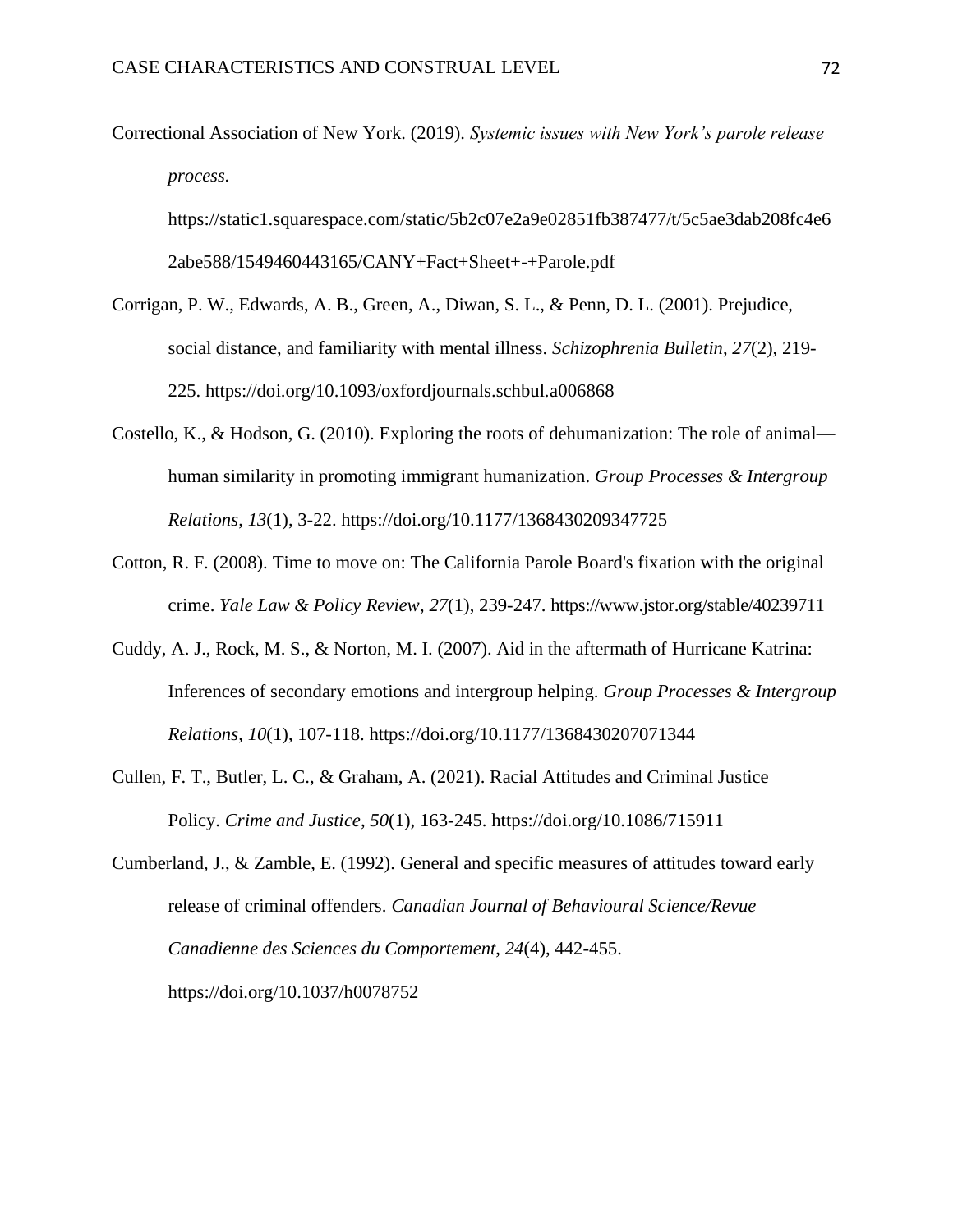- Davidson, M. L., & Rosky, J. W. (2015). Dangerousness or diminished capacity? Exploring the association of gender and mental illness with violent offense sentence length. *American Journal of Criminal Justice*, *40*(2), 353-376. doi:10.1007/s12103-014-9267-1
- Davis, J. H., Stasser, G., Spitzer, C. E., & Holt, R. W. (1976). Changes in group members' decision preferences during discussion: An illustration with mock juries. *Journal of Personality and Social Psychology*, *34*(6), 1177-1187. doi:10.1037/0022-3514.34.6.1177
- Demoulin, S., Leyens, J. P., Paladino, M. P., Rodriguez‐Torres, R., Rodriguez‐Perez, A., & Dovidio, J. (2004). Dimensions of "uniquely" and "non-uniquely" human emotions. *Cognition and Emotion*, *18*(1), 71-96. <https://doi.org/10.1080/02699930244000444>
- Department of Corrections and Community Supervision. (n.d.a). *Overview: The parole process.* <https://doccs.ny.gov/board-parole>
- Department of Corrections and Community Supervision. (n.d.b). *Parole Board and Presumptive Release Dispositions: Calendar Year 2018 (Preliminary Data)*.

[https://doccs.ny.gov/system/files/documents/2021/08/2018-parole-board-and](https://doccs.ny.gov/system/files/documents/2021/08/2018-parole-board-and-presumptive-release-dispositions.pdf)[presumptive-release-dispositions.pdf](https://doccs.ny.gov/system/files/documents/2021/08/2018-parole-board-and-presumptive-release-dispositions.pdf)

- Department of Corrections and Community Supervision. (n.d.c). *Community supervision handbook: Questions and answers concerning release and community supervision.* [https://doccs.ny.gov/system/files/documents/2019/05/Community\\_Supervion\\_Handbook.](https://doccs.ny.gov/system/files/documents/2019/05/Community_Supervion_Handbook.pdf) [pdf](https://doccs.ny.gov/system/files/documents/2019/05/Community_Supervion_Handbook.pdf)
- Deska, J. C., Almaraz, S. M., & Hugenberg, K. (2020). Dehumanizing prisoners: remaining sentence duration predicts the ascription of mind to prisoners. *Personality and Social Psychology Bulletin*, *46*(11), 1614-1627. [https://doi.org/10.1177/0146167220911496](https://doi.org/10.1177%2F0146167220911496)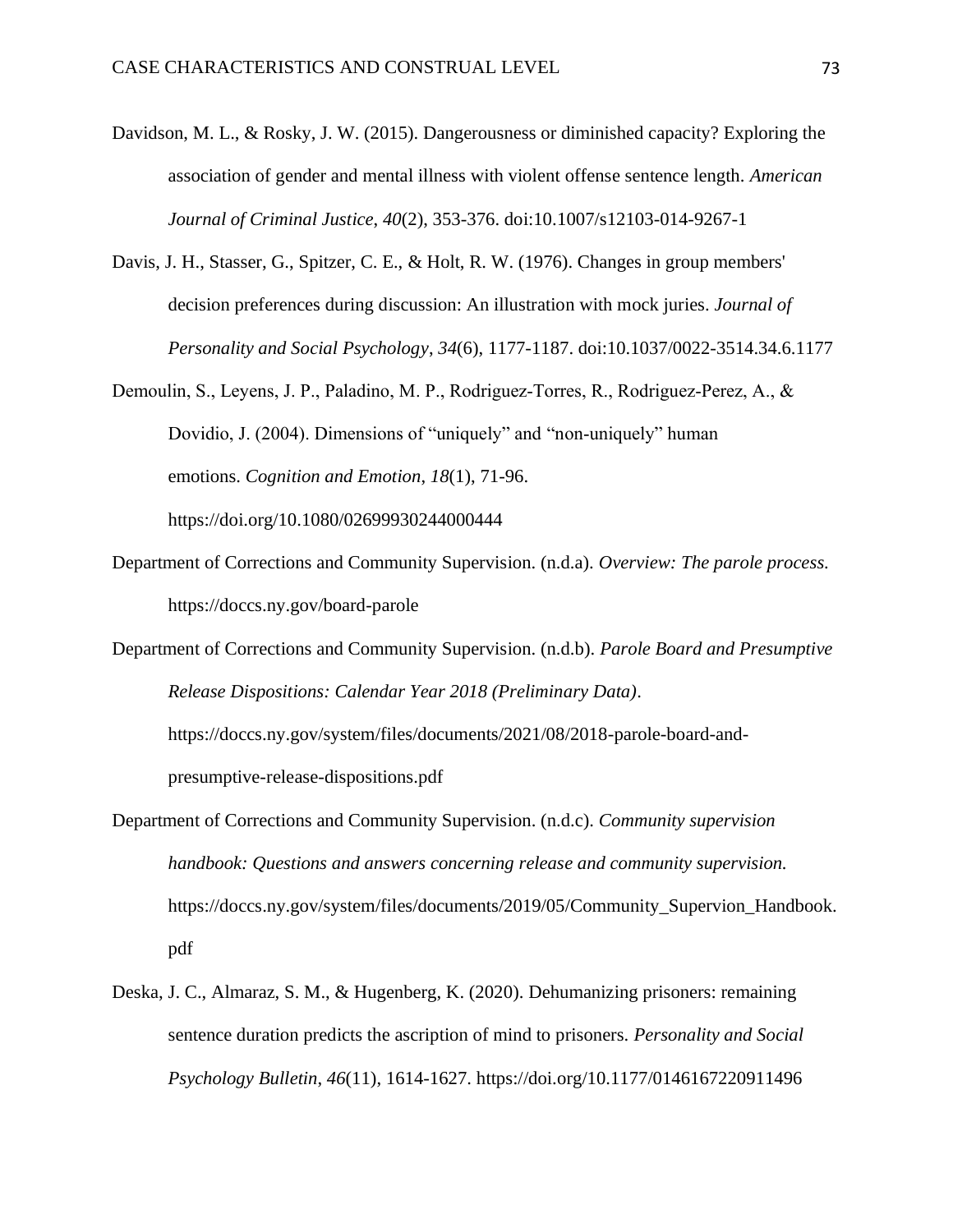Duncan, H. E., & Balbar, S. (2008). Evaluation of a visitation program at a Canadian penitentiary. *The Prison Journal*, *88*(2), 300-327. [https://doi.org/10.1177/0032885508319210](https://doi.org/10.1177%2F0032885508319210)

Dworakowski, K. (2018). *Under custody report: Profile of under custody population as of January 1, 2018.* Department of Corrections and Community Supervision. [https://doccs.ny.gov/system/files/documents/2019/09/Under%20Custody%20Report%20](https://doccs.ny.gov/system/files/documents/2019/09/Under%20Custody%20Report%202018.pdf) [2018.pdf](https://doccs.ny.gov/system/files/documents/2019/09/Under%20Custody%20Report%202018.pdf)

Ellis, E. (2007). An open letter to our friends on the question of language [open letter]. *The Center for NuLeadership on Urban Solutions*.

[https://ir.lawnet.fordham.edu/cgi/viewcontent.cgi?article=1004&=&context=pp&=&sei](https://ir.lawnet.fordham.edu/cgi/viewcontent.cgi?article=1004&=&context=pp&=&sei-redir=1&referer=https%253A%252F%252Fscholar.google.com%252Fscholar%253Fhl%253Den%2526as_sdt%253D0%25252C9%2526q%253DAn%252BOpen%252BLetter%252Bto%252BOur%252BFriends%252Bon%252Bthe%252BQuestion%252Bof%252BLanguage%2526btnG%253D#search=%22An%20Open%20Letter%20Our%20Friends%20Question%20Language%22)[redir=1&referer=https%253A%252F%252Fscholar.google.com%252Fscholar%253Fhl%](https://ir.lawnet.fordham.edu/cgi/viewcontent.cgi?article=1004&=&context=pp&=&sei-redir=1&referer=https%253A%252F%252Fscholar.google.com%252Fscholar%253Fhl%253Den%2526as_sdt%253D0%25252C9%2526q%253DAn%252BOpen%252BLetter%252Bto%252BOur%252BFriends%252Bon%252Bthe%252BQuestion%252Bof%252BLanguage%2526btnG%253D#search=%22An%20Open%20Letter%20Our%20Friends%20Question%20Language%22) [253Den%2526as\\_sdt%253D0%25252C9%2526q%253DAn%252BOpen%252BLetter%](https://ir.lawnet.fordham.edu/cgi/viewcontent.cgi?article=1004&=&context=pp&=&sei-redir=1&referer=https%253A%252F%252Fscholar.google.com%252Fscholar%253Fhl%253Den%2526as_sdt%253D0%25252C9%2526q%253DAn%252BOpen%252BLetter%252Bto%252BOur%252BFriends%252Bon%252Bthe%252BQuestion%252Bof%252BLanguage%2526btnG%253D#search=%22An%20Open%20Letter%20Our%20Friends%20Question%20Language%22) [252Bto%252BOur%252BFriends%252Bon%252Bthe%252BQuestion%252Bof%252BL](https://ir.lawnet.fordham.edu/cgi/viewcontent.cgi?article=1004&=&context=pp&=&sei-redir=1&referer=https%253A%252F%252Fscholar.google.com%252Fscholar%253Fhl%253Den%2526as_sdt%253D0%25252C9%2526q%253DAn%252BOpen%252BLetter%252Bto%252BOur%252BFriends%252Bon%252Bthe%252BQuestion%252Bof%252BLanguage%2526btnG%253D#search=%22An%20Open%20Letter%20Our%20Friends%20Question%20Language%22) [anguage%2526btnG%253D#search=%22An%20Open%20Letter%20Our%20Friends%2](https://ir.lawnet.fordham.edu/cgi/viewcontent.cgi?article=1004&=&context=pp&=&sei-redir=1&referer=https%253A%252F%252Fscholar.google.com%252Fscholar%253Fhl%253Den%2526as_sdt%253D0%25252C9%2526q%253DAn%252BOpen%252BLetter%252Bto%252BOur%252BFriends%252Bon%252Bthe%252BQuestion%252Bof%252BLanguage%2526btnG%253D#search=%22An%20Open%20Letter%20Our%20Friends%20Question%20Language%22) [0Question%20Language%22](https://ir.lawnet.fordham.edu/cgi/viewcontent.cgi?article=1004&=&context=pp&=&sei-redir=1&referer=https%253A%252F%252Fscholar.google.com%252Fscholar%253Fhl%253Den%2526as_sdt%253D0%25252C9%2526q%253DAn%252BOpen%252BLetter%252Bto%252BOur%252BFriends%252Bon%252Bthe%252BQuestion%252Bof%252BLanguage%2526btnG%253D#search=%22An%20Open%20Letter%20Our%20Friends%20Question%20Language%22)

Evans, D. (2018). The elevating connection of higher education in prison: An incarcerated student's perspective. *Critical Education*, *9*(11), 1-14. <https://doi.org/10.14288/ce.v9i11.186318>

Faul, F., Erdfelder, E., Buchner, A., & Lang, A. G. (2009). Statistical power analyses using G\* Power 3.1: Tests for correlation and regression analyses. *Behavior Research Methods*, *41*(4), 1149-1160. doi:10.3758/BRM.41.4.1149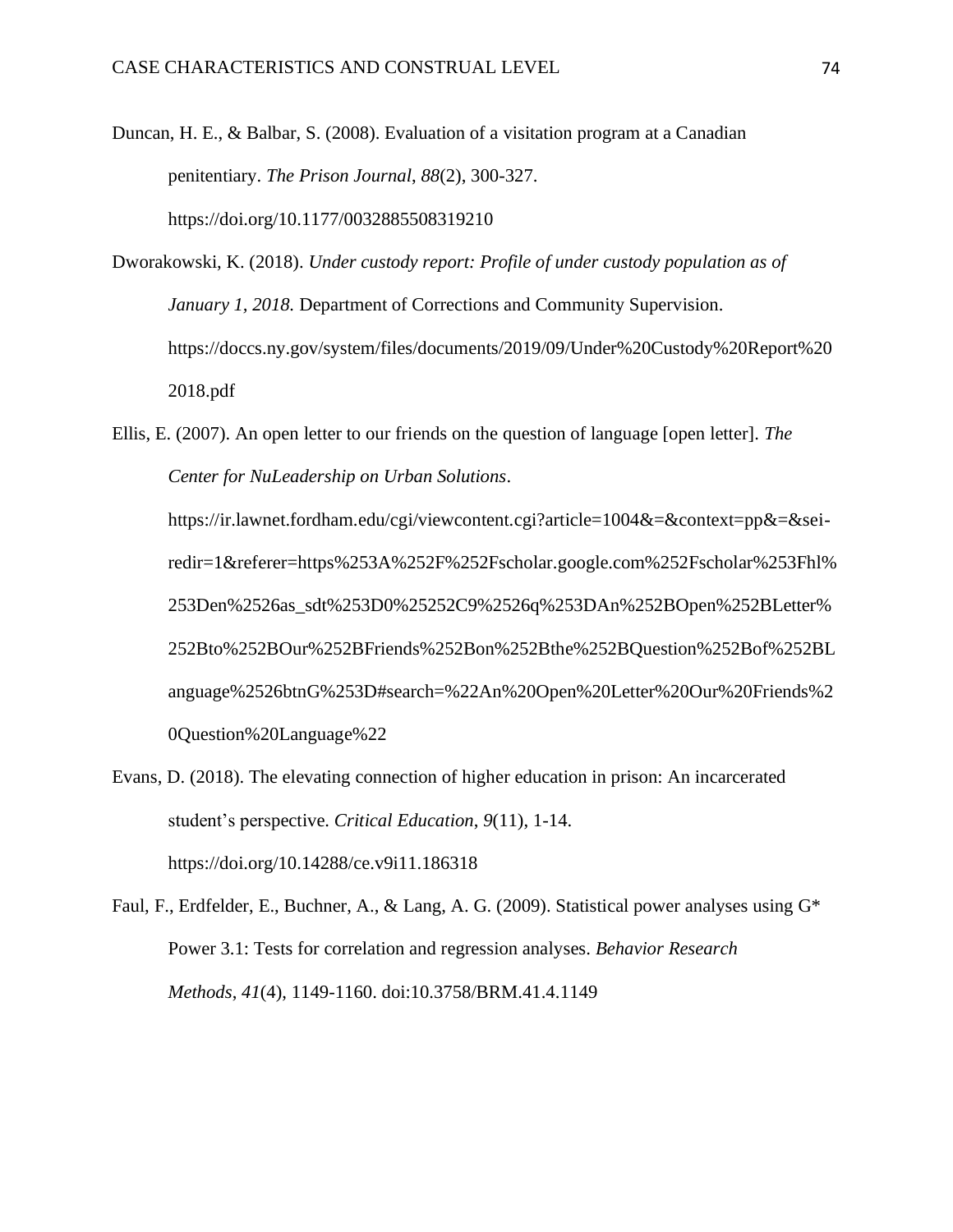- Fiske, S. T. (2018). Stereotype content: Warmth and competence endure. *Current Directions in Psychological Science*, *27*(2), 67-73. [https://doi.org/10.1177/0963721417738825](https://doi.org/10.1177%2F0963721417738825)
- Freedman, E. B. (1987). "Uncontrolled Desires": The Response to the Sexual Psychopath, 1920- 1960. *The Journal of American History*, *74*(1), 83-106. https://doi.org/10.2307/1908506

Freitas, A. L., Gollwitzer, P., & Trope, Y. (2004). The influence of abstract and concrete mindsets on anticipating and guiding others' self-regulatory efforts. *Journal of Experimental Social Psychology*, *40*(6), 739-752. <https://doi.org/10.1016/j.jesp.2004.04.003>

- Fujita, K., Trope, Y., Liberman, N., & Levin-Sagi, M. (2006). Construal levels and selfcontrol. *Journal of Personality and Social Psychology*, *90*(3), 351-367. doi:10.1037/0022-3514.90.3.351
- Ghandnoosh, N. (2014). *Race and punishment: Racial perceptions of crime and support for punitive policies.* The Sentencing Project. [https://www.njjn.org/uploads/digital](https://www.njjn.org/uploads/digital-library/SentencingProject_Race_and_Punishment_October-2014.pdf)[library/SentencingProject\\_Race\\_and\\_Punishment\\_October-2014.pdf](https://www.njjn.org/uploads/digital-library/SentencingProject_Race_and_Punishment_October-2014.pdf)
- Goff, P. A., Eberhardt, J. L., Williams, M. J., & Jackson, M. C. (2008). Not yet human: implicit knowledge, historical dehumanization, and contemporary consequences. *Journal of Personality and Social Psychology*, *94*(2), 292-306. doi:10.1037/0022-3514.94.2.292
- Goff, P. A., Jackson, M. C., Di Leone, B. A. L., Culotta, C. M., & DiTomasso, N. A. (2014). The essence of innocence: consequences of dehumanizing Black children. *Journal of Personality and Social Psychology*, *106*(4), 526-545. doi:10.1037/a0035663
- Gollwitzer, M., & Keller, L. (2010). What you did only matters if you are one of us: Offenders' group membership moderates the effect of criminal history on punishment severity. *Social Psychology*, *41*(1), 20-26. <https://doi.org/10.1027/1864-9335/a000004>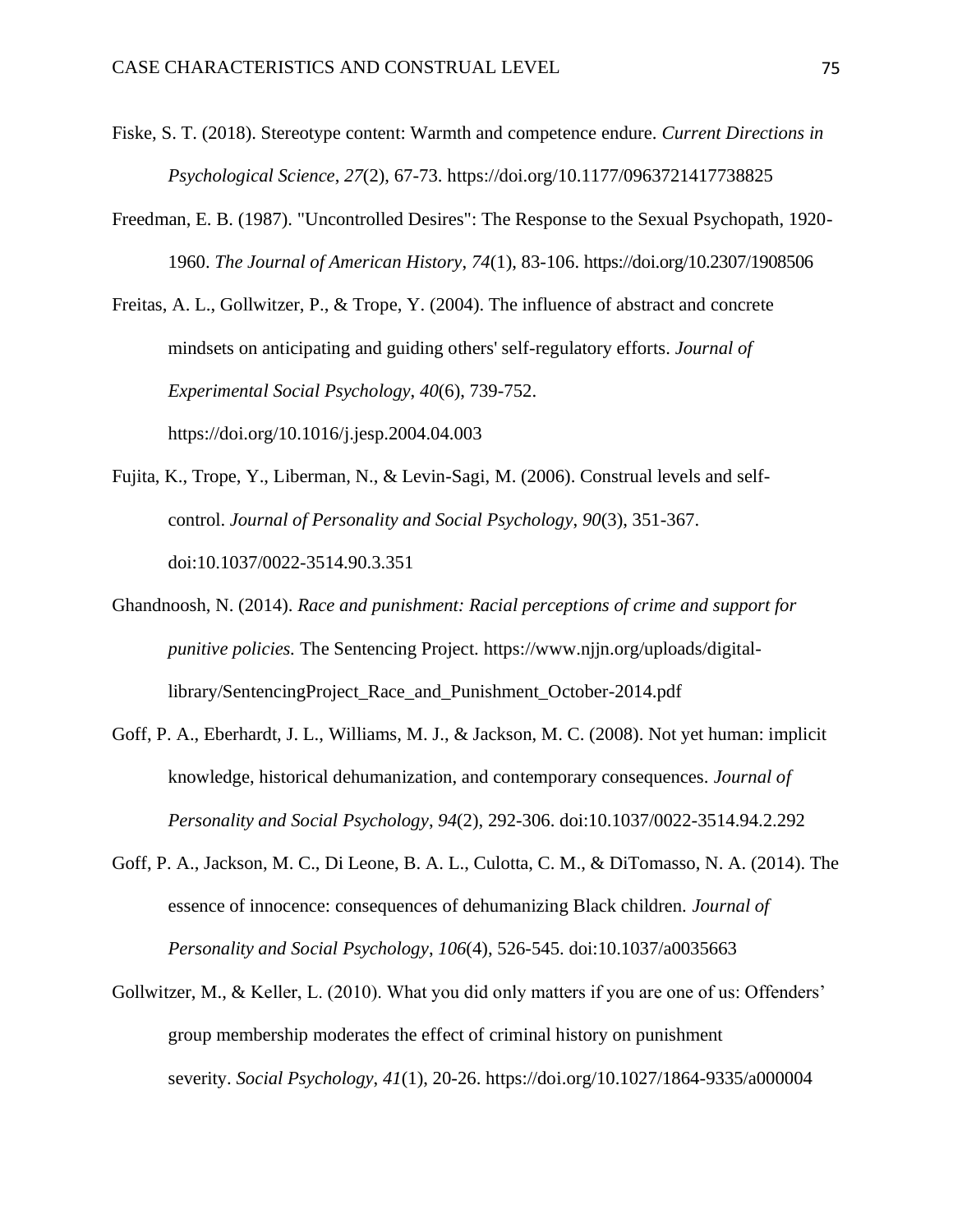Gong, H., & Medin, D. L. (2012). Construal levels and moral judgment: Some complications. *Judgment and Decision Making*, *7*(5), 628-638. https://sjdm.org/journal/12/12627/jdm12627.pdf

- Gordon, N., & Greene, E. (2018). Nature, nurture, and capital punishment: How evidence of a genetic–environment interaction, future dangerousness, and deliberation affect sentencing decisions. *Behavioral Sciences & the Law*, *36*(1), 65-83. <https://doi.org/10.1002/bsl.2306>
- Hammock, E. R., & Seelandt, J. F. (1999). New York's sentencing and parole Law: An unanticipated and unacceptable distortion of the parole boards' discretion. *St. John's Journal of Legal Commentary*, *13*(3), 527-563.

https://scholarship.law.stjohns.edu/cgi/viewcontent.cgi?article=1302&=&context=jcred&  $=\&$ sei-

redir=1&referer=https%253A%252F%252Fscholar.google.com%252Fscholar%253Fhl% 253Den%2526as\_sdt%253D0%25252C48%2526q%253DNew%252BYork%252527s%2 52Bsentencing%252Band%252Bparole%252BLaw%25253A%252BAn%252Bunanticip ated%252Band%252Bunacceptable%252Bdistortion%252Bof%252Bthe%252Bparole% 252Bboards%252527%252Bdiscretion.%2526btnG%253D#search=%22New%20Yorks %20sentencing%20parole%20Law%3A%20An%20unanticipated%20unacceptable%20d istortion%20parole%20boards%20discretion.%22

Harman, J. J., Smith, V. E., & Egan, L. C. (2007). The impact of incarceration on intimate relationships. *Criminal Justice and Behavior*, *34*(6), 794-815. [https://doi.org/10.1177/0093854807299543](https://doi.org/10.1177%2F0093854807299543)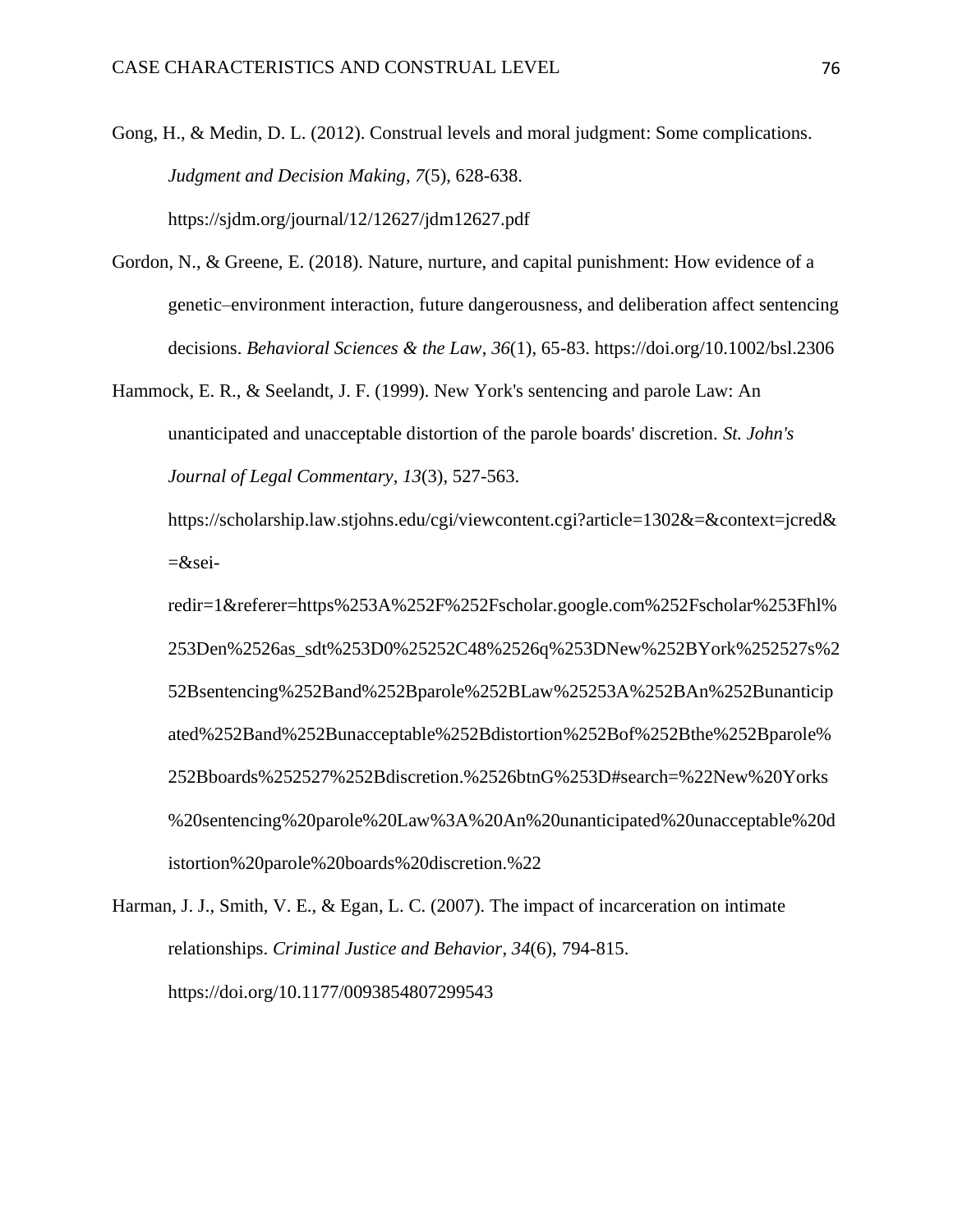- Harris, L. T., & Fiske, S. T. (2006). Dehumanizing the lowest of the low: Neuroimaging responses to extreme out-groups. *Psychological Science*, *17*(10), 847-853. [https://doi.org/10.1111/j.1467-9280.2006.01793.x](https://doi.org/10.1111%2Fj.1467-9280.2006.01793.x)
- Haslam, N. (2006). Dehumanization: An integrative review. *Personality and Social Psychology Review*, *10*(3), 252-264. [https://doi.org/10.1207/s15327957pspr1003\\_4](https://doi.org/10.1207%2Fs15327957pspr1003_4)

Haslam, N., & Bain, P. (2007). Humanizing the self: Moderators of the attribution of lesser humanness to others. *Personality and Social Psychology Bulletin*, *33*(1), 57-68. [https://doi.org/10.1177/0146167206293191](https://doi.org/10.1177%2F0146167206293191)

- Hayes, A. F. (2017). *Introduction to mediation, moderation, and conditional process analysis: A regression-based approach*. Guilford Publications.
- Heiphetz, L., & Craig, M. A. (2021). Dehumanization and perceptions of immoral intergroup behavior. In T. Lombtozo, J. Knobe, & S. Nichols (Eds.), *Oxford studies in experimental philosophy volume 4* (pp. 155-181). Oxford University Press. <https://doi.org/10.1093/oso/9780192856890.001.0001>
- Heller, B., Green, C., Purkayastha, S., Boldin, A., & King, B. (2021). *Toward a fairer parole process: Examining parole denials in New York state.* Vera Institute of Justice. <https://www.vera.org/downloads/publications/toward-a-fairer-parole-process-report.pdf>
- Hetey, R. C., & Eberhardt, J. L. (2014). Racial disparities in incarceration increase acceptance of punitive policies. *Psychological Science*, *25*(10), 1949-1954. [https://doi.org/10.1177/0956797614540307](https://doi.org/10.1177%2F0956797614540307)
- Holcombe R. (2021, February 19) New York has a parole problem and it's past time we fixed it. *Fwd.us.* https://www.fwd.us/news/new-york-has-a-parole-problem-and-its-past-time-wefixed-it/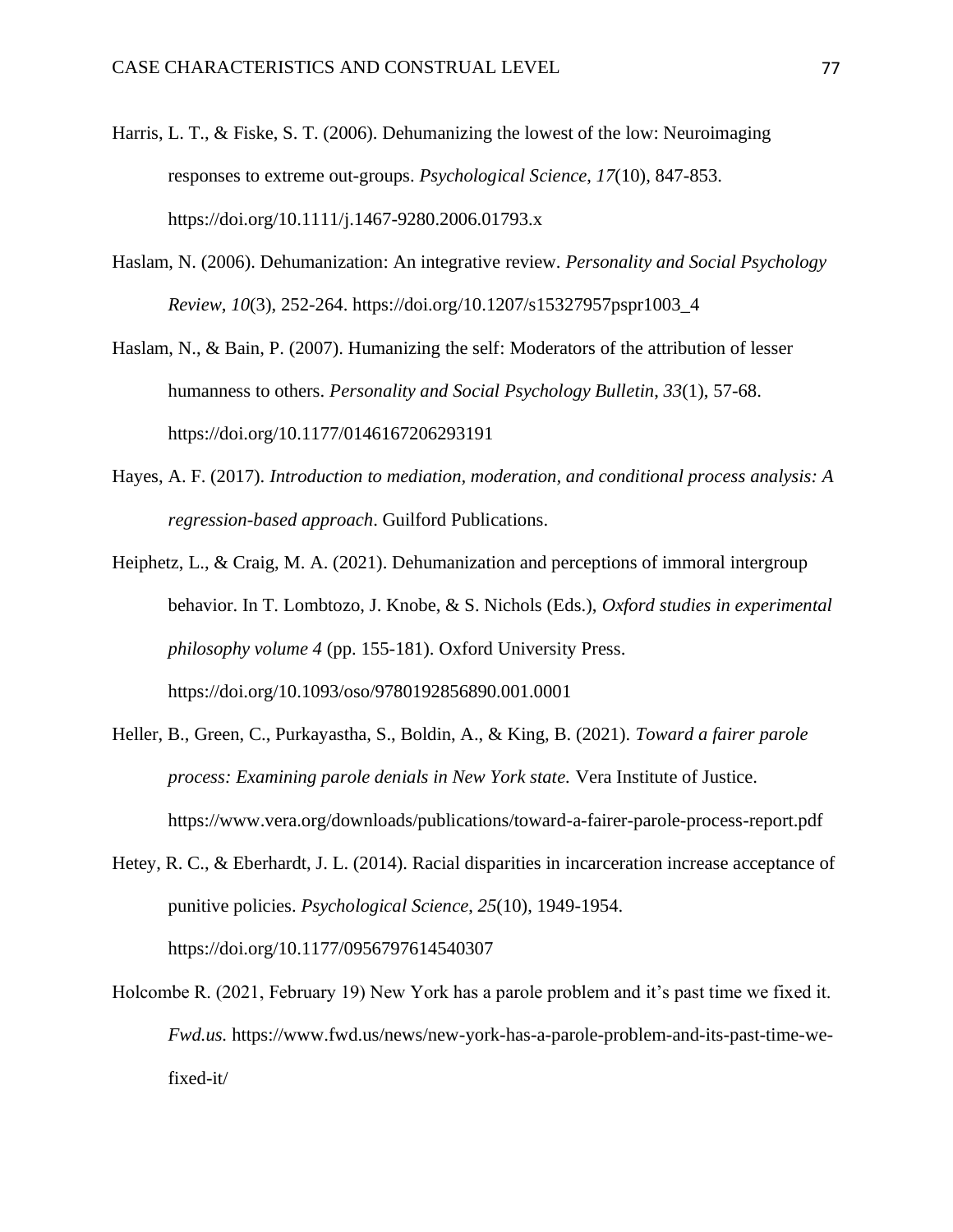Iacobucci, D., Schneider, M. J., Popovich, D. L., & Bakamitsos, G. A. (2016). Mean centering helps alleviate "micro" but not "macro" multicollinearity. *Behavior Research Methods*, *48*(4), 1308-1317. doi:10.3758/s13428-015-0624-x

Kaeble, D., & Alper, M. (2020). Probation and parole in the United States, 2017–2018 (Bulletin No. NCJ 252072). *Bureau of Justice Statistics*. <https://bjs.ojp.gov/content/pub/pdf/ppus1718.pdf>

- Kersbergen, I., & Robinson, E. (2019). Blatant dehumanization of people with obesity. *Obesity*, *27*(6), 1005-1012. <https://doi.org/10.1002/oby.22460>
- Khamitov, M., Rotman, J. D., & Piazza, J. (2016). Perceiving the agency of harmful agents: A test of dehumanization versus moral typecasting accounts. *Cognition*, *146*, 33-47. <https://doi.org/10.1016/j.cognition.2015.09.009>
- Kilgore, J. (2013). Progress or more of the same? Electronic monitoring and parole in the age of mass incarceration. *Critical Criminology*, *21*(1), 123-139. doi:10.1007/s10612-012-9165- 0
- Kim, H., Schnall, S., & White, M. P. (2013). Similar psychological distance reduces temporal discounting. *Personality and Social Psychology Bulletin*, *39*(8), 1005-1016. [https://doi.org/10.1177/0146167213488214](https://doi.org/10.1177%2F0146167213488214)
- Kteily, N., Bruneau, E., Waytz, A., & Cotterill, S. (2015). The ascent of man: Theoretical and empirical evidence for blatant dehumanization. *Journal of Personality and Social Psychology*, *109*(5), 901-931. http://dx.doi.org/10.1037/pspp0000048
- Kteily, N. S., & Landry, A. P. (2022). Dehumanization: trends, insights, and challenges. *Trends in Cognitive Sciences*, *26*(3), 222-240. <https://doi.org/10.1016/j.tics.2021.12.003>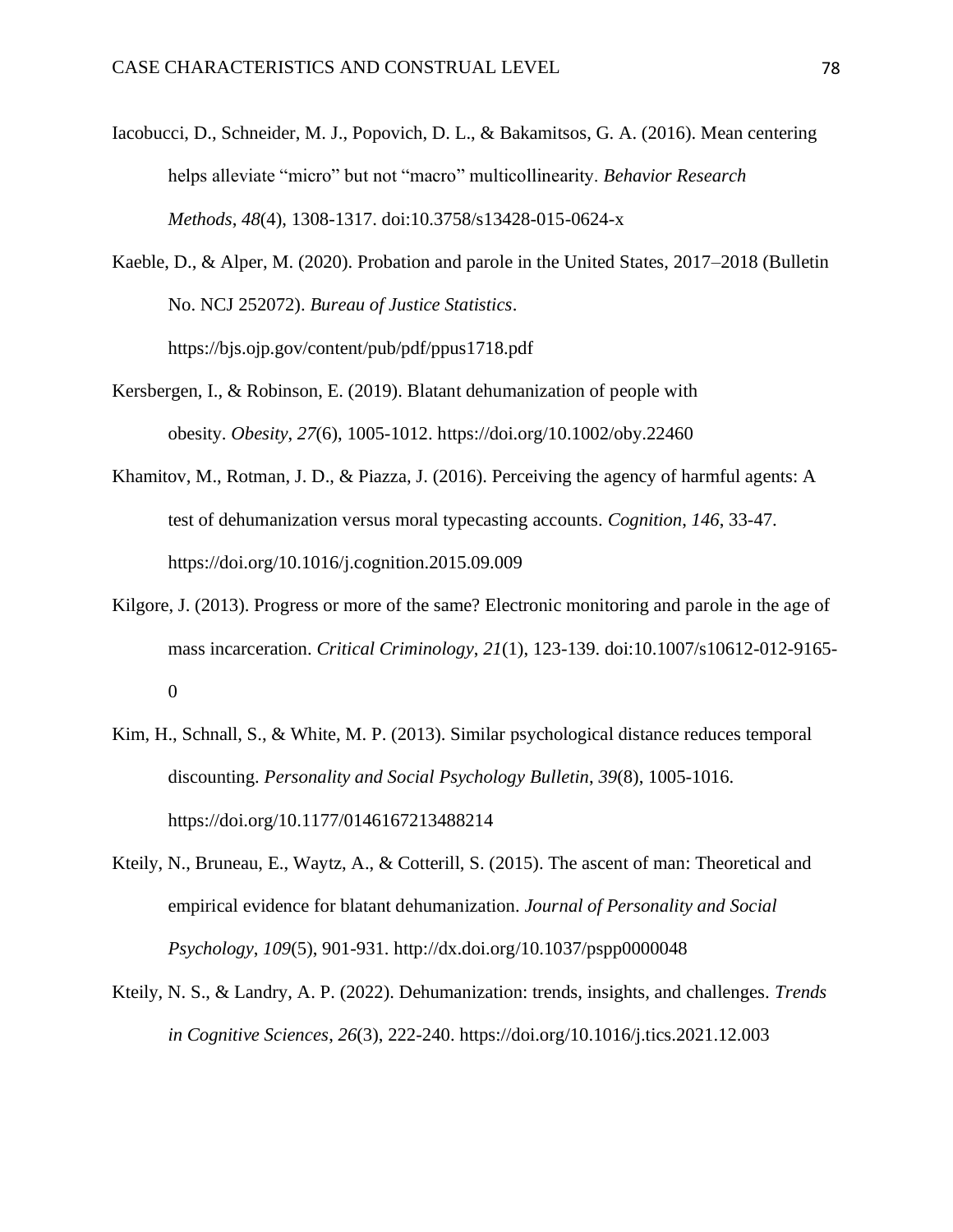- Kunstman, J. W., Plant, E. A., Zielaskowski, K., & LaCosse, J. (2013). Feeling in with the outgroup: Outgroup acceptance and the internalization of the motivation to respond without prejudice. *Journal of Personality and Social Psychology*, *105*(3), 443-457. doi:10.1037/a0033082
- Lench, H. C., Taylor, A. B., & Bench, S. W. (2014). An alternative approach to analysis of mental states in experimental social cognition research. *Behavior Research Methods*, *46*(1), 215-228. doi:10.3758/s13428-013-0351-0
- Leyens, J. P., Rodriguez‐Perez, A., Rodriguez‐Torres, R., Gaunt, R., Paladino, M. P., Vaes, J., & Demoulin, S. (2001). Psychological essentialism and the differential attribution of uniquely human emotions to ingroups and outgroups. *European Journal of Social Psychology*, *31*(4), 395-411. <https://doi.org/10.1002/ejsp.50>
- Lin, J. (2010). Parole revocation in the era of mass incarceration. *Sociology Compass*, *4*(12), 999-1010. <https://doi.org/10.1111/j.1751-9020.2010.00335.x>
- Lindsey, S. C., & Miller, M. K. (2011). Discretionary release decisions of actual and mock parole board members: Implications for community sentiment and parole decisionmaking research. *Psychiatry, Psychology and Law*, *18*(4), 498-516. <https://doi.org/10.1080/13218719.2011.625619>
- Luguri, J. B., Napier, J. L., & Dovidio, J. F. (2012). Reconstruing intolerance: Abstract thinking reduces conservatives' prejudice against nonnormative groups. *Psychological Science*, *23*(7), 756-763. [https://doi.org/10.1177/0956797611433877](https://doi.org/10.1177%2F0956797611433877)
- MacKinnon, D. P., Fairchild, A. J., & Fritz, M. S. (2007). Mediation analysis. *Annual Review of Psychology*, *58*, 593-614. <https://doi.org/10.1146/annurev.psych.58.110405.085542>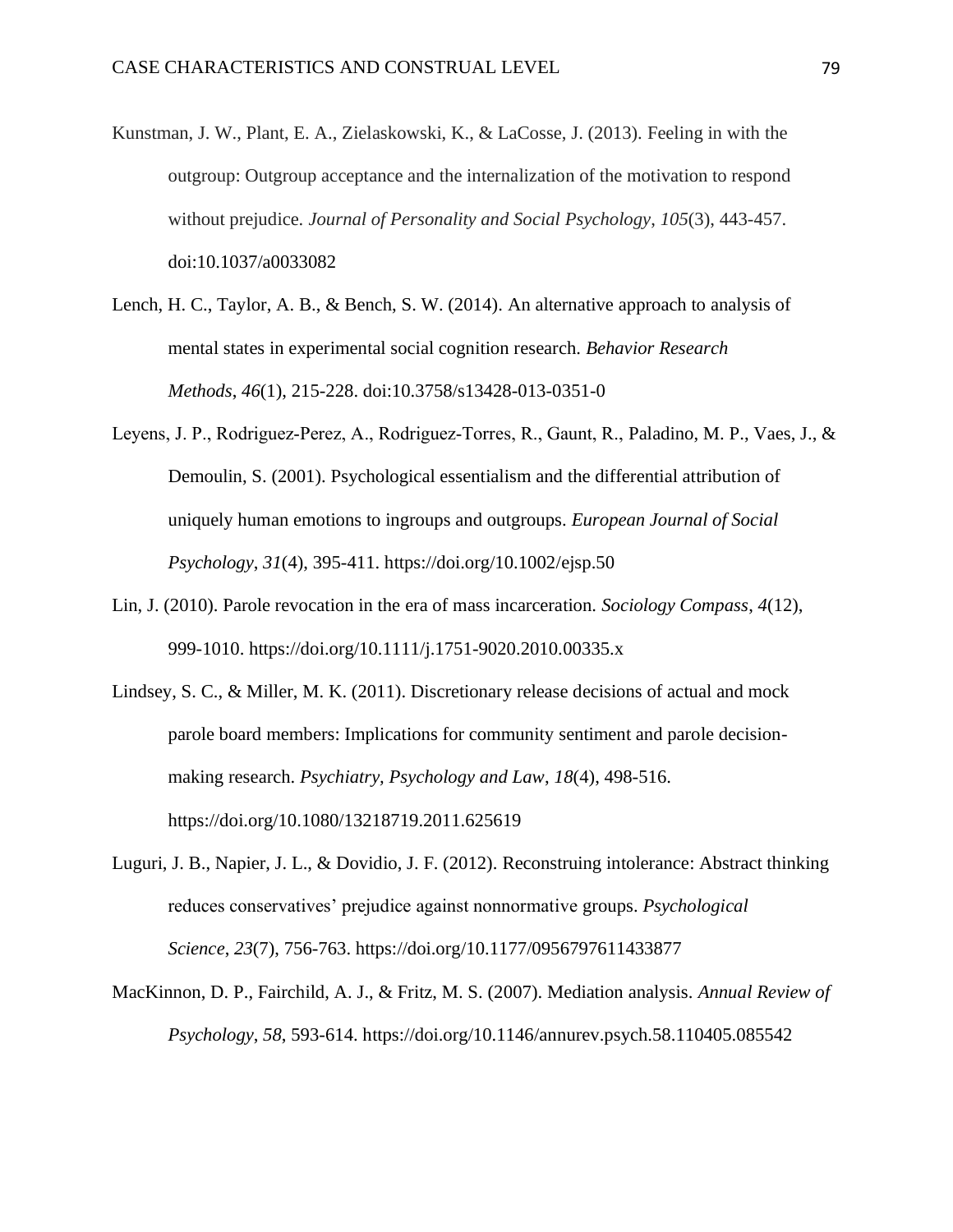- Manson, A. (2011). The search for principles of mitigation: Integrating cultural demands. In J. V. Roberts (Ed.), *Mitigation and aggravation at sentencing* (pp. 40-59). Cambridge University Press.
- Marquez-Lewis, C., Fine, M., Boudin, K., Waters, W. E., DeVeaux, M. I., Vargas, F., ... & White-Harrigan, S. (2013). How much punishment is enough? Designing participatory research on parole policies for persons convicted of violent crimes. *Journal of Social Issues*, *69*(4), 771-796. <https://doi.org/10.1111/josi.12041>
- Martin, A. E., & Mason, M. F. (2022). What does it mean to be (seen as) human? The importance of gender in humanization. *Journal of Personality and Social Psychology.* Advance online publication. [https://doi.org/10.1037/pspa0000293](https://psycnet.apa.org/doi/10.1037/pspa0000293)
- Mooney, J. L., & Daffern, M. (2011). Institutional aggression as a predictor of violent recidivism: Implications for parole decision making. *International Journal of Forensic Mental Health*, *10*(1), 52-63. <https://doi.org/10.1080/14999013.2010.550984>
- Moons, K. G., de Groot, J. A., Bouwmeester, W., Vergouwe, Y., Mallett, S., Altman, D. G., ... & Collins, G. S. (2014). Critical appraisal and data extraction for systematic reviews of prediction modelling studies: the CHARMS checklist. *PLOS Medicine*, *11*(10), e1001744. <https://doi.org/10.1371/journal.pmed.1001744>
- Morgan, K., & Mannheimer, M. J. Z. (2008). The impact of information overload on the capital jury's ability to assess aggravating and mitigating factors. *William & Mary Bill of Rights Journal*, *17*(4), 1089-1137. https://scholarship.law.wm.edu/wmborj/vol17/iss4/4
- Muschert, G. W. (2007). The Columbine victims and the myth of the juvenile superpredator. *Youth Violence and Juvenile Justice*, *5*(4), 351-366. [https://doi.org/10.1177/1541204006296173](https://doi.org/10.1177%2F1541204006296173)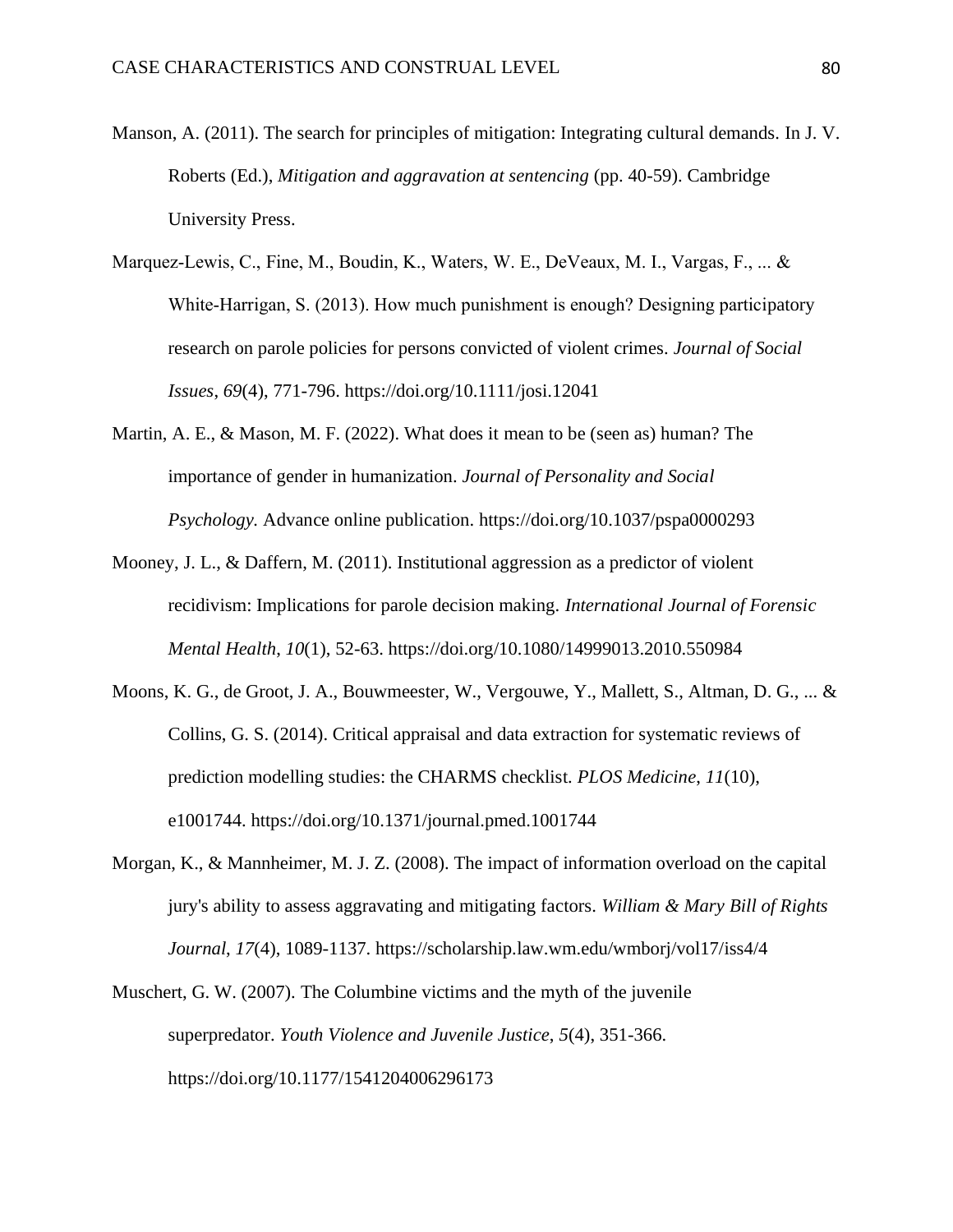- New York State (n.d.) New York state's minimum wage. [https://www.ny.gov/new-york-states](https://www.ny.gov/new-york-states-minimum-wage/new-york-states-minimum-wage)[minimum-wage/new-york-states-minimum-wage](https://www.ny.gov/new-york-states-minimum-wage/new-york-states-minimum-wage)
- N.Y. Legis. Assemb. A.4231A. Reg. Sess. 2021-2022 (2021). <https://www.nysenate.gov/legislation/bills/2021/a4231>
- N.Y. Legis. Assemb. A.4346A. Reg. Sess. 2019-2020 (2020). <https://www.nysenate.gov/legislation/bills/2021/a4231>
- N.Y. Legis. Sen. S.1415A. Reg. Sess. 2021-2022 (2021). <https://www.nysenate.gov/legislation/bills/2021/s1415>
- N.Y. Legis. Sen. S.497A. Reg. Sess. 2019-2020 (2020). <https://www.nysenate.gov/legislation/bills/2019/S497>
- O'Toole, M. J., & Fondacaro, M. R. (2017). When school-shooting media fuels a retributive public: An examination of psychological mediators. *Youth Violence and Juvenile Justice*, *15*(2), 154-171. [https://doi.org/10.1177/1541204015616664](https://doi.org/10.1177%2F1541204015616664)
- Peer, E., Brandimarte, L., Samat, S., & Acquisti, A. (2017). Beyond the Turk: Alternative platforms for crowdsourcing behavioral research. *Journal of Experimental Social Psychology*, *70*, 153-163. <https://doi.org/10.1016/j.jesp.2017.01.006>
- Robinson, J., Rosenzweig, C., Moss, A. J., & Litman, L. (2019). Tapped out or barely tapped? Recommendations for how to harness the vast and largely unused potential of the Mechanical Turk participant pool. *PLOS ONE*, *14*(12), e0226394. <https://doi.org/10.1371/journal.pone.0226394>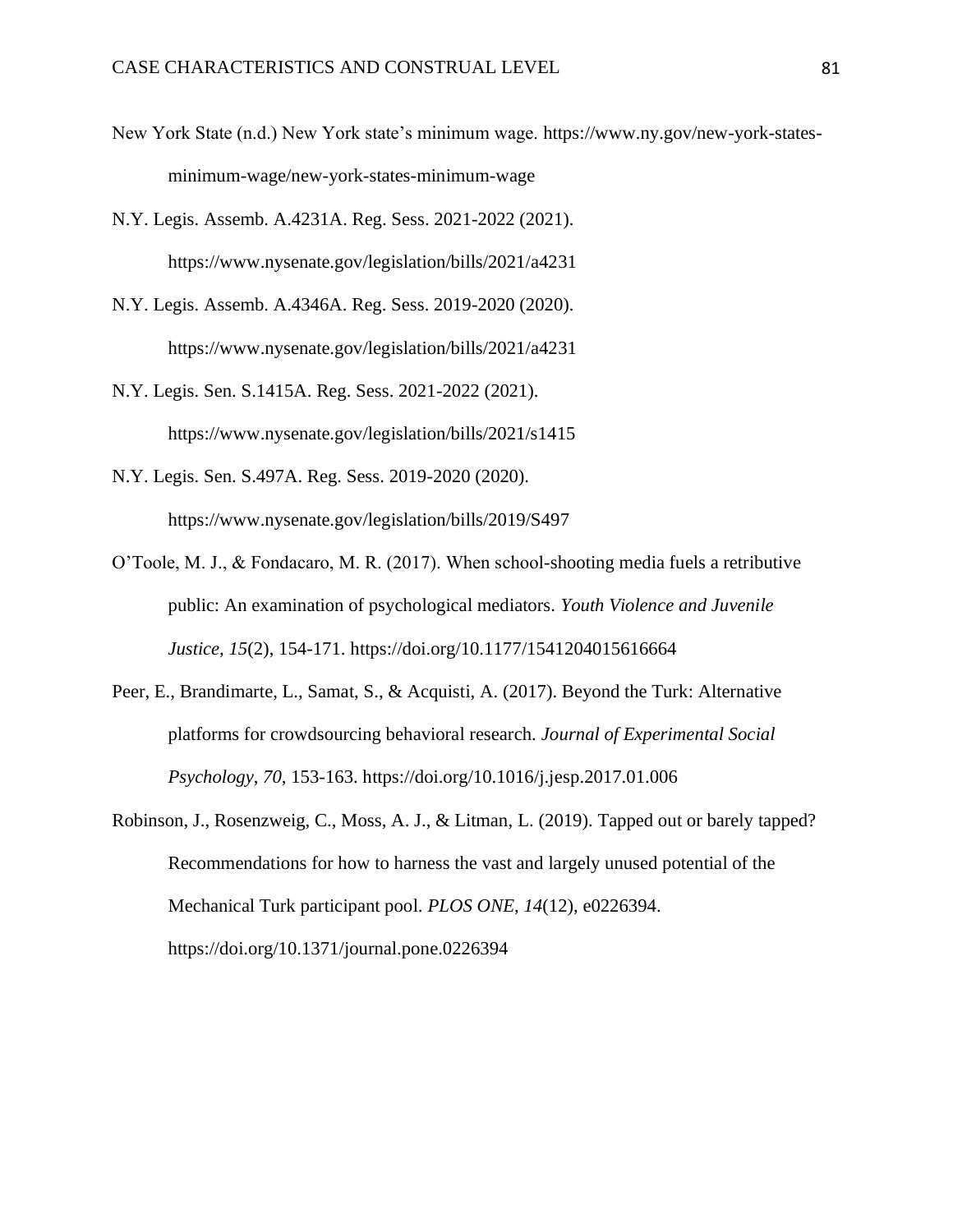Rodríguez-Pérez, A., Delgado-Rodríguez, N., Betancor-Rodríguez, V., Leyens, J. P., & Vaes, J. (2011). Infra-humanization of outgroups throughout the world. The role of similarity, intergroup friendship, knowledge of the outgroup, and status. *Anales de Psicología*, *27*(3), 679-687.

https://revistas.um.es/analesps/article/download/135271/123471/517061

- Rodríguez-Pérez, A., Brambilla, M., Betancor, V., Delgado, N., & Rodríguez-Gómez, L. (2021). Stereotypes and dehumanization: The relationship between the dual models of dehumanization and stereotype content. *Social Psychology, 52*(5), 265-274. [https://doi.org/10.1027/1864-9335/a000454](https://psycnet.apa.org/doi/10.1027/1864-9335/a000454)
- Ruhland, E. L. (2020). Philosophies and decision making in parole board members. *The Prison Journal*, *100*(5), 640-661. [https://doi.org/10.1177/0032885520956566](https://doi.org/10.1177%2F0032885520956566)
- Schmittat, S. M., & Englich, B. (2016). If you judge, investigate! Responsibility reduces confirmatory information processing in legal experts. *Psychology, Public Policy, and Law*, *22*(4), 386-400. [https://doi.org/10.1037/law0000097](https://psycnet.apa.org/doi/10.1037/law0000097)
- Schnittker, J., & John, A. (2007). Enduring stigma: the long-term effects of incarceration on health. *Journal of health and social behavior*, *48*(2), 115-130. [https://doi.org/10.1177/002214650704800202](https://doi.org/10.1177%2F002214650704800202)
- Schwartzapfel, B. (2015). Parole boards: Problems and promise. *Federal Sentencing Reporter*, *28*(2), 79-84. doi:10.1525/fsr.2015.28.2.79
- Schwirtz, M., Winerip, M., & Gebeloff, R. (2016, December 3). The Scourge of Racial Bias in New York State's Prisons. *The New York Times.*  [https://www.nytimes.com/2016/12/03/nyregion/new-york-state-prisons-inmates-racial](https://www.nytimes.com/2016/12/03/nyregion/new-york-state-prisons-inmates-racial-bias.html)[bias.html](https://www.nytimes.com/2016/12/03/nyregion/new-york-state-prisons-inmates-racial-bias.html)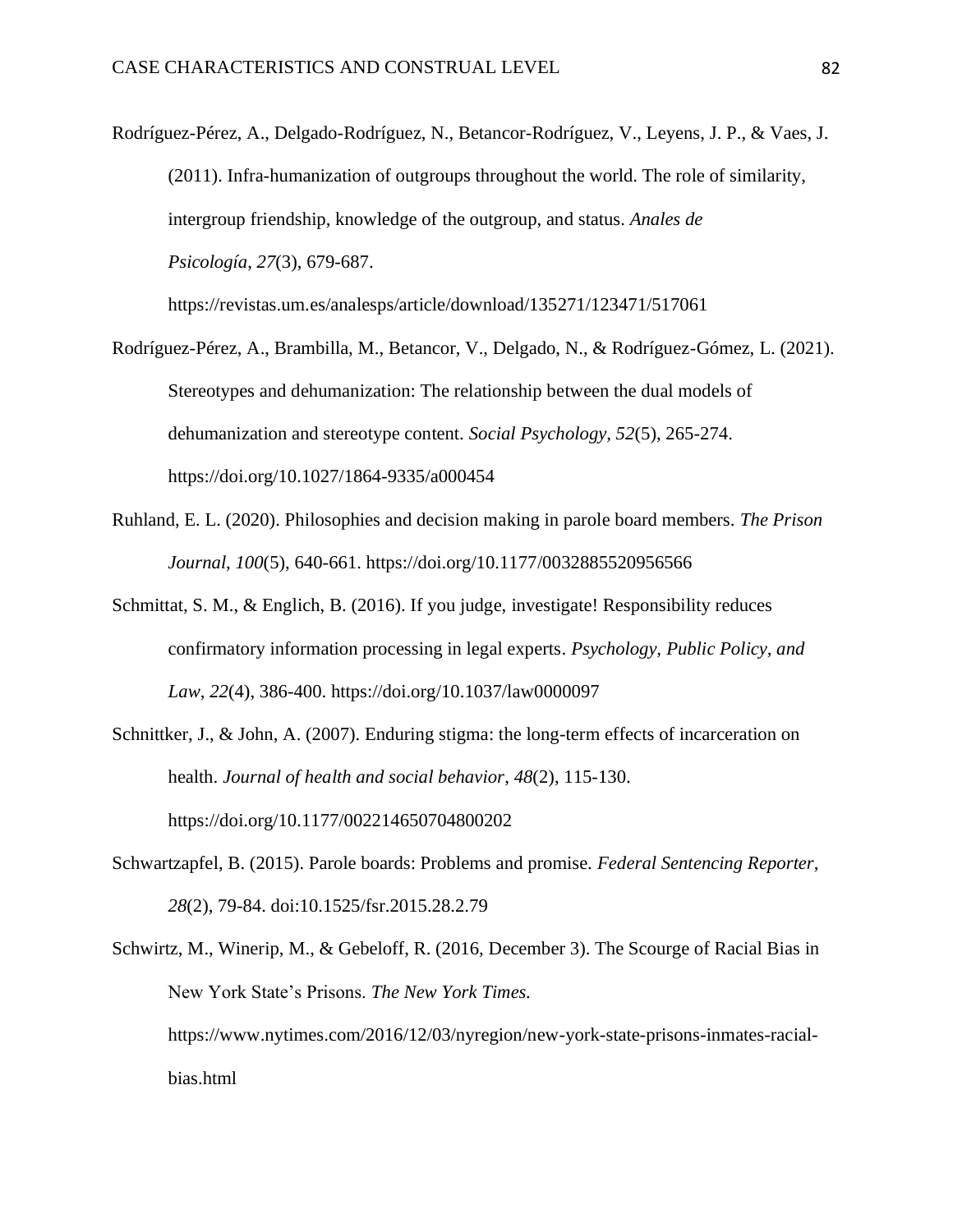- Singh-Manoux, A., Adler, N. E., & Marmot, M. G. (2003). Subjective social status: its determinants and its association with measures of ill-health in the Whitehall II study. *Social Science & Medicine*, *56*(6), 1321-1333. [https://doi.org/10.1016/S0277-](https://doi.org/10.1016/S0277-9536(02)00131-4) [9536\(02\)00131-4](https://doi.org/10.1016/S0277-9536(02)00131-4)
- Skrapec, C. A. (2001). Phenomenology and serial murder: Asking different questions. *Homicide Studies*, *5*(1), 46-63. [https://doi.org/10.1177/1088767901005001004](https://doi.org/10.1177%2F1088767901005001004)
- Stasser, G., & Davis, J. H. (1981). Group decision making and social influence: A social interaction sequence model. *Psychological Review*, *88*(6), 523-551. [https://doi.org/10.1037/0033-295X.88.6.523](https://psycnet.apa.org/doi/10.1037/0033-295X.88.6.523)
- Stephan, E., Liberman, N., & Trope, Y. (2010). Politeness and psychological distance: a construal level perspective. *Journal of Personality and Social Psychology*, *98*(2), 268- 280. [https://doi.org/10.1037/a0016960](https://psycnet.apa.org/doi/10.1037/a0016960)
- Stephan, E., Liberman, N., & Trope, Y. (2011). The effects of time perspective and level of construal on social distance. *Journal of Experimental Social Psychology*, *47*(2), 397-402. <https://doi.org/10.1016/j.jesp.2010.11.001>
- Stupple, A. (2014). Disgust, dehumanization, and the courts' response to sex offender legislation. *National Lawyers Guild Review*, *71*(3), 130-148.
- Tanford, S., & Penrod, S. (1986). Jury deliberations: Discussion content and influence processes in jury decision making. *Journal of Applied Social Psychology*, *16*(4), 322-347.

<https://doi.org/10.1111/j.1559-1816.1986.tb01144.x>

The Center Square (2020, December 17). *0.22% of New York residents are incarcerated, study finds.* [https://www.thecentersquare.com/new\\_york/0-22-of-new-york-residents-are](https://www.thecentersquare.com/new_york/0-22-of-new-york-residents-are-incarcerated-study-finds/article_58795d38-3a3a-11eb-9e4e-4bd4ea097c34.html)[incarcerated-study-finds/article\\_58795d38-3a3a-11eb-9e4e-4bd4ea097c34.html](https://www.thecentersquare.com/new_york/0-22-of-new-york-residents-are-incarcerated-study-finds/article_58795d38-3a3a-11eb-9e4e-4bd4ea097c34.html)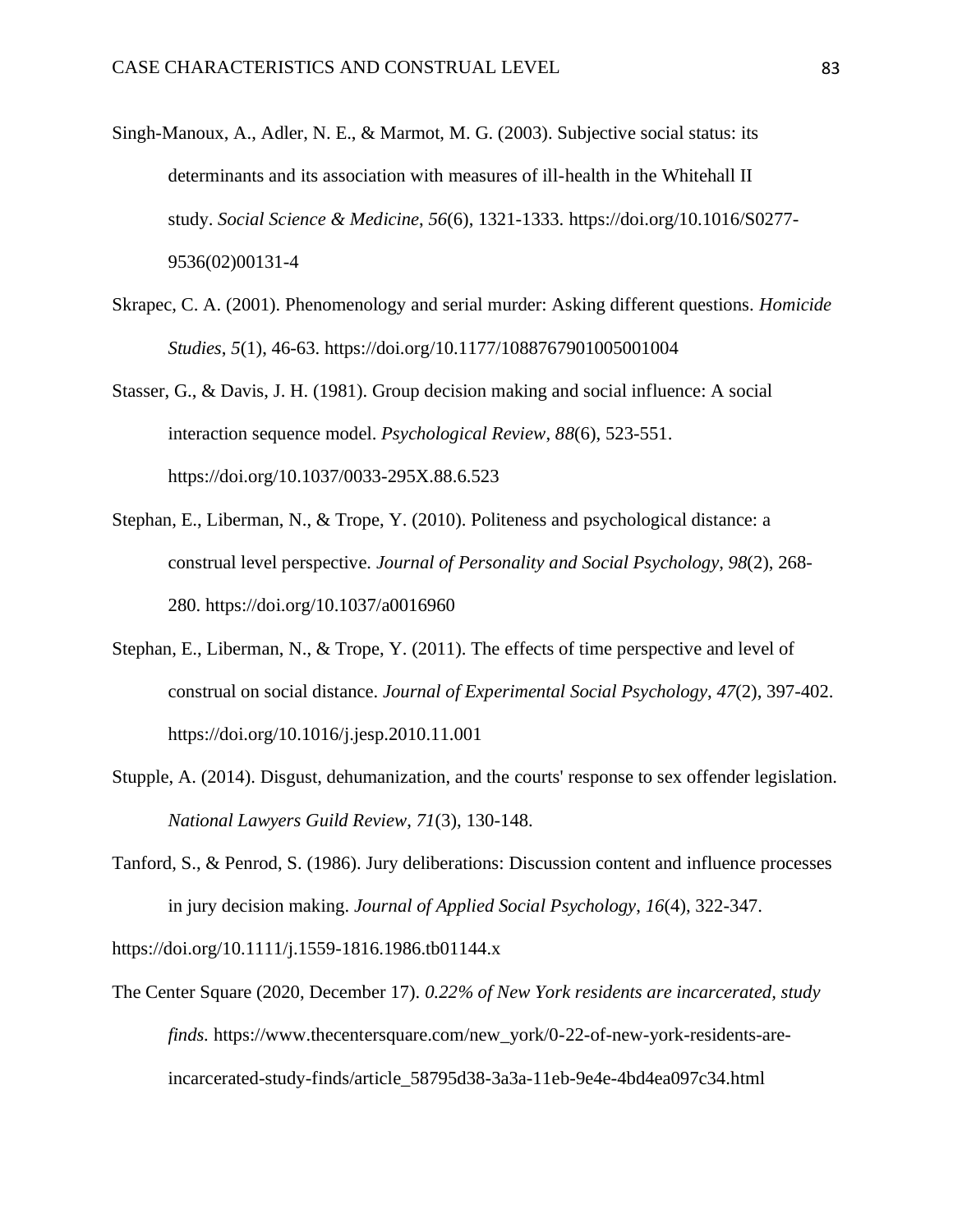- Tran, N. T., Baggio, S., Dawson, A., O'Moore, É., Williams, B., Bedell, P., ... & Wolff, H. (2018). Words matter: a call for humanizing and respectful language to describe people who experience incarceration. *BMC International Health and Human Rights*, *18*(1), 1-6. https://doi.org/10.1186/s12914-018-0180-4
- Trope, Y., & Liberman, N. (2010). Construal-level theory of psychological distance. *Psychological Review*, *117*(2), 440-463. doi[:10.1037/a0018963](https://dx.doi.org/10.1037%2Fa0018963)
- U.S. Census Bureau (2019, July 1). *QuickFacts: New York.* Retrieved October 4, 2021, from <https://www.census.gov/quickfacts/NY>
- U.S. Const. amend. XIV.
- Vasiljevic, M., & Viki, G. T. (2013). Dehumanization, moral disengagement, and public attitudes to crime and punishment. In P.G. Bain, J. Vaes, & J. P. Leyens (Eds.) *Humanness and dehumanization* (pp. 137-154). Psychology Press.
- Viki, G. T., Fullerton, I., Raggett, H., Tait, F., & Wiltshire, S. (2012). The role of dehumanization in attitudes toward the social exclusion and rehabilitation of sex offenders. *Journal of Applied Social Psychology*, *42*(10), 2349-2367. <https://doi.org/10.1111/j.1559-1816.2012.00944.x>
- Vîlcică, E. R. (2018). Revisiting parole decision making: Testing for the punitive hypothesis in a large US jurisdiction. *International Journal of Offender Therapy and Comparative Criminology*, *62*(5), 1357-1383. [https://doi.org/10.1177/0306624X16668512](https://doi.org/10.1177%2F0306624X16668512)
- Wahid, R. (2021, July 21). Adams won by betting on a New York divided by race and income. *Bloomberg Equality.* <https://www.bloomberg.com/graphics/2021-nyc-mayoral-analysis/>